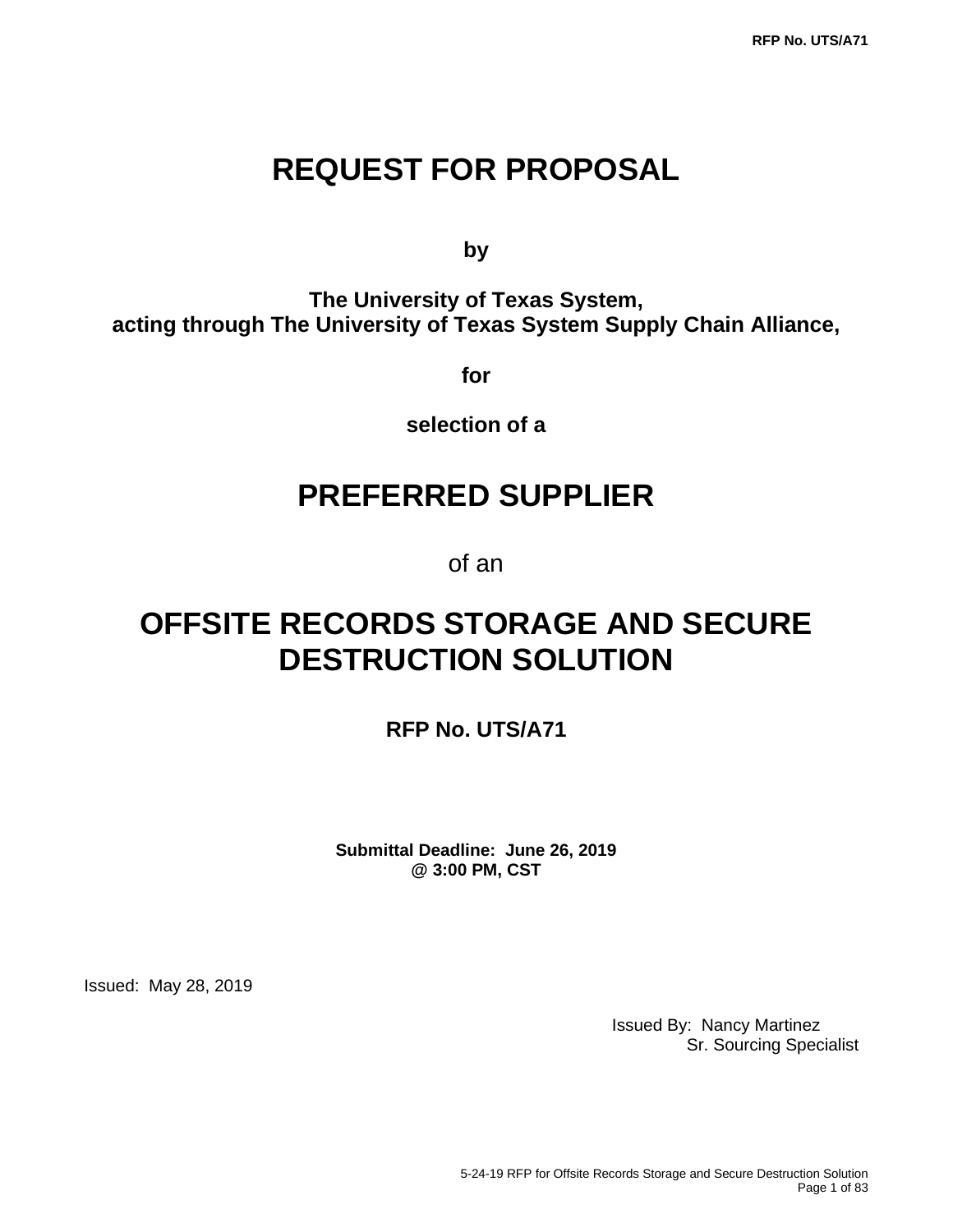## **SECTION 1 INTRODUCTION**

#### **1.1 Description of The University of Texas System**

The University of Texas System is comprised of System Administration and 14 institutions of higher education with campuses across the State of Texas whose missions are devoted to world class healthcare, teaching, research, and public service (collectively, "**UT System**"). UT System is one of the larger education systems in the United States. With an operating budget of \$20.1 billion, UT System has a current student enrollment exceeding 230,000. UT System employs about 100,000 faculty and staff, making UT System one of the largest employers in the State of Texas.

UT System is comprised of the following institutions:

- The University of Texas Southwestern Medical Center (UTSW)
- The University of Texas Medical Branch at Galveston (UTMB)
- The University of Texas Health Science Center at Houston (UTHSCH)
- The University of Texas Health Science Center at San Antonio (UTHSCSA)
- The University of Texas MD Anderson Cancer Center (UTMDACC)
- The University of Texas Health Science Center at Tyler (UTHSCT)
- The University of Texas at Arlington (UTA)
- The University of Texas at Austin (UT Austin)
- The University of Texas at Dallas (UTD)
- The University of Texas at El Paso (UTEP)
- The University of Texas of the Permian Basin (UTPB)
- The University of Texas at San Antonio (UTSA)
- The University of Texas at Tyler (UTT)
- The University of Texas Rio Grande Valley (UTRGV)

UT System has established The UT System Supply Chain Alliance (the "**Alliance**") to conduct and coordinate strategic purchasing initiatives across UT System. The Alliance essentially operates as UT System's own, in-house group purchasing organization. The Alliance is also affiliated with various non-UT System institutions of higher education. Through collaborative relationships, the Alliance seeks to combine supply chain and contracting activities and obtain best value goods and services while reducing total acquisition costs. The Alliance has created a team of supply chain professionals (the "**Strategic Services Group**") that has been tasked with executing Alliance purchasing initiatives. The Strategic Services Group assembles a team of subject matter experts ("**SMEs**") from participating institutions to assist in developing each sourcing event and evaluating suppliers during the procurement process. SMEs are involved from the sourcing event's inception and work with the Alliance and UT System to select the best value supplier(s). Any agreement resulting from this Request for Proposal (this "**RFP")** will be extended and marketed to all UT System institutions. Various non-UT System institutions that are affiliated with the Alliance may participate, too, in any agreement resulting from this RFP.

By participating in this RFP, proposer(s) (collectively, "**Proposer**") agrees to extend all goods, services and pricing to any Alliance member or affiliate (collectively, "**Institutional Participant**") that wishes to participate in any contract entered into with Proposer.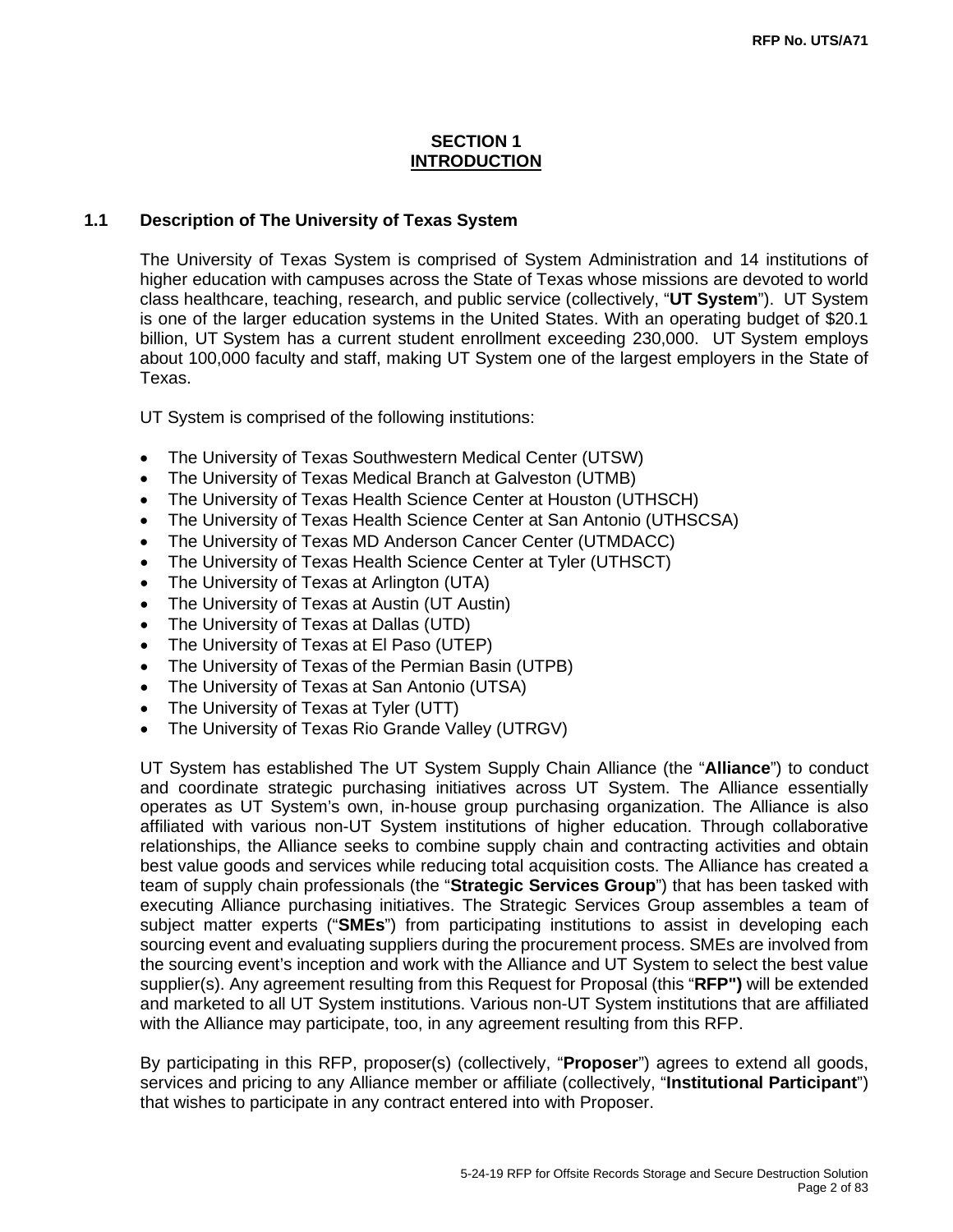#### **1.2 Objective of this Request for Proposal**

UT System, acting through the Alliance, is soliciting proposals in response to this RFP from qualified suppliers for services related to offsite record storage and secure destruction services, as more specifically described in **Section 5.4** (Scope of Work) of this RFP (collectively, the "**Solution**"). The successful Proposer(s) to whom business may be awarded is referred to in this RFP as the "**Preferred Supplier**."

UT System is seeking to identify a Preferred Supplier that will provide the most practical and costeffective business model to serve the needs of the Institutional Participants. The goal of this RFP is to work toward solutions that will minimize cost, while maintaining or improving current service levels for all participating UT System institutions.

Proposer is invited to submit a proposal to establish a strategic business alliance with UT System that will maximize the resources of both organizations to most effectively meet the requirements specified in this RFP document. Specifically, this RFP is to establish a comprehensive program to include, but not be limited to:

•provide a comprehensive and guaranteed service configuration and pricing structure; •leverage the aggregate purchasing volumes of Institutional Participants; •achieve cost savings for Institutional Participants; •improve overall customer satisfaction; and •enhance relationships between Preferred Supplier and Institutional Participants.

UT System intends to identify a Preferred Supplier that will provide strong service and implementation support, communicate and share best practices throughout the agreement resulting from this RFP, and be dedicated to ongoing service improvement.

Preferred Supplier will be enrolled in the Alliance's Supplier Relationship Management Program ("**SRM**") to monitor Preferred Supplier's performance and pricing. UT System expects Preferred Supplier to work closely with the Alliance and each Institutional Participant and produce benefits for all parties involved in the relationship.

Proposer should realize that what is written in their final proposal submitted to UT System may become part of the successful Proposer's final contract.

UT System may ask Proposer(s) to provide a formal presentation, prior to contract award, with additional information to SMEs or the Strategic Services Group. This presentation will allow the Alliance to clarify any technical, quality, or price-based questions that may arise from Proposer's response.

Proposer should provide solutions involving historically underutilized business suppliers, where possible (ref. **Section 2.5** of this RFP).

#### **1.3 Background and Scope of Opportunity**

It is anticipated that the term of the agreement resulting from this RFP will be five (5) years, consisting of an initial term of three years, with UT System having the option to extend the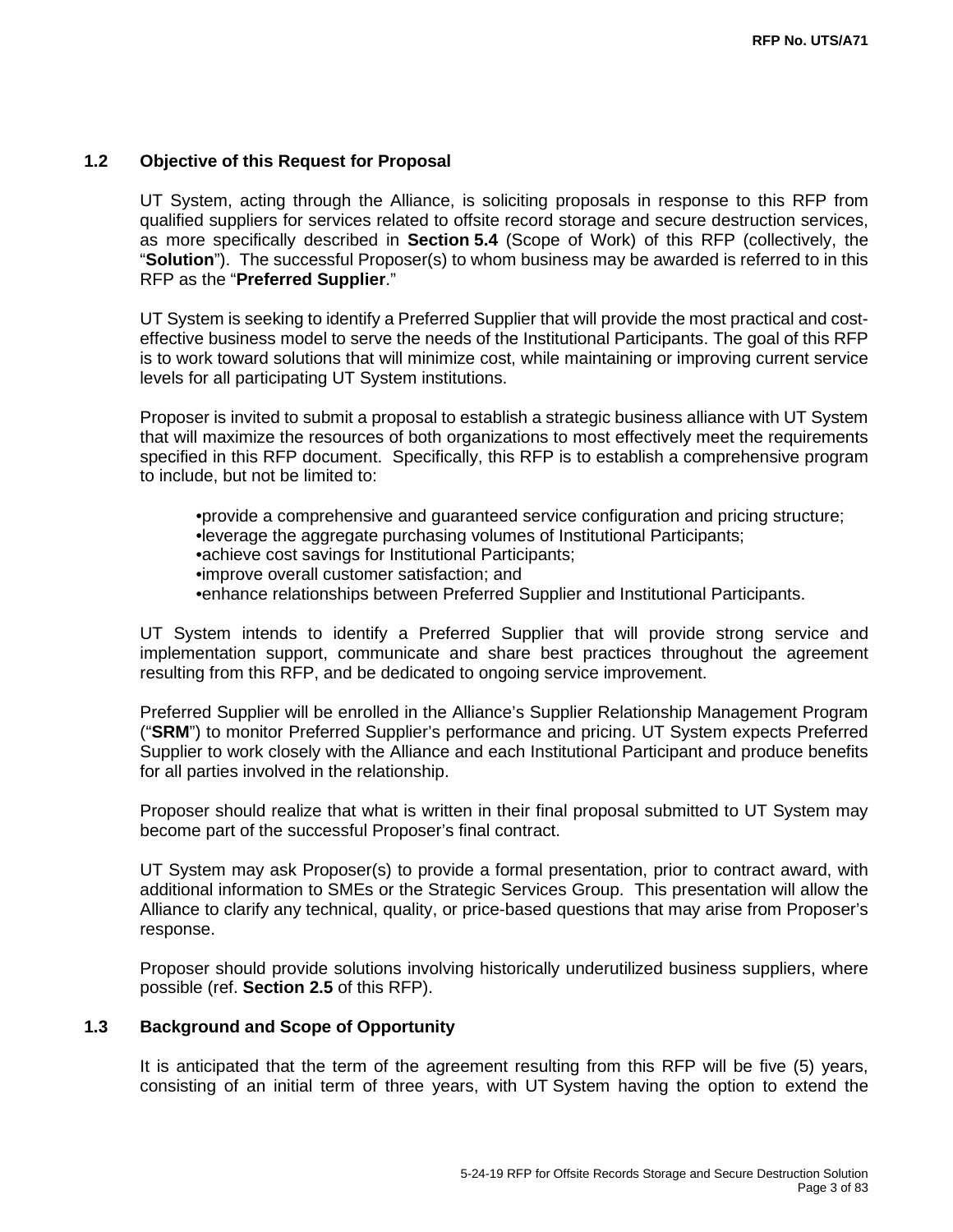agreement unilaterally for another two-year period upon advance written notice to Preferred Supplier.

UT System estimates the total aggregated spend by UT System institutions for the Solution to be in excess of \$2 million annually. This estimated aggregate spend is based upon existing contracts and historical spend reports of institutions that may participate in any agreement resulting from this RFP, and is only an estimate of possible future volume. The intent of the Alliance to market the selected Preferred Supplier to all affiliated institutions, which include various non-UT System institutions of higher education, so annual spend volumes could be higher than the above estimate.

THE ABOVE FIGURES ARE ESTIMATES ONLY. PRODUCTS AND SERVICES PURCHASED ON THE BASIS OF ANY AGREEMENT RESULTING FROM THIS RFP MAY INVOLVE MORE OR LESS THAN THE ESTIMATES PROVIDED. UT SYSTEM DOES NOT REPRESENT, WARRANT OR GUARANTY THAT PARTICIPANTS WILL PURCHASE ANY PARTICULAR DOLLAR VALUE OR ANY PARTICULAR QUANTITY OF PRODUCTS OR SERVICES, AND UT SYSTEM SPECIFICALLY DISCLAIMS ANY SUCH REPRESENTATIONS, WARRANTIES AND GUARANTIES.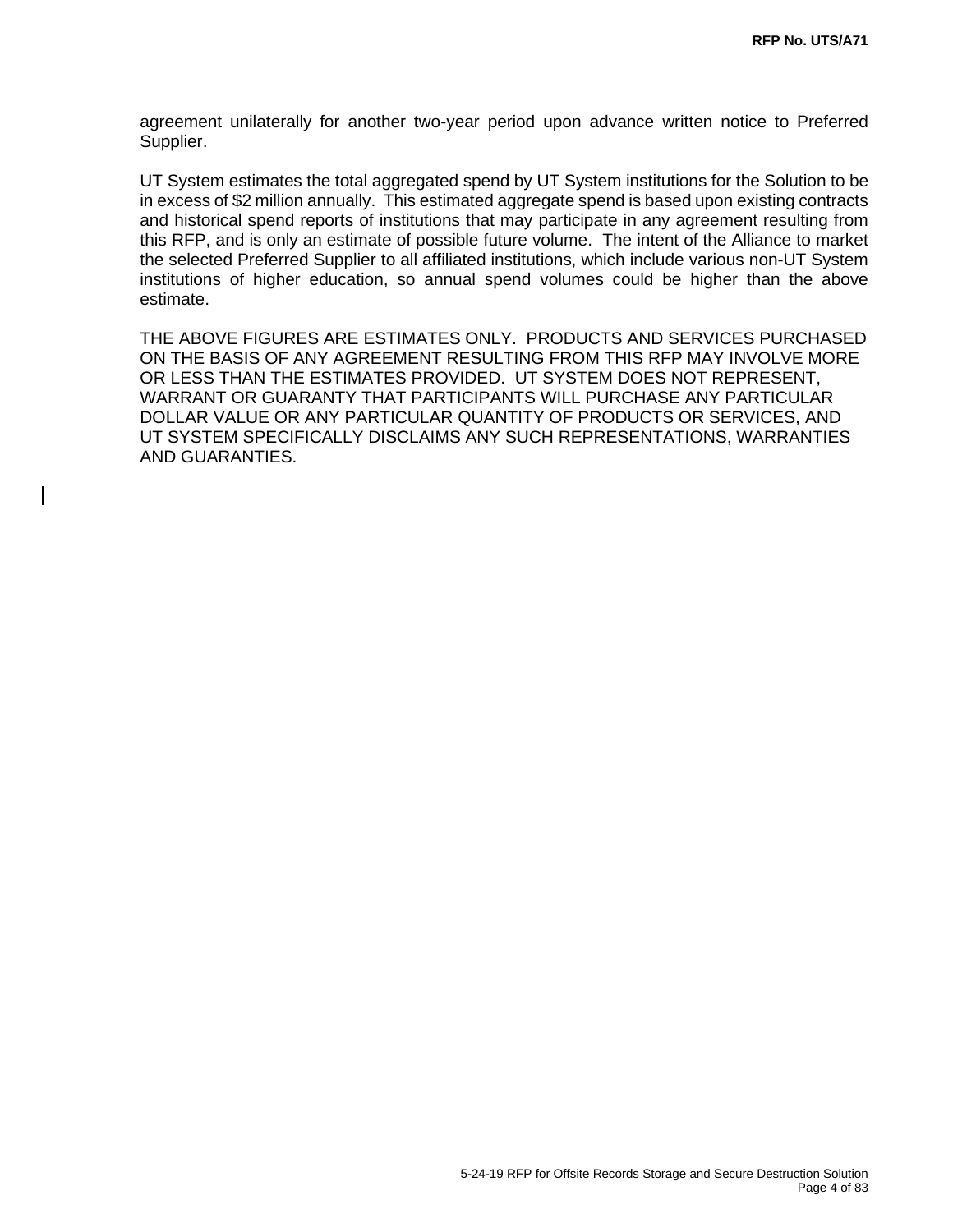## **SECTION 2 NOTICE TO PROPOSER**

## **2.1 Submittal Deadline**

UT System will accept proposals submitted in response to this RFP until **3:00 PM**, Houston Time, on **June 26, 2019** (the "**Submittal Deadline**").

#### **2.2 UT System Contact Person**

Proposers will direct all questions or concerns regarding this RFP to the following UT System contact person (the "**UT System Contact**"):

> Nancy Martinez Sr. Sourcing Specialist UT System Supply Chain Alliance njmartinez@mdanderson.org

UT System specifically instructs all interested parties to restrict all contact and questions regarding this RFP to written communications forwarded to the UT System Contact. The UT System Contact must receive all questions or concerns no later than **5:00 PM**, Houston Time, on **June 12, 2019**. UT System will use a reasonable amount of time to respond to questions or concerns. It is UT System's intent to respond to all appropriate questions and concerns; however, UT System reserves the right to decline to respond to any question or concern.

#### **2.3 Criteria for Selection**

Successful Proposer, if any, selected by UT System in accordance with the requirements and specifications set forth in this RFP, will be the Proposer that submits a proposal in response to this RFP, on or before the Submittal Deadline that is most advantageous to UT System.

Proposer is encouraged to propose terms and conditions offering the maximum benefit to UT System in terms of (1) products and services to be provided and (2) total overall cost to participating institutions. Proposers should describe all educational, state and local government discounts, as well as any other applicable discounts that may be available.

An evaluation team from UT System will evaluate proposals. The evaluation of proposals and the selection of Preferred Supplier will be based on the information provided by Proposer in its proposal. UT System may give consideration to additional information if UT System deems such information relevant.

The criteria to be considered by UT System in evaluating proposals and selecting Preferred Supplier, will be those factors listed below:

- 2.3.1 Threshold Criteria Not Scored
	- 2.3.1.1 Ability of UT System to comply with laws regarding Historically Underutilized Businesses; and
	- 2.3.1.2 Ability of UT System to comply with laws regarding purchases from persons with disabilities.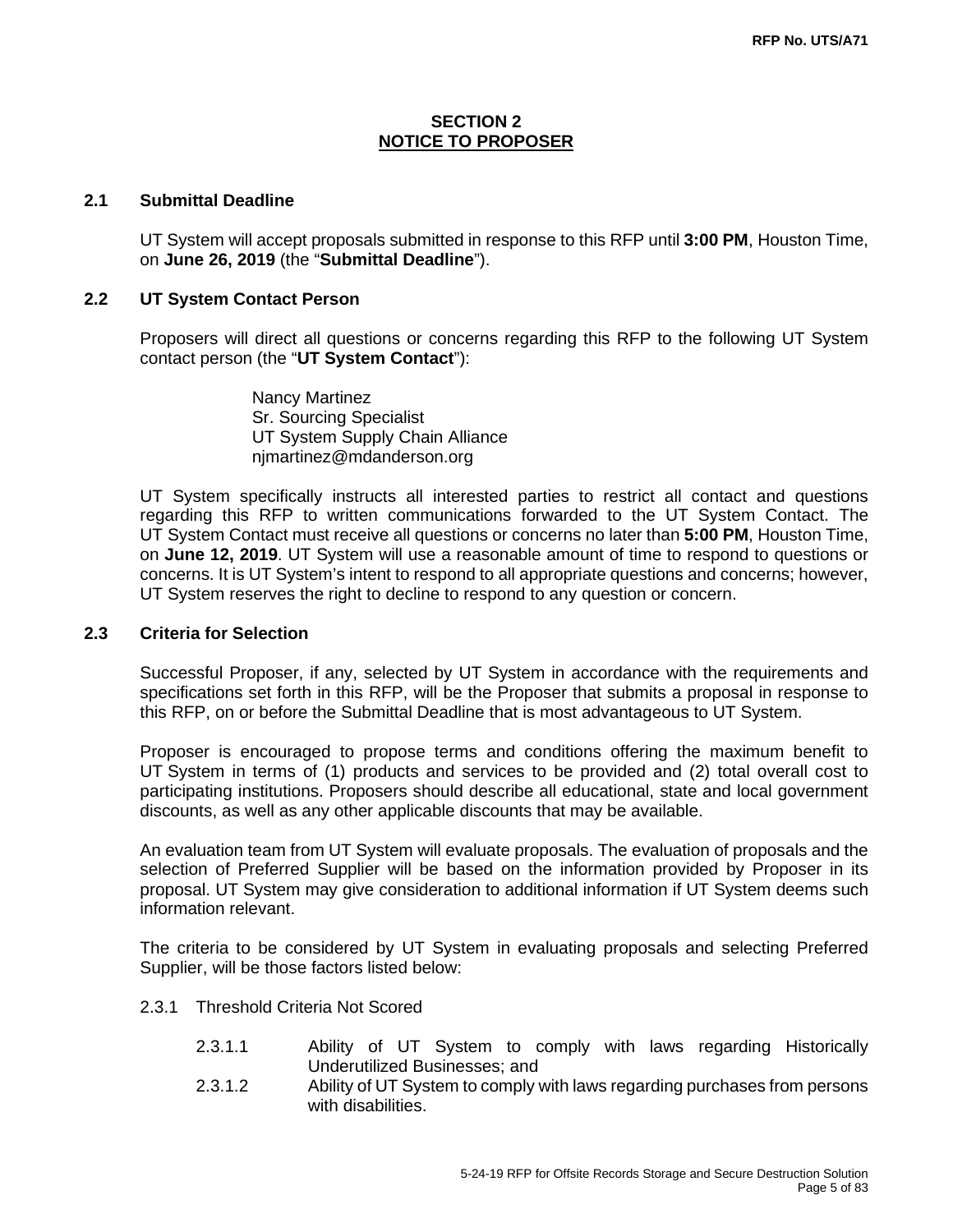#### 2.3.2 Scored Criteria

| 2.3.2.1 | Cost of the goods and services;                                                          |
|---------|------------------------------------------------------------------------------------------|
| 2.3.2.2 | Reputation of Proposer and of Proposer's goods or services;                              |
| 2.3.2.3 | Quality of Proposer's goods or services;                                                 |
| 2.3.2.4 | Extent to which the goods or services meet UT System's needs;                            |
| 2.3.2.5 | Proposer's past relationship with UT System;                                             |
| 2.3.2.6 | The total long-term cost of acquiring Proposer's goods or services; and                  |
| 2.3.2.7 | Proposer's exceptions to the terms and conditions set forth in Section 4<br>of this RFP. |

#### **2.4 Key Events Schedule**

| <b>Issuance of RFP</b>                                                                                            | May 28, 2019                           |
|-------------------------------------------------------------------------------------------------------------------|----------------------------------------|
| Deadline for Indicating Interest in<br><b>Attending Pre-Proposal Conference</b><br>(ref. Section 2.6 of this RFP) | June 3, 2019,<br>5:00 PM Houston Time  |
| Pre-Proposal Conference<br>(ref. Section 2.6 of this RFP)                                                         | June 6, 2019<br>10:00 AM, Houston Time |
| Deadline for Questions/Concerns<br>(ref. Section 2.2 of this RFP)                                                 | June 12, 2019<br>5:00 PM, Houston Time |
| <b>Submittal Deadline</b><br>(ref. Section 2.1 of this RFP)                                                       | June 26, 2019<br>3:00 PM, Houston Time |
| <b>Selection of Finalists</b>                                                                                     | <b>July 2019</b>                       |
| <b>Finalists Interviews and Negotiations</b>                                                                      | <b>July 2019</b>                       |
| Anticipated Contract Award(s)                                                                                     | August 2019                            |

IMPORTANT NOTICE: The Key Events Schedule represents many sourcing and contracting activities occurring within a short period of time. Proposer is asked in advance to make the following resources available to expedite the selection and contracting process:

- 1. If selected as a finalist, Proposer may be required to attend an interview session that includes a face-to-face meeting with an advance notice of no more than one week. The anticipated location of this activity is Houston, Texas.
- 2. If selected for contract award, Proposer should have its chief legal and business officers available for commencement of contract negotiations within seventy-two (72) hours of notice of award. Such negotiations may take place face-to-face in order to expedite the contracting phase. The anticipated location of this activity is Houston, Texas. Proposer is requested to reference **Section 4.1** of this RFP and provide any exceptions as part of Proposer's RFP response.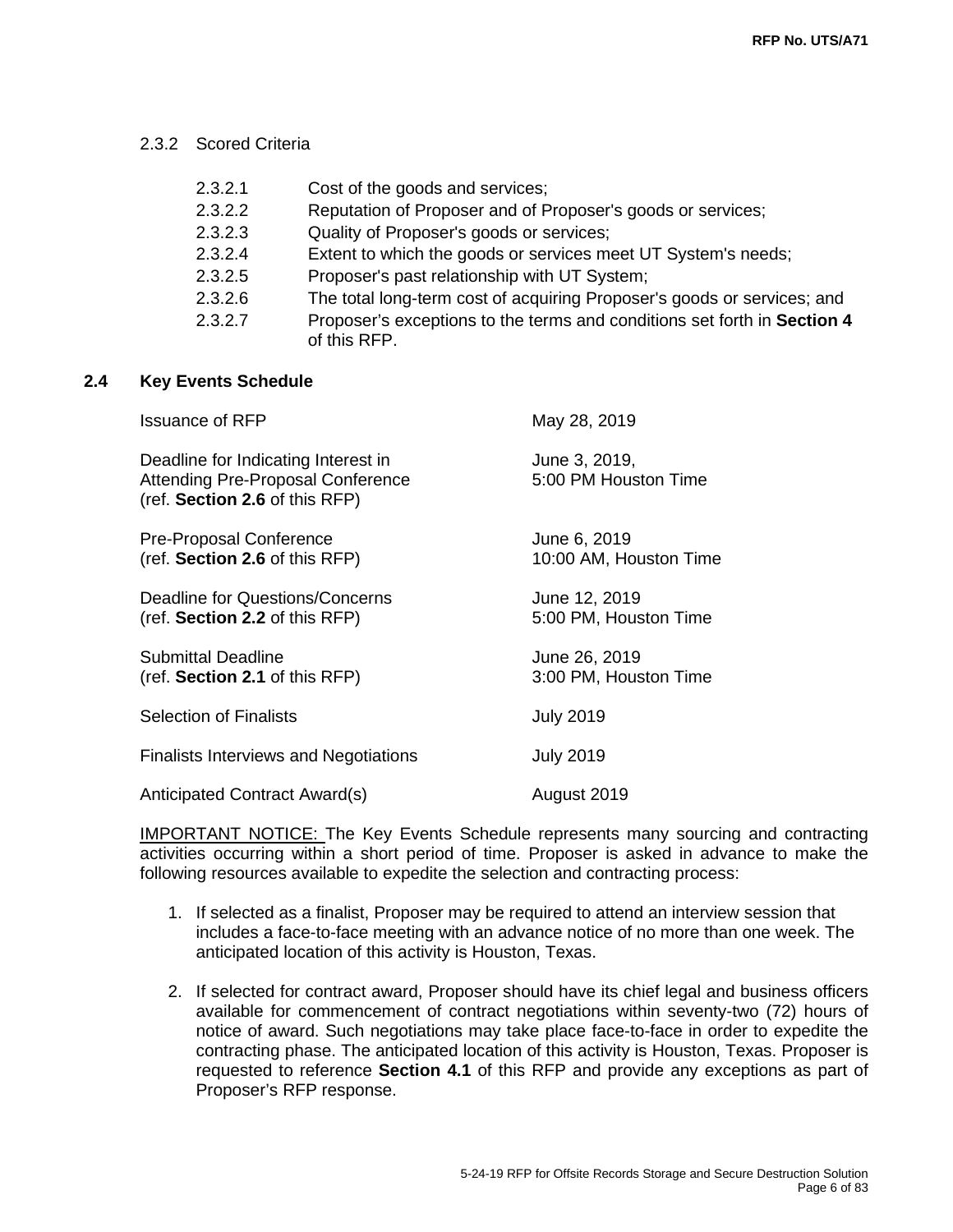**Proposer should not underestimate the necessity of complying with the Key Events Schedule and critical activities listed above. UT System reserves the right to revise the Key Events Schedule at any time.**

#### **2.5 Historically Underutilized Businesses**

- 2.5.1 All agencies of the State of Texas are required to make a good faith effort to assist historically underutilized businesses (each a "**HUB**") in receiving contract awards. The goal of the HUB program is to promote full and equal business opportunity for all businesses in contracting with state agencies. Pursuant to the HUB program, if under the terms of any agreement or contractual arrangement resulting from this RFP, Preferred Supplier subcontracts any of its performance hereunder, Preferred Supplier must make a good faith effort to utilize HUBs certified by the Texas Procurement and Support Services Division of the Texas Comptroller of Public Accounts or any successor agency. Proposals that fail to comply with the requirements contained in this **Section 2.5** will constitute a material failure to comply with advertised specifications and will be rejected by UT System as non-responsive. Additionally, compliance with good faith effort guidelines is a condition precedent to awarding any agreement or contractual arrangement resulting from this RFP. Proposer acknowledges that, if selected by UT System, its obligation to make a good faith effort to utilize HUBs when subcontracting hereunder will continue throughout the term of all agreements and contractual arrangements resulting from this RFP. Furthermore, any subcontracting hereunder by Proposer is subject to review by UT System to ensure compliance with the HUB program.
- 2.5.2 UT System has reviewed this RFP in accordance with Texas Administrative Code Title 34, Part 1, Chapter 20, Subchapter D, Division 1, Section 20.285, and has determined that subcontracting opportunities are probable under this RFP.
- 2.5.3 A HUB Subcontracting Plan ("**HSP**") is required as part of Proposer's proposal.

*Each Proposer must complete and return the HSP in accordance with the terms and conditions of this RFP, including the requirements set forth in Utilization of Historically Underutilized Businesses attached as APPENDIX TWO and incorporated herein for all purposes. Proposals that fail to do so will be considered non-responsive to this RFP in accordance with Section 2161.252, Texas Government Code.*

Preferred Supplier will not be permitted to change its HSP unless: (1) Preferred Supplier completes a newly modified version of the HSP that sets forth all changes requested by Preferred Supplier, (2) Preferred Supplier provides UT System with such modified version of the HSP, (3) UT System approves the modified HSP in writing, and (4) all agreements or contractual arrangements resulting from this RFP are amended in writing by UT System and Preferred Supplier to conform to the modified HSP.

2.5.4 Proposer must submit one (1) signed copy of the HSP to UT System at the same time as it submits its proposal to UT System (ref. **Section 3.1** of this RFP). The signed copy of the HSP (the "**HSP Packet**") must be submitted electronically utilizing the Jaggaer e-sourcing tool as more particularly described in **Section 3.1** of this RFP. Proposer must ensure that the HSP Packet is submitted according to the electronic instructions provided in this RFP.

Any proposal submitted in response to this RFP that is not accompanied by an HSP Packet meeting the above requirements will be rejected by UT System and remain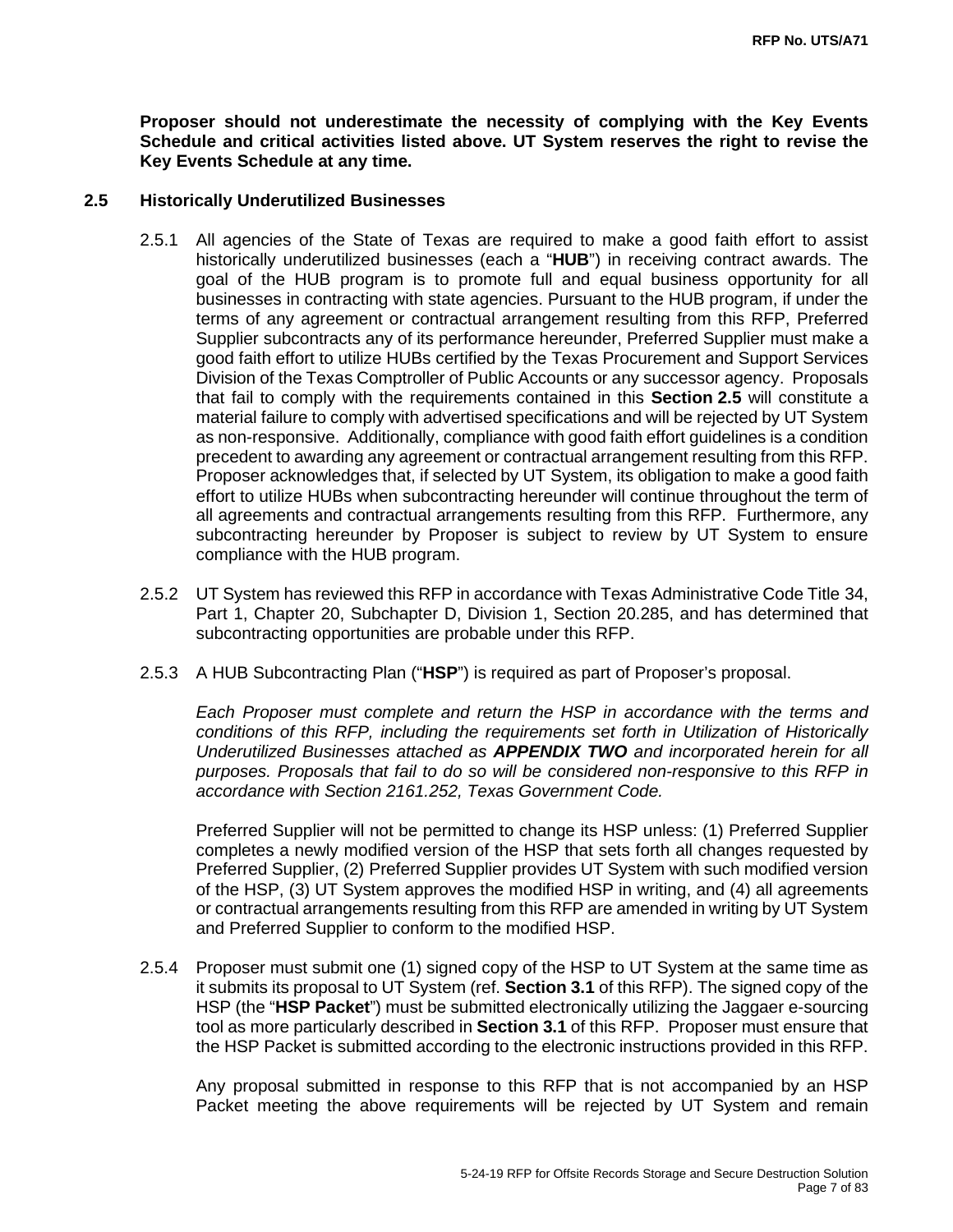unopened, as that proposal will be considered non-responsive due to material failure to comply with advertised specifications. Furthermore, UT System will open a Proposer's HSP Packet prior to opening the proposal submitted by Proposer, in order to ensure that Proposer has submitted a signed copy of the Proposer's HSP Packet as required by this RFP. A Proposer's failure to submit a signed copy of the completed HSP Packet as required by this RFP will result in UT System's rejection of the proposal submitted by that Proposer as non-responsive, due to material failure to comply with advertised specifications; such a proposal will remain unopened and will be disqualified and not reviewed by UT System (ref. **Section 1.5** of **APPENDIX ONE** to this RFP).

**Note**: The requirement that Proposer provide a signed and completed HSP Packet under this **Section 2.5.4** is separate from and does not affect Proposer's obligation to provide UT System with its proposal as specified in **Section 3.1** of this RFP.

2.5.5 UT System may offer Proposer the opportunity to seek an informal review of its draft HSP by the UT System Office of HUB Development. If so, details regarding this opportunity will be provided in the Pre-Proposal Conference (ref. **Section 2.6** of this RFP) or by other means. This process of informal review is designed to help address questions Proposer may have about how to complete its HSP properly. Any concurrence in or comments on the draft HSP by the UT System Office of HUB Development will NOT constitute formal approval of the HSP, and will NOT eliminate the need for Proposer to submit its final HSP to UT System, concurrently with its proposal, in accordance with the detailed instructions in this **Section 2.5**.

#### **2.6 Pre-Proposal Conference**

UT System will hold a pre-proposal conference at **10:00 AM**, Houston Time, on **June 5, 2019**, with Proposers attending a webinar broadcast via the Internet utilizing the "Go-to-Meeting" webinar conference service.

The Pre-Proposal Conference will allow all Proposers an opportunity to ask the Alliance, the Strategic Services Group, and UT System HUB representatives relevant questions and clarify provisions of this RFP. Proposer should notify the UT System Contact **by no later than 5:00 PM Houston Time,** on **June 3, 2019**, whether it will attend the Pre-Proposal Conference, by emailing the UT System Contact. UT System will provide complete details and instructions (including personal computer requirements).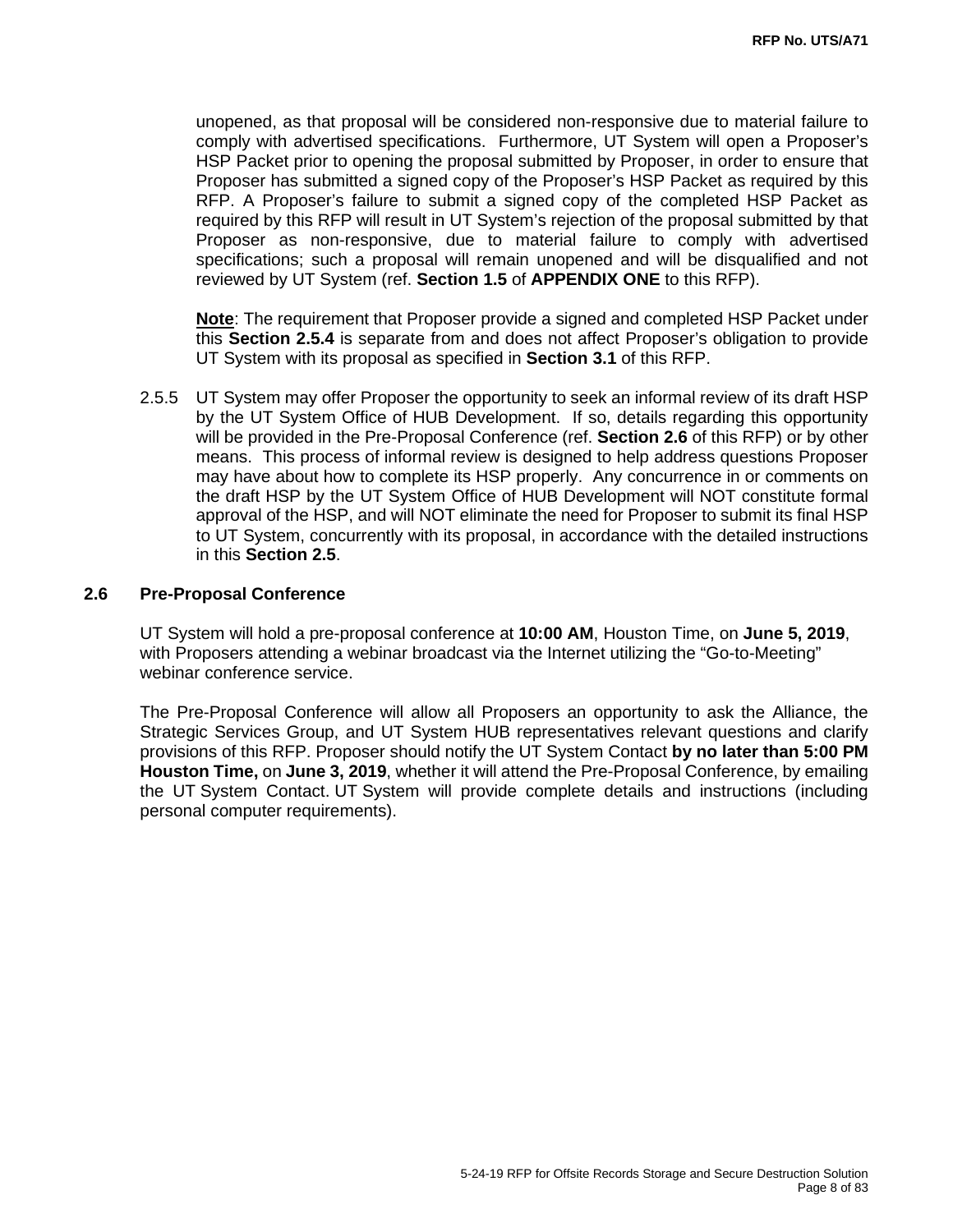# **SECTION 3 SUBMISSION OF PROPOSAL**

# **3.1 Electronic Submission Notice**

Submittal of proposals in response to this RFP will be conducted entirely electronically, utilizing the Jaggaer e-sourcing tool. To register for participation in this RFP, please email the UT System Contact for further instructions. An original signature by an authorized officer of Proposer must appear on the Execution of Offer (ref. **Section 2** of **APPENDIX ONE**) and electronically uploaded as instructed. Proposals must be completed and received by UT System on or before the Submittal Deadline (ref. **Section 2.1** of this RFP).

# **3.2 Proposal Validity Period**

Each proposal must state that it will remain valid for UT System's acceptance for a minimum of one hundred eighty (180) days after the Submittal Deadline, to allow time for evaluation, selection, and any unforeseen delays.

# **3.3 Terms and Conditions**

- 3.3.1 Proposer must comply with the requirements and specifications contained in this RFP, the General Terms and Conditions (ref. **Section 4** of this RFP), the Notice to Proposer (ref. **Section 2** of this RFP), Proposal Requirements (ref. **APPENDIX ONE**) and the Specifications, Additional Questions and Scope of Work (ref. **Section 5** of this RFP). If there is a conflict among the provisions in this RFP, the provision requiring Proposer to supply the better quality or greater quantity of goods and services will prevail, or if such conflict does not involve quality or quantity, then interpretation will be in the following order of precedence:
	- 3.3.1.1 Specifications, Additional Questions and Scope of Work (ref. **Section 5** of this RFP);
	- 3.3.1.2 General Terms and Conditions (ref. **Section 4** of this RFP);
	- 3.3.1.3. Proposal Requirements (ref. **APPENDIX ONE**); and
	- 3.3.1.4 Notice to Proposer (ref. **Section 2** of this RFP).

### **3.4 Submittal Checklist**

Proposer is instructed to complete, sign, and upload into the Jaggaer e-Sourcing tool, the following documents as a part of its proposal. If Proposer fails to return each of the following items with its proposal, UT System may reject the proposal:

- 3.4.1 Signed and Completed Execution of Offer (ref. **Section 2** of **APPENDIX ONE**).
- 3.4.2 Responses to questions and requests for information in the Specifications, Additional Questions and Scope of Work Section (ref. **Section 5** of this RFP).
- 3.4.3 Signed and Completed Pricing Affirmation (ref. **Section 6** of this RFP).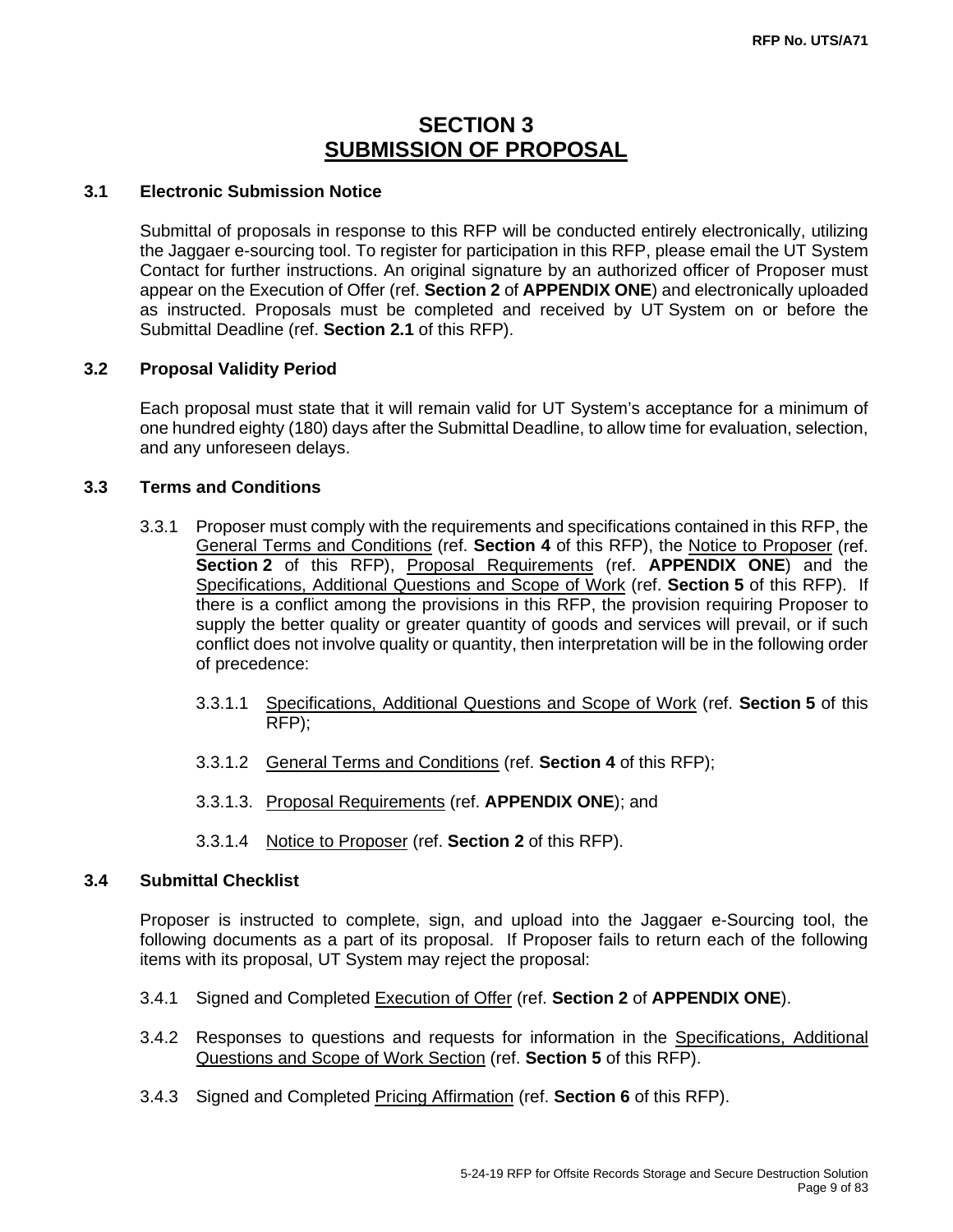- 3.4.4 Signed and completed copy of the HUB Subcontracting Plan or other applicable documents (ref. **Section 2.5** of this RFP and **APPENDIX TWO**).
- 3.4.5 Responses to Proposer's Survey (ref. **Section 5.5** of this RFP).
- 3.4.6 Proposer's Price Schedule (ref. **Section 6.1** of this RFP).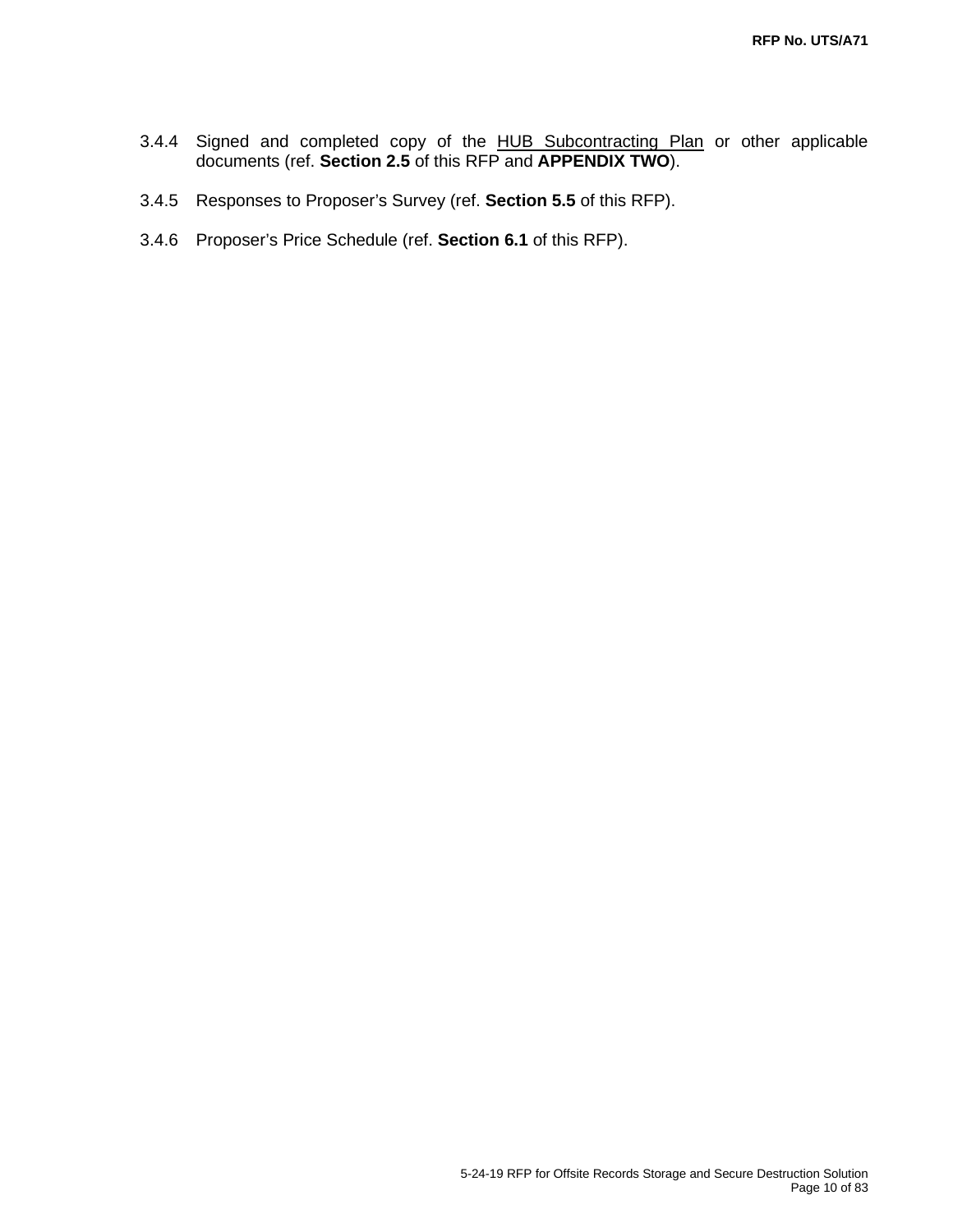# **SECTION 4 GENERAL TERMS AND CONDITIONS**

# **4.1 General Information regarding Structure of Transaction and Terms and Conditions**

The structure of the transaction UT System intends to enter into as a result of this RFP will be substantially similar to the following: (1) one Preferred Supplier Agreement ("**PSA**") between UT System and Preferred Supplier; and (2) several Institutional Participation Agreements (each an "**IPA**") signed by participating Alliance members and affiliates (collectively, the "**Agreement**").

The terms and conditions contained in the attached Sample Preferred Supplier Agreement (ref. **APPENDIX THREE**) or, in the sole discretion of UT System, terms and conditions substantially similar to those contained in **APPENDIX THREE**, will constitute and govern any agreement that results from this RFP. If Proposer takes exception to any terms or conditions set forth in the Preferred Supplier Agreement, Proposer must submit a list of the exceptions as part of its proposal in accordance with **Section 5.3** of this RFP. Proposer's exceptions will be reviewed by UT System and may result in disqualification of Proposer's proposal as non-responsive to this RFP. If Proposer's exceptions do not result in disqualification of Proposer's proposal, UT System may consider Proposer's exceptions when UT System evaluates the Proposer's proposal.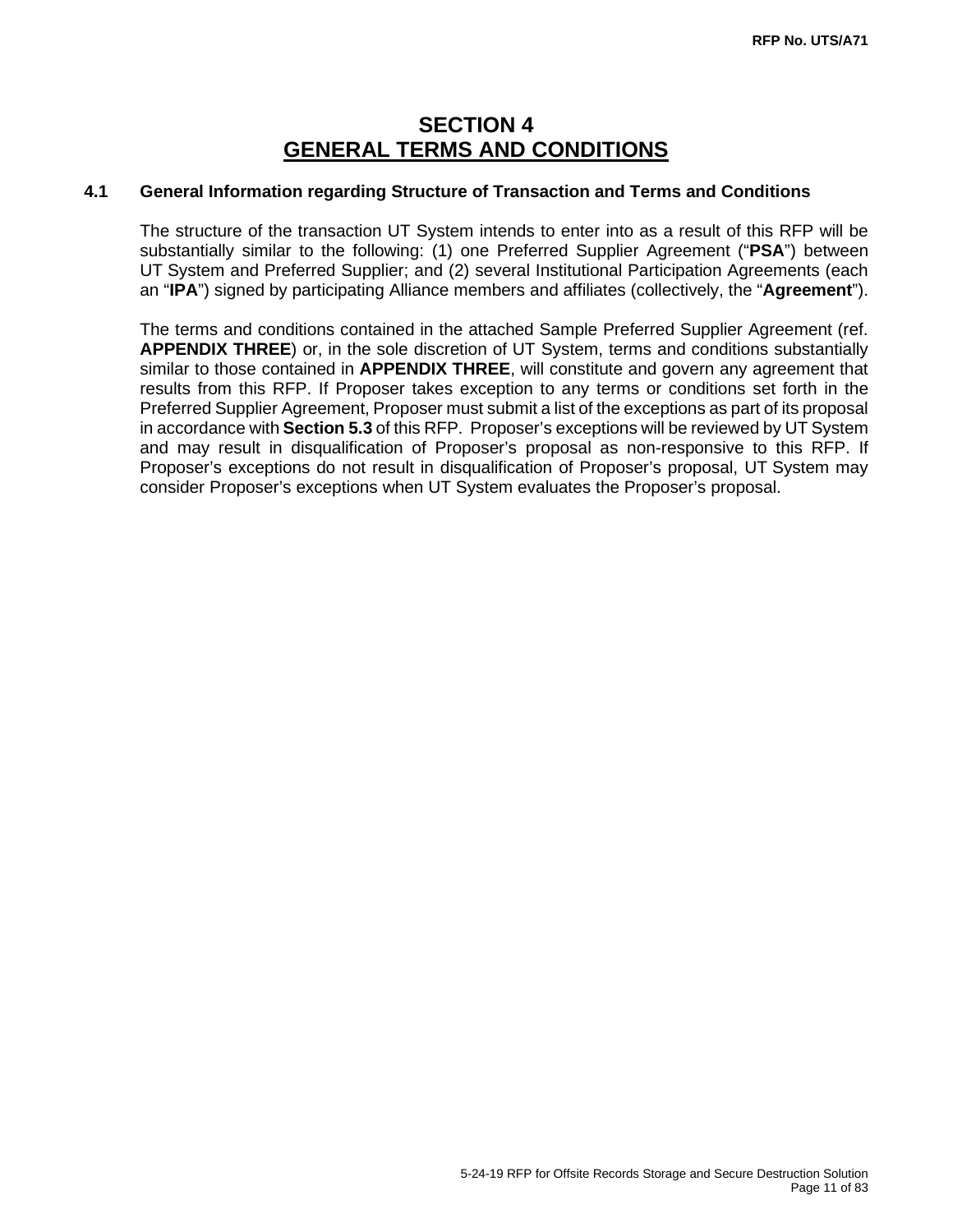# **SECTION 5 SPECIFICATIONS, ADDITIONAL QUESTIONS AND SCOPE OF WORK**

# **5.1 General**

The requirements and specifications for the Services, as well as certain requests for information to be provided by Proposer as part of its proposal, are set forth below. The winning Proposer should understand that the Solution will be provided *directly to Institutional Participants*, and not to UT System or the Alliance.

# **5.2 Minimum Requirements**

Each Proposal must include information clearly indicating that the Proposer meets each of the following minimum qualification requirements:

5.2.1 Preferred Supplier must pay to the Alliance an administrative fee of 3% of the Total Net Sales made under the Agreement (ref. **Section 6.2** of this RFP). This fee will be payable quarterly, based on the Total Net Sales made by Preferred Supplier under the Agreement during the related quarter. "**Total Net Sales**" means total revenue received by Preferred Supplier for the Solution and related services purchased by Institutional Participants, less credits, returns, taxes, unpaid invoices, and collections. The fee will be used to defray the costs incurred by the Alliance, as UT System's own, in-house group purchasing organization, in organizing, implementing, sustaining and optimizing group procurements for UT System institutions

#### **5.3 Additional Questions Specific to this RFP and Scope of Work**

Proposer must submit the following information as part of Proposer's proposal:

- 5.3.1 In its proposal, Proposer must indicate whether it will consent to include in the Agreement the "Access by Individuals with Disabilities" language that is set forth in **APPENDIX FOUR**, Access by Individuals with Disabilities. If Proposer objects to the inclusion of the "Access by Individuals with Disabilities" language in the Agreement, Proposer must, as part of its proposal, specifically identify and describe in detail all of the reasons for Proposer's objection. NOTE THAT A GENERAL OBJECTION IS NOT AN ACCEPTABLE RESPONSE TO THIS QUESTION.
- 5.3.2 If Proposer takes exception to any terms or conditions set forth in **Section 4** of this RFP, Proposer must submit a list of the exceptions.
- 5.3.3 Proposers will provide answers to the questions listed in the Proposer's Survey ("**Proposer's Survey**") (ref. **Section 5.5** of this RFP) to the best of Proposer's knowledge, as responses may be incorporated into the Agreement. The questions in the Proposer's Survey will provide UT System with additional information about Proposer and various efficiencies and economies of scale that Proposer may provide to participating institutions.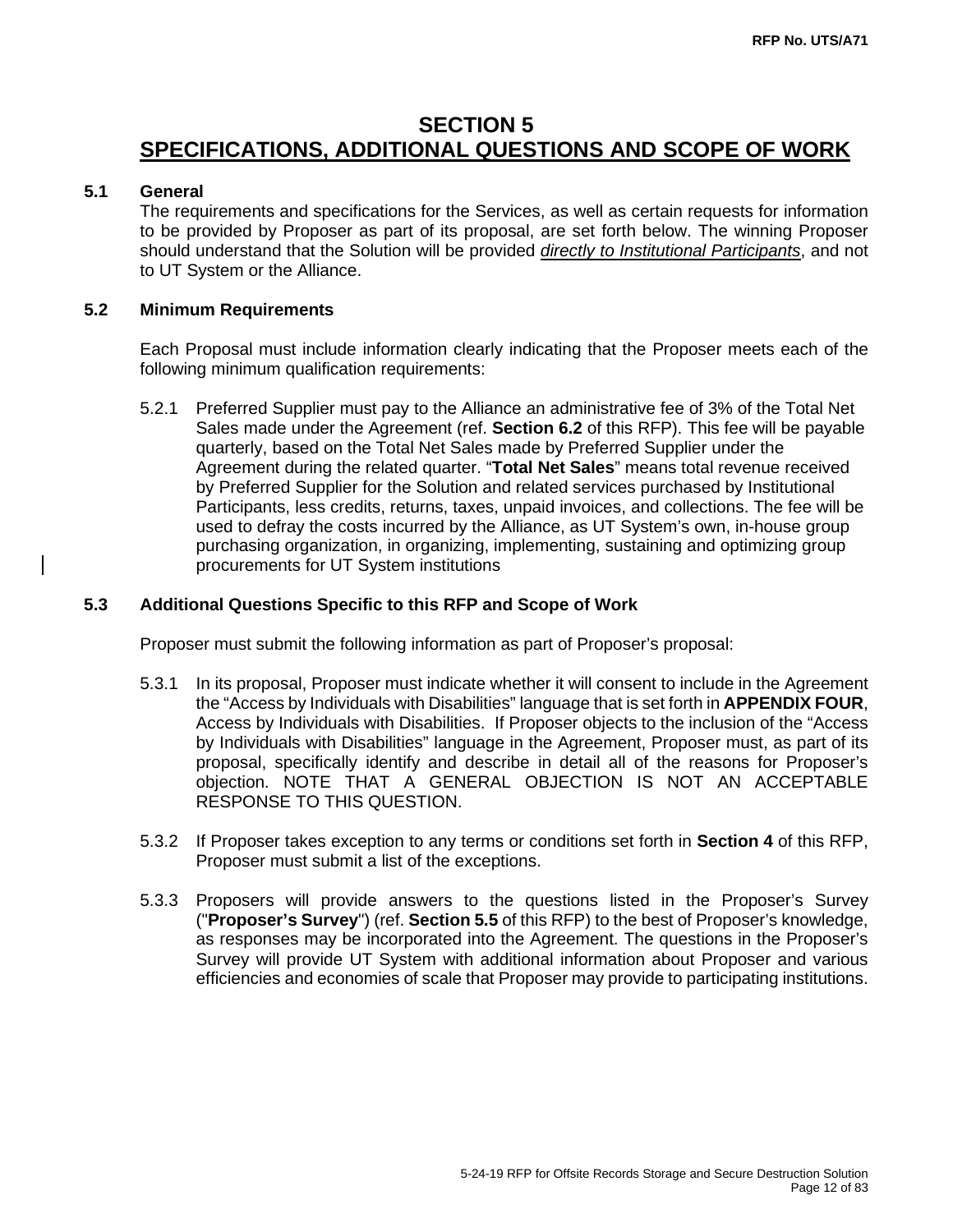- 5.3.4 In its proposal, Proposer must respond to each item listed in **APPENDIX FIVE, Electronic and Information Resources ("EIR") Environment Specifications**. **APPENDIX FIVE** will establish specifications, representations, warranties and agreements related to the EIR that Proposer is offering to provide. Responses to **APPENDIX FIVE** will be incorporated into the Agreement and will be binding on Proposer.
- 5.3.5 In its proposal, Proposer must respond to each item listed in **APPENDIX SIX, Security Characteristics and Functionality of Contractor's Information Resources.** Responses to **APPENDIX SIX** will be incorporated into the Agreement and will be binding on Proposer.
- 5.3.6 By signing the Execution of Offer (ref. **Section 2** of **APPENDIX ONE**), Proposer agrees to comply with [Section 2252.908, Government Code](http://www.statutes.legis.state.tx.us/Docs/GV/htm/GV.2252.htm#2252.908) ("**Disclosure of Interested Parties Statute**"), and [1 Texas Administration Code Sections 46.1 through 46.5](https://www.ethics.state.tx.us/rules/adopted_Nov_2015.html#Ch46.1) ("**Disclosure of Interested Parties Regulations**"), as implemented by the Texas Ethics Commission ("**TEC**"), including, among other things, providing the TEC and UT System with the information required on the form promulgated by the TEC and set forth in **APPENDIX SEVEN**. Proposers may learn more about these disclosure requirements, including the use of the TEC electronic filing system, by reviewing information on the TEC website at [https://www.ethics.state.tx.us/whatsnew/FAQ\\_Form1295.html.](https://www.ethics.state.tx.us/whatsnew/FAQ_Form1295.html) The Certificate of Interested Parties must be submitted by Preferred Supplier upon delivery to UT System of a signed Agreement.

#### **5.4 Scope of Work**

The details noted below will form the basis for the Scope of Work to be included in the Agreement concluded between UT System and Preferred Supplier.

5.4.1 Definitions. For purposes of this RFP the following definitions will apply:

*"UT System Contract Administrator" =* the individual designated by UT System to be responsible for day-to-day management of the Preferred Supplier-UT System relationship and to serve as the Preferred Supplier's primary contact for and on behalf of Institutional Participants on all matters relating to this Agreement.

#### 5.4.2 General Description

 Proposer should understand that this RFP provides a general description of the products and services to be provided and is not intended to be all inclusive. Proposer must be familiar with the requirements and general conditions that are essential to provide the Solution consistent with industry best practices and in accordance with all licensing, regulations, and professional standards. The following outlines key elements of the Solution.

UT System acknowledges that each Proposer has an existing business model and may choose to supply services to Institutional Participants in a variety of ways that best suit the Proposer's organization and market approach. Unless specifically noted by Proposer in its response to this RFP, all costs pertaining to the Solution to which this RFP relates will be considered to be included in the Proposer's pricing. Separate costs to be borne by UT System will be only those expressly identified by Proposer in its response.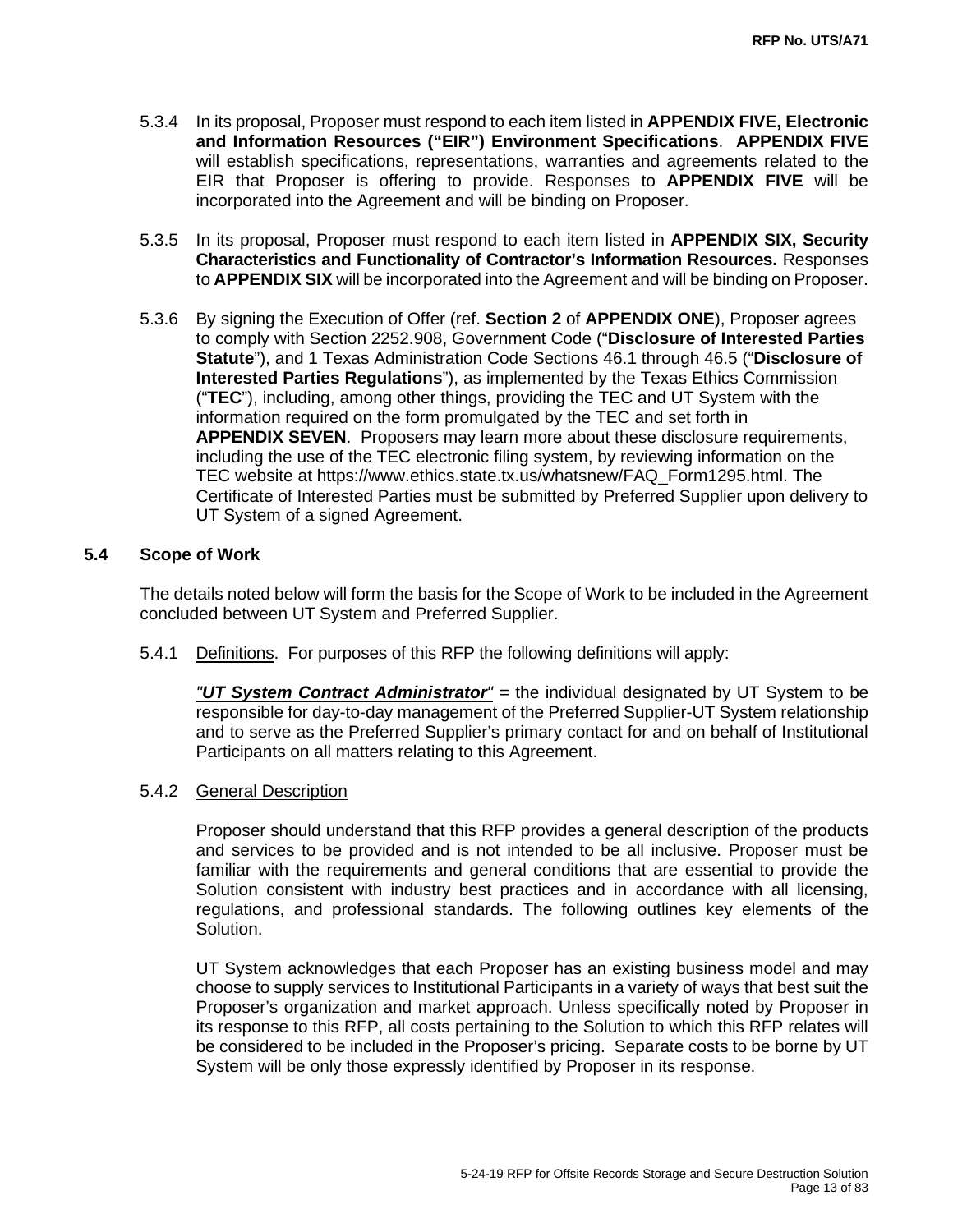# 5.4.3 Campus Requirements.

- 5.4.3.1 Each Institutional Participant will have its own unique set of rules and regulations for conducting business on its campuses. Preferred Supplier will be responsible for compliance with each Institutional Participant's rules and regulations, including any and all requirements for background checks, badging/credentialing, and security.
- 5.4.3.2 Preferred Supplier will establish with each Institutional Participant campusspecific implementation methods and schedules.
- 5.4.3.3 Preferred Supplier will cause its representatives, agents, employees and permitted subcontractors (if any) to become aware of, fully informed about, and in full compliance with all applicable UT System and Institutional Participant rules and policies, including, without limitation, those relative to personal health, security, environmental quality, safety, fire prevention, noise, smoking, and access restrictions; consideration for students, patients and their families as well as employees; parking; and security.
- 5.4.4 Preferred Supplier-Alliance Account Support Team. Preferred Supplier will provide a Senior Management Account Representative with the authority and responsibility for the overall success of the Agreement within Preferred Supplier's organization. The Preferred Supplier also will designate an individual assigned to the Alliance account responsible for (i) receiving and providing ongoing communications by and between Preferred Supplier and UT System; (ii) monitoring the overall implementation of the Agreement at each Institutional Participant and providing updates to the UT System Contract Administrator; (iii) identifying and fostering process improvements; (iv) serving as the liaison to engage resources with Preferred Supplier's organization to troubleshoot and resolve problems; (v) organizing Periodic Business Reviews ("**PBRs"**); monitoring Key Performance Indicators ("**KPIs"**) and (vi) providing early warning notices of service performance and other concerns to Preferred Supplier's management team and the UT System Contract Administrator.
- 5.4.5 Preferred Supplier-Institutional Participant Account Support Team.

Each Institutional Participant will have different support needs. The following outlines the minimum account management support to be provided to each Institutional Participant by Preferred Supplier.

Account Manager: Preferred Supplier will assign Account Manager(s) who will provide the following minimum services:

- Achieve understanding of Institutional Participant's business processes, rules, and requirements and operate within such processes, rules and requirements.
- Provide and manage personnel staffing to support initiatives.
- Identify opportunities in coordination with Institutional Participant and provide strategic direction.
- Provide support for issue resolution, product selling, conversion, and savings opportunities.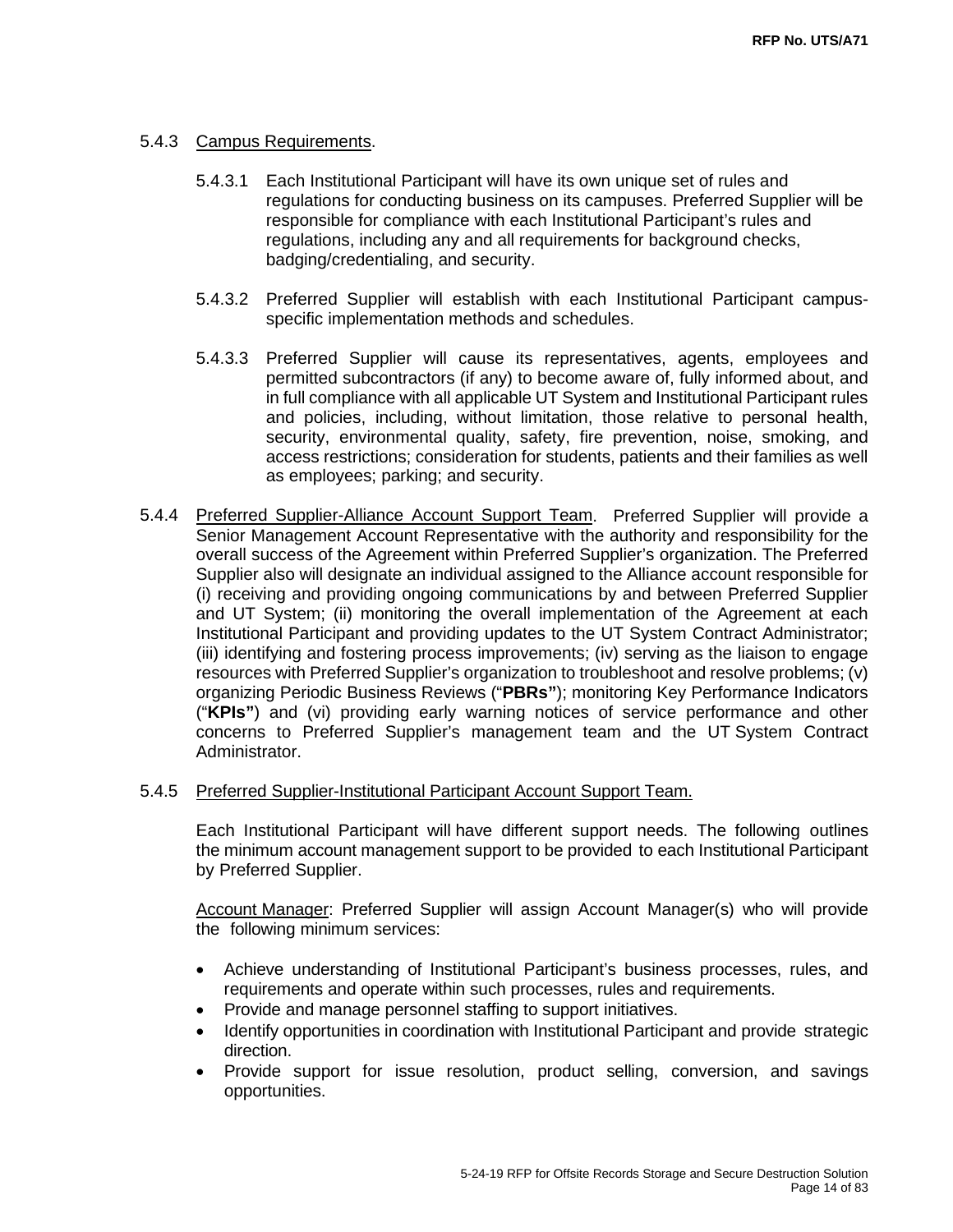- Work with Institutional Participant on analysis and goal measurement for both Institutional Participant and Preferred Supplier.
- Help to identify and present opportunities and facilitate problem resolution with customers as required.
- Provide reports or analytic tools to assist Institutional Participants to recognize/prioritize savings opportunities, understand supply chain performance and better manage its operations.
- Assist with pricing validation and error correction.
- Provide training and support

# 5.4.6 Offsite Records Storage

The following outlines the key Solution components to be furnished by Preferred Supplier. Preferred Supplier should define its in-house capability and capacity to perform each element of the Solution.

- (a) Analysis of Requirements. Provide an analysis of each Institutional Participant's storage requirements per applicable document archival policies and rules.
- (b) Provision of Adequate Storage Facilities. Make available records management facilities to provide physical storage capacity for at least the cubic feet of paper records estimated at the initiation of the Agreement.
- (c) Changes in Needs. Accommodate needs of Institutional Participants for additional storage space as they arise, or be able to downsize from the initial estimate.
- (d) Location of Storage Facilities. Maintain storage facilities located within 50 miles of the Institutional Participant being served.
- (e) Protection of Facilities. Provide a secure storage facility equipped with counterintrusion systems, fire suppression and backup generators.
- (f) Pest Control. Proposer must provide proof of semi-annual treatment and/or inspection for rodents and insects.
- (g) Transportation of Records. Proposer must provide transportation of storage to and from each Institutional Participant and the storage facilities. All vehicles used must have the appropriate security features (anti-theft device) and be secured while at the delivery / pick-up site. All vehicles must be equipped with a fire extinguisher.
- (h) Climate Control. Provide storage facilities that are climate controlled, in addition to facilities without climate control
- (i) Specialized Service Requirements. Meet specialized service requirements, which may include:
	- Packing, re-packing files
	- Indexing and cataloguing documents
	- Providing destruction services at the storage facility or onsite at Institutional Participant, if required
	- Working with a third party designated by the Institutional Participant for destruction services involving records no longer required to be stored by Proposer
- (j) Storage Containers. Offer storage boxes and specialty containers built for longterm storage.
- (k) Chain of Custody. Provide a secure chain of custody of records from pick-up to storage to retrieval.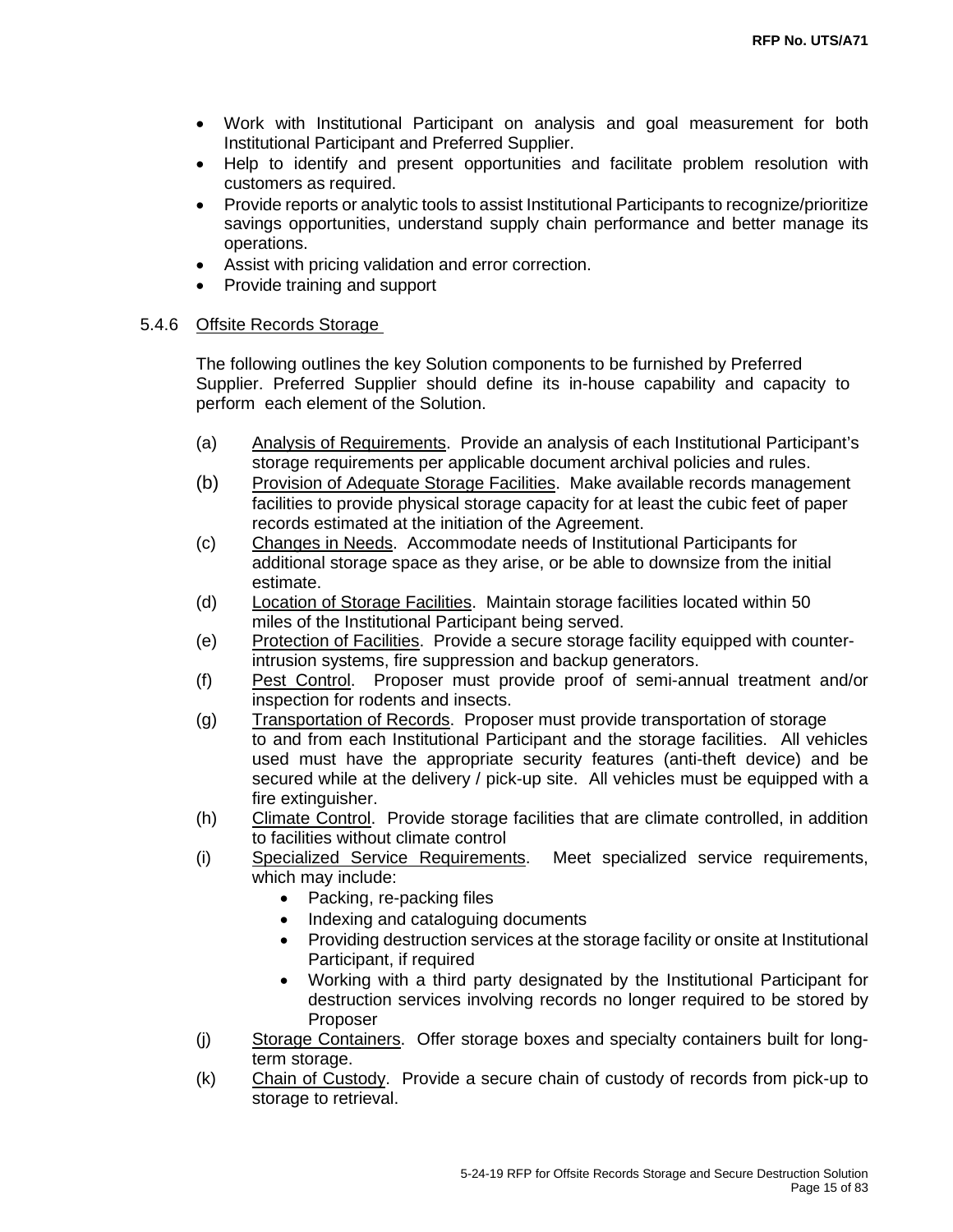- (l) Controlled Access. Provide controlled access to stored records by users representing Institutional Participants.
- (m) Customized Reports. Create customized reports to Institutional Participants on an as-needed basis.
- (n) Rapid Access to Records. Implement a process that would enable Institutional Participants to access and retrieve documents rapidly and remotely around the clock. Same day service may be required, with 2 to 4 hour delivery time upon request.
- (o) Online Listing of Records. Provide an online listing of stored records available for access and retrieval.
- (p) Indexing of Records. Provide flexible indexing, including the option to identify records at the file, box or document level.
- (q) Privacy Policies and Procedures. Ensure your compliance with Institutional Participants' privacy policies and in-house procedures.
- (r) Transfer of Records. Assume full responsibility for the transfer of all of an Institutional Participant's records, including those located offsite at current vendor's facility, to the Proposer's facility, when applicable. This responsibility includes:
	- New bar coding
	- Labeling
	- Data entry
	- Creating an inventory for records to be stored at the Proposer's facilities at the beginning of the Agreement, including those transferred from another site
	- Replacing boxes damaged and furnishing a report to each Institutional Participant, detailing which boxes were damaged and replaced
- (s) Destruction of Specified Records. Remove and destroy specified boxes presently stored with the current vendor, as agreed upon in advance with each Institutional Participant, in accordance with the institution's procedures. Boxes permanently removed from storage and destroyed must not appear on subsequent monthly invoices for storage. Requirements to be met:
	- Certified destruction must be performed by either shredding or incineration.
	- Proposer must ensure that confidentiality of all destroyed records is maintained throughout the destruction process.
	- Proposer must provide a certificate of destruction to the relevant Institutional Participant for all records destroyed.
	- No records may be destroyed without prior written approval from the administrator or authorized user(s) of the Institutional Participant's account with Proposer.
- (t) Inventory Tracking. Proposer would be required to maintain an accurate, barcoded, reliable computer-based inventory and tracking system capable of documenting pickup, delivery, and storage location of each Institutional Participant's documents and records. At a minimum, this system must be web– enabled, with appropriate security, to provide internet access to information by Institutional Participant's users. At a minimum, the system must identify the contents, the location, Institutional Participant's department, cost center, description, and status (checked in/checked out) for each storage container. Essential data fields include: box number, bar code, box size, location, cost center, department, major description, minor description, status, and box history (dates of check out and check-in). The inventory tracking process must include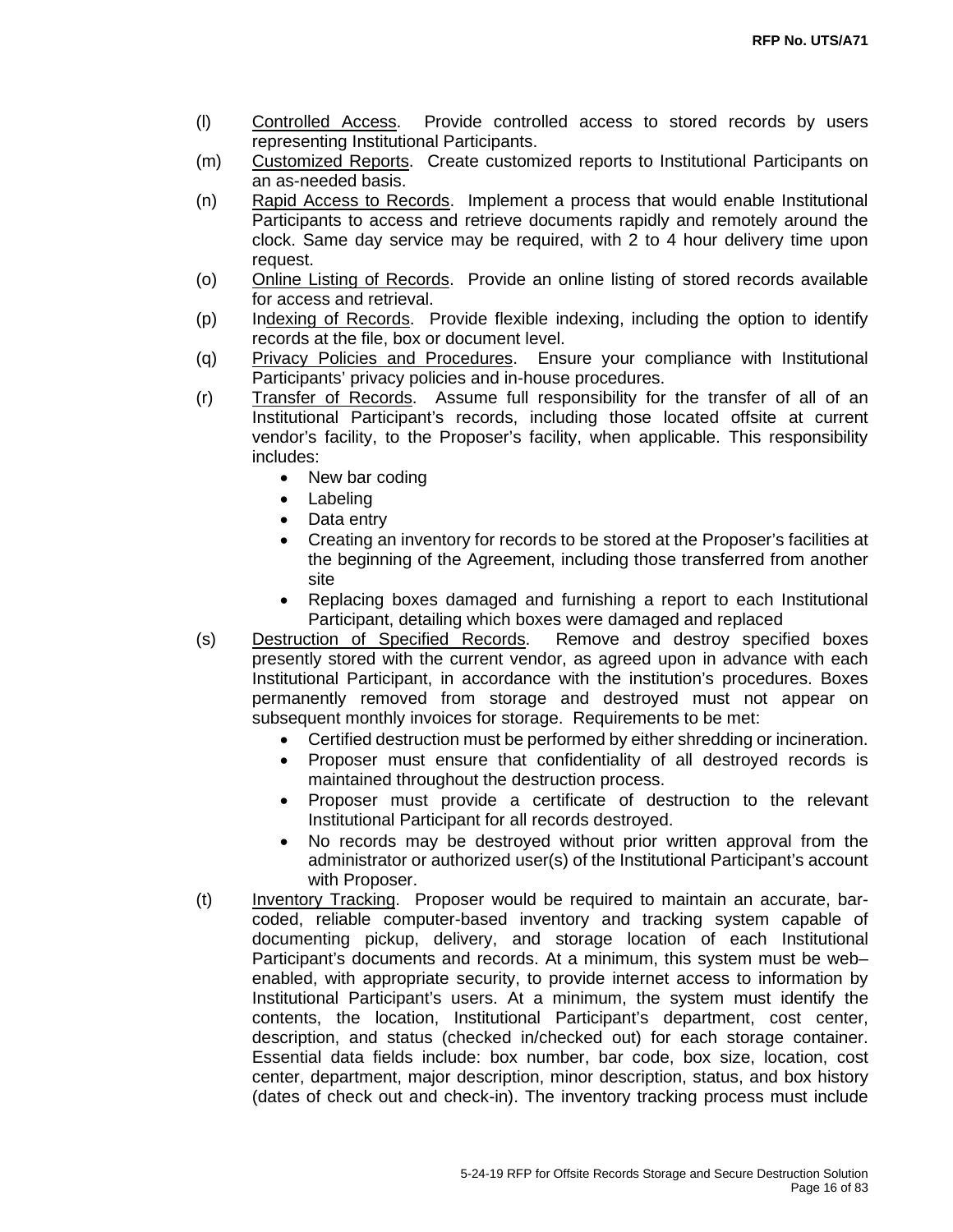appropriate logs and receipts for pickup and delivery of individual boxes / containers for verification and audit purposes. Logs and receipts must be made available upon Institutional Participant's request. The system must allow Institutional Participant users to remotely view inventory data and to initiate delivery requests via the Internet. Inventory status must be updated within 24 hours of activity.

(u) Lost Boxes. Proposer would be required to address lost /misplaced boxes. Any box not located and delivered in an agreed-upon timeframe will be considered a lost box. The Proposer must include with its RFP response the policies and procedures to be followed should a box not be located and delivered on time. These must include, but not be limited to, notifications, location procedures, escalation procedures, timelines and status updates.

#### 5.4.6.1 Reporting

Proposer will provide monthly, written reports to each Institutional Participant of the current inventory, sorted by department/cost center, to include: box # / barcode, box description, date sent to storage, box size, and account activity to include new boxes added to inventory, number of delivery requests processed and pickups processed during the preceding month, including processing time for requests and deliveries. Institutional Participants must have access to these reports without additional fees. Activity reports should include a summary of ordering activity by location, quantity, and order type. Retrieval activity reports should include history for checked out, permanently removed, and destroyed inventory. Financial reports should provide billing activity for a specified invoice period.

#### 5.4.6.2 Current Record Inventory and Transfer Plan

Proposer will submit a Transfer Plan to each Institutional Participant, detailing the transfer process from existing facilities to Proposer's location. At the commencement of the Agreement, Proposer must assume full responsibility for coordinating the transfer under the Transfer Plan of all existing records stored at various locations to the Proposer's facility. This responsibility includes new bar coding, labeling, data entry, and inventorying for the boxes/items to be stored at the Proposer's facility or facilities at the beginning of the Agreement. All costs related to this requirement must be clearly identified in Proposer's response.

• Upon successful completion of the transfer, the Proposer would be required to supply to Institutional Participants a written report of the boxes moved to the new storage facility. The final Transfer Plan must be submitted for approval within 30 days after execution of the Agreement. The Transfer Plan would be subject to review and approval by the relevant Institutional Participant prior to implementation.

#### 5.4.6.3 Record Delivery

Proposer will be required to deliver, on an "as requested" basis, stored records to requesting departments designated by each Institutional Participant. Generally, deliveries will fall into one of the categories below: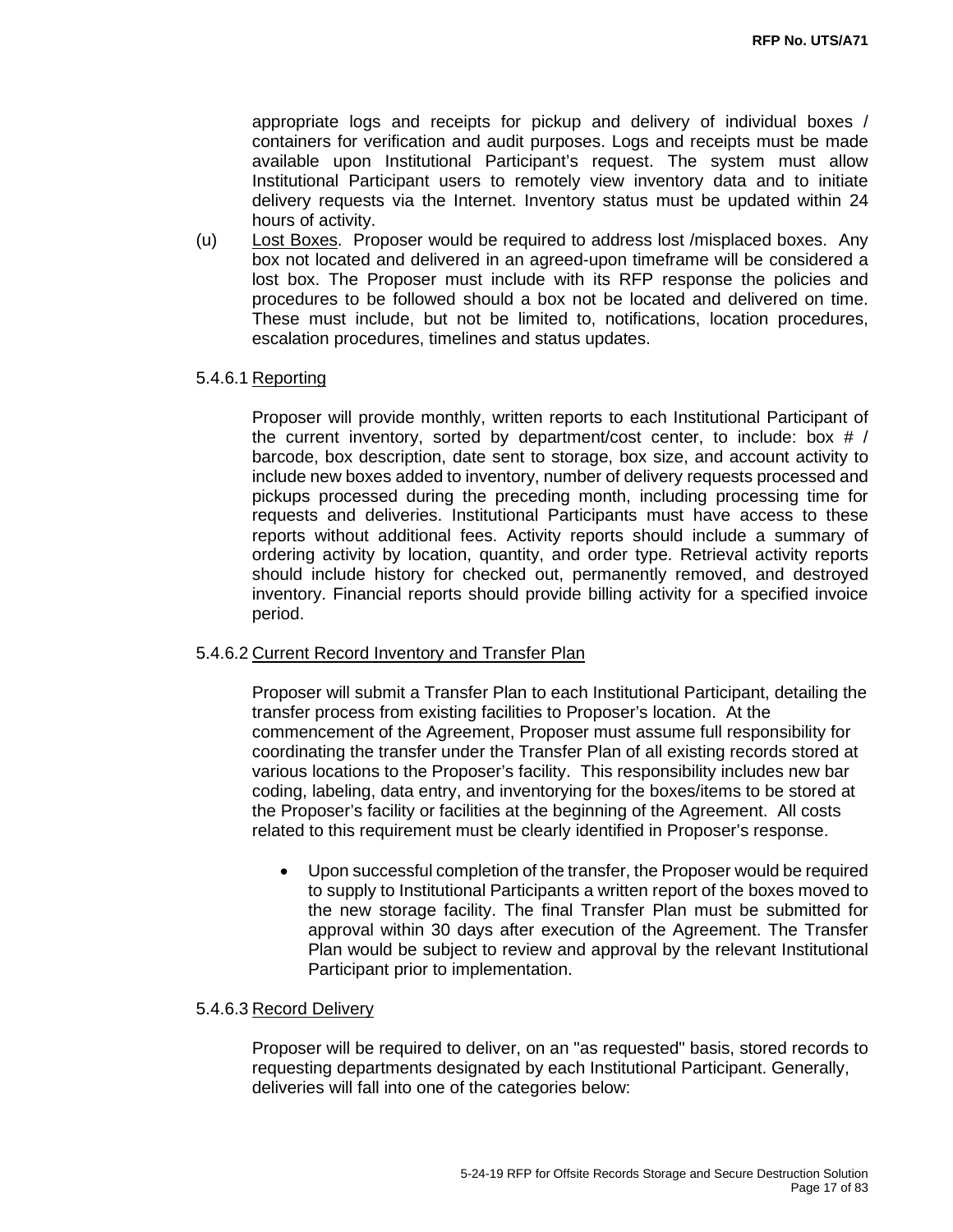- Routine: Delivery between 8 am to 5 pm Monday through Friday. Requests made before 11 am are to be delivered the same business day. Requests made after 11 am may be delivered the next business day but no later than 24 hours from the request.
- Rush/Emergency Before 3 pm: Delivery between 8 am to 5 pm Monday through Friday. Requests made by 3 pm are to be delivered within two hours of the time of the request.
- Rush/Emergency After 3pm: Requests made after 3 pm are either to be delivered same day delivery within 2 hours, or by 9 am the next business day, as determined by requestor.

#### 5.4.6.4 Secure Storage and Facility Standards

Proposer's storage facilities would be required to provide a level of protection consistent with industry and State of Texas standards, and must be solidly constructed with secure loading and unloading areas. Floors must support at least 300 pounds per square foot and must be at or above ground level to assure dry storage. Walls surrounding the record storage area must be four-hour fire resistant. Roof must be of non-combustible construction and leak-proof. The records storage facilities must meet all applicable and current requirements of the National Fire Protection Association.

Proposer would be required to provide both non-environmentally controlled and environmentally controlled storage areas. Environmentally controlled storage areas will at a minimum, have an average office environment in temperature and humidity. The climate control equipment must not be turned off or thermostat settings adjusted during nights, weekends and holidays. Proposer must have a back-up power system in all facilities. Storage facilities cannot house any hazardous material. Storage facilities cannot be located within a flood area or risk exposure from external hazards.

Proposer would be responsible for security of all storage facilities. Storage facilities must be equipped with an intrusion alarm system that is monitored 24 hours per day, including weekends and holidays.

Proposer must provide adequate storage capacity to meet both the current and future needs of UT System. Proposer would be responsible for protecting against damage or loss of the contents stored in any of its storage facilities. Proposer must provide a written disaster and recovery plan for any catastrophic occurrences including but not limited to earthquake, flood, fire, etc. Proposer would be responsible for recovery from any catastrophic occurrences, including but not limited to fire, damage or theft, as well as any associated costs. Proposer must carry the appropriate insurance and provide proof thereof.

The storage facility or facilities must be properly shelved, fully secured, and equipped with motion, smoke and heat detectors/alarms to prevent loss from theft and fire. Facilities must be constructed and equipped with fire safety systems as required by the International Fire Code and other applicable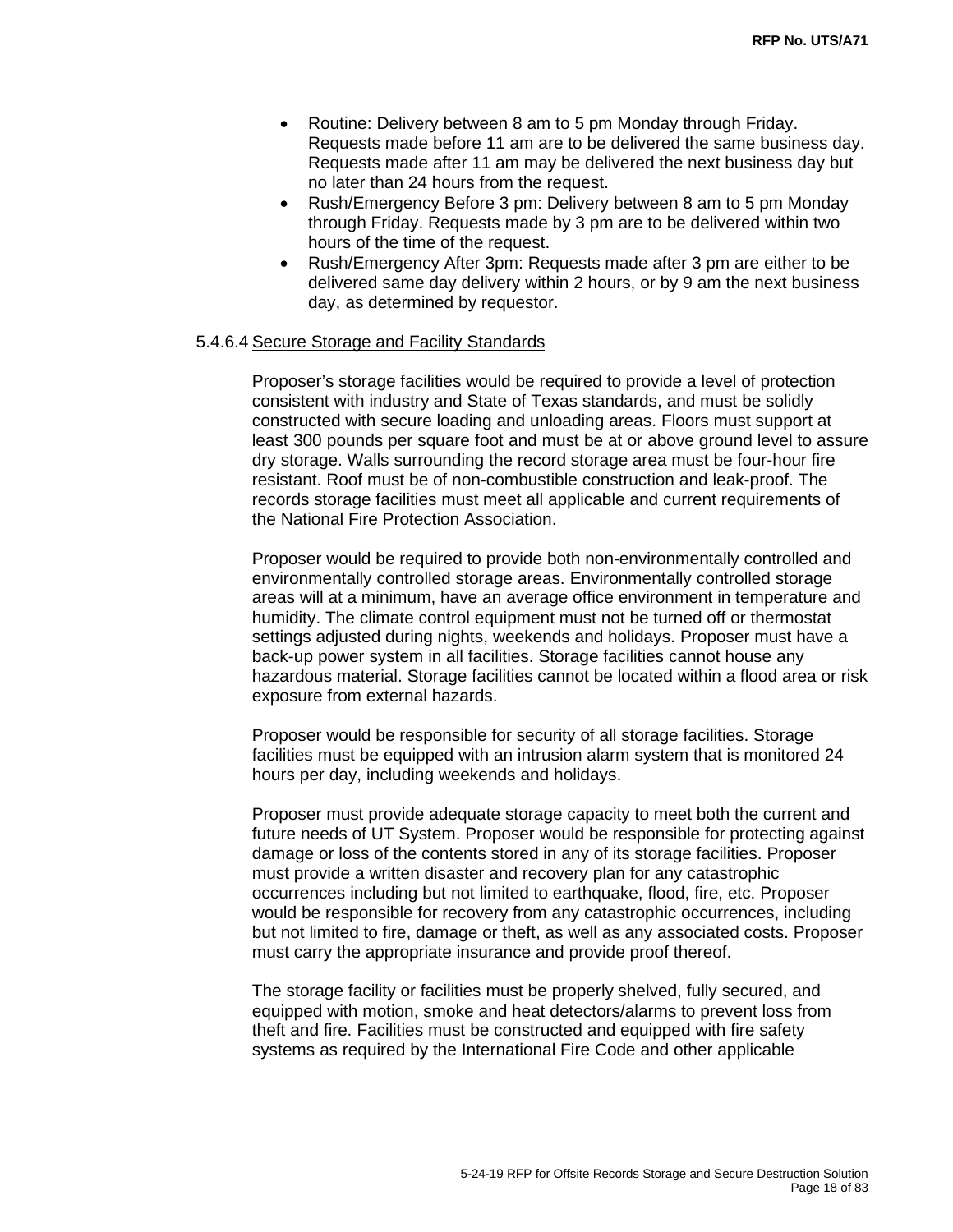#### 5.4.7 Secure Destruction Services

Note: the following represent the basic requirements for secure destruction services. More stringent requirements applicable to certain types of records (covered by HIPAA or FERPA, e.g.) may be specified in the Agreement and would govern in the event of any conflict with the requirements specified below.

Proposer's Solution will provide shredding and destruction of paper material and electronic material. Proposer will destroy all material within twenty-four (24) hours from the time of pickup from the Institutional Participant.

#### 5.4.7.1 Paper Material Secure Destruction

Proposer's secure destruction process will have the ability to provide onsite or offsite shredding of paper material. The process will include, but not limited to:

- Proposer will pick-up of containers based on a schedule agreed upon with the Institutional Participant
- Proposer will transport containers to the destruction site
- Proposer's shredding equipment must have the capacity to handle the volume of material generated or produced and must safely and completely destroy all materials whether stapled, clipped, bound, etc.
- Proposer's shredding equipment must convert the material into small unreadable pieces which are mixed, compressed and secured until destroyed.
- Shredded material will be recycled and not sold to other parties, and upon destruction, Proposer will provide the Institutional Participant or designee with a certificate of destruction. Include a sample of this certificate with your response to this RFP.
- Proposer will operate a monitored alarm system for areas where materials are held and a closed circuit camera system that monitors access points into destruction areas.

#### 5.4.7.2 Locked Security Containers

Proposer will provide required locked security containers and a scheduled or by request service for shredding and destruction of paper documents and/or electronic, and media materials requiring secure destructions. The Solution will include both on-site and off-site shredding service, as requested by the Institutional Participant. For off-site service, paper documents or electronic and media destruction will occur within twenty-four (24) hours of receipt of material.

The number of containers, size, locations to be placed and the frequency of services will be agreed upon with each Institutional Participant and may change upon request in accordance with their campus requirements.

The locked security containers will have the following features, but not limited to the following:

• All containers and consoles will be equipped with attached lid and locking devices.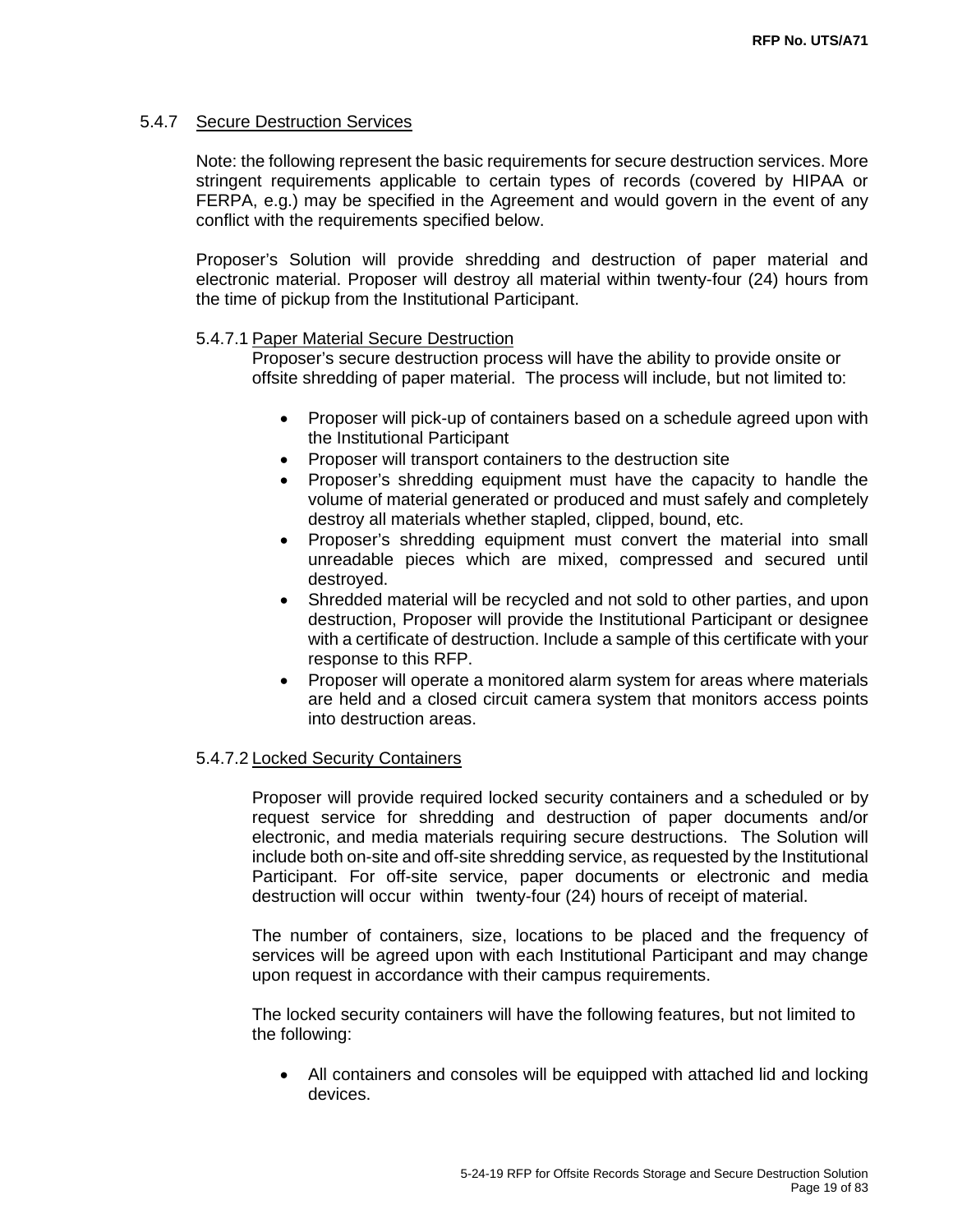- Containers and consoles will be of uniform color, and be clearly marked to indicate the container is only for deposit of "Confidential Documents for Destruction"
- Containers and consoles must have either a top slot or side slot near the top designed to prevent theft of materials by reaching in, and (preferably) wheels.
- Containers and consoles must have a tamper evident locking system and be made of a fire resistant material.
- Proposer will supply the Institutional Participant with a key for locking all containers and consoles. If a key is lost, Proposer will supply a new key at no additional charge.
- Proposer will install the containers and coordinate destruction schedule with the Institutional Participant.
- Proposer will submit to the Institutional Participant a complete description of the material type, size, color, signage and other features of containers and consoles selected by the Proposer and accepted by the Institutional Participant for services under the Agreement.
- Proposer will be responsible for maintaining all containers and consoles in good working order, cleaning containers as necessary and providing replacement and/or additional containers and consoles as may be requested by the Institutional Participant during the term of the Agreement.
- Institutional Participant will not be responsible for any liability incurred by the Proposer or the Proposer's personnel arising out of the possession, use, maintenance, delivery, return, and/or collection from the containers and consoles provided by the Proposer.
- Proposer will remove the containers in a timely manner upon request by the Institutional Participant.
- Proposer will offer training to an Institutional Participant regarding the handling of materials to be placed in locked secure containers and pickup areas.

# 5.4.7.3 Electronic Material Destruction

Proposer will provide secure destruction of electronic materials including, but not limited to, computers, computer components, flat panel monitors, printers, copiers, scanners, wiring and cabling, telephone accessories, projectors, audio/video equipment, cellphones.

Proposer will destroy each electronic equipment item so that it can no longer be utilized in its original form or for its intended purpose.

#### 5.4.7.4 Media Material Destruction

Proposer will provide secure destruction of electronic materials including, but not limited to, microfilm, microfiche, flash drives, data stored in recording devices that contain confidential information and must be protect when destroyed.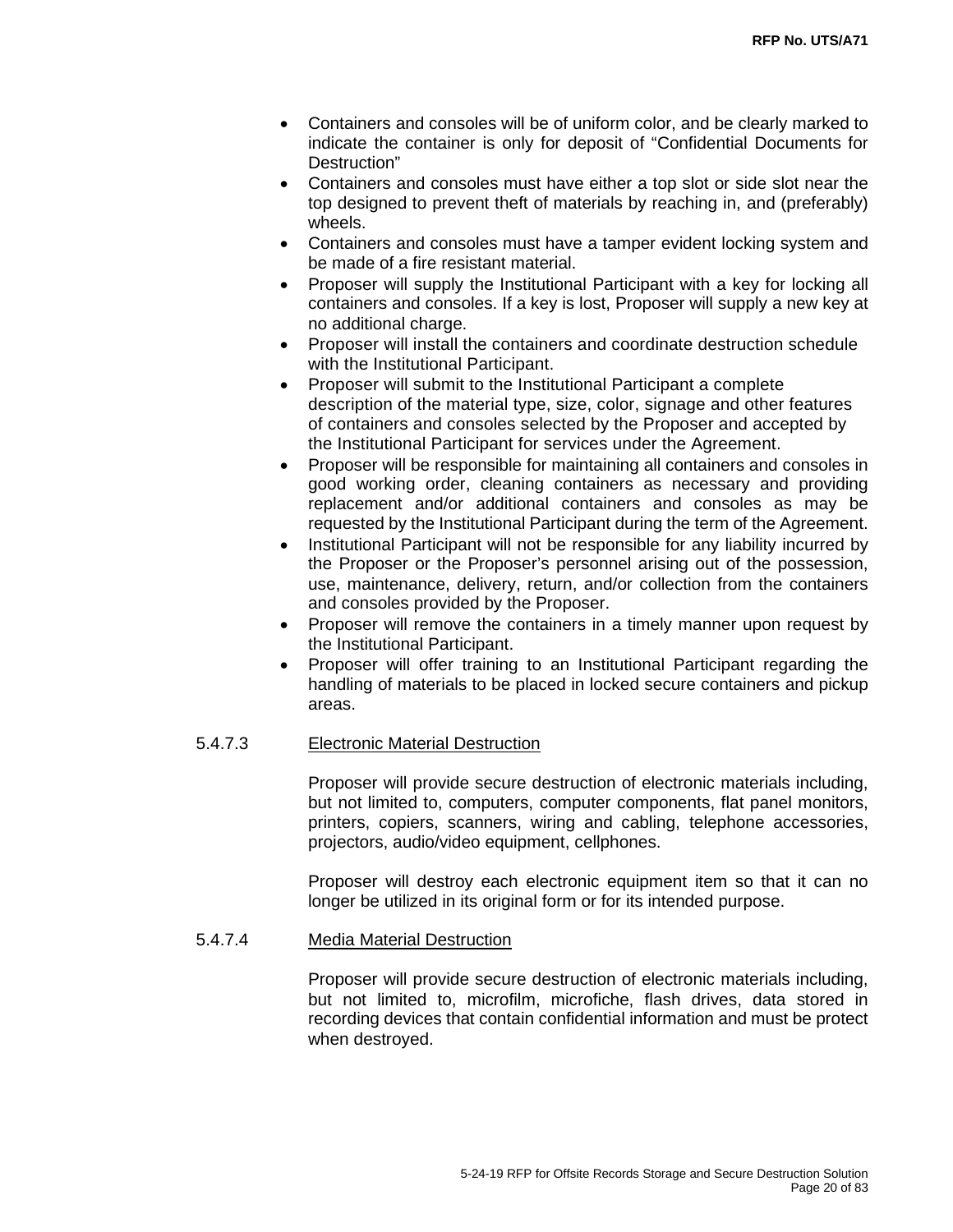Proposer will destroy media to the degree that any information they may contain is no longer accessible or readable by any means. The destruction must be completed before the media is recycled.

#### 5.4.7.5 Security

Proposer will have a comprehensive security protocol that must be active from the time paper, electronic, and media materials are received until the time they have destroyed. Proposer's capabilities will include, but not be limited to the following:

- Proposer will have a video monitoring system capable of monitoring, capturing, and storing information on physical activities.
- Proposer's physical facilities must be equipped with standard physical security measures which include active barriers to entry such as fencing around the facility, secure dock doors, single entry points.
- At a minimum, Proposer must follow the guidelines and protocols established under their NAID Certification in regard to allowing visitors in the areas that contain the Institutional Participant's materials prior to being destroyed.
- Proposer must restrict their employees or a visitor to bring cell phones, smart phones, cameras, or any other recording or transmission devices into the destruction areas or areas that contain the Institutional Participant's material prior to being destroyed.
- Proposer must not use, allow access to, or offer for resale or use any materials or the information contained therein until it has been destroyed.

# 5.4.7.6 Certificate of Destruction

Proposer will provide the Institutional Participant with certificates of destructions for all materials destroyed.

- 5.4.8 Pricing
	- 5.4.8.1 Preferred Supplier's overall price structure and discount levels will remain firm and unchanged for the term of the Agreement, unless otherwise agreed upon in writing by the UT System Contract Administrator and Preferred Supplier.
	- 5.4.8.2 All prices quoted to UT System or Institutional Participants will be inclusive of all fees and charges due and payable to Preferred Supplier by Institutional Participant.
	- 5.4.8.3 Preferred Supplier and the UT System Contract Administrator will review all price structures for the Services on a periodic basis as determined by the UT System Contract Administrator. Preferred Supplier's initial and subsequent pricing will be routinely benchmarked by the Strategic Services Group for market competitiveness. Preferred Supplier agrees to negotiate in good faith to adjust pricing if necessary to remain competitive. Should pricing listed in the Agreement change during such periodic reviews, such changes will be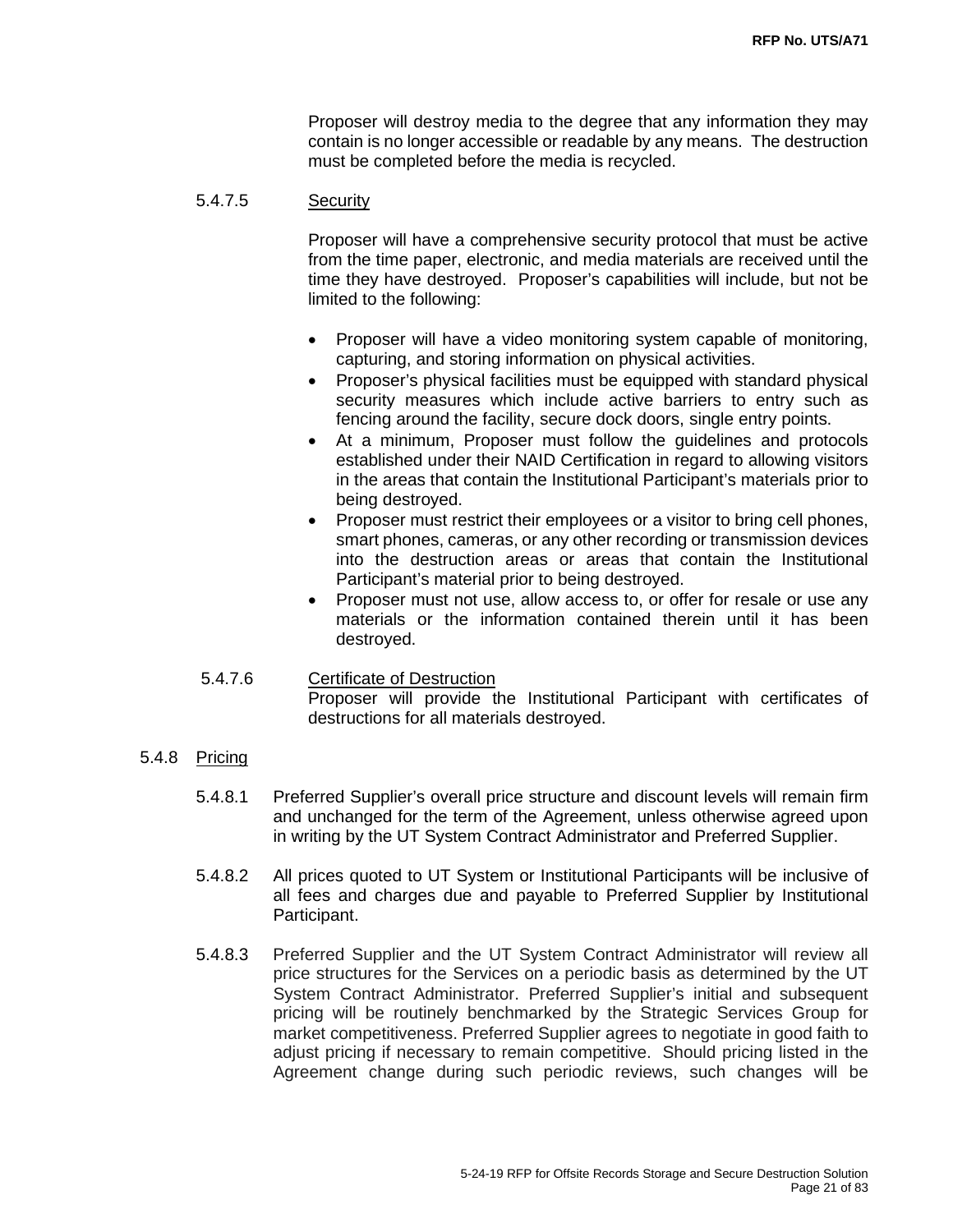documented in a written amendment to the Agreement agreed to by Preferred Supplier and the UT System Contract Administrator

#### 5.4.9 Inspection of Facilities

UT System reserves the right to inspect Preferred Supplier's facilities to verify that Preferred Supplier has the resources necessary and appropriate, as determined by commercially reasonable standards in the industry, to meet all of Preferred Supplier's duties and obligations as set forth in the Agreement.

#### 5.4.10 Invoicing and Payment.

- 5.4.10.1 Preferred Supplier will invoice Institutional Participants, not UT System or the Alliance. Due to the numerous E-procurement platforms used by Institutional Participants, detailed invoicing requirements will be established by agreement between Preferred Supplier and each Institutional Participant. Each invoice relating to the Agreement will reference the appropriate Institutional Participant purchase order number, and will include a detailed description of the services to which it relates, and appropriate HUB reporting documentation.
- 5.4.10.2 Each Institutional Participant is solely responsible for the payment of any purchase orders it issues, and neither UT System nor any other Institutional Participant will have any liability whatsoever relating to a purchase order issued by another Institutional Participant.
- 5.4.10.3 Institutional Participants will remit payments of invoices issued under the Agreement on a Net 30 Days basis, subject to requirements of the Texas Prompt Payment Act.
- 5.4.10.4 Preferred Supplier will resolve all order and invoice discrepancies within five (5) business days after written notification or, if because of their nature, the discrepancies cannot be resolved within that time frame, Preferred Supplier will take all of the steps the Institutional Participant's purchasing department deems necessary.

#### 5.4.11 Management Reports

Preferred Supplier will submit to the UT System Contract Administrator the reports listed below, within thirty (30) days after the close of each calendar quarter. The reports will be provided in electronic format or computer-generated spreadsheets, in accordance with a template to be provided by UT System. At a minimum, the reports will provide:

• Sales History Report: Preferred Supplier will submit to the UT System Contract Administrator a "**Sales History Report**" on the last day of the month following the end of each calendar quarter. The report will be provided in Microsoft Excel format, in accordance with the Sales History Report Format, Field Definitions, and a template to be provided by UT System. The report will provide sales and returns/credits to each Institutional Participant, using the required fields as defined in the Sales History Report Format and Field Definitions. Sales or returns/credits fulfilled by Preferred Supplier and approved HUB Subcontractors under the Agreement must be included in the report. If no sales or returns are made during the calendar quarter, Preferred Supplier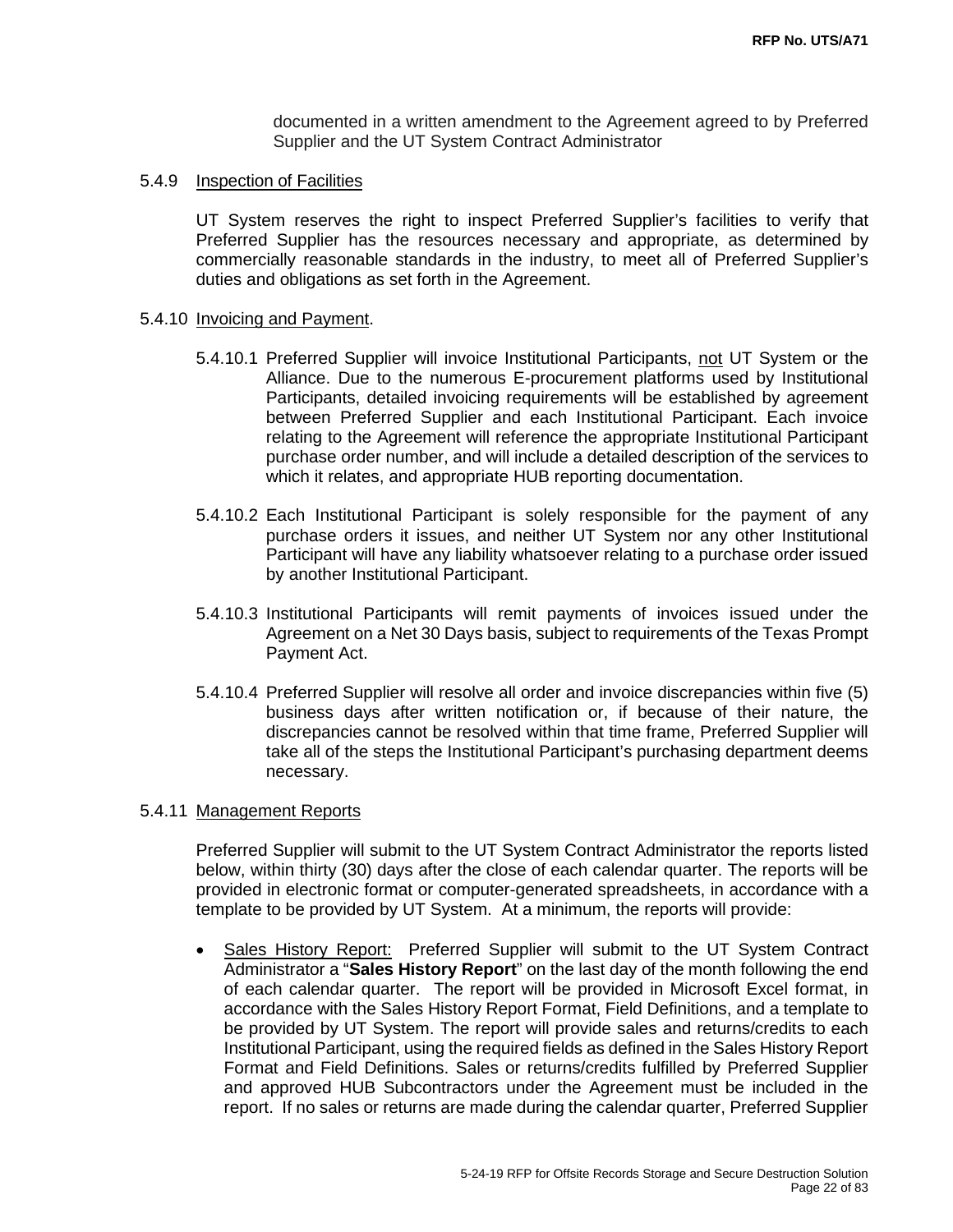will submit confirmation of no sales or returns to the UT System Contract Administrator at the mailbox utsscainfo@mdanderson.org. The Sales History Report and reports of no sales or returns will be reviewed with the UT System Contract Administrator. Upon review, the UT System Contract Administrator may request Preferred Supplier to make formatting and content changes to the Sales History Report for past and/or future Sales History Reports. Timeliness of the Sales History Report on or before the Due Date will be evaluated as a Key Performance Indicator within the Supplier Relationship Management (SRM) Program described in in APPENDIX THREE–400.

Preferred Supplier will submit the Sales History Report for all Total Net Sales or returns/credits made by Preferred Supplier during the term of this Agreement to each Alliance member and affiliate, even if they have not signed an Institutional Participation Agreement. Sales or returns/credits made to Institutional Participants under other agreements, such as a local agreement between the Preferred Supplier and the Institutional Participant, are not required to be reported in the Sales History Report. All Total Net Sales or returns/credits made under the Agreement to an Institutional Participant not listed in the Institution Name Table described below must be reported to the UT System Contract Administrator for review.

| Sales History Report Quarterly Sales Period and Report Due Dates |                   |            |
|------------------------------------------------------------------|-------------------|------------|
| <b>Calendar Quarter</b>                                          | <b>Time Frame</b> | Due Date   |
|                                                                  | January-March     | April 30   |
| ົງ2                                                              | April-June        | July 31    |
| OЗ                                                               | July-September    | October 31 |
| ۵4                                                               | October-December  | January 31 |

The following tables indicate when Sales History Report will be due.

## **Institution Name Table**

The names of current Alliance member and affiliated institutions are listed in the table below and are the only acceptable names that may be submitted to the Alliance in the Sales History Report. The UT System Contract Administrator will inform Preferred Supplier when an institution needs to be added to the Sales History Report. All other abbreviations and alternative names are unacceptable. The column titled "Examples of Other Institution Names" is only for reference purposes. Preferred Supplier should address to the UT System Contract Administrator any questions about institution names.

| ID<br><b>Number</b> | <b>Institution Name</b> | <b>Examples of Other Institution Names</b>                   |
|---------------------|-------------------------|--------------------------------------------------------------|
| 714                 | <b>UT Arlington</b>     |                                                              |
| 721                 | <b>UT Austin</b>        | UT Applied Research Labs (ARL)<br><b>UT Austin Athletics</b> |
| 738                 | <b>UT Dallas</b>        |                                                              |
| 724                 | UT El Paso              |                                                              |
| 742                 | <b>UT Permian Basin</b> |                                                              |
|                     | UT Rio Grande Valley    | UT Brownsville<br><b>UT Pan American</b>                     |
| 743                 | <b>UT San Antonio</b>   |                                                              |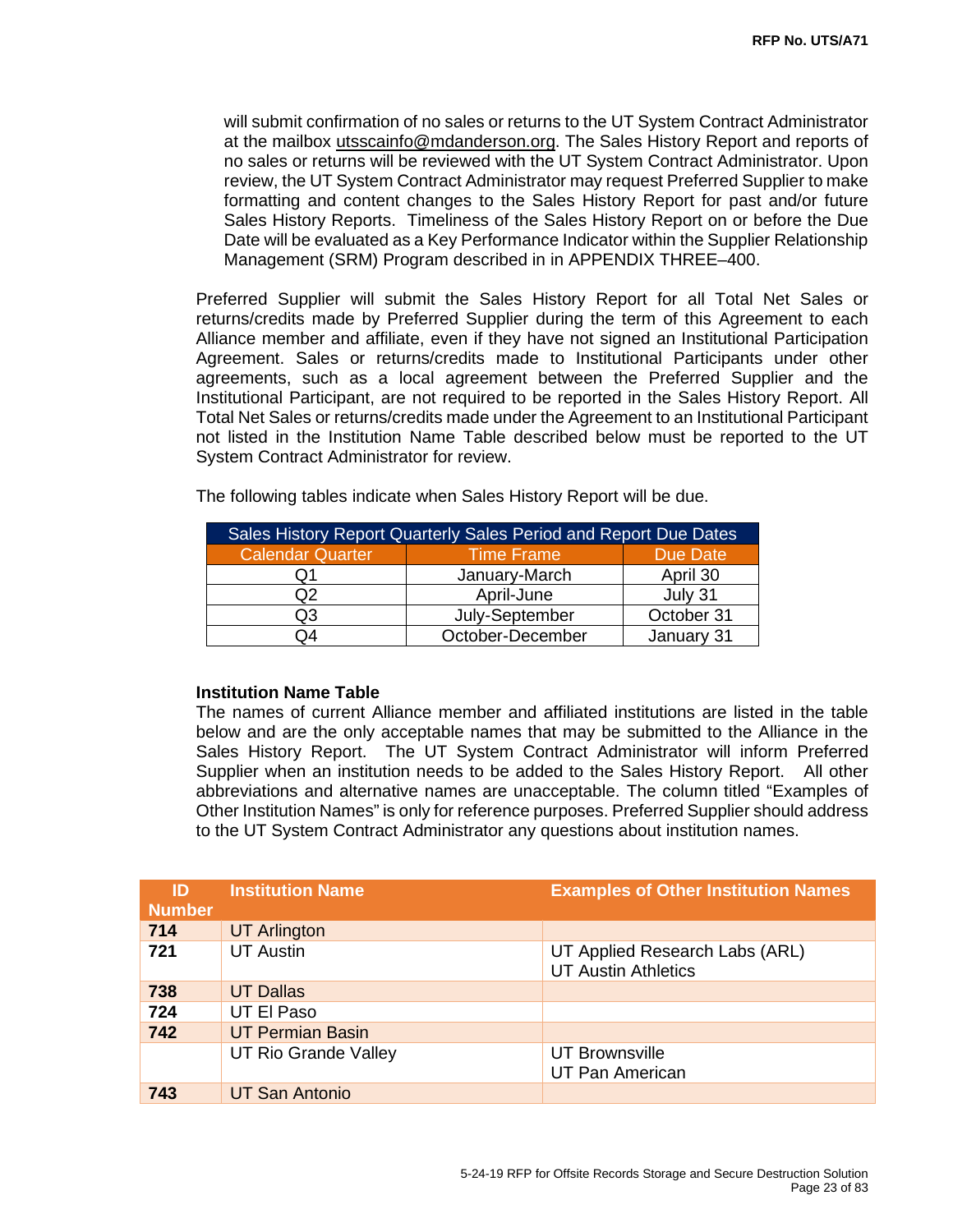| 750          | UT Tyler                                                    |                                                                                                                                                                        |
|--------------|-------------------------------------------------------------|------------------------------------------------------------------------------------------------------------------------------------------------------------------------|
| 729          | <b>UT Southwestern Medical Center</b>                       |                                                                                                                                                                        |
| 723          | <b>UT Medical Branch Galveston</b>                          |                                                                                                                                                                        |
| 744          | <b>UT Health Science Center Houston</b>                     | <b>UT Physicians</b>                                                                                                                                                   |
| 745          | UT Health Science Center San Antonio                        |                                                                                                                                                                        |
| 506          | <b>UT MD Anderson Cancer Center</b>                         | University of Texas MD Anderson Cancer<br><b>Center Science Park</b><br>The Virginia Harris Cockrell Cancer<br><b>Research Center</b><br><b>MD Anderson Smithville</b> |
| 750          | UT Health Science Center Tyler                              | <b>UT Health Northeast</b>                                                                                                                                             |
| 720          | <b>UT System</b>                                            | Only used for sales or returns by the<br><b>System Administration Office UTIMCO</b><br><b>UT System Personal Use</b><br><b>UT Systems Info Resources</b>               |
| A103         | <b>Alamo Colleges District</b>                              |                                                                                                                                                                        |
| 737          | <b>Angelo State University</b>                              |                                                                                                                                                                        |
| 823          | <b>Baylor College of Medicine</b>                           | <b>BCM</b>                                                                                                                                                             |
| A100         | <b>Baylor University</b>                                    | <b>Baylor</b>                                                                                                                                                          |
| A102         | <b>Children's Health Dallas</b>                             | <b>Children's Medical Center Dallas</b>                                                                                                                                |
| <b>S2271</b> | <b>Manor Independent School District</b>                    | <b>Manor ISD</b>                                                                                                                                                       |
| A101         | <b>Rice University</b>                                      |                                                                                                                                                                        |
| 755          | <b>Stephen F. Austin State University</b>                   |                                                                                                                                                                        |
| 555          | Texas A&M University - AgriLife<br><b>Extension Service</b> |                                                                                                                                                                        |
| 556          | <b>Texas A&amp;M University - AgriLife</b><br>Research      |                                                                                                                                                                        |
| 770          | <b>Texas A&amp;M University - Central Texas</b>             |                                                                                                                                                                        |
| 711          | <b>Texas A&amp;M University - College Station</b>           |                                                                                                                                                                        |
| 751          | <b>Texas A&amp;M University - Commerce</b>                  |                                                                                                                                                                        |
| 760          | <b>Texas A&amp;M University - Corpus Christi</b>            |                                                                                                                                                                        |
| 718          | Texas A&M University - Galveston                            |                                                                                                                                                                        |
| 709          | <b>Texas A&amp;M University - Health Science</b><br>Center  |                                                                                                                                                                        |
| 761          | Texas A&M University - International                        |                                                                                                                                                                        |
| 732          | <b>Texas A&amp;M University - Kingsville</b>                |                                                                                                                                                                        |
| 715          | Texas A&M University - Prairie View                         | Prairie View A&M University                                                                                                                                            |
| 749          | <b>Texas A&amp;M University - San Antonio</b>               |                                                                                                                                                                        |
| 713          | Texas A&M University - Tarleton                             | <b>Tarleton State University</b>                                                                                                                                       |
| 764          | <b>Texas A&amp;M University - Texarkana</b>                 |                                                                                                                                                                        |
| 557          | Texas A&M University - Veterinary Med<br>Diagnostic Lab     |                                                                                                                                                                        |
| 757          | <b>Texas A&amp;M University - West Texas</b>                | <b>West Texas A&amp;M University</b>                                                                                                                                   |
| 710          | <b>Texas A&amp;M University System</b>                      | Only used for sales or returns by the<br><b>System Administration Office.</b>                                                                                          |
| 739          | <b>Texas Tech Health Science Center</b>                     |                                                                                                                                                                        |
| 768          | <b>Texas Tech System</b>                                    | May be used if sales or returns cannot be<br>distinguished per System institution.                                                                                     |
| 733          | <b>Texas Tech University</b>                                |                                                                                                                                                                        |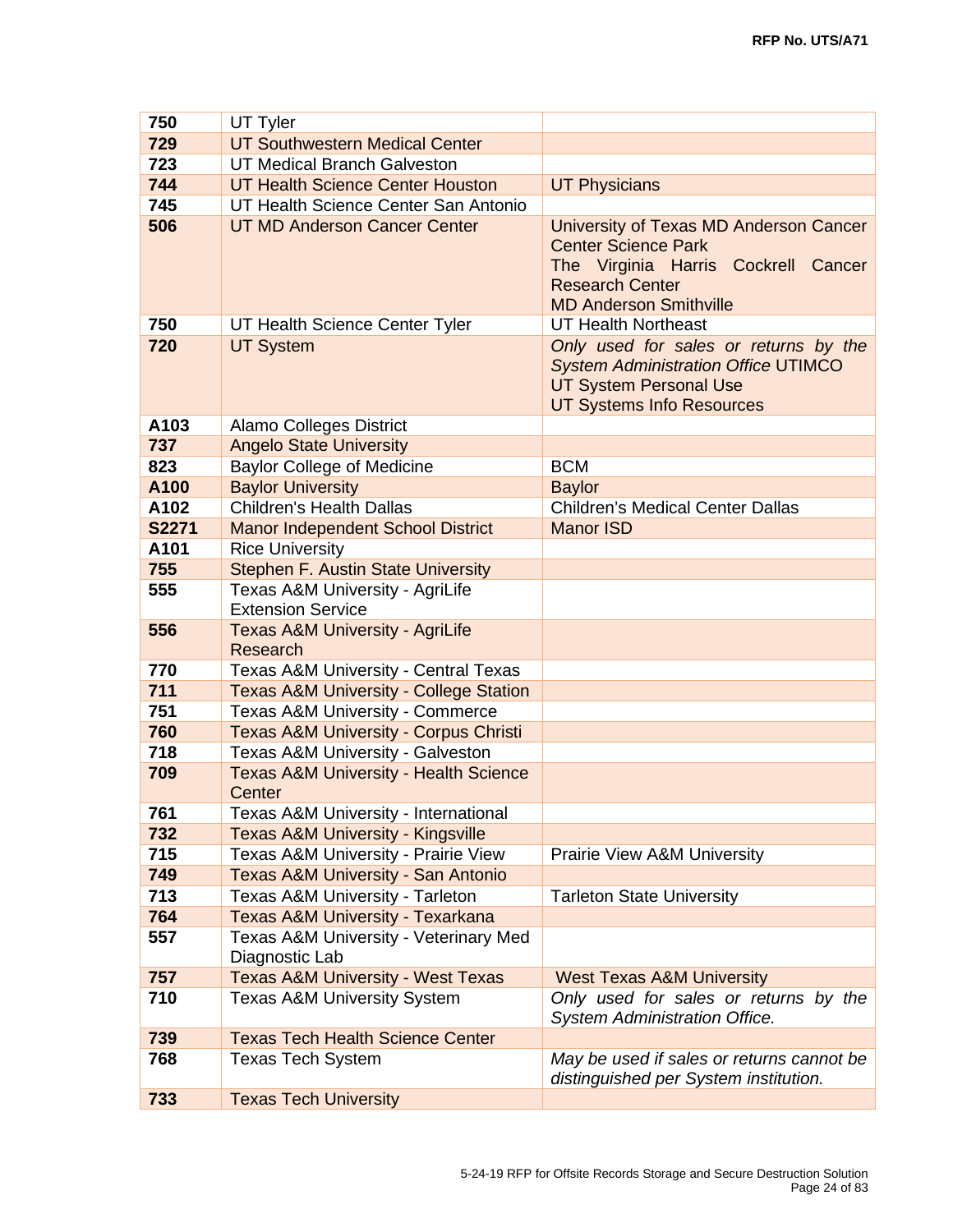| 719    | <b>Texas State Technical College</b>                         | <b>TSTC Harlingen</b>                                                              |
|--------|--------------------------------------------------------------|------------------------------------------------------------------------------------|
| 731    | <b>Texas Woman's University</b>                              |                                                                                    |
| 985    | <b>Tyler Junior College</b>                                  |                                                                                    |
| 752    | <b>University of North Texas</b>                             |                                                                                    |
| 763    | University of North Texas<br>Health<br><b>Science Center</b> |                                                                                    |
| 773    | University of North Texas (Dallas)                           |                                                                                    |
| 769    | University of North Texas System                             | May be used if sales or returns cannot be<br>distinguished per System institution. |
| A104   | University of Tennessee System                               | May be used if sales or returns cannot be<br>distinguished per System institution  |
| A104-1 | University of Tennessee Chattanooga                          |                                                                                    |
| A104-2 | University of Tennessee Health Science                       |                                                                                    |
|        | Center                                                       |                                                                                    |
| A104-3 | University of Tennessee Martin                               |                                                                                    |

- HUB Report: Preferred Supplier will provide periodic reports as required by the HUB subcontracting plan, as applicable.
- 5.4.12 Preferred Supplier Relationship Management. Preferred Supplier and the UT System Contract Administrator will meet periodically to conduct a Periodic Business Review ("**PBR**") as further described in **APPENDIX THREE-4**.
- 5.4.13 Proposer's Survey

Proposer must complete the Proposer's Survey.

The Proposer's Survey contains a list of additional questions the Proposer will answer when responding to this RFP. The questionnaire will provide each Proposer the opportunity to explain how its proposal meets UT System's needs. Responses to the Proposer's Survey will offer UT System insight into company financial information, account management plan, customer references, price protection guarantees, etc.

If Proposer needs to submit additional supporting information, refer to the supporting information in responses to the Proposer's Survey and attach supporting materials in a logical and clear manner. Any supporting information must be included in electronic form via the Jaggaer (formerly SciQuest) e-Sourcing tool and must follow the following naming convention: (<Proposer Name> - <Question Number> - Response - <File Name>).

Finally, Proposer is encouraged to specify any special certifications, awards, or other industry recognizable achievements that might set it apart from its competitors.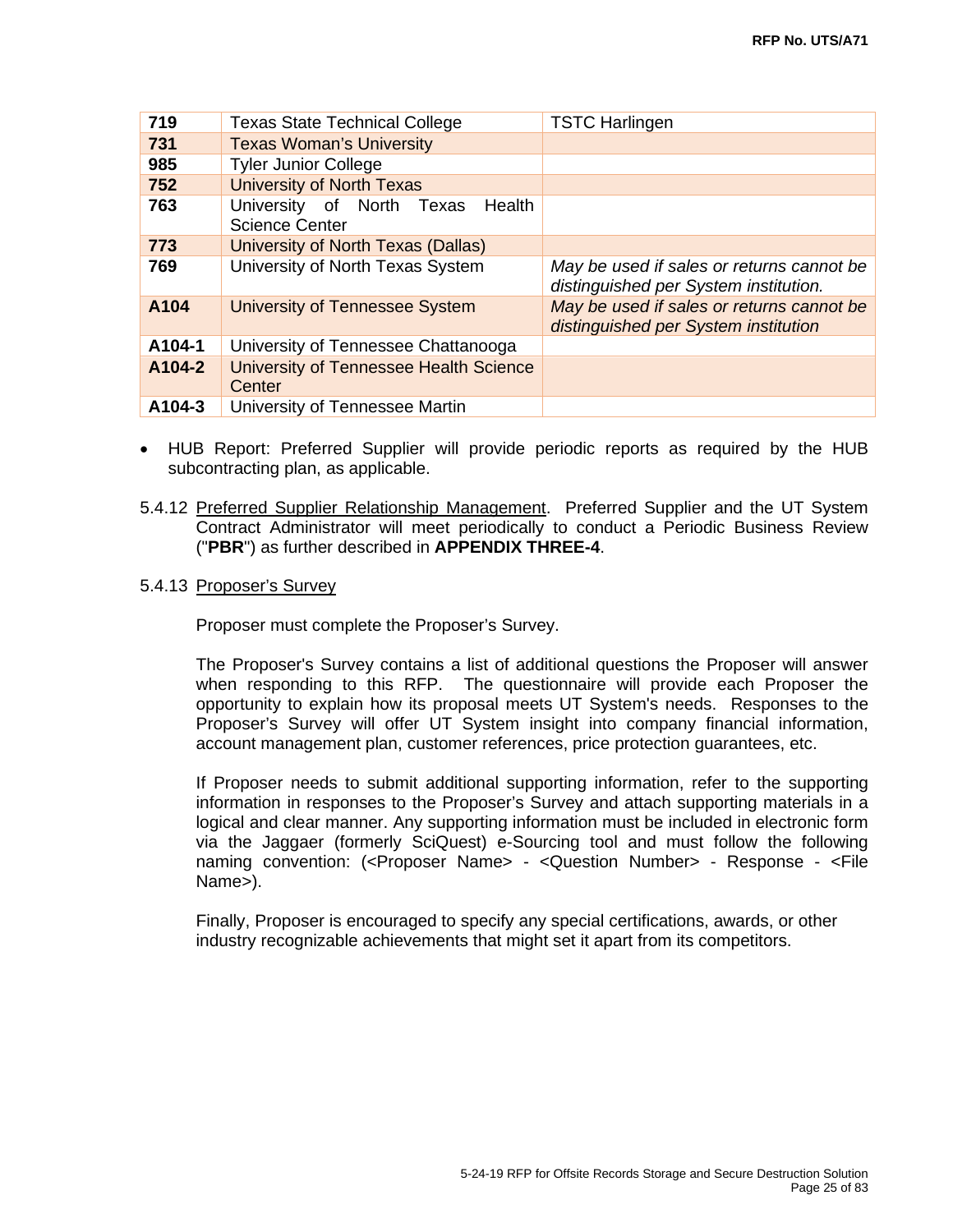# **SECTION 6 PRICE SCHEDULE AND AFFIRMATION**

### **6.1 Price Schedule**

Proposer must submit a completed **Attachment A**, as part of its proposal, reciting detailed prices for the Solution described in **Section 5.4** (Scope of Work) of this RFP. The prices must include all associated charges.

#### **6.2 Pricing Affirmation**

**THE FOLLOWING FORM MUST BE COMPLETED, SIGNED AND SUBMITTED WITH THE PROPOSER'S PROPOSAL. FAILURE TO DO SO WILL RESULT IN THE REJECTION OF YOUR PROPOSAL.**

**Proposal of:** \_\_\_\_\_\_\_\_\_\_\_\_\_\_\_\_\_\_\_\_\_\_\_\_\_\_\_\_\_\_\_\_\_\_\_

(Proposer Company Name)

**To:** The University of Texas System<br> **Ref.:** Preferred Supplier of Offsite Rec **Ref.:** Preferred Supplier of Offsite Records Storage and Secure Destruction Solution **RFP No.** UTS/A71

Ladies and Gentlemen:

Having carefully examined all the specifications and requirements of this RFP and any attachments thereto, the undersigned proposes to furnish the subject Solution upon the pricing terms quoted below.

The prices quoted in in response to this RFP (see **Section 6.1**) will be Proposer's guaranteed pricing.

Proposer agrees that if Proposer is awarded an agreement under this RFP, it will provide to UT System a quarterly administrative fee of 3% of the Total Net Sales made by Preferred Supplier under the Agreement. *[Note to Proposer: this will be addressed in the Agreement's Scope of Work.]* "**Total Net Sales**" is defined in **Section 5.2.1** of this RFP.

Subject to the requirements of the Texas Prompt Payment Act (Chapter 2251, *Texas Government Code*), UT System's standard payment terms are "Net 30 days." Proposer will provide the following prompt payment discount:

Prompt Payment Discount:  $\frac{1}{2}$  % days/net 30 days.

Proposer certifies and agrees that all prices proposed in Proposer's proposal have been reviewed and approved by Proposer's executive management.

Respectfully submitted,

**Proposer:** \_\_\_\_\_\_\_\_\_\_\_\_\_\_\_\_\_\_\_\_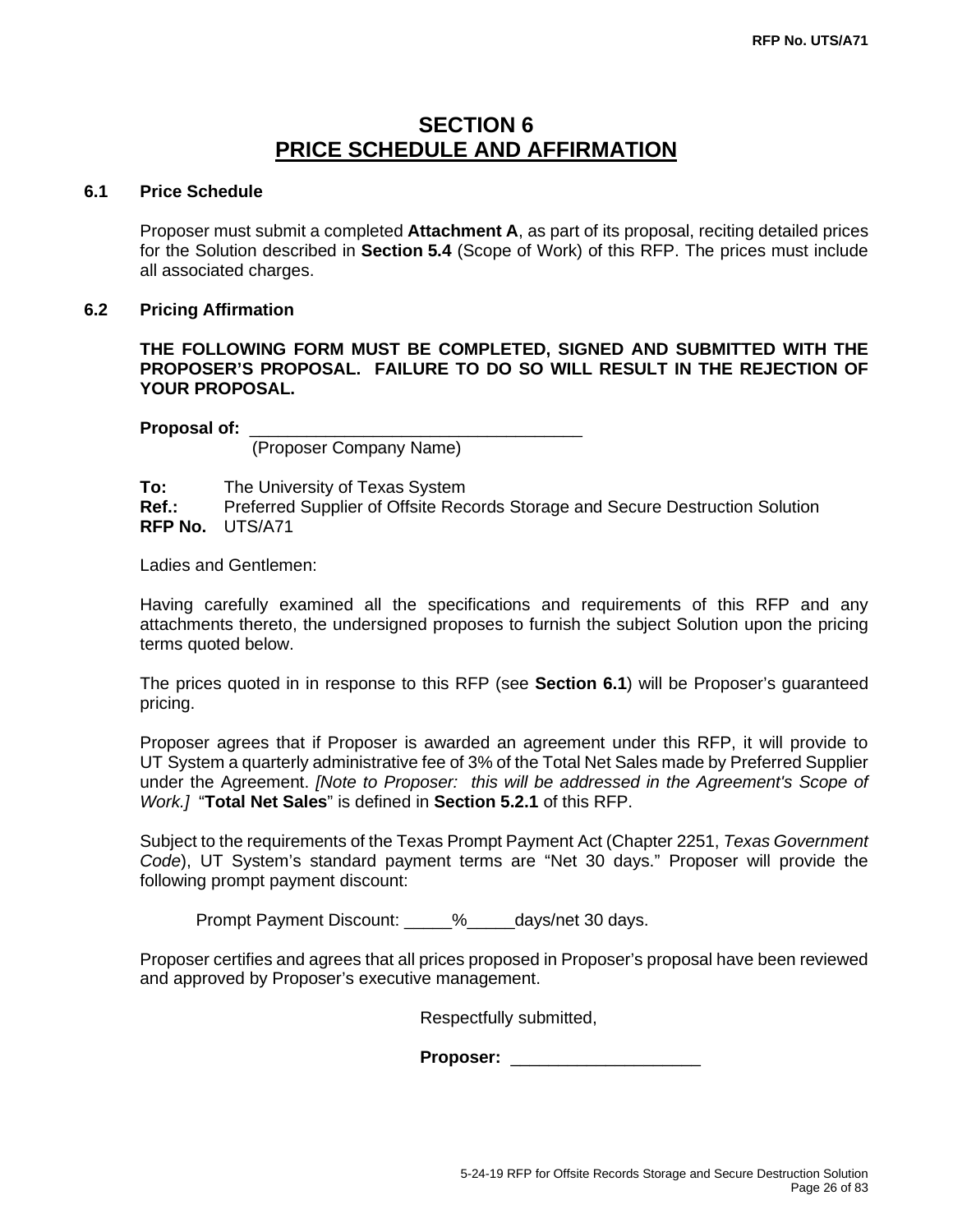| By:    |                                     |
|--------|-------------------------------------|
|        | (Authorized Signature for Proposer) |
| Name:  |                                     |
| Title: |                                     |
| Date:  |                                     |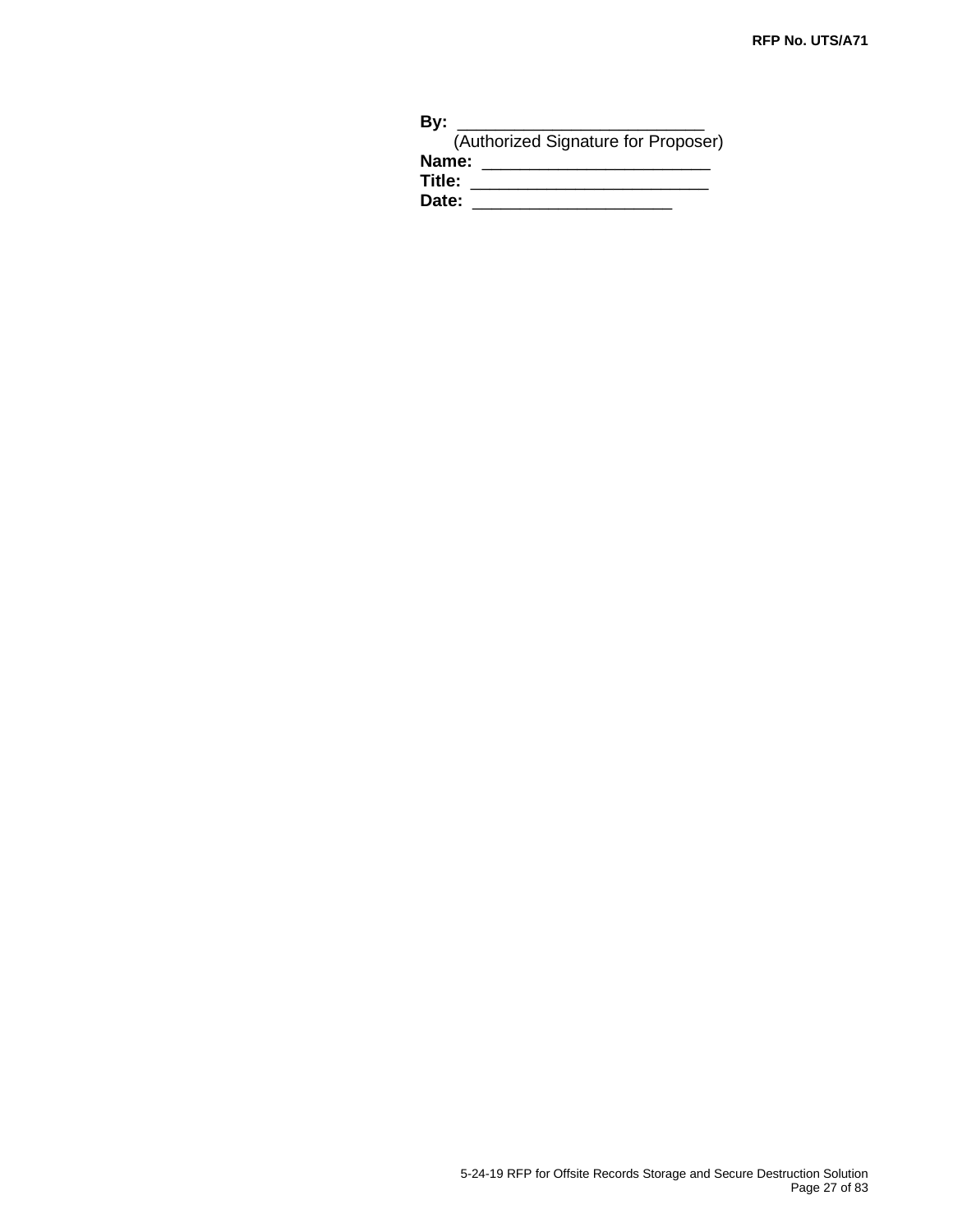# **APPENDIX ONE**

# **PROPOSAL REQUIREMENTS**

# **SECTION 1 GENERAL INFORMATION**

#### **1.1 Purpose**

UT System is soliciting competitive sealed proposals from Proposers having suitable qualifications and experience providing goods and services in accordance with the terms, conditions and requirements set forth in this RFP. This RFP provides sufficient information for interested parties to prepare and submit proposals for consideration by UT System.

By submitting a proposal, Proposer certifies that it understands this RFP and has full knowledge of the scope, nature, quality, and quantity of the goods and services to be performed, the detailed requirements of the goods and services to be provided, and the conditions under which such goods and services are to be performed. Proposer also certifies that it understands that all costs relating to preparing a response to this RFP will be the sole responsibility of Proposer.

PROPOSER IS CAUTIONED TO READ THE INFORMATION CONTAINED IN THIS RFP CAREFULLY AND TO SUBMIT A COMPLETE RESPONSE TO ALL REQUIREMENTS AND QUESTIONS AS DIRECTED.

#### **1.2 Inquiries and Interpretations**

UT System may in its sole discretion respond in writing to written inquiries concerning this RFP and post its response as an Addendum to all parties recorded by UT System as participating in this RFP. Only UT System's responses that are made by formal written Addenda will be binding on UT System. Any verbal responses, written interpretations or clarifications other than Addenda to this RFP will be without legal effect. All Addenda issued by UT System prior to the Submittal Deadline will be and are hereby incorporated as a part of this RFP for all purposes.

Proposers are required to acknowledge receipt of each Addendum by selecting "acknowledge" in the Addendum section of the RFP in Jaggaer. Each Addendum must be acknowledged by Proposer prior to the Submittal Deadline and should accompany Proposer's proposal.

### **1.3 Public Information**

Proposer is hereby notified that UT System strictly adheres to all statutes, court decisions and the opinions of the Texas Attorney General with respect to disclosure of public information.

UT System may seek to protect from disclosure all information submitted in response to this RFP until such time as a final agreement is executed.

Upon execution of a final agreement, UT System will consider all information, documentation, and other materials requested to be submitted in response to this RFP, to be of a non-confidential and non-proprietary nature and, therefore, subject to public disclosure under the *Texas Public Information Act* (*Government Code*, Chapter 552.001, et seq.). Proposer will be advised of a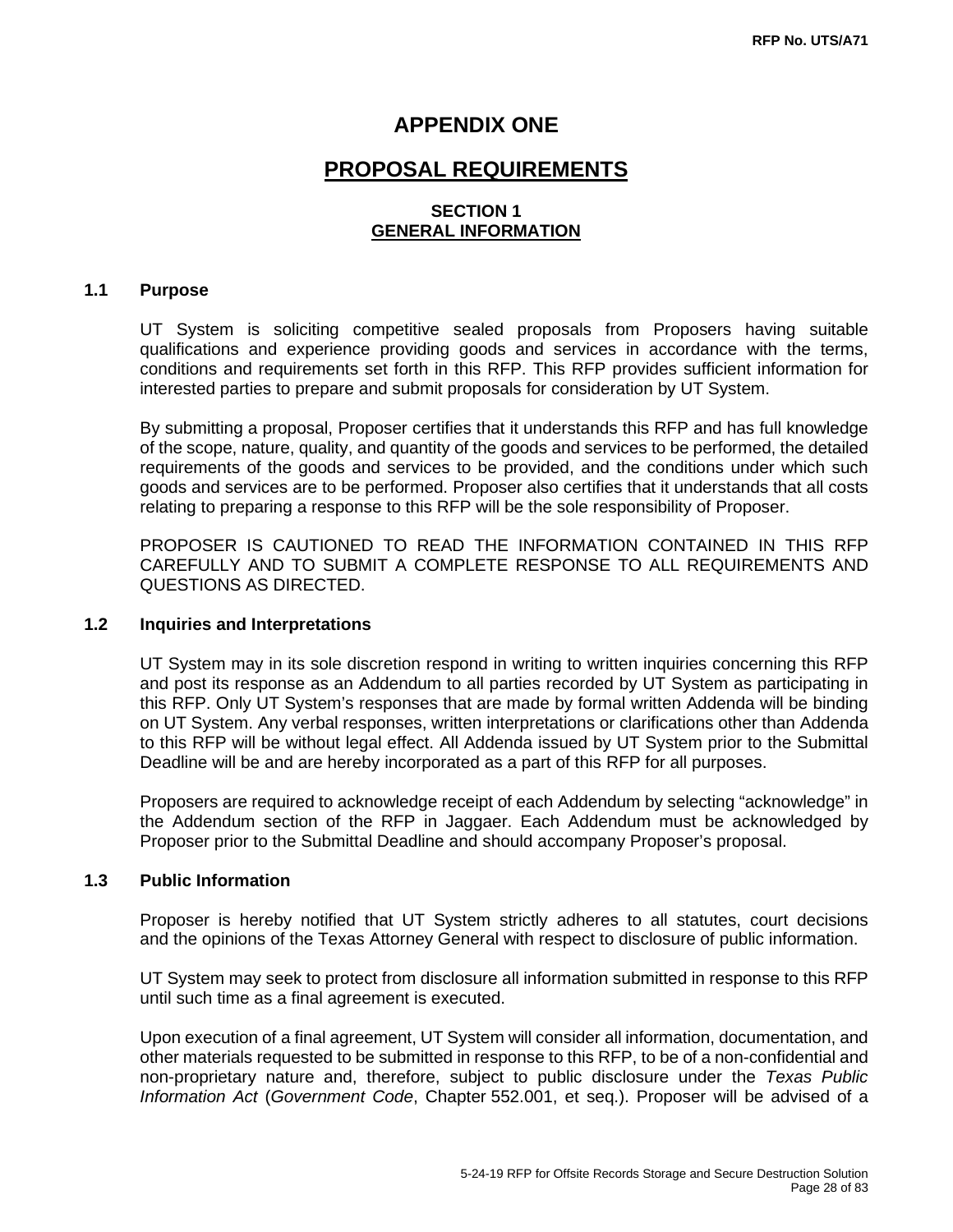request for public information that implicates their materials and will have the opportunity to raise any objections to disclosure to the Texas Attorney General. Certain information may be protected from release under Sections 552.101, 552.110, 552.113, and 552.131, *Government Code*.

#### **1.4 Type of Agreement**

Preferred Supplier, if any, will be required to enter into an agreement with UT System in a form that (i) includes terms and conditions substantially similar to those set forth in **Section 4** of this RFP, and (ii) is otherwise acceptable to UT System in all respects.

#### **1.5 Proposal Evaluation Process**

UT System will select Preferred Supplier by using the competitive sealed proposal process described in this Section. UT System will open the HSP Packet submitted by a Proposer prior to opening Proposer's proposal in order to ensure that Proposer has submitted the completed and signed HUB Subcontracting Plan (also called the HSP) that is required by this RFP (ref. **Section 2.5.4** of the RFP). All proposals submitted by the Submittal Deadline accompanied by the completed and signed HSP required by this RFP will be opened. Any proposals that are not submitted by the Submittal Date or that are not accompanied by the completed and signed HSP required by this RFP will be rejected by UT System as non-responsive due to material failure to comply with advertised specifications. After the opening of the proposals and upon completion of the initial review and evaluation of the proposals, UT System may invite one or more selected Proposers to participate in oral presentations. UT System will use commercially reasonable efforts to avoid public disclosure of the contents of a proposal prior to selection of Preferred Supplier.

UT System may make the selection of Preferred Supplier on the basis of the proposals initially submitted, without discussion, clarification or modification. In the alternative, UT System may make the selection of Preferred Supplier on the basis of negotiation with any of Proposers. In conducting such negotiations, UT System will avoid disclosing the contents of competing proposals.

At UT System's sole option and discretion, UT System may discuss and negotiate all elements of the proposals submitted by selected Proposers within a specified competitive range. For purposes of negotiation, UT System may establish, after an initial review of the proposals, a competitive range of acceptable or potentially acceptable proposals composed of the highest rated proposal(s). In that event, UT System will defer further action on proposals not included within the competitive range pending the selection of Preferred Supplier; provided, however, UT System reserves the right to include additional proposals in the competitive range if deemed to be in the best interests of UT System.

After submission of a proposal but before final selection of Preferred Supplier is made, UT System may permit a Proposer to revise its proposal in order to obtain Proposer's best and final offer. In that event, representations made by Proposer in its revised proposal, including price and fee quotes, will be binding on Proposer. UT System will provide each Proposer within the competitive range with an equal opportunity for discussion and revision of its proposal. UT System is not obligated to select Proposer offering the most attractive economic terms if that Proposer is not the most advantageous to UT System overall, as determined by UT System.

UT System reserves the right to (a) enter into an agreement for all or any portion of the requirements and specifications set forth in this RFP with one or more Proposers, (b) reject any and all proposals and re-solicit proposals, or (c) reject any and all proposals and temporarily or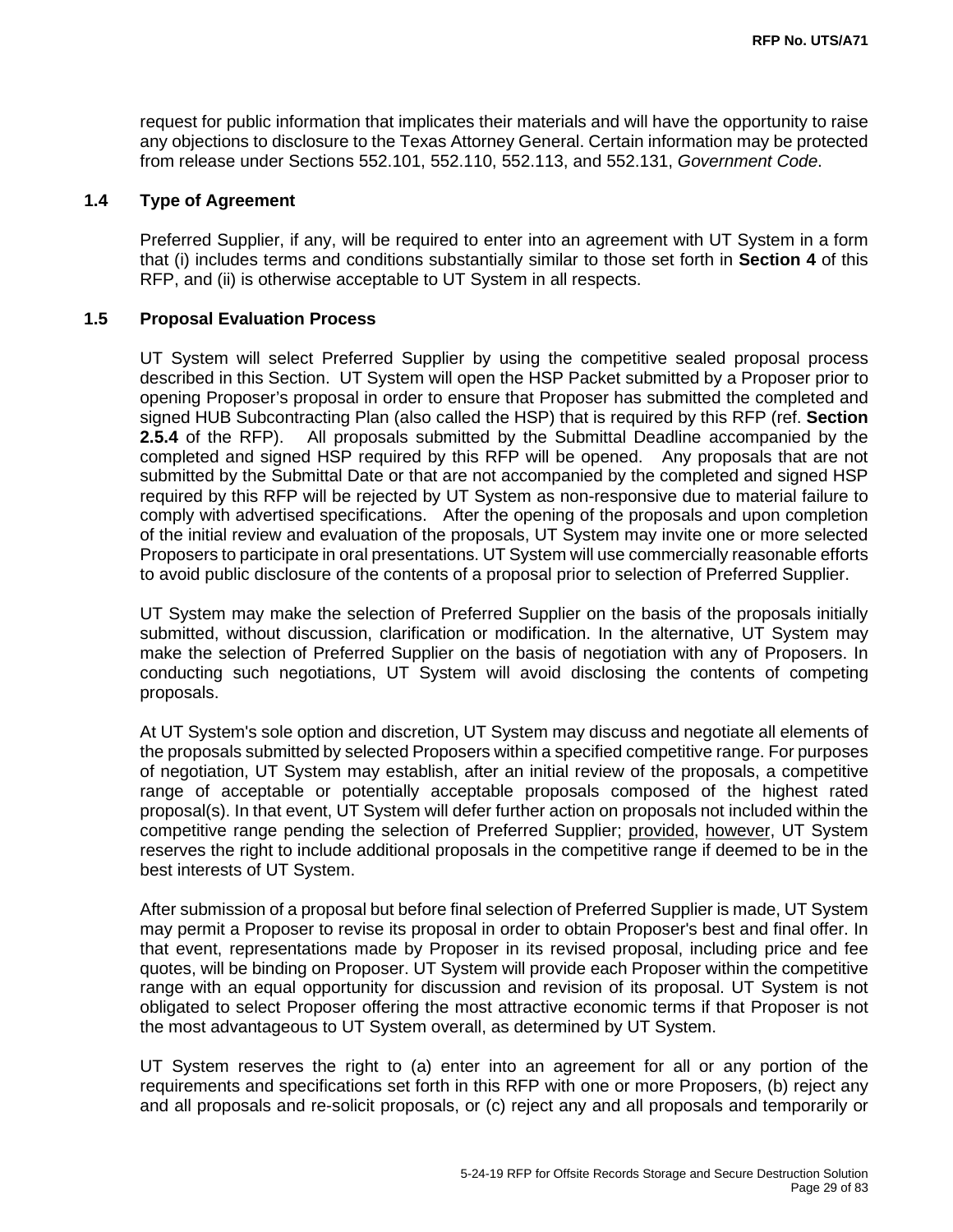permanently abandon this selection process, if deemed to be in the best interests of UT System. Proposer is hereby notified that UT System will maintain in its files concerning this RFP a written record of the basis upon which a selection, if any, is made by UT System.

## **1.6 Proposer's Acceptance of Evaluation Methodology**

By submitting a proposal, Proposer acknowledges (1) Proposer's acceptance of [a] the Proposal Evaluation Process (ref. **Section 1.5** of **APPENDIX ONE**), [b] the Criteria for Selection (ref. **2.3**  of this RFP), [c] the Specifications, Additional Questions and Scope of Work (ref. **Section 5** of this RFP), [d] the terms and conditions set forth in **Section 4** of this RFP, and [e] all other requirements and specifications set forth in this RFP; and (2) Proposer's recognition that some subjective judgments must be made by UT System during this RFP process.

# **1.7 Solicitation for Proposal and Proposal Preparation Costs**

Proposer understands and agrees that (1) this RFP is a solicitation for proposals and UT System has made no representation written or oral that one or more agreements with UT System will be awarded under this RFP; (2) UT System issues this RFP predicated on UT System's anticipated requirements for the related goods and services, and UT System has made no representation, written or oral, that any particular goods or services will actually be required by UT System; and (3) Proposer will bear, as its sole risk and responsibility, any cost that arises from Proposer's preparation of a proposal in response to this RFP.

#### **1.8 Proposal Requirements and General Instructions**

- 1.8.1 Proposer should carefully read the information contained herein and submit a complete proposal in response to all requirements and questions as directed.
- 1.8.2 Proposals and any other information submitted by Proposer in response to this RFP will become the property of UT System.
- 1.8.3 UT System will not provide compensation to Proposer for any expenses incurred by Proposer for proposal preparation or for demonstrations or oral presentations that may be made by Proposer, unless otherwise expressly agreed in writing. Proposer submits its proposal at its own risk and expense.
- 1.8.4 Proposals that (i) are qualified with conditional clauses; (ii) alter, modify, or revise this RFP in any way; or (iii) contain irregularities of any kind, are subject to disqualification by UT System, at UT System's sole discretion.
- 1.8.5 Proposals should be prepared simply and economically, providing a straightforward, concise description of Proposer's ability to meet the requirements and specifications of this RFP. Emphasis should be on completeness, clarity of content, and responsiveness to the requirements and specifications of this RFP.
- 1.8.6 UT System makes no warranty or guarantee that an award will be made as a result of this RFP. UT System reserves the right to accept or reject any or all proposals, waive any formalities, procedural requirements, or minor technical inconsistencies, and delete any requirement or specification from this RFP when deemed to be in UT System's best interest. UT System reserves the right to seek clarification from any Proposer concerning any item contained in its proposal prior to final selection. Such clarification may be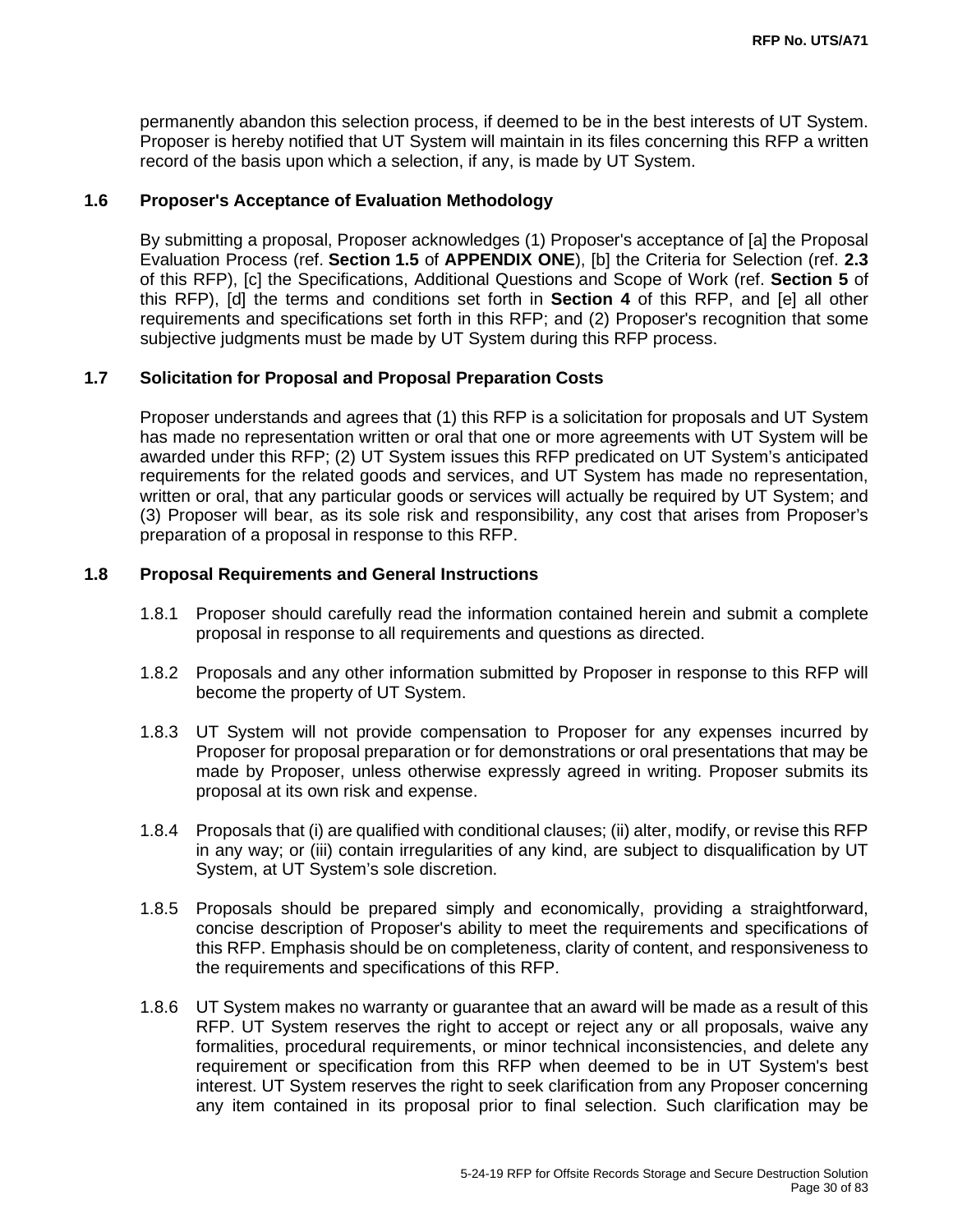provided by telephone conference or personal meeting with or writing to UT System, at UT System's sole discretion. Representations made by Proposer within its proposal will be binding on Proposer.

1.8.7 Any proposal that fails to comply with the requirements contained in this RFP may be rejected by UT System, in UT System's sole discretion.

#### **1.9 Preparation and Submittal Instructions**

#### 1.9.1 Specifications and Additional Questions

Proposals must include responses to the questions referenced in Specifications, Additional Questions and Scope of Work (ref. **Section 5** of this RFP).

#### 1.9.2 Execution of Offer

Proposer must complete, sign and return the attached Execution of Offer (ref. **Section 2**  of **APPENDIX ONE**) as part of its proposal. The Execution of Offer must be signed by a representative of Proposer duly authorized to bind Proposer to its proposal. Any proposal received without a completed and signed Execution of Offer may be rejected by UT System, in its sole discretion.

#### 1.9.3 Pricing Affirmation

Proposer must complete and return the Pricing Affirmation (ref. **Section 6** of this RFP), as part of its proposal.

UT System will not recognize or accept any charges or fees that are not specifically stated in the Pricing Affirmation.

#### 1.9.4 Submission

Proposer should submit all proposal materials via the Jaggaer e-sourcing tool. Proposer should ensure that all documents are submitted electronically in accordance with the instructions in **Section 3.1** of this RFP.

Proposer must also submit the HUB Subcontracting Plan (also called the HSP) as required by this RFP (ref. **Section 2.5** of the RFP.)

UT System will not, under any circumstances, consider a proposal that is received after the Submittal Deadline or which is not accompanied by the completed and signed HSP that is required by this RFP.

UT System will not accept proposals submitted by telephone, proposals submitted by Facsimile ("**FAX**") transmission, or proposals submitted by hard copy (i.e., paper form) in response to this RFP.

Except as otherwise provided in this RFP, no proposal may be changed, amended, or modified after it has been submitted to UT System. However, a proposal may be withdrawn and resubmitted at any time prior to the Submittal Deadline. No proposal may be withdrawn after the Submittal Deadline without UT System's consent, which will be based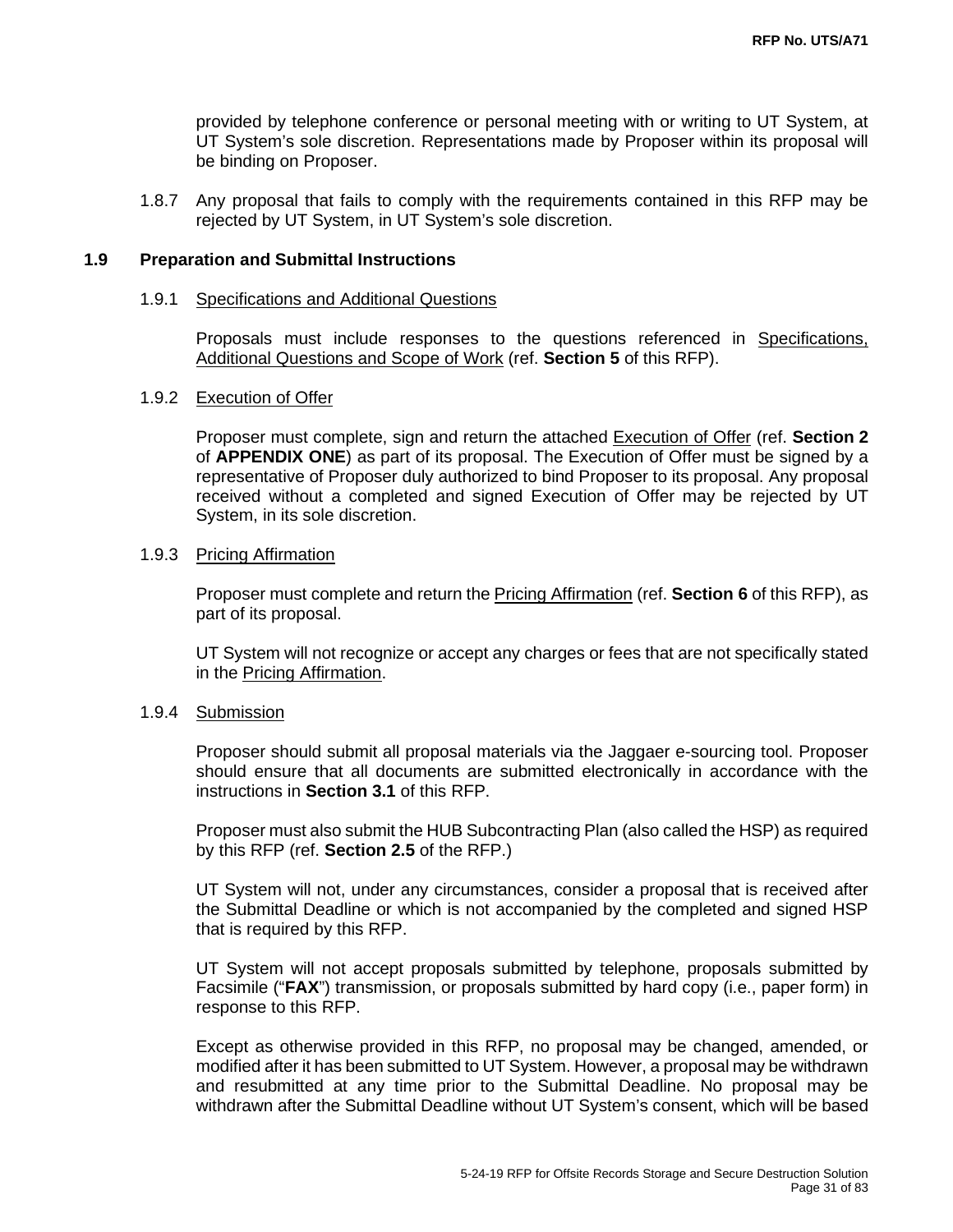on Proposer's submittal of a written explanation and documentation evidencing a reason acceptable to UT System, in UT System's sole discretion.

By signing the Execution of Offer (ref. **Section 2** of **APPENDIX ONE**) and submitting a proposal, Proposer certifies that any terms, conditions, or documents attached to or referenced in its proposal are applicable to this procurement only to the extent that they (a) do not conflict with the laws of the State of Texas or this RFP and (b) do not place any requirements on UT System that are not set forth in this RFP or in the Appendices to this RFP. Proposer further certifies that the submission of a proposal is Proposer's good faith intent to enter into the Agreement with UT System as specified herein and that such intent is not contingent upon UT System's acceptance or execution of any terms, conditions, or other documents attached to or referenced in Proposer's proposal.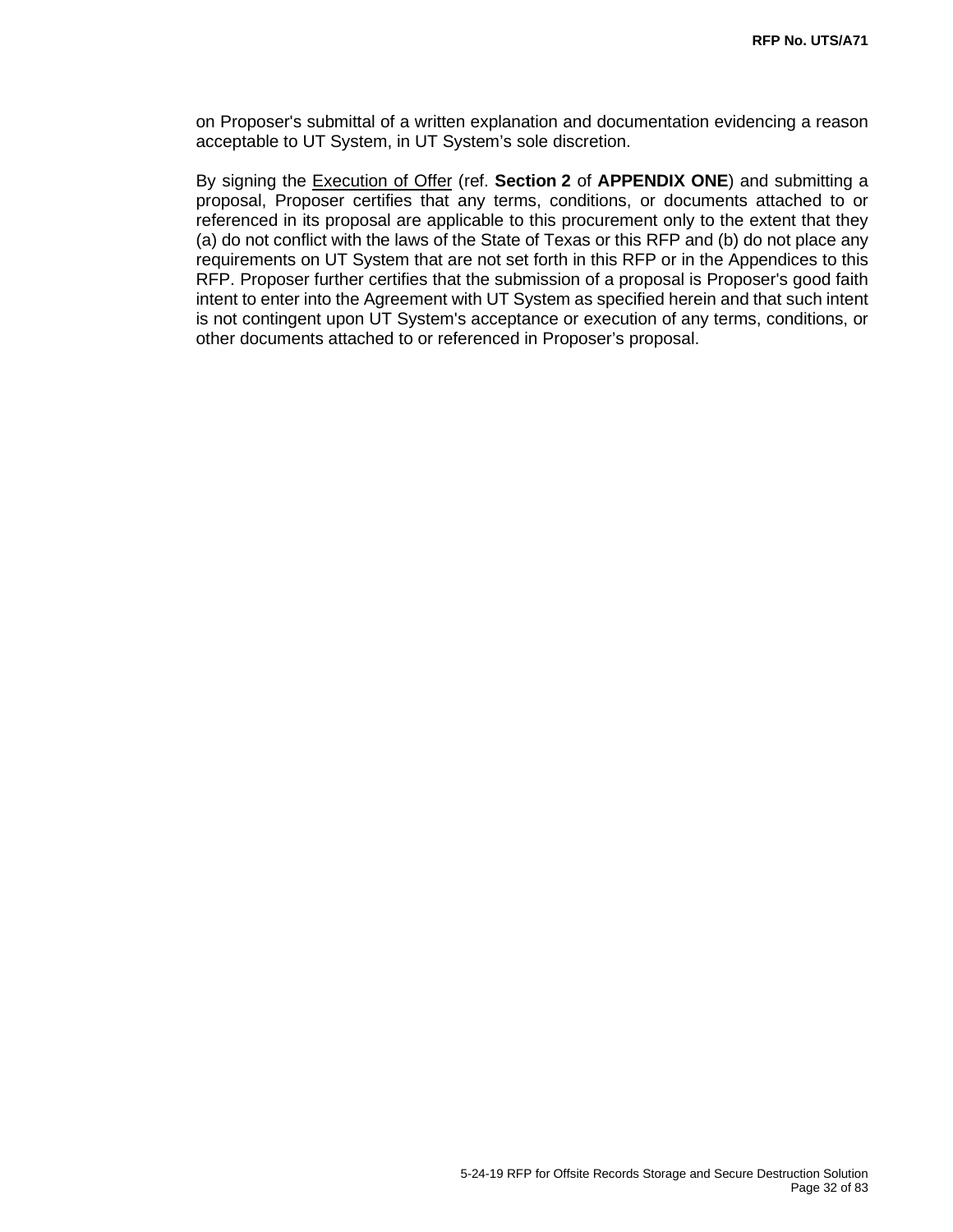# **SECTION 2 EXECUTION OF OFFER**

# **THIS EXECUTION OF OFFER MUST BE COMPLETED, SIGNED AND RETURNED WITH PROPOSER'S PROPOSAL. FAILURE TO COMPLETE, SIGN AND RETURN THIS EXECUTION OF OFFER WITH PROPOSER'S PROPOSAL MAY RESULT IN THE REJECTION OF THE PROPOSAL.**

- **2.1** By signature hereon, Proposer represents and warrants the following:
	- 2.1.1 Proposer acknowledges and agrees that (1) this RFP is a solicitation for a proposal and is not a contract or an offer to contract; (2) the submission of a proposal by Proposer in response to this RFP will not create a contract between UT System and Proposer; (3) UT System has made no representation or warranty, written or oral, that one or more contracts with UT System will be awarded under this RFP; and (4) Proposer will bear, as its sole risk and responsibility, any cost arising from Proposer's preparation of a response to this RFP.
	- 2.1.2 Proposer is a reputable company that is lawfully and regularly engaged in providing the subject goods and services.
	- 2.1.3 Proposer has the necessary experience, knowledge, abilities, skills, and resources to perform under the Agreement.
	- 2.1.4 Proposer is aware of, is fully informed about, and is in full compliance with all applicable federal, state and local laws, rules, regulations and ordinances.
	- 2.1.5 Proposer understands (i) the requirements and specifications set forth in this RFP and (ii) the terms and conditions set forth in Section 4 of this RFP, under which Proposer will be required to operate.
	- 2.1.6 If selected by UT System, Proposer will not delegate any of its duties or responsibilities under this RFP or the Agreement to any sub-contractor, except as expressly provided in the Agreement.
	- 2.1.7 If selected by UT System, Proposer will maintain any insurance coverage as required by the Agreement during the term thereof.
	- 2.1.8 All statements, information and representations prepared and submitted in response to this RFP are current, complete, true and accurate. Proposer acknowledges that UT System will rely on such statements, information and representations in selecting Preferred Supplier. If selected by UT System, Proposer will notify UT System immediately of any material change in any matters with regard to which Proposer has made a statement or representation or provided information.
	- 2.1.9 PROPOSER WILL DEFEND WITH COUNSEL APPROVED BY UT SYSTEM, INDEMNIFY, AND HOLD HARMLESS UT SYSTEM, THE STATE OF TEXAS, AND ALL OF THEIR REGENTS, OFFICERS, AGENTS AND EMPLOYEES, FROM AND AGAINST ALL ACTIONS, SUITS, DEMANDS, COSTS, DAMAGES, LIABILITIES AND OTHER CLAIMS OF ANY NATURE, KIND OR DESCRIPTION, INCLUDING REASONABLE ATTORNEYS' FEES INCURRED IN INVESTIGATING, DEFENDING OR SETTLING ANY OF THE FOREGOING, ARISING OUT OF, CONNECTED WITH, OR RESULTING FROM ANY NEGLIGENT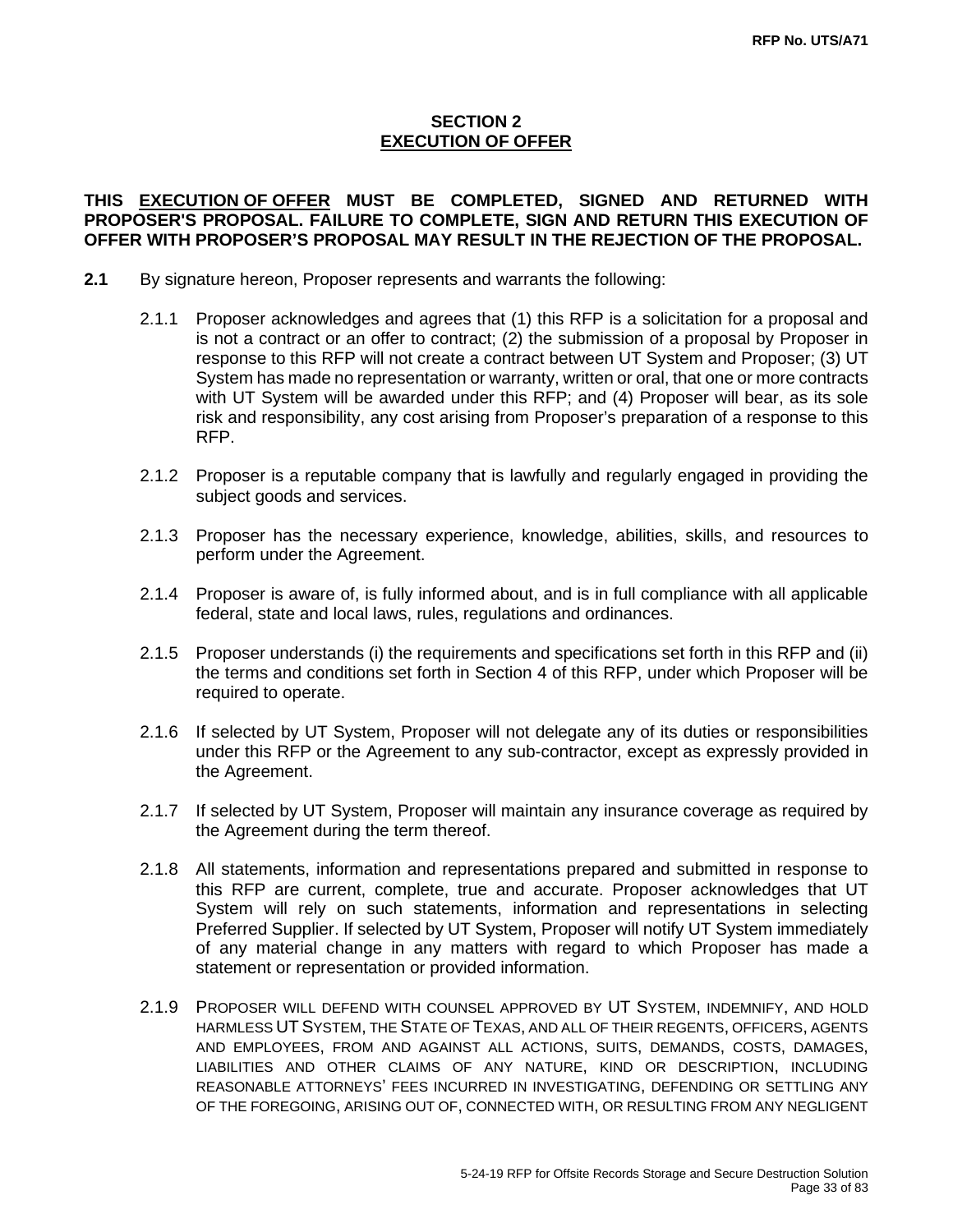ACTS OR OMISSIONS OR WILLFUL MISCONDUCT OF PROPOSER OR ANY AGENT, EMPLOYEE, SUBCONTRACTOR, OR SUPPLIER OF PROPOSER IN THE EXECUTION OR PERFORMANCE OF ANY CONTRACT OR AGREEMENT RESULTING FROM THIS RFP.

- 2.1.10 Pursuant to Sections 2107.008 and 2252.903, *Government Code*, any payments owing to Proposer under any contract or agreement resulting from this RFP may be applied directly to any debt or delinquency that Proposer owes the State of Texas or any agency of the State of Texas regardless of when it arises, until such debt or delinquency is paid in full.
- **2.2** By signature hereon, Proposer offers and agrees to comply with all terms, conditions, requirements and specifications set forth in this RFP.
- **2.3** By signature hereon, Proposer affirms that it has not given or offered to give, nor does Proposer intend to give at any time hereafter, any economic opportunity, future employment, gift, loan, gratuity, special discount, trip, favor or service to a public servant in connection with its submitted proposal. Failure to sign this Execution of Offer, or signing with a false statement, may void the submitted proposal or any resulting contracts, and Proposer may be removed from all proposal lists at UT System.
- **2.4** By signature hereon, Proposer certifies that it is not currently delinquent in the payment of any taxes due under Chapter 171, *Tax Code*, or that Proposer is exempt from the payment of those taxes, or that Proposer is an out-of-state taxable entity that is not subject to those taxes, whichever is applicable. A false certification will be deemed a material breach of any resulting contract or agreement and, at UT System's option, may result in termination of any resulting contract or agreement.
- 2.5 By signature hereon, Proposer hereby certifies that neither Proposer nor any firm, corporation, partnership or institution represented by Proposer, or anyone acting for such firm, corporation or institution, has violated the antitrust laws of the State of Texas, codified in Section 15.01, et seq., *Business and Commerce Code*, or the Federal antitrust laws, nor communicated directly or indirectly the proposal made to any competitor or any other person engaged in such line of business.
- **2.6** By signature hereon, Proposer certifies that the individual signing this document and the documents made a part of this RFP, is authorized to sign such documents on behalf of Proposer and to bind Proposer under any agreements and other contractual arrangements that may result from the submission of Proposer's proposal.
- **2.7** By signature hereon, Proposer certifies as follows:

"Under Section 231.006, *Family Code,* relating to child support, Proposer certifies that the individual or business entity named in Proposer's proposal is not ineligible to receive the specified contract award and acknowledges that any agreements or other contractual arrangements resulting from this RFP may be terminated if this certification is inaccurate."

**2.8** By signature hereon, Proposer certifies that (i) no relationship, whether by blood, marriage, business association, capital funding agreement or by any other such kinship or connection exists between the owner of any Proposer that is a sole proprietorship, the officers or directors of any Proposer that is a corporation, the partners of any Proposer that is a partnership, the joint venturers of any Proposer that is a joint venture or the members or managers of any Proposer that is a limited liability company, on one hand, and any member of the Board of Regents of the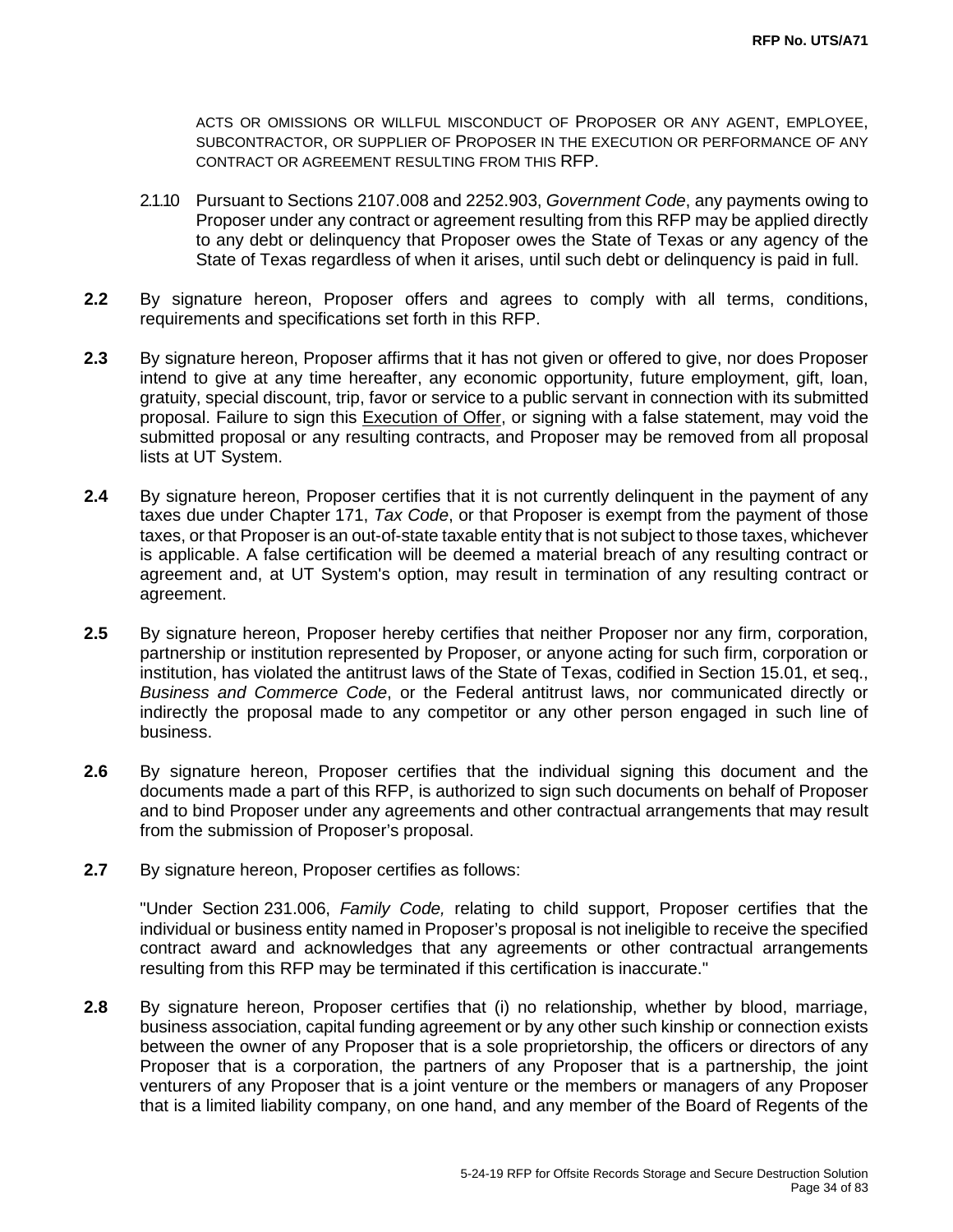University of Texas System or an employee of any component of The University of Texas System, on the other hand, other than the relationships which have been previously disclosed to UT System in writing; (ii) Proposer has not been an employee of any component institution of The University of Texas System within the immediate twelve (12) months prior to the Submittal Deadline; and (iii) no person who, in the past four (4) years served as an executive of a state agency was involved with or has any interest in Proposer's proposal or any contract resulting from this RFP (ref. Section 669.003, *Government Code*). All disclosures by Proposer in connection with this certification will be subject to administrative review and approval before UT System enters into a contract or agreement with Proposer.

- **2.9** By signature hereon, Proposer certifies that in accordance with Section 2155.004, *Government Code*, no compensation has been received for its participation in the preparation of the requirements or specifications for this RFP. In addition, Proposer certifies that an award of a contract to Proposer will not violate Section 2155.006, *Government Code*, prohibiting UT System from entering into a contract that involves financial participation by a person who, during the previous five years, has been convicted of violating federal law or assessed a penalty in a federal civil or administrative enforcement action in connection with a contract awarded by the federal government for relief, recovery, or reconstruction efforts as a result of Hurricane Rita, Hurricane Katrina, or any other disaster occurring after September 24, 2005. Pursuant to Sections 2155.004 and 2155.006, *Government Code*, Proposer certifies that Proposer is not ineligible to receive the award of or payments under the Agreement and acknowledges that the Agreement may be terminated and payment withheld if these certifications are inaccurate.
- **2.10** By signature hereon, Proposer certifies its compliance with all federal laws and regulations pertaining to Equal Employment Opportunities and Affirmative Action.
- **2.11** By signature hereon, Proposer represents and warrants that all products and services offered to UT System in response to this RFP meet or exceed the safety standards established and promulgated under the Federal Occupational Safety and Health Law (Public Law 91-596) and the *Texas Hazard Communication Act*, Chapter 502, *Health and Safety Code*, and all related regulations in effect or proposed as of the date of this RFP.
- **2.12** Proposer will and has disclosed, as part of its proposal, any exceptions to the certifications stated in this Execution of Offer. All such disclosures will be subject to administrative review and approval prior to the time UT System makes an award or enters into any contract or agreement with Proposer.
- **2.13** If Proposer will sell or lease computer equipment to UT System under any agreements or other contractual arrangements that may result from the submission of Proposer's proposal then, pursuant to Section 361.965(c), *Health & Safety Code*, Proposer certifies that it is in compliance with the Manufacturer Responsibility and Consumer Convenience Computer Equipment Collection and Recovery Act set forth in Chapter 361, Subchapter Y, *Health & Safety Code* and the rules adopted by the Texas Commission on Environmental Quality under that Act as set forth in Title 30, Chapter 328, Subchapter I, *Texas Administrative Code*. Section 361.952(2), *Health & Safety Code* states that, for purposes of the Manufacturer Responsibility and Consumer Convenience Computer Equipment Collection and Recovery Act*,* the term "computer equipment" means a desktop or notebook computer and includes a computer monitor or other display device that does not contain a tuner.

#### **2.14 Proposer should complete the following information:**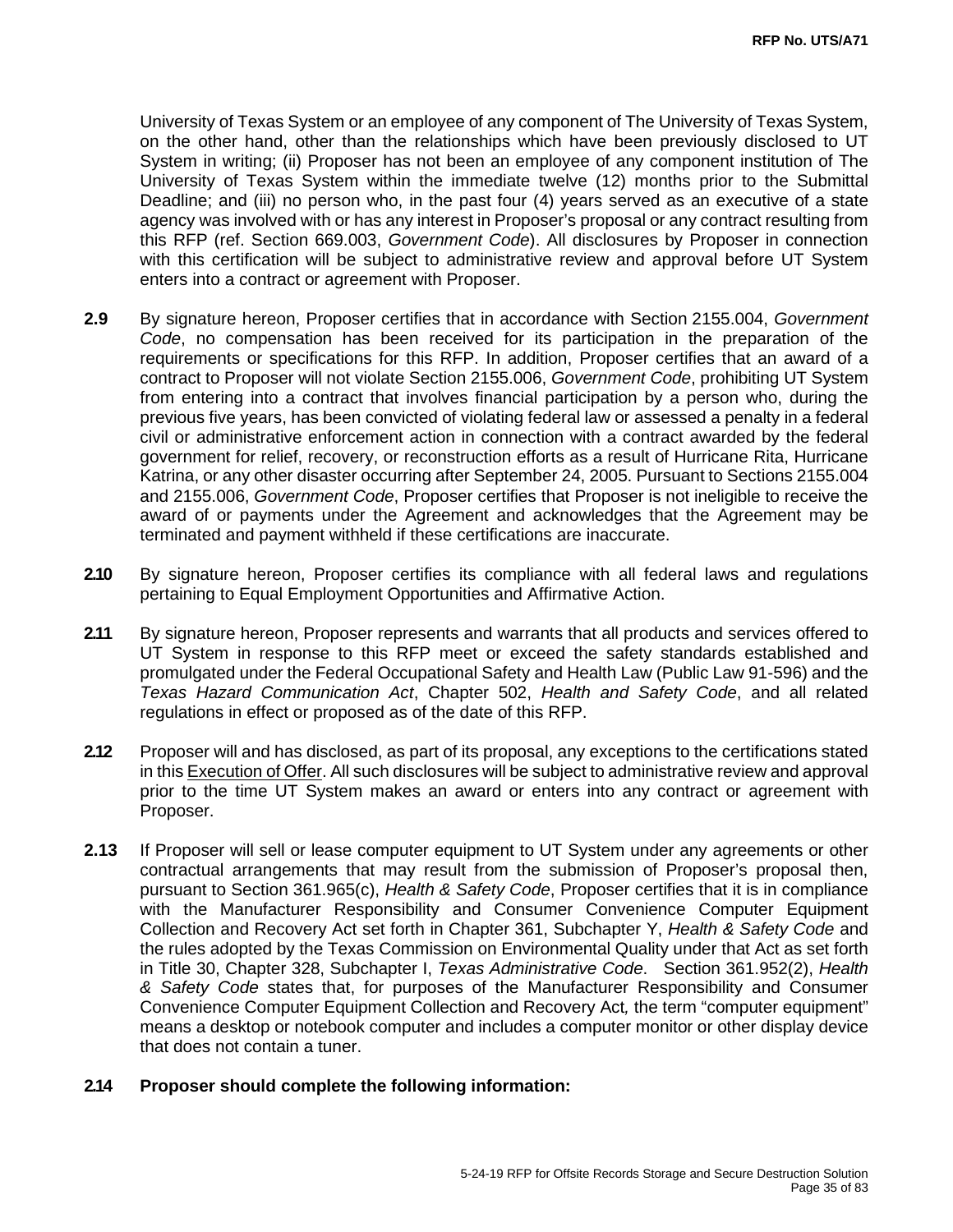If Proposer is a Corporation, then State of Incorporation:

If Proposer is a Corporation then Proposer's Corporate Charter Number: \_\_\_\_\_\_

RFP No.: UTS/A-\_\_\_\_

**NOTICE: WITH FEW EXCEPTIONS, INDIVIDUALS ARE ENTITLED ON REQUEST TO BE INFORMED ABOUT THE INFORMATION THAT GOVERNMENTAL BODIES OF THE STATE OF TEXAS COLLECT ABOUT SUCH INDIVIDUALS. UNDER SECTIONS 552.021 AND 552.023,** *GOVERNMENT CODE***, INDIVIDUALS ARE ENTITLED TO RECEIVE AND REVIEW SUCH INFORMATION. UNDER SECTION 559.004,** *GOVERNMENT CODE***, INDIVIDUALS ARE ENTITLED TO HAVE GOVERNMENTAL BODIES OF THE STATE OF TEXAS CORRECT INFORMATION ABOUT SUCH INDIVIDUALS THAT IS INCORRECT.**

**THIS EXECUTION OF OFFER MUST BE COMPLETED, SIGNED AND RETURNED WITH PROPOSER'S PROPOSAL. FAILURE TO COMPLETE, SIGN AND RETURN THIS EXECUTION OF OFFER WITH PROPOSER'S PROPOSAL MAY RESULT IN THE REJECTION OF THE PROPOSAL.** 

**Submitted and Certified By:** 

(Proposer Institution's Name)

(Signature of Duly Authorized Representative)

(Printed Name/Title)

(Date Signed)

(Proposer's Street Address)

(City, State, Zip Code)

(Telephone Number)

(FAX Number)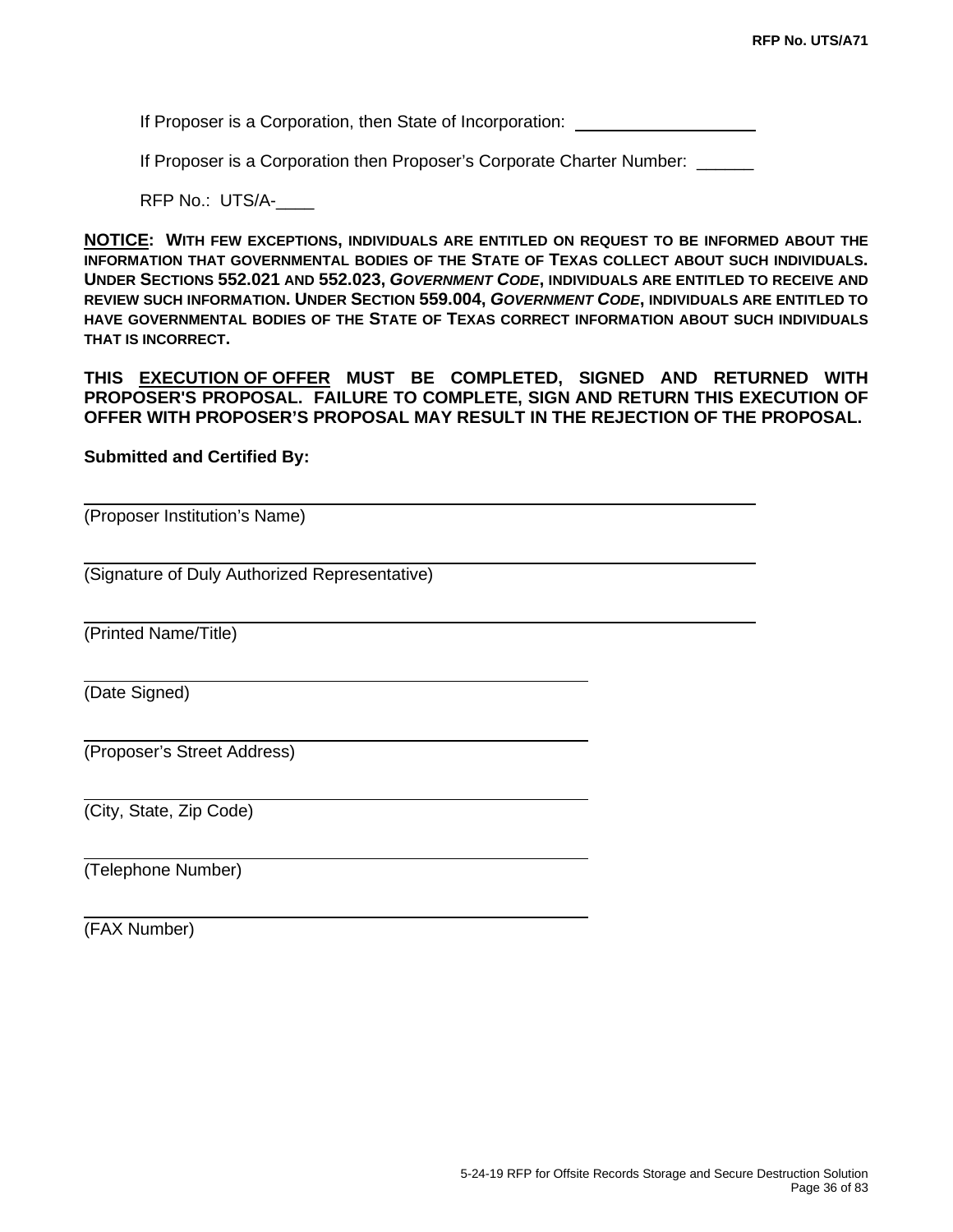# **APPENDIX TWO**

# **UT SYSTEM POLICY ON UTILIZATION OF HISTORICALLY UNDERUTILIZED BUSINESSES**

*[Note: the Alliance should include the most recent edition, obtained from the UT System HUB Office, of the System's Policy on Utilization of Historically Underutilized Businesses.]*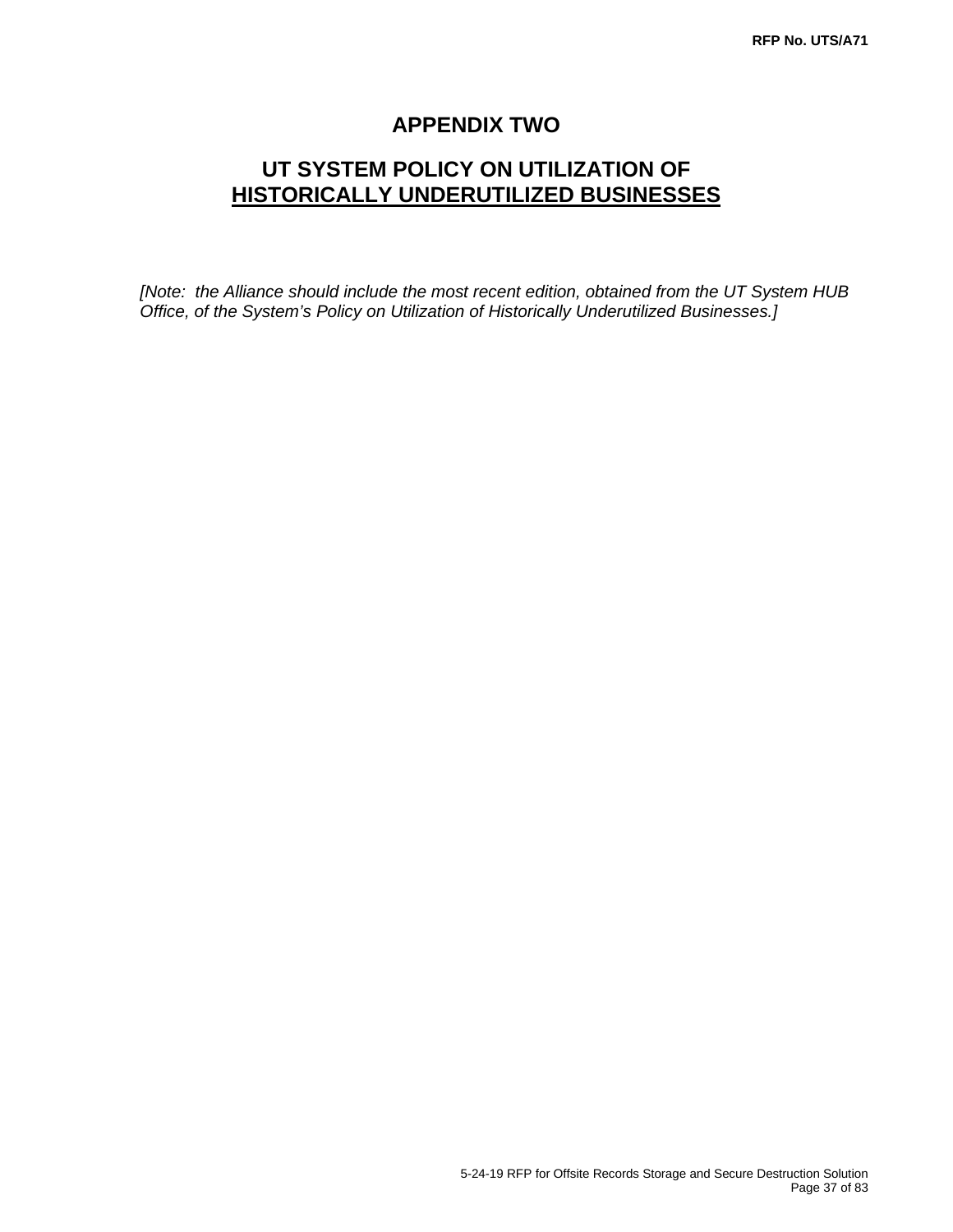## **APPENDIX THREE**

## **SAMPLE PREFERRED SUPPLIER AGREEMENT**

for

# **OFFSITE RECORDS STORAGE AND SECURE DESTRUCTION SOLUTION**

between

## THE UNIVERSITY OF TEXAS SYSTEM

and

## **University of Texas Agreement Number:** \_\_\_\_\_\_\_\_\_\_\_\_

\_\_\_\_\_\_\_\_\_\_\_\_\_\_\_\_\_\_\_\_\_\_\_\_\_\_\_\_\_\_\_

This Preferred Supplier Agreement, dated effective as of \_\_\_\_\_\_\_\_, 20\_\_ ("**Effective Date**"), is made by and between **The University of Texas System** ("**UT System**"), a state agency and institution of higher education authorized under the laws of the State of Texas, and \_\_\_\_\_\_\_\_\_\_\_\_\_\_\_\_\_\_ ("**Preferred Supplier**"), a \_\_\_\_\_\_\_\_\_\_ corporation, Federal Tax Identification Number \_\_\_\_\_, with its principal offices located at

This Agreement specifies the terms and conditions applicable to the supply by Preferred Supplier of offsite records storage and secure destruction solution to institutional participants, all as further described below.

Now, therefore, the parties, intending to be legally bound, agree as follows:

#### **SECTION 1 – Definitions**

"**Alliance**" means The University of Texas System Supply Chain Alliance, an in-house group purchasing organization established by UT System to conduct and coordinate strategic purchasing initiatives across UT System. UT System health and academic institutions are members of the Alliance. The Alliance is also affiliated with other institutions of higher education that have executed an Alliance affiliate agreement.

"**Institutional Participant**" means an Alliance member or affiliated institution of higher education, as designated by the Alliance, that has executed an Institutional Participation Agreement in connection with this Agreement.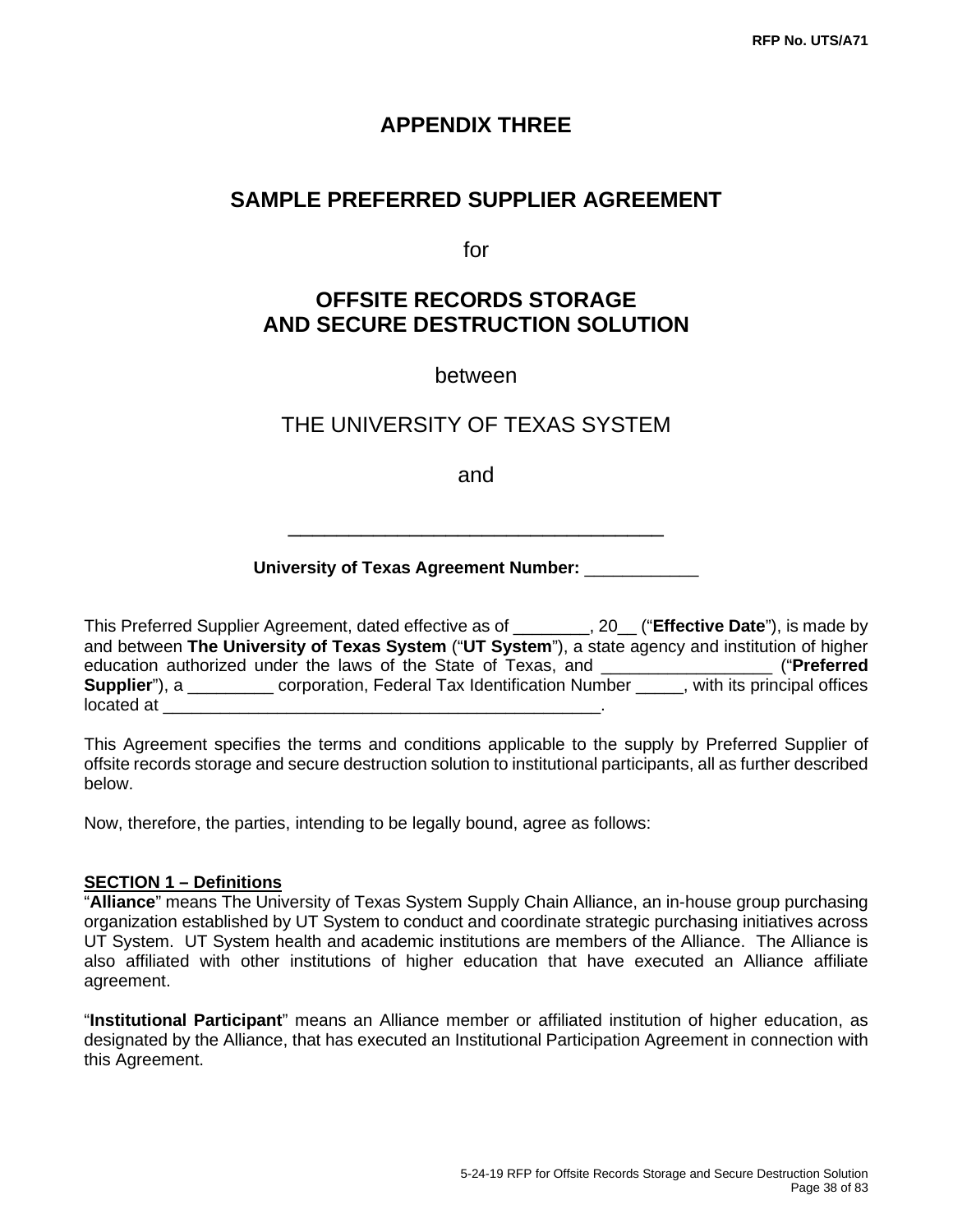"**Institutional Participation Agreement**" or "**IPA**" means the Institutional Participation Agreement attached to this Agreement as **Rider 3** and incorporated for all purposes, to be executed by each Institutional Participant.

#### "**Solution**" means

"**UT Party**" means, as applicable, UT System and/or the Institutional Participants.

"**UT System Contract Administrator**" means the Director of the Alliance, who will be the initial contact for all contractual concerns related to this Agreement.

#### **SECTION 2 – Term:**

The term of this Agreement will begin on the Effective Date and expire \_\_\_\_\_\_\_\_\_\_\_\_\_\_\_ *[initial fixed term of three years],* unless earlier terminated in accordance with the provisions of this Agreement. UT System will have the option to extend the term of this Agreement for an additional two-year period, upon written notice given to Preferred Supplier at least 90 days in advance of the renewal term.

The Parties acknowledge that, prior to any scheduled expiration of this Agreement, UT System may conduct a competitive procurement for the purchase of services comparable to the Services, for the period following expiration. If Preferred Supplier is not selected as the source for the succeeding period, Institutional Participants may need to transition over a period of time to purchasing the services primarily from the new source, rather than from Preferred Supplier. In such event, in order to allow for an orderly transition, Institutional Participants may wish to continue purchasing from Preferred Supplier for a limited period of time after the anticipated expiration of this Agreement. As a result, Preferred Supplier agrees that, notwithstanding any other provision of this Agreement:

- − Preferred Supplier will make the Services available for purchase by Institutional Participants after <sub>\_\_\_\_\_</sub>, 20<sub>\_</sub>\_ (or the anticipated expiration date under any extended term of this Agreement), for a transitional period of six months (the "**Transition Period**"), on the same terms and conditions set forth in this Agreement.
- − All incentive / rebate trigger amounts that may be established in this Agreement for any calendar year will be pro-rated automatically on a straight-line basis, to account for partial calendar years during which this Agreement exists, including the Transition Period.

#### **SECTION 3 – Amendment:**

No change, modification, alteration, or waiver of this Agreement will be effective unless it is set forth in a written agreement that is signed by UT System and Preferred Supplier.

## **SECTION 4 – Performance by Preferred Supplier:**

Preferred Supplier will perform its obligations under this Agreement to the satisfaction of UT Party. Time is of the essence in connection with this Agreement. UT Party will not have any obligation to accept late performance or waive timely performance by Preferred Supplier. Preferred Supplier will obtain, at its own cost, any and all approvals, licenses, filings, registrations and permits required by federal, state or local laws, regulations or ordinances, for its performance hereunder.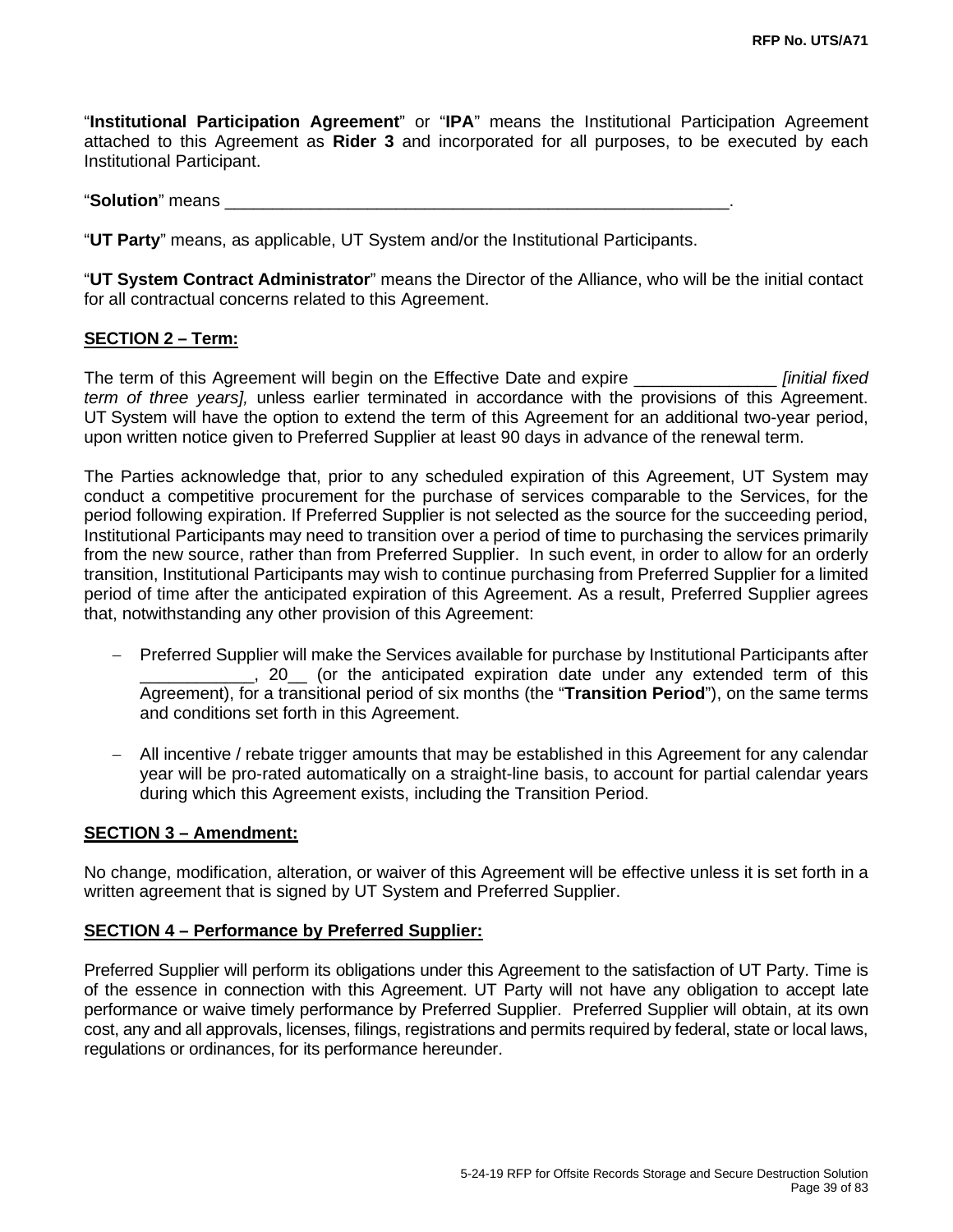## **SECTION 5 – Family Code Child Support Certification:**

Pursuant to Section 231.006, *Family Code*, Preferred Supplier certifies that it is not ineligible to receive the award of or payments under this Agreement and acknowledges that this Agreement may be terminated and payment may be withheld if this certification is inaccurate.

#### **SECTION 6 – Eligibility Certifications:**

Pursuant to Sections 2155.004 and 2155.006, *Texas Government Code*, Preferred Supplier certifies that it has not received compensation for participation in the preparation of the Request for Proposal related to this Agreement and is not ineligible to receive the award of or payments under this Agreement; and acknowledges that this Agreement may be terminated and payment withheld if these certifications are inaccurate.

## **SECTION 7 – Tax Certification:**

If Preferred Supplier is a taxable entity as defined by Chapter 171, Texas Tax Code ("**Chapter 171**"), then Preferred Supplier certifies that it is not currently delinquent in the payment of any taxes due under Chapter 171, or that Preferred Supplier is exempt from the payment of those taxes, or that Preferred Supplier is an out-of-state taxable entity that is not subject to those taxes, whichever is applicable.

## **SECTION 8 – Payment of Debt or Delinquency to the State:**

Pursuant to Sections 2107.008 and 2252.903, *Texas Government Code*, Preferred Supplier agrees that any payments owing to Preferred Supplier under this Agreement may be applied directly toward any debt or delinquency that Preferred Supplier owes the State of Texas or any agency of the State of Texas regardless of when it arises, until such debt or delinquency is paid in full.

## **SECTION 9 – Loss of Funding:**

Performance by UT Party under this Agreement may be dependent upon the appropriation and allotment of funds by the Texas State Legislature (the "**Legislature**") and/or allocation of funds by the Board of Regents of The University of Texas System (the "**Board**"). If the Legislature fails to appropriate or allot the necessary funds, or the Board fails to allocate the necessary funds, then UT Party will issue written notice to Preferred Supplier and UT Party may terminate this Agreement without further duty or obligation hereunder, other than payment for goods and services already delivered or provided to Institutional Participant. Preferred Supplier acknowledges that appropriation, allotment, and allocation of funds are beyond the control of UT Party.

#### **SECTION 10 – Force Majeure:**

None of the parties to this Agreement will be liable or responsible to another for any loss or damage or for any delays or failure to perform due to causes beyond its reasonable control including acts of God, strikes, epidemics, war, riots, flood, fire, sabotage, or any other circumstances of like character ("**force majeure occurrence**"). Provided, however, in the event of a force majeure occurrence, Preferred Supplier agrees to use its best efforts to mitigate the impact of the occurrence so that UT Party may continue to provide healthcare services during the occurrence.

#### **SECTION 11 – Notices:**

Except as otherwise provided in this Section, all notices, consents, approvals, demands, requests or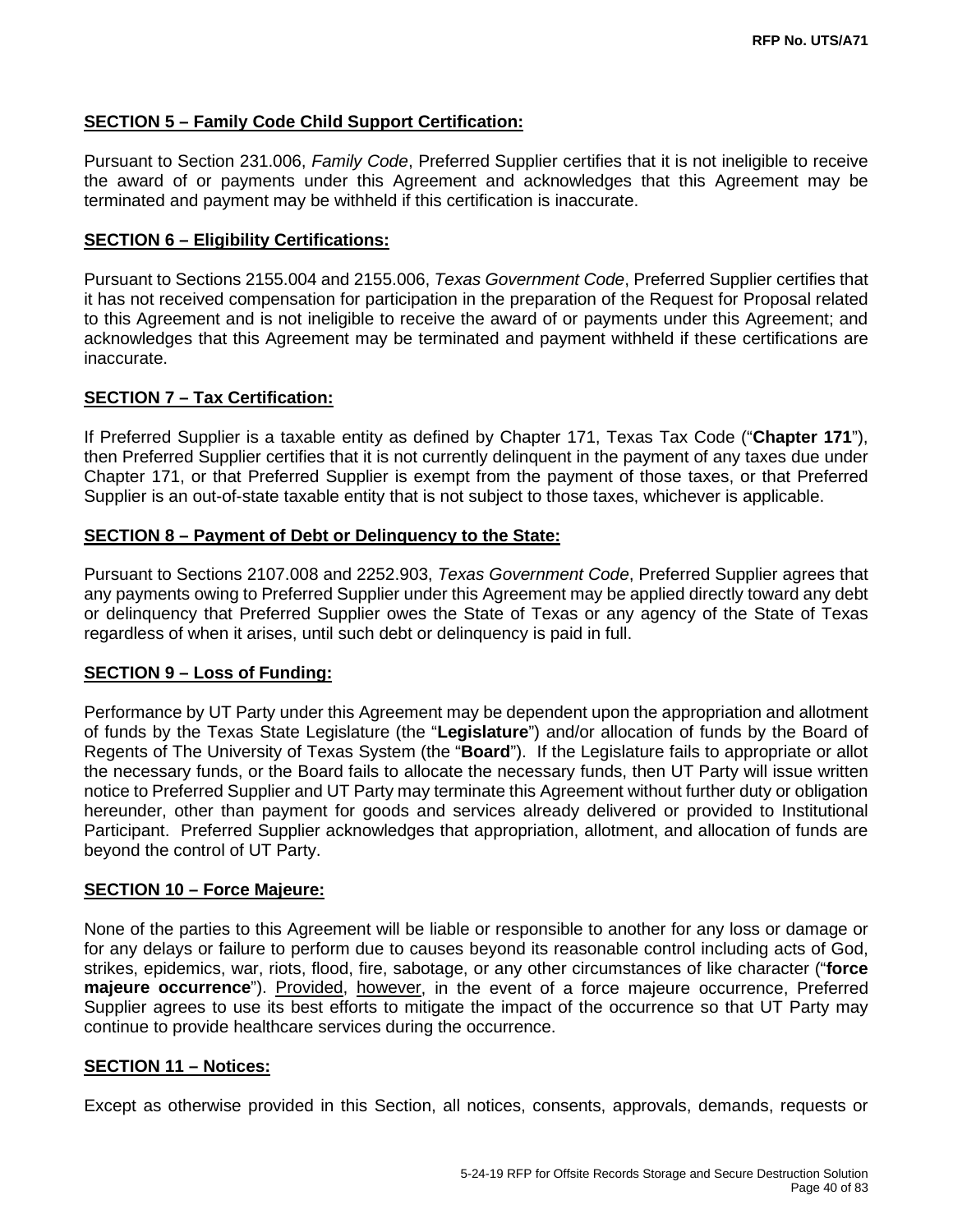other communications provided for or permitted to be given under any of the provisions of this Agreement will be in writing and will be sent via registered or certified mail, overnight courier, confirmed facsimile transmission (to the extent a facsimile number is set forth below), or email (to the extent an email address is set forth below), and notice will be deemed given (i) if mailed, when deposited, postage prepaid, in the United States mail, (ii) if sent by overnight courier, one business day after delivery to the courier, (iii) if sent by facsimile (to the extent a facsimile number is set forth below), when transmitted, and (iv) if sent by email (to the extent an email address is set forth below), when received:

| If to UT System:          | <b>Office of Business Affairs</b>                    |
|---------------------------|------------------------------------------------------|
|                           | The University of Texas System                       |
|                           | 210 W. 7th Street                                    |
|                           | Attn: Executive Vice Chancellor for Business Affairs |
|                           | Austin, Texas 78701-2982                             |
|                           | Fax: 512-499-4289                                    |
|                           | Email: Lloyd@utsystem.edu                            |
| with copy to:             | The University of Texas System Supply Chain Alliance |
|                           | Mid Campus Building                                  |
|                           | 7007 Bertner Ave., Suite 11.2339                     |
|                           | Houston, TX 77030                                    |
|                           | <b>Attention: Director</b>                           |
|                           | Fax: 713-792-8084                                    |
|                           | Email: if joshua@mdanderson.org                      |
| If to Preferred Supplier: |                                                      |
|                           |                                                      |
|                           | Attn:<br>Fax:                                        |
|                           |                                                      |

**If to an Institutional Participant:** The contact information for Institutional Participant as set forth in its IPA.

| with copy to: | <b>Office of Business Affairs</b><br>The University of Texas System<br>210 W. 7th Street<br>Attn: Executive Vice Chancellor for Business Affairs<br>Austin, Texas 78701-2982<br>Fax: 512-499-4289<br>Email: LegalNotices@utsystem.edu |
|---------------|---------------------------------------------------------------------------------------------------------------------------------------------------------------------------------------------------------------------------------------|
| and           |                                                                                                                                                                                                                                       |
|               | The University of Texas System Supply Chain Alliance<br>Mid Campus Building<br>7007 Bertner Ave., Suite 11.2339<br>Houston, TX 77030<br>Attention: Director<br>Fax: 713-792-8084<br>Email: ifjoshua@mdanderson.org                    |

Email: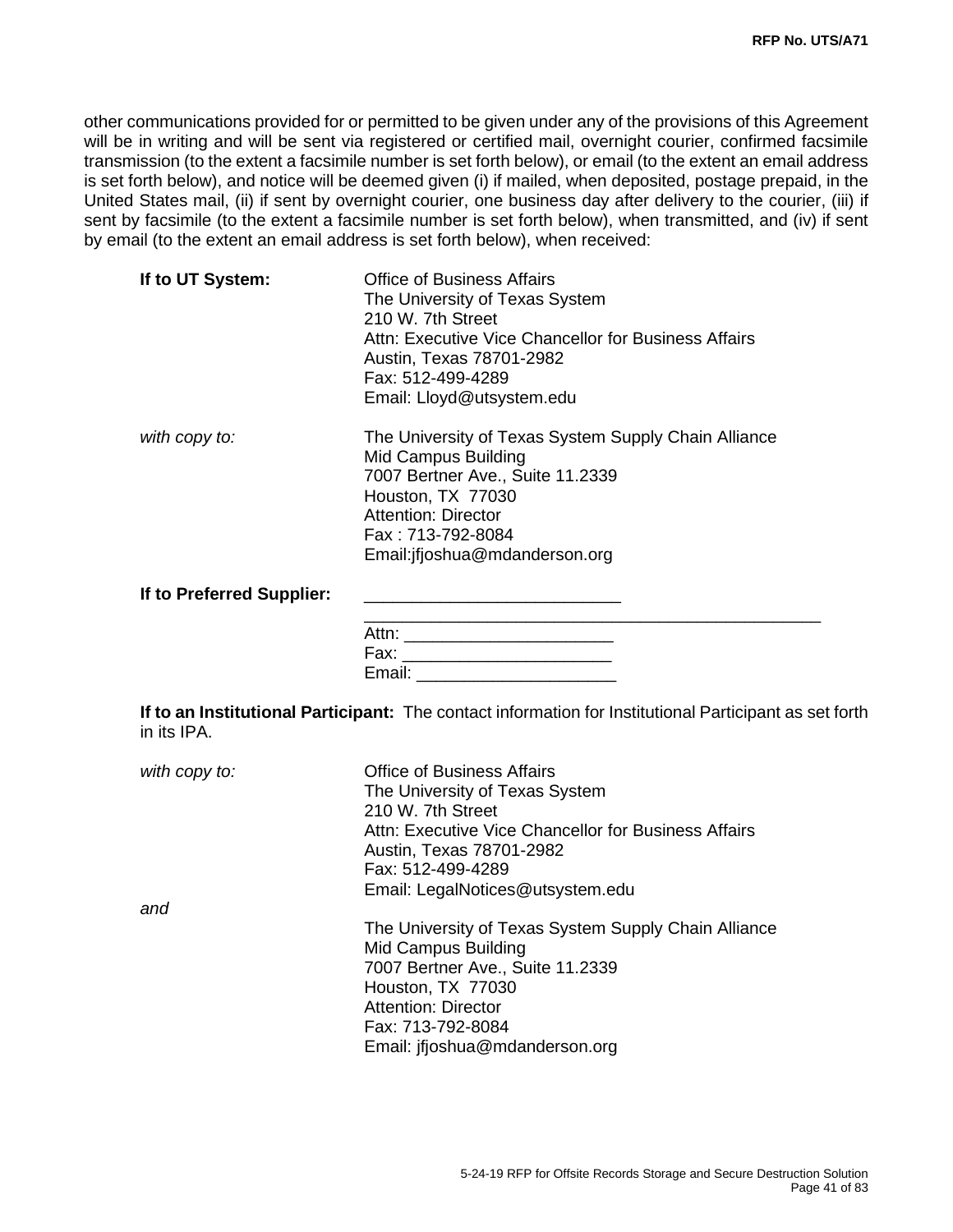or such other person or address as may be given in writing by either party to the other in accordance with the aforesaid.

#### **SECTION 12 – Preferred Supplier's Obligations**.

**12.1** Preferred Supplier represents that it has the knowledge, ability, skills, and resources to perform its obligations hereunder.

**12.2** Preferred Supplier will maintain a staff of properly trained and experienced personnel to ensure satisfactory performance hereunder. Preferred Supplier will cause all persons connected with the Preferred Supplier directly in charge of performance hereunder to be duly registered and/or licensed under all applicable federal, state and municipal, laws, regulations, codes, ordinances and orders, including the rules, regulations and procedures promulgated by the Board or Institutional Participants, and those of any other body or authority having jurisdiction (collectively, "**Applicable Law**").

**12.3** Preferred Supplier represents, warrants and agrees that (a) it will use commercially reasonable efforts to perform hereunder, in a good and workmanlike manner and in accordance with commercially reasonable standards of Preferred Supplier's profession or business, and (b) all good and services provided hereunder will be of the quality that prevails among similar businesses engaged in providing similar products and services in major United States urban areas under the same or similar circumstances.

**12.4** Preferred Supplier warrants and agrees that its performance under this Agreement will be accurate and free from any material defects. Preferred Supplier's performance hereunder will at no time be in any way diminished by reason of any approval by UT Party nor will Preferred Supplier be released from any liability by reason of any approval by UT Party, it being agreed that UT Party at all times is relying upon Preferred Supplier's skill and knowledge in performing hereunder. Preferred Supplier will, at its own cost, correct all material defects in its performance under this Agreement, as soon as practical after Preferred Supplier becomes aware of the defects. If Preferred Supplier fails to correct such material defects within a reasonable time, then UT Party may correct the defect at Preferred Supplier's expense. This remedy is in addition to, and not in substitution for, any other remedy for the defect that UT Party may have at law or in equity.

**12.5** Preferred Supplier will call to the attention of UT Party, in writing, all information in any materials supplied to Preferred Supplier (by UT Party or any other party) that Preferred Supplier regards as unsuitable, improper or inaccurate in connection with the purposes for which the material is furnished.

**12.6** Preferred Supplier represents that if (i) it is a corporation or limited liability company, then it is a corporation duly organized, validly existing and in good standing under the laws of the State of Texas, or a foreign corporation or limited liability company duly authorized and in good standing to conduct business in the State of Texas, that it has all necessary corporate power and has received all necessary corporate approvals to execute and deliver this Agreement, and the individual executing this Agreement on behalf of Preferred Supplier has been duly authorized to act for and bind Preferred Supplier; or (ii) if it is a partnership, limited partnership, limited liability partnership, or limited liability company then it has all necessary power and has secured all necessary approvals to execute and deliver this Agreement and perform all its obligations hereunder, and the individual executing this Agreement on behalf of Preferred Supplier has been duly authorized to act for and bind Preferred Supplier.

**12.7** Preferred Supplier will provide the warranties more particularly described in Section \_\_\_ of **Rider 1,** Scope of Work.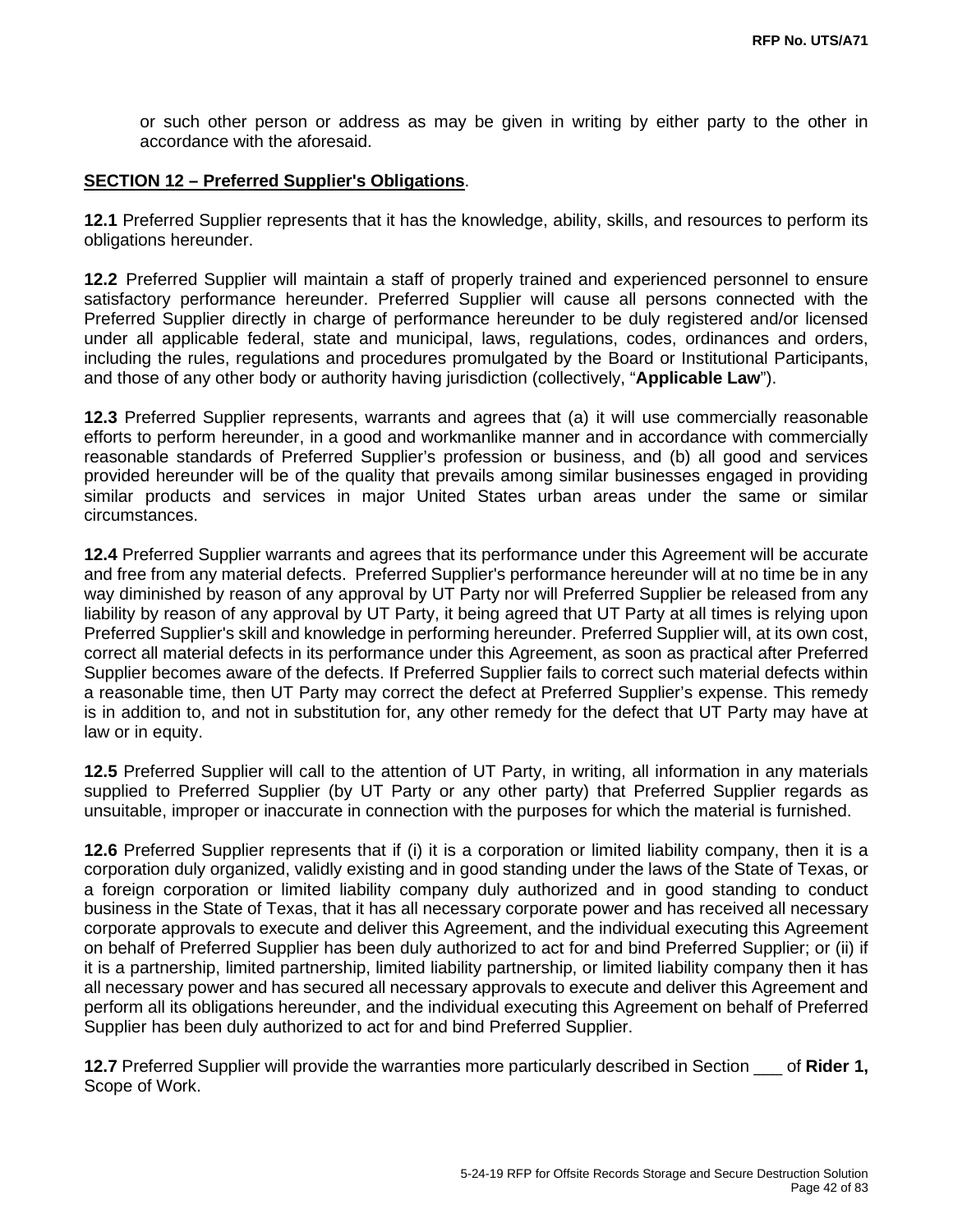**12.8** Preferred Supplier represents and warrants that neither the execution and delivery of this Agreement by Preferred Supplier nor Preferred Supplier's performance hereunder will (a) result in the violation of any provision [i] if a corporation, of Preferred Supplier's articles of incorporation or by-laws, [ii] if a limited liability company, of its articles of organization or regulations, or [iii] if a partnership, of any partnership agreement by which Preferred Supplier is bound; (b) result in the violation of any provision of any agreement by which Preferred Supplier is bound; or (c) to the best of Preferred Supplier's knowledge and belief, conflict with any order or decree of any court or other body or authority having jurisdiction.

#### **SECTION 13 – State Auditor's Office:**

Preferred Supplier understands that acceptance of funds under this Agreement constitutes acceptance of the authority of the Texas State Auditor's Office, or any successor agency (collectively, "**Auditor**"), to conduct an audit or investigation in connection with those funds pursuant to Sections 51.9335(c), 73.115(c) and 74.008(c), Education Code. Preferred Supplier agrees to cooperate with the Auditor in the conduct of the audit or investigation, including without limitation providing all records requested. Preferred Supplier will include this provision in all contracts with permitted subcontractors.

#### **SECTION 14 – Governing Law:**

Travis County, Texas, will be the proper place of venue for suit on or in respect of this Agreement. This Agreement and all of the rights and obligations of the parties thereto and all of the terms and conditions thereof will be construed, interpreted and applied in accordance with and governed by and enforced under the internal laws of the State of Texas.

#### **SECTION 15 – Breach of Contract Claims:**

**15.1** To the extent that Chapter 2260, Texas Government Code, as it may be amended from time to time ("**Chapter 2260**"), is applicable to this Agreement and is not preempted by other Applicable Law, the dispute resolution process provided for in Chapter 2260 will be used, as further described herein, by UT Party and Preferred Supplier to attempt to resolve any claim for breach of contract made by Preferred Supplier:

**15.1.1** Preferred Supplier's claims for breach of this Agreement that the parties cannot resolve pursuant to other provisions of this Agreement or in the ordinary course of business will be submitted to the negotiation process provided in subchapter B of Chapter 2260. To initiate the process, Preferred Supplier will submit written notice, as required by subchapter B of Chapter 2260, to UT Party in accordance with the notice provisions in this Agreement. Preferred Supplier's notice will specifically state that the provisions of subchapter B of Chapter 2260 are being invoked, the date and nature of the event giving rise to the claim, the specific contract provision that UT Party allegedly breached, the amount of damages Preferred Supplier seeks, and the method used to calculate the damages. Compliance by Preferred Supplier with subchapter B of Chapter 2260 is a required prerequisite to Preferred Supplier's filing of a contested case proceeding under subchapter C of Chapter 2260. The UT Party's chief business officer, or another officer of UT Party as may be designated from time to time by UT Party by written notice thereof to Preferred Supplier in accordance with the notice provisions in this Agreement, will examine Preferred Supplier's claim and any counterclaim and negotiate with Preferred Supplier in an effort to resolve the claims.

**15.1.2** If the parties are unable to resolve their disputes under **Section 15.1.1**, the contested case process provided in subchapter C of Chapter 2260 is Preferred Supplier's sole and exclusive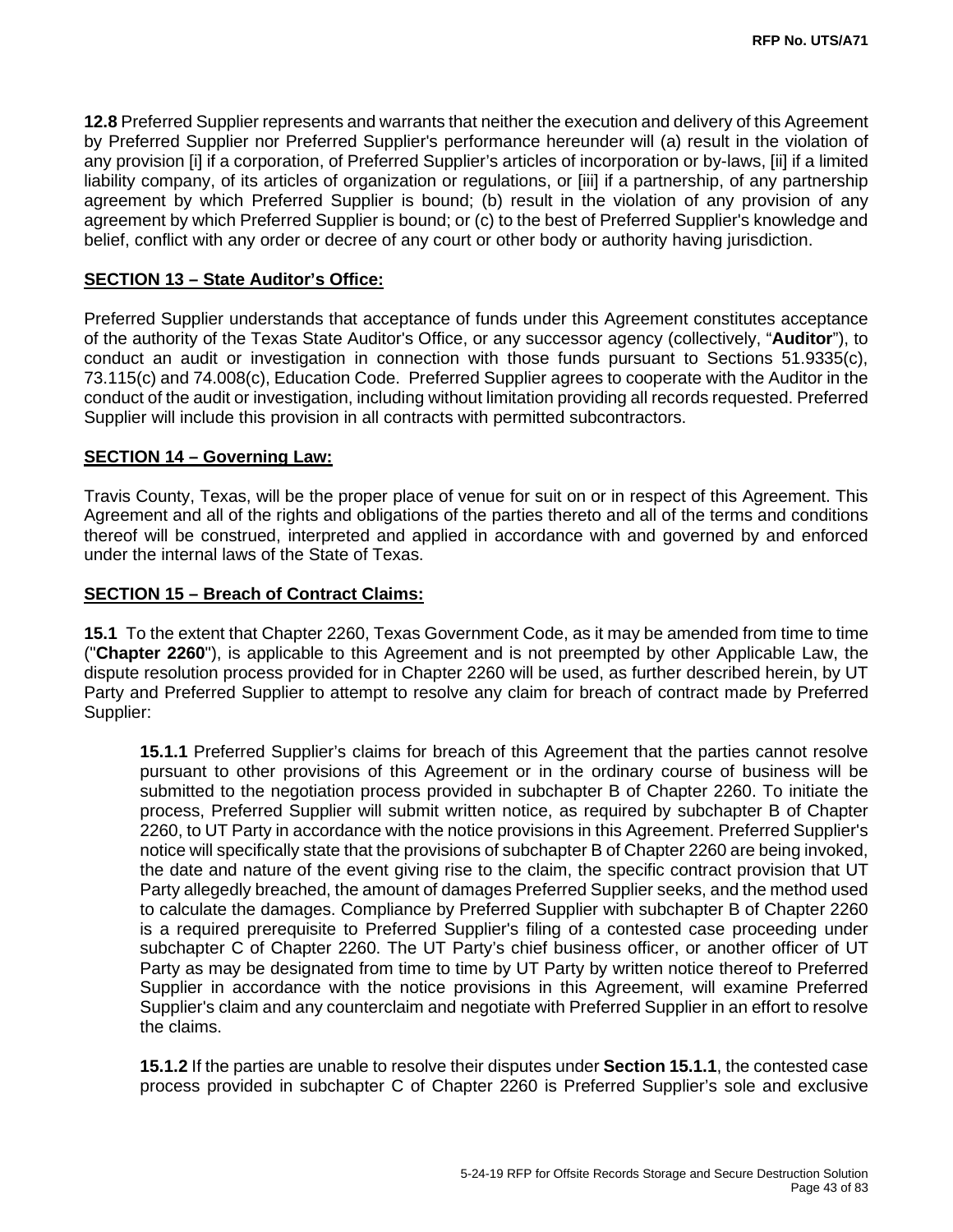process for seeking a remedy for any and all of Preferred Supplier's claims for breach of this Agreement by UT Party.

**15.1.3** Compliance with the contested case process provided in subchapter C of Chapter 2260 is a required prerequisite to seeking consent to sue from the Legislature under Chapter 107, Civil Practices and Remedies Code. The parties hereto specifically agree that (i) neither the execution of this Agreement by UT Party nor any other conduct, action or inaction of any representative of UT Party relating to this Agreement constitutes or is intended to constitute a waiver of UT Party's or the state's sovereign immunity to suit and (ii) UT Party has not waived its right to seek redress in the courts.

**15.2** The submission, processing and resolution of Preferred Supplier's claim is governed by the published rules adopted by the Texas Attorney General pursuant to Chapter 2260, as currently effective, thereafter enacted or subsequently amended.

**15.3** UT Party and Preferred Supplier agree that any periods set forth in this Agreement for notice and cure of defaults are not waived.

#### **SECTION 16 – Compliance with Law:**

Preferred Supplier will perform hereunder in compliance with all Applicable Law. Preferred Supplier represents and warrants that neither Preferred Supplier nor any firm, corporation or institution represented by Preferred Supplier, nor anyone acting for such firm, corporation or institution, (1) has violated the antitrust laws of the State of Texas, Chapter 15, *Texas Business and Commerce Code*, or federal antitrust laws, or (2) has communicated directly or indirectly the content of Preferred Supplier's response to UT System's procurement solicitation to any competitor or any other person engaged in a similar line of business during the procurement process.

#### **SECTION 17 – UT System's Right to Audit:**

At any time during the term of this Agreement and for a period of four (4) years thereafter UT System or a duly authorized audit representative of UT System, or the State of Texas, at its expense and at reasonable times, reserves the right to audit Preferred Supplier's records and books directly related to charges paid for all products and services provided under this Agreement. The right will not extend to any fixed fee component of the charges or to any services performed more than one year prior to the date of request for review. In the event such an audit by UT System reveals any errors or overpayments by an Institutional Participant, Preferred Supplier will refund the full amount of such overpayments within thirty (30) days of such audit findings. Institutional Participant, at its option, reserves the right to deduct such amounts owing to Institutional Participant from any payments due to Preferred Supplier.

#### **SECTION 18 – Access to Documents:**

To the extent applicable to this Agreement, in accordance with Section 1861(v)(I)(i) of the Social Security Act (42 U.S.C. 1395x) as amended, and the provisions of 42 CFR Section 420.300, et seq., Preferred Supplier agrees to allow, during and for a period of not less than four (4) years after this Agreement term, access to this Agreement and its books, documents, and records; and contracts between Preferred Supplier and its subcontractors or related organizations, including books, documents and records relating to same, by the Comptroller General of the United States, the U.S. Department of Health and Human Services and their duly authorized representatives.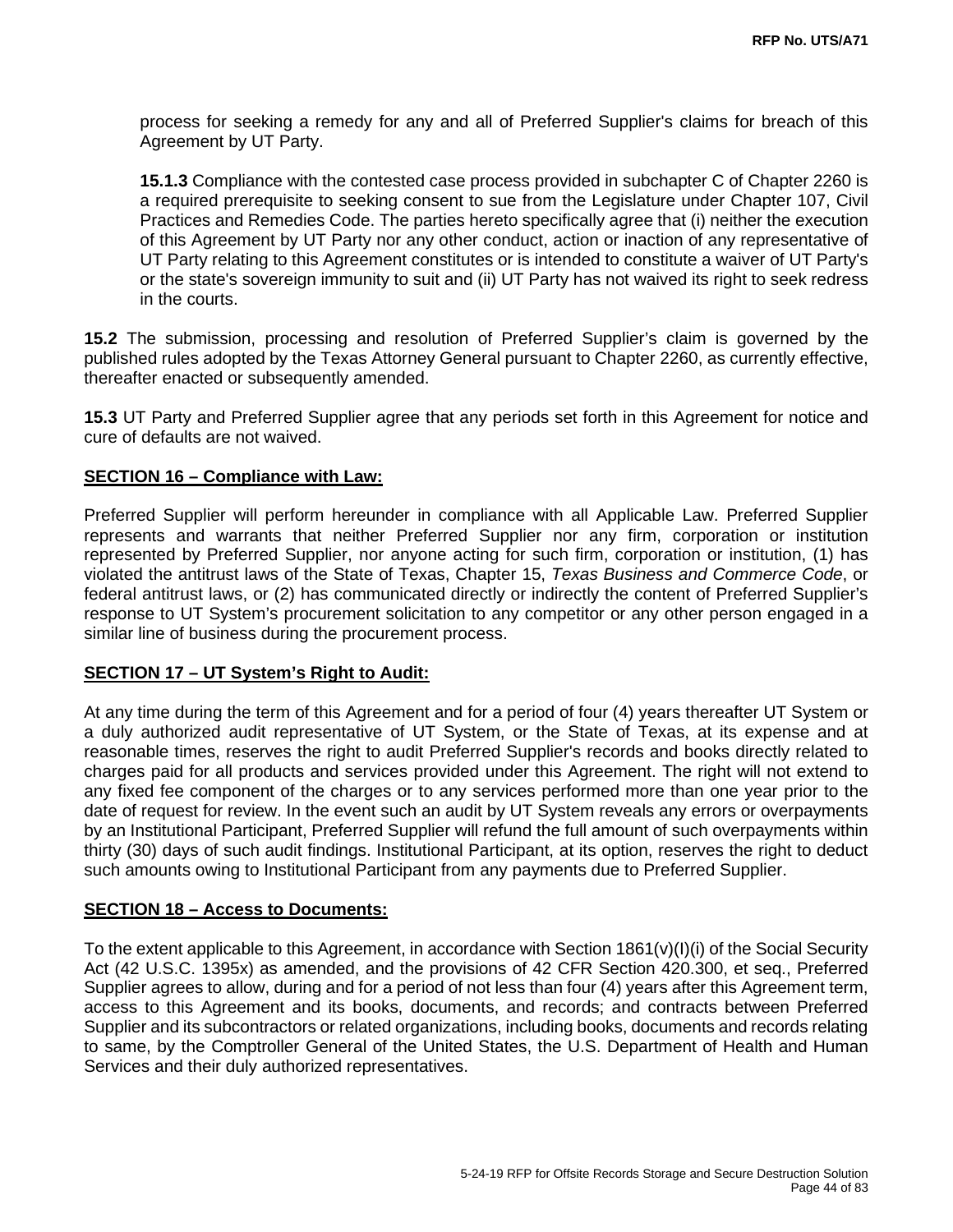#### **SECTION 19 – Insurance:**

**19.1** Preferred Supplier, consistent with its status as an independent contractor, will carry and will cause its subcontractors to carry, at least the following insurance, with companies authorized to do insurance business in the State of Texas or eligible surplus lines insurers operating in accordance with the Texas Insurance Code, having an A.M. Best Rating of A-:VII or better, and in amounts not less than the following minimum limits of coverage:

**19.1.1** Workers' Compensation Insurance with statutory limits, and Employer's Liability Insurance with limits of not less than \$1,000,000:

| <b>Employers Liability - Each Accident</b> | \$1,000,000 |
|--------------------------------------------|-------------|
| <b>Employers Liability - Each Employee</b> | \$1,000,000 |
| <b>Employers Liability - Policy Limit</b>  | \$1,000,000 |

Workers' Compensation policy must include under Item 3.A. on the information page of the workers' compensation policy the state in which services are to be performed for Institutional Participant.

**19.1.2** Commercial General Liability Insurance with limits of not less than:

| Each Occurrence Limit                            | \$1,000,000 |
|--------------------------------------------------|-------------|
| Damage to Rented Premises                        | \$ 300,000  |
| Personal & Advertising Injury                    | \$1,000,000 |
| General Aggregate                                | \$2,000,000 |
| <b>Products - Completed Operations Aggregate</b> | \$2,000,000 |

The required Commercial General Liability policy will be issued on a form that insures Preferred Supplier's and subcontractor's liability for bodily injury (including death), property damage, personal and advertising injury assumed under the terms of this Agreement.

- **19.1.3** Business Auto Liability Insurance covering all owned, non-owned or hired automobiles, with limits of not less than \$1,000,000 single limit of liability per accident for Bodily Injury and Property Damage. Contractors transporting hazardous materials must provide the MCS-90 endorsement and CA9948 Broadened Pollution Liability endorsement on the Business Auto Liability policy. Policy limits must be in line with Federal requirements.
- **19.1.4** Umbrella/Excess Liability Insurance with limits of not less than \$2,000,000 per occurrence and aggregate with a deductible of no more than \$10,000, and will be excess over and at least as broad as the underlying coverage as required under **Sections 19.1.1** Employer's Liability; **19.1.2** Commercial General Liability; and **19.1.3** Business Auto Liability. Inception and expiration dates will be the same as the underlying policies. Drop-down coverage will be provided for reduction or exhaustion of underlying aggregate limits and will provide a duty to defend for any insured.
- **19.1.5** Directors' and Officers' Liability Insurance with limits of not less than \$1,000,000 per claim. The coverage will be continuous for the duration of this Agreement and for not less than twenty-four (24) months following the expiration or termination of this Agreement.
- **19.2** Preferred Supplier will deliver to Institutional Participant: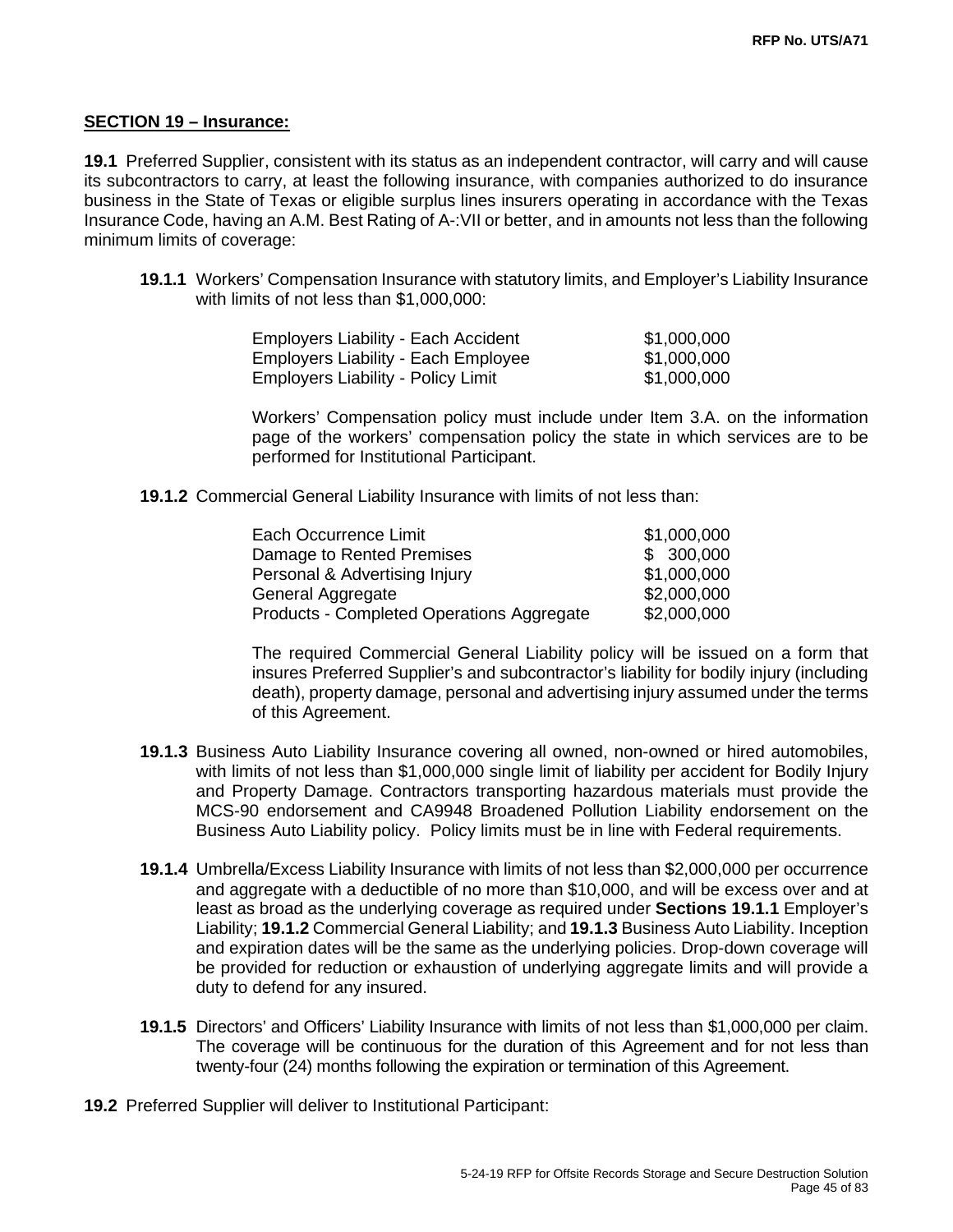- **19.2.1** Evidence of insurance on a Texas Department of Insurance approved certificate form verifying the existence and actual limits of all required insurance policies after the execution and delivery of this Agreement and prior to the performance by Preferred Supplier under this Agreement. Additional evidence of insurance will be provided verifying the continued existence of all required insurance no later than thirty (30) days after each annual insurance policy renewal.
- **19.2.2** *All insurance policies* (with the exception of workers' compensation, employer's liability and professional liability) will be endorsed and name The Board of Regents of The University of Texas System and Institutional Participant as Additional Insureds for liability caused in whole or in part by Preferred Supplier's acts or omissions with respect to its ongoing and completed operations up to the actual liability limits of the required insurance policies maintained by Preferred Supplier. The Commercial General Liability Additional Insured endorsement including on-going and completed operations coverage will be submitted with the Certificates of Insurance. Commercial General Liability and Business Auto Liability will be endorsed to provide primary and non-contributory coverage.
- **19.2.3** Preferred Supplier hereby waives all rights of subrogation against The Board of Regents of The University of Texas System and Institutional Participant. *All insurance policies* will be endorsed to provide a waiver of subrogation in favor of The Board of Regents of The University of Texas System, and Institutional Participant. Preferred Supplier will notify Institutional Participant within ten business days after being notified by Preferred Supplier's insurance carrier of, and at least 15 days prior to, any cancellation, material change, or non-renewal relating to any insurance policy required in this **Section 19**.
- **19.2.4** Preferred Supplier will pay any deductible or self-insured retention for any loss. Any selfinsured retention must be declared to and approved by Institutional Participant prior to the performance by Preferred Supplier under this Agreement. All deductibles and self-insured retentions will be shown on the Certificates of Insurance.
- **19.2.5** Certificates of Insurance and Additional Insured Endorsements as required by this Agreement will be mailed, faxed, or emailed to the Institutional Participant contact identified in the Institutional Participation Agreement.

**19.3** Preferred Supplier's or subcontractor's insurance will be primary to any insurance carried or selfinsurance program established by Institutional Participant or The University of Texas System. Preferred Supplier's or subcontractor's insurance will be kept in force until all obligations under this Agreement have been fully performed and accepted by Institutional Participant in writing, except as provided in this **Section 19.3**.

**19.3.1** Directors and Officers Liability insurance coverage written on a claims-made basis requires Preferred Supplier to purchase an Extended Reporting Period Endorsement, effective for 24 months after the expiration or cancellation of this policy.

## **19.4 Cyber Liability Insurance**

Preferred Supplier will maintain Cyber Liability insurance with limits of not less than \$TBD million for each wrongful act, that provides coverage for: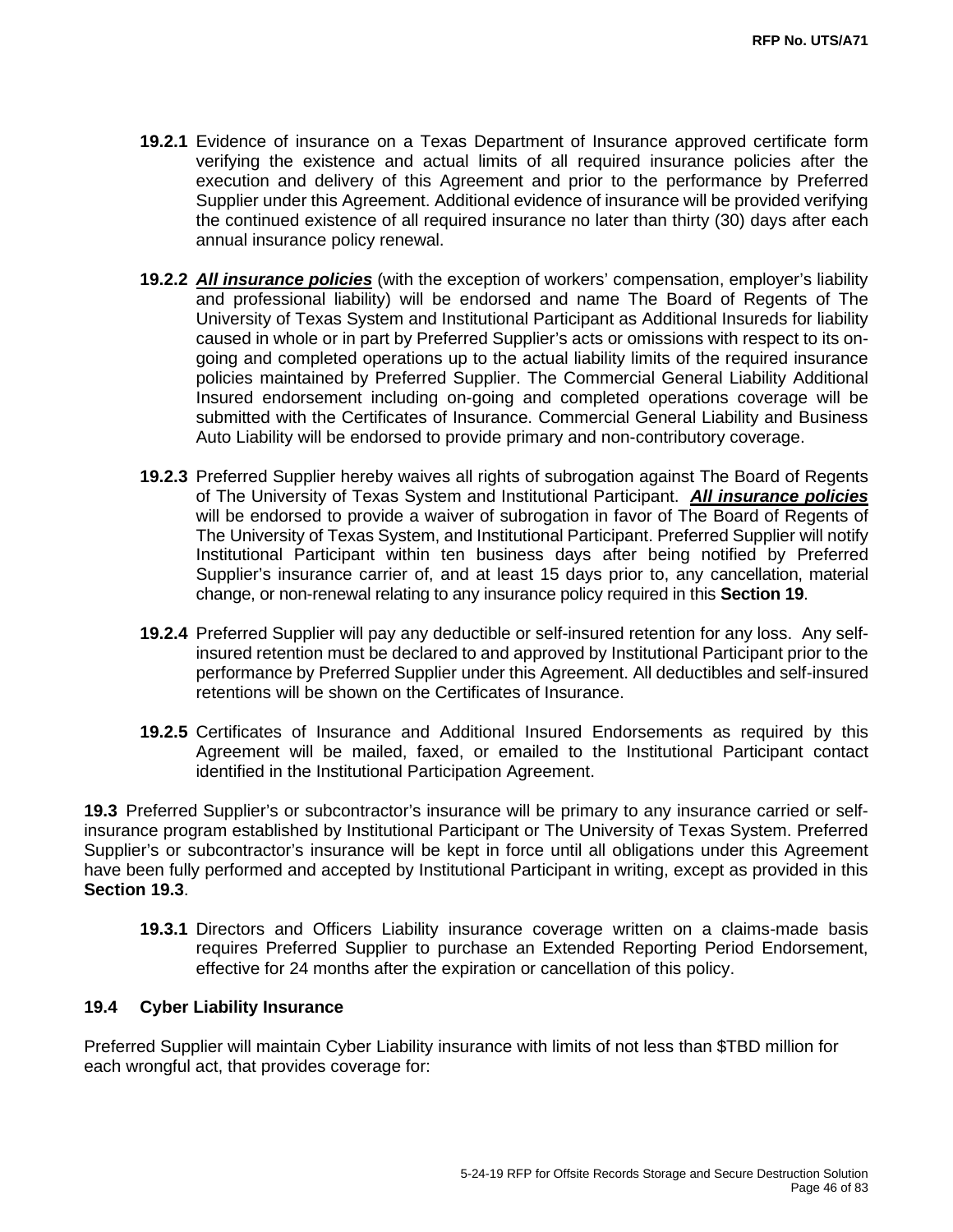- Liability for security or privacy breaches, including loss or unauthorized access to University Records, whether by Preferred Supplier or any of subcontractor or cloud service provider used by Preferred Supplier;
- Costs associated with a privacy breach, including notification of affected individuals, customer support, crises management / public relations consulting, legal services of a privacy attorney, credit monitoring and identity fraud resolution services for affected individuals;
- Expenses related to regulatory compliance, government investigations, fines, fees assessments and penalties;
- Costs of restoring, updating or replacing data;
- Liability losses connected to network security, privacy, and media liability;
- "Insured versus insured" exclusion prohibited.

Certificates of Insurance and Additional Insured Endorsements reflecting applicable limits, sub-limits, self-insured retentions and deductibles will be provided to UT System upon request. Preferred Supplier will be responsible for any and all deductibles, self-insured retentions or waiting period requirements. If the Cyber Liability policy is written on a claims-made basis, the retroactive date should be prior to the commencement of this Agreement. If the Cyber Liability policy is written on a claims-made basis and non-renewed at any time during and up until expiration or termination of this Agreement, Preferred Supplier will purchase an Extended Reporting Period for at least a two year period. UT Parties and The Board of Regents of UT System will be named as an additional insureds and UT Parties will be provided with a waiver of subrogation, both by endorsement to the required Cyber Liability policy.

## **SECTION 20 – Indemnification:**

**20.1** TO THE FULLEST EXTENT PERMITTED BY LAW, PREFERRED SUPPLIER WILL AND DOES HEREBY AGREE TO INDEMNIFY, PROTECT, DEFEND WITH COUNSEL APPROVED BY UT PARTY, AND HOLD HARMLESS UT PARTY AND ITS AFFILIATED ENTERPRISES, REGENTS, OFFICERS, DIRECTORS, ATTORNEYS, EMPLOYEES, REPRESENTATIVES AND AGENTS (COLLECTIVELY "**INDEMNITEES**") FROM AND AGAINST ALL DAMAGES, LOSSES, LIENS, CAUSES OF ACTION, SUITS, JUDGMENTS, EXPENSES, AND OTHER CLAIMS OF ANY NATURE, KIND, OR DESCRIPTION, INCLUDING REASONABLE ATTORNEYS' FEES INCURRED IN INVESTIGATING, DEFENDING OR SETTLING ANY OF THE FOREGOING (COLLECTIVELY "**CLAIMS**") BY ANY PERSON OR ENTITY, ARISING OUT OF, CAUSED BY, OR RESULTING FROM PREFERRED SUPPLIER'S PERFORMANCE UNDER OR BREACH OF THIS AGREEMENT, AND THAT ARE CAUSED IN WHOLE OR IN PART BY ANY NEGLIGENT ACT, NEGLIGENT OMISSION OR WILLFUL MISCONDUCT OF PREFERRED SUPPLIER, ANYONE DIRECTLY EMPLOYED BY PREFERRED SUPPLIER OR ANYONE FOR WHOSE ACTS PREFERRED SUPPLIER MAY BE LIABLE. THE PROVISIONS OF THIS SECTION WILL NOT BE CONSTRUED TO ELIMINATE OR REDUCE ANY OTHER INDEMNIFICATION OR RIGHT WHICH ANY INDEMNITEE HAS BY LAW OR EQUITY. ALL PARTIES WILL BE ENTITLED TO BE REPRESENTED BY COUNSEL AT THEIR OWN EXPENSE.

**20.2** IN ADDITION, PREFERRED SUPPLIER WILL AND DOES HEREBY AGREE TO INDEMNIFY, PROTECT, DEFEND WITH COUNSEL APPROVED BY UT PARTY, AND HOLD HARMLESS INDEMNITEES FROM AND AGAINST ALL CLAIMS ARISING FROM INFRINGEMENT OR ALLEGED INFRINGEMENT OF ANY PATENT, COPYRIGHT, TRADEMARK OR OTHER PROPRIETARY INTEREST ARISING BY OR OUT OF THE PERFORMANCE OF SERVICES OR THE PROVISION OF GOODS BY PREFERRED SUPPLIER, OR THE USE BY INDEMNITEES, AT THE DIRECTION OF PREFERRED SUPPLIER, OF ANY ARTICLE OR MATERIAL; PROVIDED, THAT, UPON BECOMING AWARE OF A SUIT OR THREAT OF SUIT FOR INFRINGEMENT, UT PARTIES WILL PROMPTLY NOTIFY PREFERRED SUPPLIER AND PREFERRED SUPPLIER WILL BE GIVEN THE OPPORTUNITY TO NEGOTIATE A SETTLEMENT. IN THE EVENT OF LITIGATION, UT PARTIES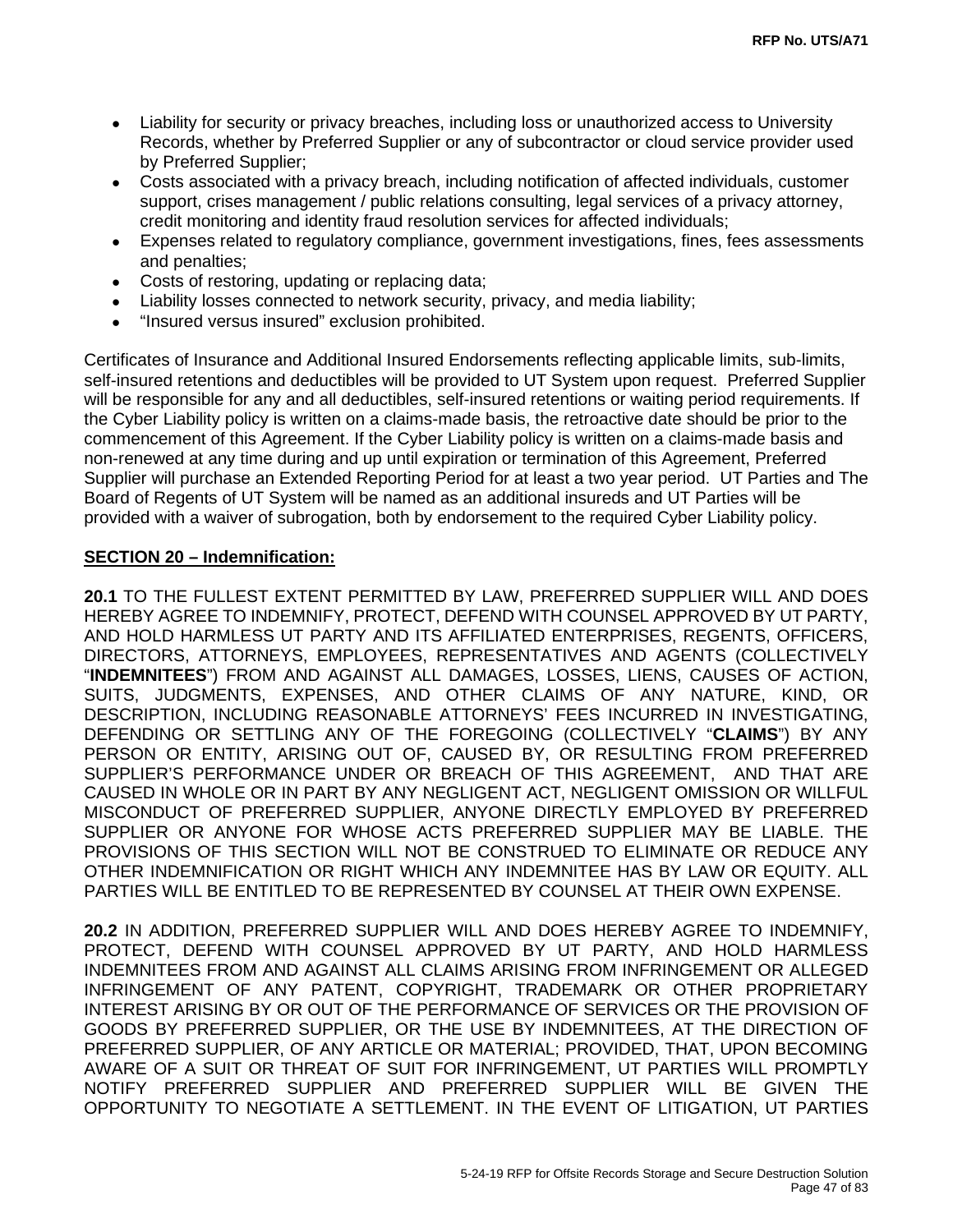AGREE TO REASONABLY COOPERATE WITH PREFERRED SUPPLIER. ALL PARTIES WILL BE ENTITLED TO BE REPRESENTED BY COUNSEL AT THEIR OWN EXPENSE.

## **SECTION 21 – Ethics Matters; No Financial Interest:**

Preferred Supplier and its employees, agents, representatives and subcontractors have read and understand:

- (1) UT System's Conflicts of Interest Policy available at [https://www.utsystem.edu/board-of](https://www.utsystem.edu/board-of-regents/policy-library/policies/uts180-conflicts-interest-conflicts-commitment-and-outside)[regents/policy-library/policies/uts180-conflicts-interest-conflicts-commitment-and-outside;](https://www.utsystem.edu/board-of-regents/policy-library/policies/uts180-conflicts-interest-conflicts-commitment-and-outside)
- (2) UT System's Standards of Conduct Guide available at [https://www.utsystem.edu/documents/docs/policies-rules/ut-system-administration-standards](https://www.utsystem.edu/documents/docs/policies-rules/ut-system-administration-standards-conduct-guide)[conduct-guide;](https://www.utsystem.edu/documents/docs/policies-rules/ut-system-administration-standards-conduct-guide) and
- (3) applicable state ethics laws and rules available at [https://www.utsystem.edu/offices/general](https://www.utsystem.edu/offices/general-counsel/ethics#use)[counsel/ethics#use](https://www.utsystem.edu/offices/general-counsel/ethics#use)[.](http://www.utsystem.edu/ogc/ethics)

Neither Preferred Supplier nor its employees, agents, representatives or subcontractors will assist or cause UT Party's employees to violate UT System's Conflicts of Interest Policy, provisions described by UT System's Standards of Conduct Guide, or applicable state ethics laws or rules. Preferred Supplier represents and warrants that no member of the Board has a direct or indirect financial interest in the transaction that is the subject of this Agreement.

## **SECTION 22 – Assignment of Overcharge Claims:**

Preferred Supplier hereby assigns to UT Party any and all claims for overcharges associated with this Agreement arising under the antitrust laws of the United States, 15 U.S.C.A., Sec. 1 et seq., or arising under the antitrust laws of the State of Texas, Business and Commerce Code, Sec. 15.01, et seq.

## **SECTION 23 – Assignment and Subcontracting:**

Except as specifically provided in any Historically Underutilized Business Subcontracting Plan ("**HSP**") attached as **Rider 5** and incorporated for all purposes, neither Preferred Supplier's interest in this Agreement, its duties and obligations under this Agreement nor fees due to Preferred Supplier under this Agreement may be subcontracted, assigned, delegated or otherwise transferred to a third party, in whole or in part, and any attempt to do so will (1) not be binding on UT Party; and (2) be a breach of this Agreement for which Preferred Supplier will be subject to any remedial actions provided by Texas law, including Chapter 2161, Texas Government Code, and 34 Texas Administrative Code ("**TAC**") Section 20.14. UT Party may report nonperformance under this Agreement to the Texas Procurement and Support Services Division of the Texas Comptroller of Public Accounts or any successor agency (collectively, "**TPSS**") in accordance with 34 TAC Chapter 20, Subchapter F, Vendor Performance and Debarment Program. The benefits and burdens of this Agreement are, however, assignable by UT Party.

## **SECTION 24 – Historically Underutilized Business Subcontracting Plan:**

**24.1** If an HSP is attached to this Agreement, Preferred Supplier agrees to use good faith efforts to subcontract the scope of work in accordance with the HSP. Preferred Supplier agrees to maintain business records documenting its compliance with the HSP and to submit a monthly compliance report to UT Party in the format required by the TPSS. Submission of compliance reports will be required as a condition for payment under this Agreement. If UT Party determines that Preferred Supplier has failed to subcontract as set out in the HSP, UT Party will notify Preferred Supplier of any deficiencies and give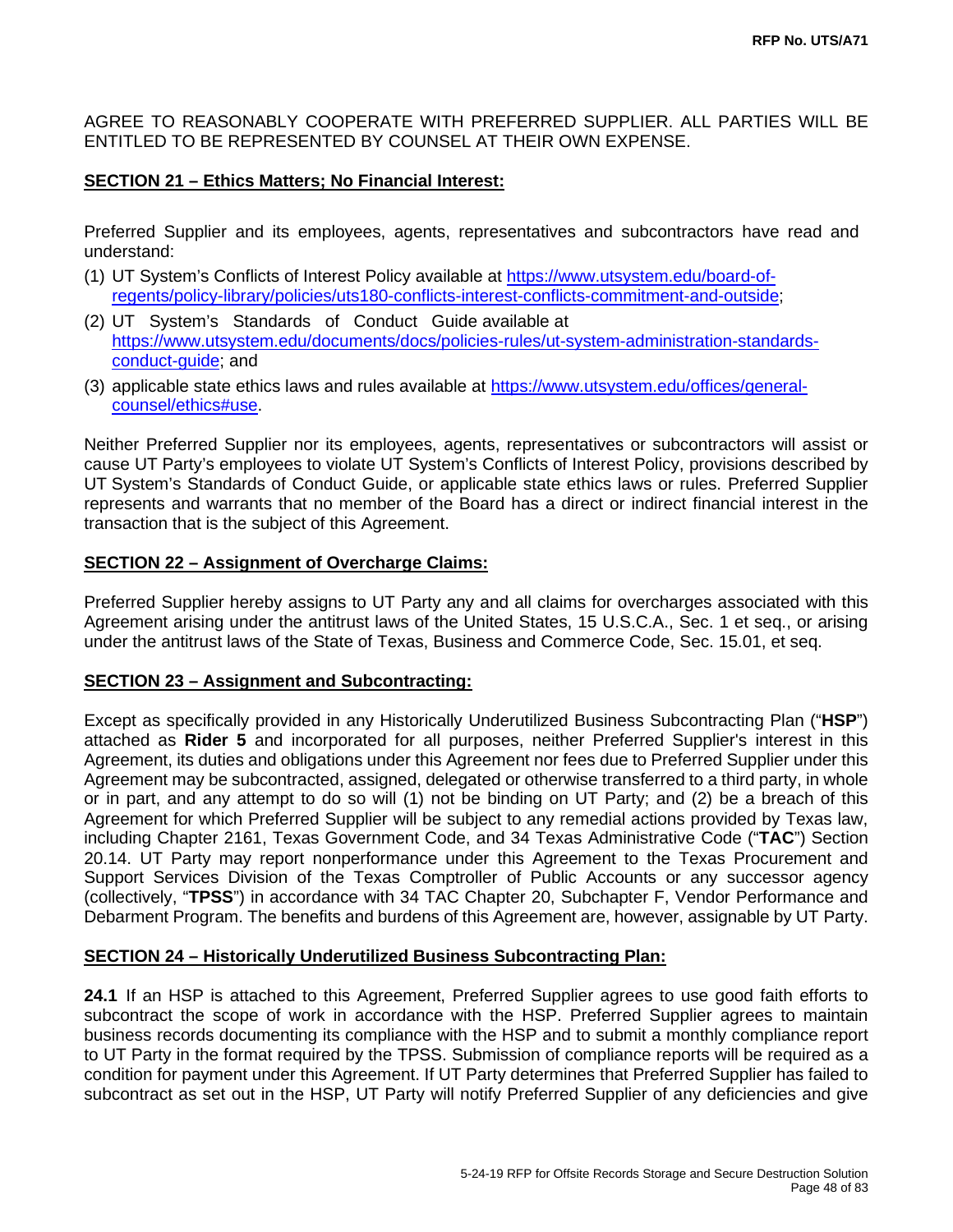Preferred Supplier an opportunity to submit documentation and explain why the failure to comply with the HSP should not be attributed to a lack of good faith effort by Preferred Supplier. If UT Party determines that Preferred Supplier failed to implement the HSP in good faith, UT Party, in addition to any other remedies, may report nonperformance to the TPSS in accordance with 34 TAC Chapter 20, Subchapter F, Vendor Performance and Debarment Program. UT Party may also revoke this Agreement for breach and make a claim against the Preferred Supplier.

**24.2** If at any time during the term of this Agreement, Preferred Supplier desires to change the HSP, before the proposed changes become effective (1) Preferred Supplier must comply with 34 TAC Section 20.14; (2) the changes must be reviewed and approved by UT Party; and (3) if UT Party approves changes to the HSP, this Agreement must be amended in accordance with Section 2.5.3 to replace the HSP with the revised subcontracting plan.

**24.3** If UT Party expands the scope of this Agreement through a change order or any other amendment, UT Party will determine if the additional scope of work contains probable subcontracting opportunities not identified in the initial solicitation for the scope of work. If UT Party determines additional probable subcontracting opportunities exist, Preferred Supplier will submit an amended subcontracting plan covering those opportunities. The amended subcontracting plan must comply with the provisions of 34 TAC Section 20.14 before (1) this Agreement may be amended to include the additional scope of work; or (2) Preferred Supplier may perform the additional scope of work. If Preferred Supplier subcontracts any of the additional subcontracting opportunities identified by UT Party without prior authorization and without complying with 34 TAC Section 20.14, Preferred Supplier will be deemed to be in breach of this Agreement under Section 4.19 and will be subject to any remedial actions provided by Texas law including Chapter 2161, Texas Government Code, and 34 TAC Section 20.14. UT Party may report nonperformance under this Agreement to the TPSS in accordance with 34 TAC Chapter 20, Subchapter F, Vendor Performance and Debarment Program.

## **SECTION 25 – Payment and Invoicing:**

Institutional Participant agrees to pay fees due under this Agreement in accordance with the Texas Prompt Payment Act ("**Act**"), Chapter 2251, *Texas Government Code*. Pursuant to the Act, payment will be deemed late on the 31<sup>st</sup> day after the later of: 1) the date the performance is completed, or 2) the date Institutional Participant receives an invoice for the related goods or services. Institutional Participant will be responsible for interest on overdue payments equal to the sum of: 1) one percent, plus 2) the prime rate as published in the Wall Street Journal on the first day of July of the preceding fiscal year (Institutional Participant's fiscal year begins September 1) that does not fall on a Saturday or Sunday. Institutional Participant will have the right to verify the details set forth in Preferred Supplier's invoices and supporting documentation, either before or after payment, by (a) inspecting the books and records of Preferred Supplier at mutually convenient times; (b) examining any reports with respect to the related goods or services; and (c) other reasonable action.

Section 51.012, *Texas Education Code*, authorizes UT Party to make any payment through electronic funds transfer methods. Preferred Supplier agrees to receive payments from UT Party through electronic funds transfer methods, including the automated clearing house system (also known as ACH). Prior to the first payment under this Agreement, UT Party will confirm Preferred Supplier's banking information. Any changes to Preferred Supplier's banking information will be communicated by Preferred Supplier to UT Party in writing at least thirty (30) days in advance of the effective date of the change.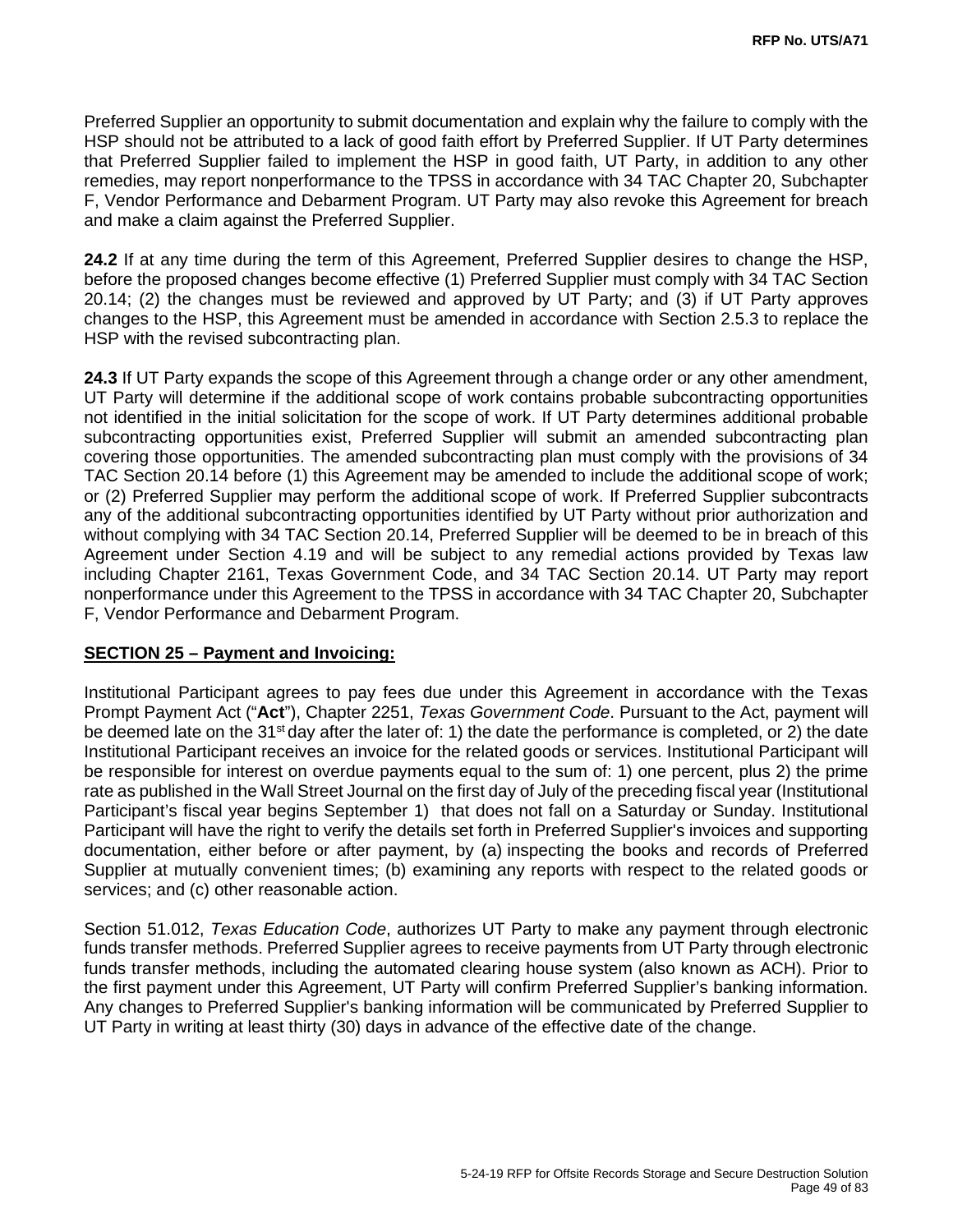## **SECTION 26 – Limitations:**

The parties to this Agreement are aware that there are constitutional and statutory limitations on the authority of UT Party (a state agency) to enter into certain terms and conditions of this Agreement, including, but not limited to, those terms and conditions relating to disclaimers and limitations of warranties; disclaimers and limitations of liability for damages; waivers, disclaimers and limitations of legal rights, remedies, requirements and processes; limitations of periods to bring legal action; granting control of litigation or settlement to another party; liability for acts or omissions of third parties; payment of attorneys' fees; dispute resolution; indemnities; and confidentiality (collectively, the "**Limitations**"), and terms and conditions related to the Limitations will not be binding on UT Party except to the extent authorized by the laws and Constitution of the State of Texas.

## **SECTION 27 – Affirmative Action:**

Preferred Supplier agrees that either a written copy of Preferred Supplier's Civil Rights "Affirmative Action Compliance Program" or, if Preferred Supplier is not required to have such a written program, the reason Preferred Supplier is not subject to such requirement, is attached to this Agreement as **Rider 6** and incorporated for all purposes.

#### **SECTION 28 – OSHA Compliance:**

Preferred Supplier represents and warrants that all products and services furnished under this Agreement meet or exceed the safety standards established and promulgated under the Federal Occupational Safety and Health Law (Public Law 91-598) and its regulations in effect or proposed as of the date of this Agreement.

## **SECTION 29 - Certifications of Nonsegregated Facilities and Equal Employment Opportunities Compliance:**

Preferred Supplier certifies that, except for restrooms and wash rooms and one (1) or more lactation rooms each of which is segregated on the basis of sex: (1) it does not maintain or provide for its employees any segregated facilities at any of its establishments and that it does not permit its employees to perform their services at any location under its control where segregated facilities are maintained; (2) it will not maintain or provide for its employees any segregated facilities at any of its establishments; and (3) it will not permit its employees to perform their services at any location under its control where segregated facilities are maintained. Preferred Supplier agrees that a breach of this certification is a violation of the Equal Opportunity clause in this Agreement. The term "**segregated facilities**" means any waiting rooms, work area, rest rooms and wash rooms, entertainment areas, transportation, or housing facilities provided for employees which are segregated by explicit directive or are in fact segregated on the basis of race, color, religion, sex, or national origin, because of habit, local custom, or otherwise. Preferred Supplier further agrees that, except where it has contracts prior to the award with subcontractors exceeding \$10,000.00 which are not exempt from the provisions of the Equal Opportunity clause, Preferred Supplier will retain such certifications for each one of its subcontractors in Preferred Supplier's' files, and that it will forward the following notice to all proposed subcontractors (except where the proposed subcontractors have submitted identical certifications for specific time periods):

NOTICE TO PROSPECTIVE SUBCONTRACTORS OF REQUIREMENTS FOR CERTIFICATIONS OF NONSEGREGATED FACILITIES - A Certification on Nonsegregated Facilities must be submitted prior to the award of any subcontract exceeding \$10,000.00 which is not exempt from the provisions of the Equal Opportunity clause. The certification may be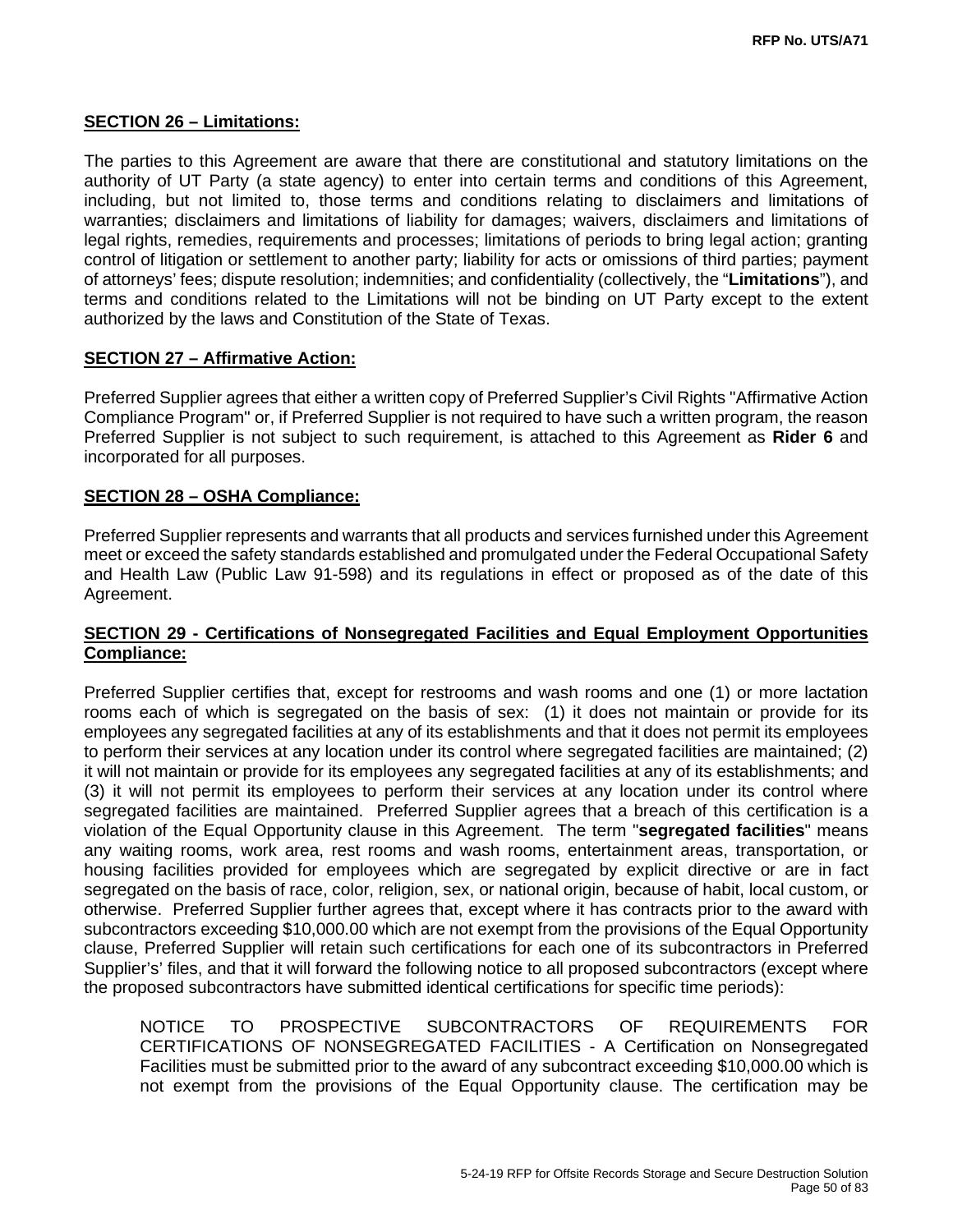submitted either for each subcontract or for all subcontracts during a period (i.e. quarterly, semiannually, or annually).

Preferred Supplier understands that the penalty for making false statements regarding the subject matters of this Section is prescribed in 18 U.S.C. 1001.

#### **SECTION 30 – Premises Rules:**

If this Agreement requires Preferred Supplier's presence on UT Party's premises or in UT Party's facilities, Preferred Supplier agrees to cause its representatives, agents, employees and permitted subcontractors (if any) to become aware of, fully informed about, and in full compliance with all applicable UT Party rules and policies, including, without limitation, those relative to personal health, security, environmental quality, safety, fire prevention, noise, smoking, and access restrictions; consideration for students, patients and their families as well as employees; parking; and security.

## **SECTION 31 – Debarment:**

Preferred Supplier confirms that neither Preferred Supplier nor its Principals are suspended, debarred, proposed for debarment, declared ineligible, or voluntarily excluded from the award of contracts from United States ("**U.S.**") federal government procurement or nonprocurement programs, or are listed in the List of Parties Excluded from Federal Procurement or Nonprocurement Programs issued by the U.S. General Services Administration. "**Principals**" means officers, directors, owners, partners, and persons having primary management or supervisory responsibilities within a business entity (e.g. general manager, plant manager, head of a subsidiary, division or business segment, and similar positions). Preferred Supplier will provide immediate written notification to UT Party if, at any time prior to award, Preferred Supplier learns that this certification was erroneous when submitted or has become erroneous by reason of changed circumstances. This certification is a material representation of fact upon which reliance will be placed when UT Party executes this Agreement. If it is later determined that Preferred Supplier knowingly rendered an erroneous certification, in addition to the other remedies available to UT Party, UT Party may terminate this Agreement for default by Preferred Supplier.

## **SECTION 32 – Office of Inspector General Certification:**

Preferred Supplier acknowledges that UT Party is prohibited by federal regulations from allowing any employee, subcontractor, or agent of Preferred Supplier to work on site at UT Party premises or facilities if that individual is not eligible to work on federal healthcare programs such as Medicare, Medicaid, or other similar federal programs. Therefore, Preferred Supplier will not assign any employee, subcontractor or agent that appears on the List of Excluded Individuals issued by the United States Office of the Inspector General ("**OIG**") to work on site at UT Party premises or facilities. Preferred Supplier will perform an OIG sanctions check quarterly on each of its employees, subcontractors and agents during the time such employees, subcontractors and agents are assigned to work on site at UT Party premises or facilities. Preferred Supplier acknowledges that UT Party will require immediate removal of any employee, subcontractor or agent of Preferred Supplier assigned to work at UT Party premises or facilities if such employee, subcontractor or agent is found to be on the OIG's List of Excluded Individuals. The OIG's List of Excluded Individuals may be accessed through the following Internet website: http://www.dhhs.gov/progorg/oig/cumsan/index.htm.

## **SECTION 33 – Termination:**

**33.1** In the event of a material failure by either party to perform in accordance with the terms of this Agreement ("**default**"), the other, non-defaulting party may terminate this Agreement upon thirty (30)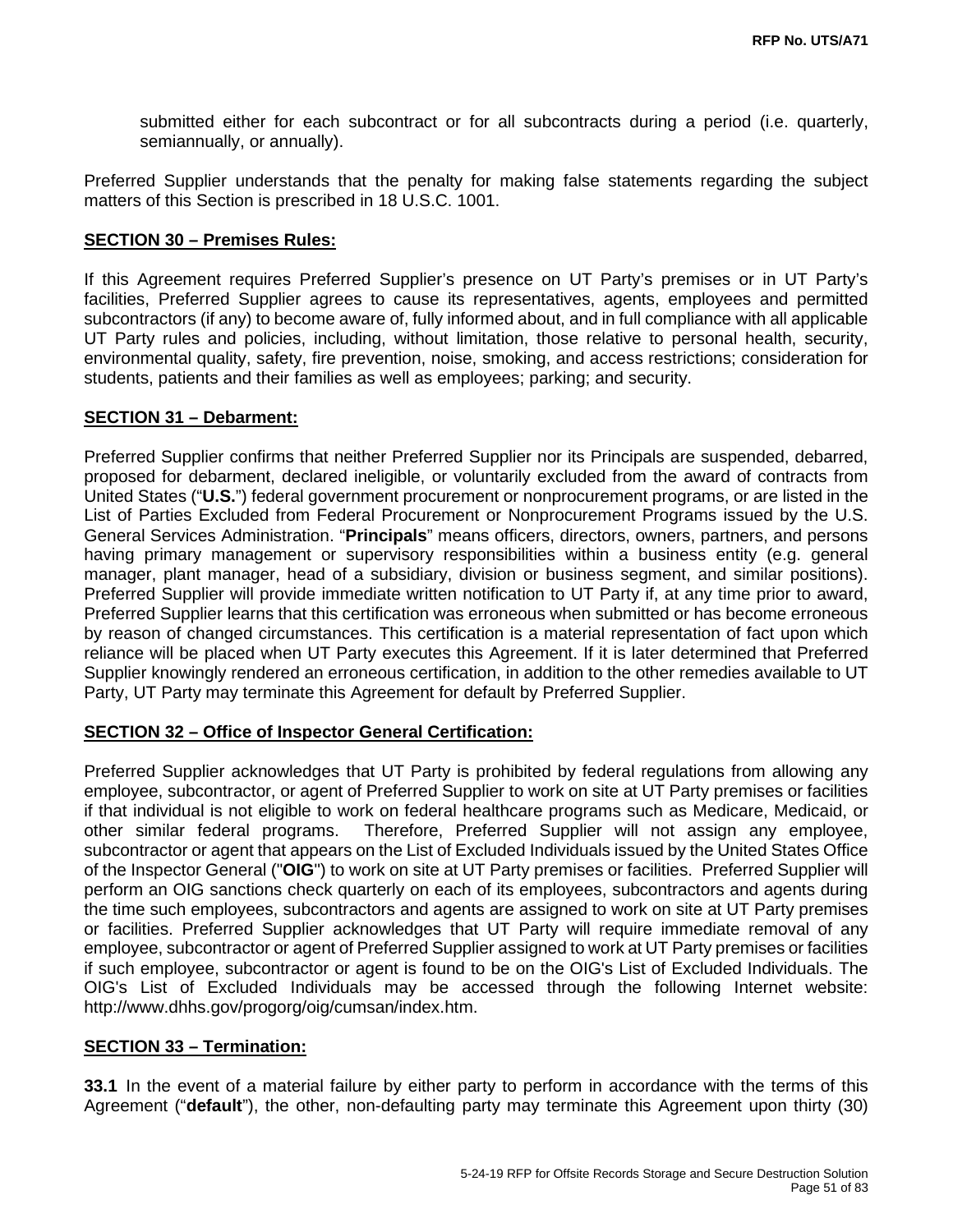days' written notice of termination setting forth the nature of the material failure. The termination will not be effective if the material failure is fully cured prior to the end of the 30-day period. No such termination will relieve the defaulting party from liability for the underlying default or breach of this Agreement or any other act or omission.

**33.2** UT System may terminate this Agreement, without cause, upon written notice to Preferred Supplier; provided, however, this Agreement will not terminate until the later of (1) 90 days after receipt of notice of termination, or (2) the date that performance is complete under all purchase orders issued by Institutional Participant to Preferred Supplier prior to receipt of notice of termination. Institutional Participant may not issue any purchase orders after receipt of notice of termination. Termination of this Agreement will not relieve any party from liability for its default under or breach of this Agreement or any other act or omission of that party. In the event that this Agreement is terminated, then within thirty (30) days after termination, Preferred Supplier will reimburse UT Party for all fees paid by UT Party to Preferred Supplier that were (a) not earned by Preferred Supplier prior to termination, or (b) for goods or services that UT Party did not receive from Preferred Supplier prior to termination.

**33.3** UT System or Institutional Participant may terminate an IPA, without cause, upon written notice to Preferred Supplier; provided, however, the IPA will not terminate until the later of (1) thirty (30) days after receipt of notice of termination, or (2) the date that performance is complete under all purchase orders issued by Institutional Participant to Preferred Supplier prior to receipt of notice of termination. Institutional Participant may not issue any purchase orders after receipt of notice of termination. Termination of an IPA will not relieve any party from liability for its default under or breach of the IPA or any other act or omission of that party. In the event that an IPA is terminated, then within thirty (30) days after termination, Preferred Supplier will reimburse Institutional Participant for all fees paid by Institutional Participant to Preferred Supplier that were (a) not earned by Preferred Supplier prior to termination, or (b) for goods or services that Institutional Participant did not receive from Preferred Supplier prior to termination.

## **SECTION 34 – Authority:**

The individuals executing this Agreement on behalf of each party have been duly authorized to act for and bind the party they represent.

#### **SECTION 35 – Survival of Provisions:**

Expiration or termination of this Agreement will not relieve either party of any obligations under this Agreement that by their nature survive such expiration or termination.

## **SECTION 36 – Confidentiality; Press Releases; Public Information:**

**36.1 Confidentiality and Safeguarding of UT Party Records.** Under this Agreement, Preferred Supplier may (1) create, (2) receive from or on behalf of UT Party, or (3) have access to, UT Party's records or record systems (collectively, "**UT Party Records**"). Among other things, UT Party Records may contain social security numbers, credit card numbers, or data protected or made confidential or sensitive by applicable federal, state and local, laws, regulations, and ordinances. Preferred Supplier represents, warrants, and agrees that it will: (1) hold UT Party Records in strict confidence and will not use or disclose UT Party Records except as (a) permitted or required by this Agreement, (b) required by law, or (c) otherwise authorized by UT Party in writing; (2) safeguard UT Party Records according to reasonable administrative, physical and technical standards commonly in effect within Preferred Supplier's industry and that are no less rigorous than the standards by which Preferred Supplier protects its own confidential information; (3) continually monitor its operations in accordance with reasonable standards commonly in effect within Preferred Supplier's industry and take any action necessary to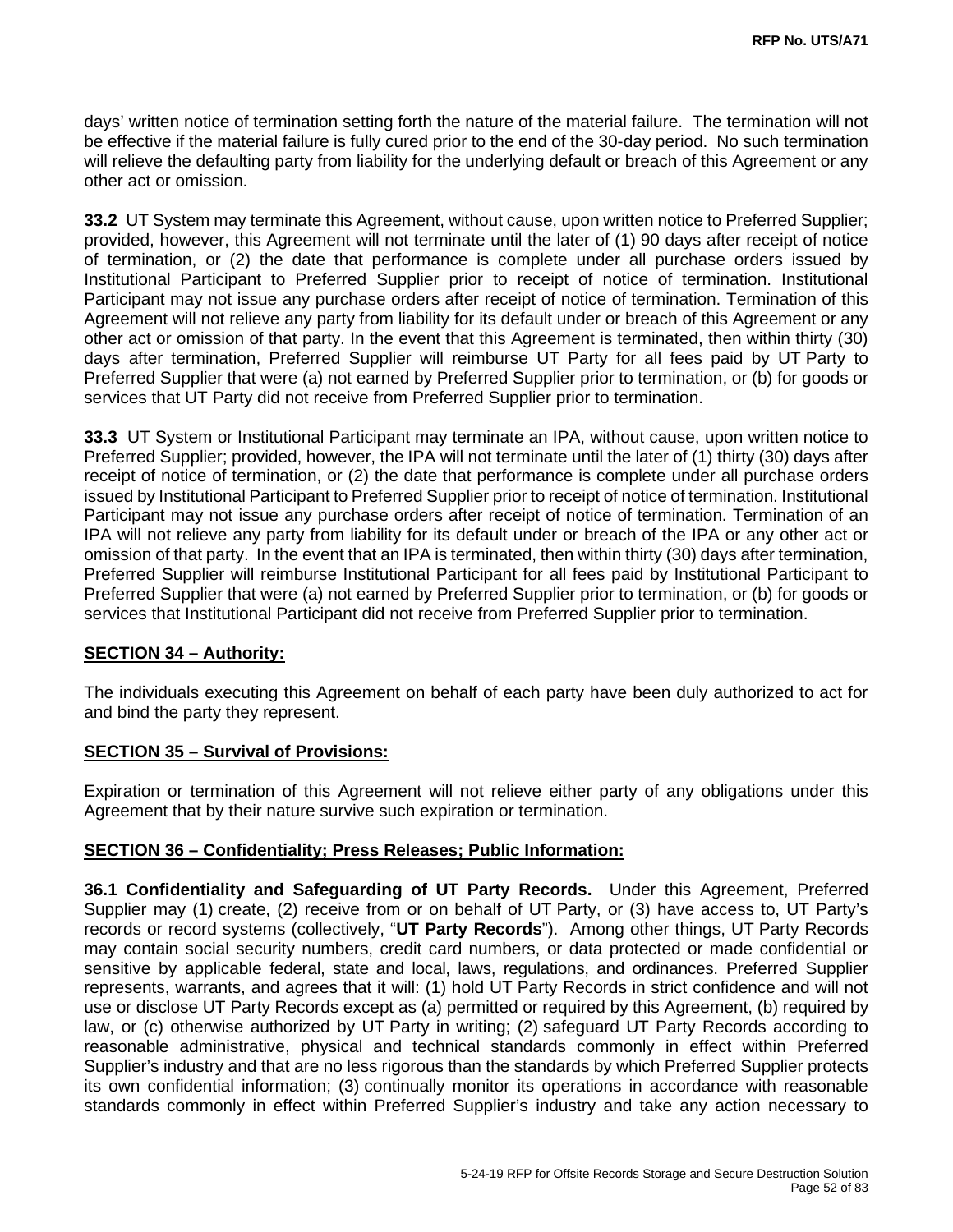ensure that UT Party Records are safeguarded and that the confidentiality of UT Party Records is maintained in accordance with all applicable federal, state and local, laws, regulations, and ordinances, and the terms of this Agreement; and (4) comply with UT Party's rules, policies, and procedures regarding access to and use of UT Party's computer systems. At the request of UT Party, Preferred Supplier will provide UT Party with a written summary of the procedures Preferred Supplier uses to safeguard and maintain the confidentiality of UT Party Records.

**36.2 Notice of Impermissible Use.** If an impermissible use or disclosure of any UT Party Records occurs, Preferred Supplier will provide written notice to UT Party within one (1) business day after Preferred Supplier's discovery of that use or disclosure. Preferred Supplier will promptly provide UT Party with all information requested by UT Party regarding the impermissible use or disclosure.

**36.3 Return of UT Party Records.** Preferred Supplier agrees that within thirty (30) days after the expiration or termination of this Agreement, for any reason, all UT Party Records created or received from or on behalf of UT Party will be (1) returned to UT Party, with no copies retained by Preferred Supplier; or (2) if return is not feasible, destroyed. Twenty (20) days before destruction of any UT Party Records, Preferred Supplier will provide UT Party with written notice of Preferred Supplier's intent to destroy UT Party Records. Within five (5) days after destruction, Preferred Supplier will confirm to UT Party in writing the destruction of UT Party Records.

**36.4 Disclosure.** If Preferred Supplier discloses any UT Party Records to a subcontractor or agent, Preferred Supplier will require the subcontractor or agent to comply with the same restrictions and obligations as are imposed on Preferred Supplier by this **Section 36**.

**36.5 Press Releases.** Preferred Supplier will not make any press releases, public statements, or advertisement referring to this Agreement, or release any information relative to this Agreement for publication, advertisement or any other purpose, without the prior written approval of UT Party.

**36.6 Public Information.** UT Party strictly adheres to all statutes, court decisions and the opinions of the Texas Attorney General with respect to disclosure of public information under the *Texas Public Information Act* ("**TPIA**"), Chapter 552, *Texas Government Code*. In accordance with Section 552.002 of TPIA and Section 2252.907, *Texas Government Code*, and at no additional charge to UT Party, Preferred Supplier will make any information created or exchanged with UT Party pursuant to this Agreement (and not otherwise exempt from disclosure under TPIA) available in a format reasonably requested by UT Party that is accessible by the public**.**

**36.7 Termination.** In addition to any other termination rights set forth in this Agreement, and any other rights at law or equity, if UT Party reasonably determines that Preferred Supplier has breached any of the restrictions or obligations set forth in this Section, UT Party may immediately terminate this Agreement without notice or opportunity to cure.

**36.8 Duration.** The restrictions and obligations under this Section will survive expiration or termination of this Agreement for any reason.

## **SECTION 37 – FERPA Compliance:**

**37.1** The Parties agree that UT Party Records, as referenced in **Section 36**, that Preferred Supplier may (1) create, (2) receive from or on behalf of UT Party, or (3) have access to, may include records that (a) are subject to the Federal Education Rights and Privacy Act ("**FERPA**") or (b) contain personally identifiable information from "Education Records" as defined by and subject to FERPA (collectively, "**FERPA Records**"). FERPA Records include all such data in any form whatsoever, including electronic,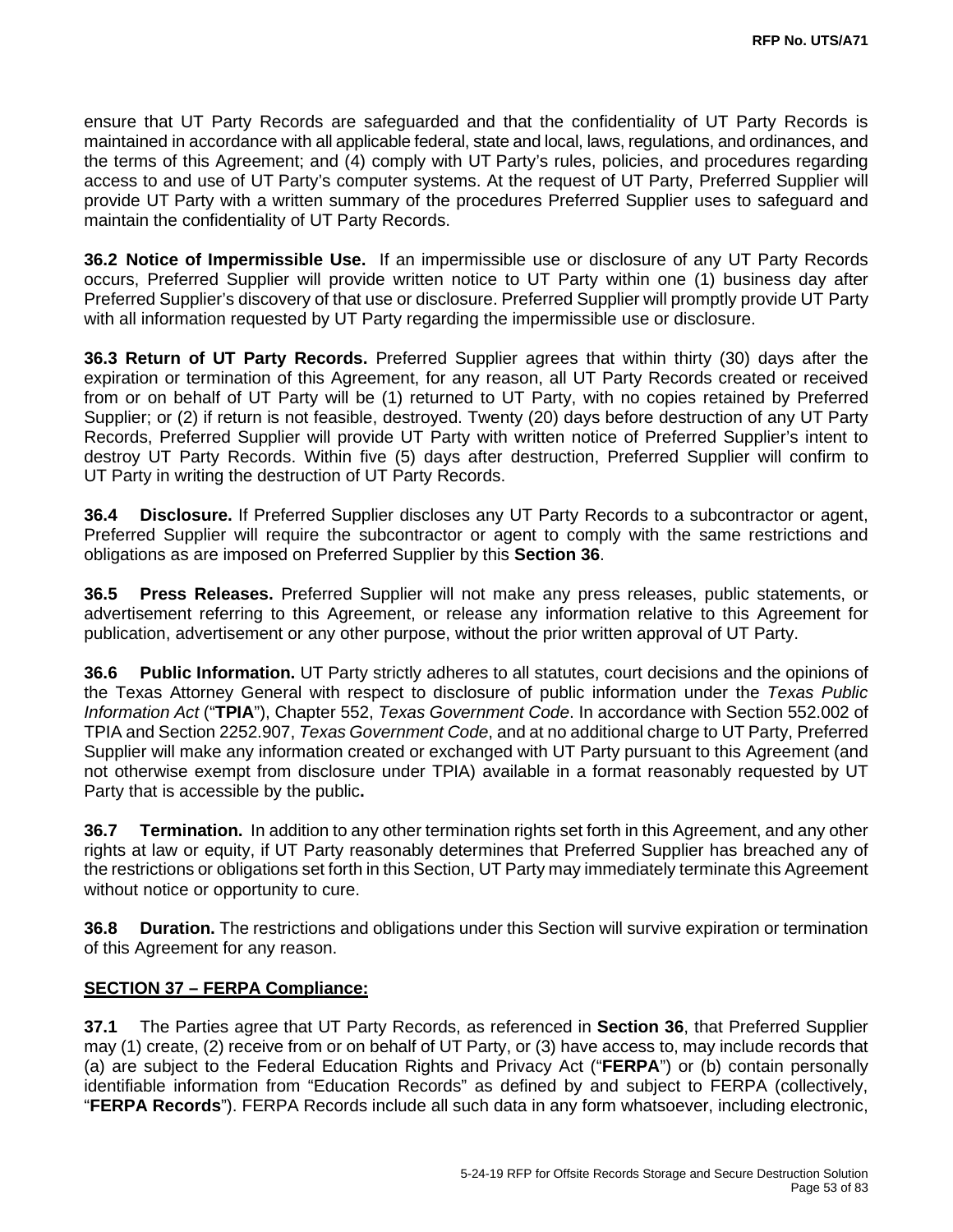written and machine readable form. If any specific use of Preferred Supplier's CAC Solution under this Agreement will involve Preferred Supplier's access to FERPA Records or personally identifiable information of any kind, Preferred Supplier and UT Party will document such access in writing.

**37.2** With respect to all UT Party Records that also constitute FERPA Records, Preferred Supplier is designated as a UT Party Official with a legitimate educational interest in and with respect to such FERPA Records, only to the extent to which Preferred Supplier is required to create, receive or maintain FERPA Records to carry out this Agreement.

**37.3** In addition to all of the other obligations imposed upon Preferred Supplier with regard to UT Party Records pursuant to this Agreement, Preferred Supplier understands and agrees to abide by the following terms and conditions as to all FERPA Records, without reservation. To the extent that this **Section 37** conflicts with any other terms of this Agreement, this **Section 37** will prevail.

**37.3.1** Prohibition on Unauthorized Use or Disclosure of FERPA Records: Preferred Supplier will hold FERPA Records in strict confidence. Preferred Supplier will not use or disclose FERPA Records received from or on behalf of UT System, except as permitted or required by this Agreement.

**37.3.2** Maintenance of the Security of FERPA Records: Preferred Supplier will use administrative, technical and physical security measures, including secure encryption in the case of electronically maintained or transmitted FERPA Records, approved by UT Party that are at least as stringent as the requirements of UT System's Information and Resource Use & Security Policy, UTS165 (ref. https://www.utsystem.edu/board-of-regents/policy-library/policies/uts165-information-resources-useand-security-policy), to preserve the confidentiality and security of all FERPA Records received from, or on behalf of UT Party, its students or any third party pursuant to this Agreement.

**37.3.3** Reporting of Unauthorized Disclosures or Misuse of FERPA Records and Information: Preferred Supplier, within one (1) day after discovery, will report to UT System any use or disclosure of FERPA Records not authorized by this Agreement. Preferred Supplier's report will identify: (i) the nature of the unauthorized use or disclosure, (ii) the FERPA Records used or disclosed, (iii) who made the unauthorized use or received the unauthorized disclosure, (iv) what Preferred Supplier has done or will do to mitigate any deleterious effect of the unauthorized use or disclosure, and (v) what corrective action Preferred Supplier has taken or will take to prevent future similar unauthorized use or disclosure. Preferred Supplier will provide such other information, including written reports, as reasonably requested by UT System. For purposes of this **Section 37.3.3**, an unauthorized disclosure or use includes any access or use of an "Education Record" (as defined by FERPA) by an Preferred Supplier employee or agent that the employee or agent does not require to perform services or access by any employee or agent that does not involve the provision of services.

**37.3.4** Right to Audit:If UT Party has a reasonable basis to believe that Preferred Supplier is not in compliance with the terms of this **Section 37**, UT System may audit Preferred Supplier's compliance with FERPA as such compliance relates to FERPA Records maintained by Preferred Supplier.

**37.3.5** Five-Year Exclusion for Improper Disclosure of Education Records.Under the federal regulations implementing FERPA, improper disclosure or redisclosure of personally identifiable information from "Education Records" (as defined by FERPA) by Preferred Supplier or its employees or agents may result in Preferred Supplier's complete exclusion from eligibility to contract with UT Party for at least five (5) years.

**37.3.6** Secure Destruction of FERPA Records. Preferred Supplier agrees that no later than 30 days after expiration or termination of this Agreement for any reason, or within thirty (30) days after UT System's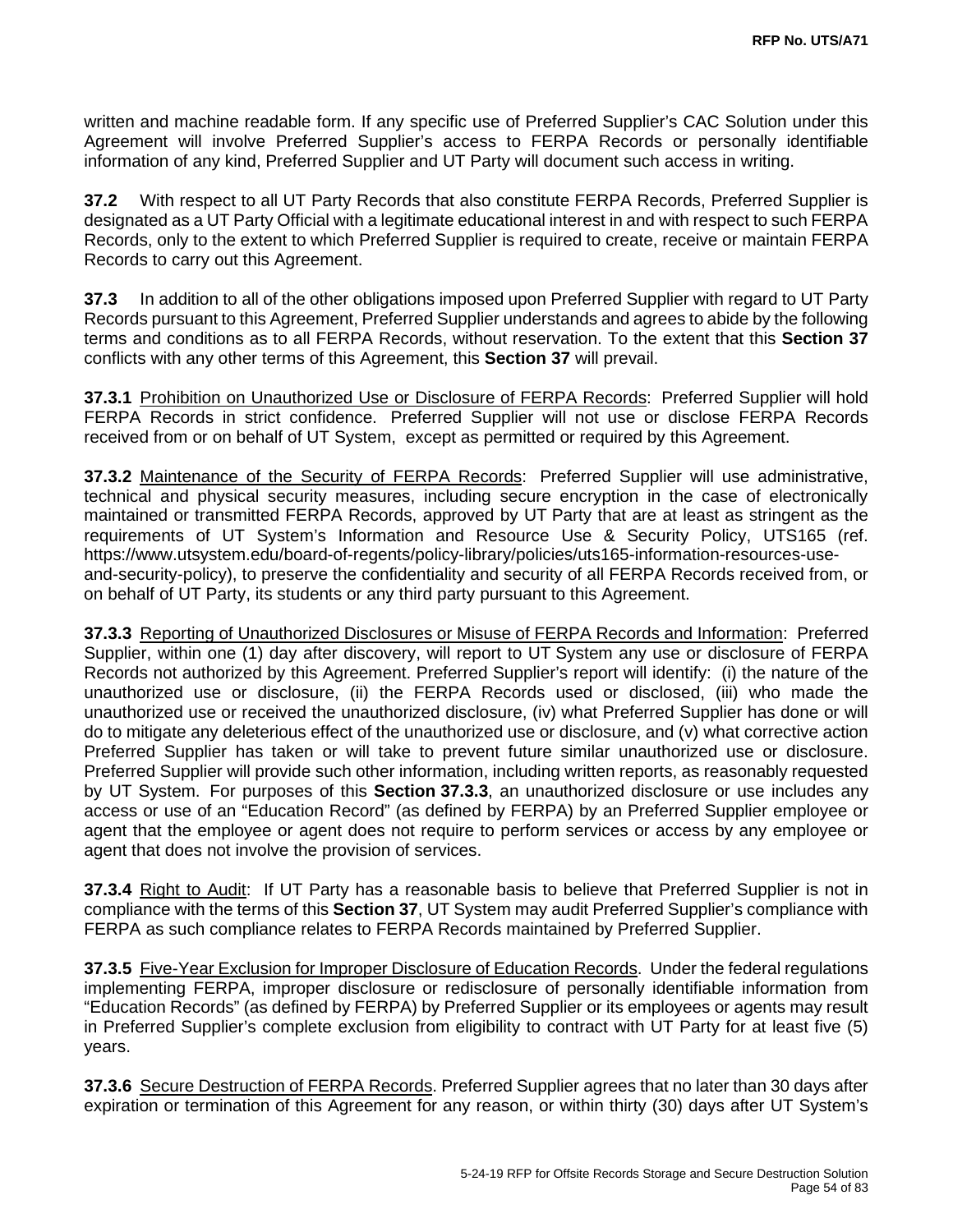written request, Preferred Supplier will halt all access, use, creation, or processing of FERPA Records and will Securely Destroy all FERPA Records, including any copies created by Preferred Supplier or any subcontractor; and Preferred Supplier will certify in writing to UT System that all FERPA records have been Securely Destroyed. "**Securely Destroy**" means shredding, erasing or otherwise modifying a record so as to make it unreadable or indecipherable.

**37.3.7** Disclosure. Preferred Supplier will restrict disclosure of FERPA Records solely to those employees, subcontractors or agents of Preferred Supplier that have a need to access the FERPA Records in order for Preferred Supplier to perform its obligations under this Agreement. If Preferred Supplier discloses any FERPA Records to a contractor or agent, Preferred Supplier will require the subcontractor or agent to comply with restrictions and obligations that align with the restrictions and obligations imposed on Preferred Supplier by this Agreement, including requiring each subcontractor or agent to agree to the same restrictions and obligations in writing.

**37.3.8** Termination. Preferred Supplier's duties under this **Section 37** will survive expiration or termination of this Agreement as to any FERPA Records that have not been Securely Destroyed by Preferred Supplier as required by **Section 37.3.6**.

**37.3.9** Breach. In the event of a breach, threatened breach or intended breach of this **Section 37** by Preferred Supplier, UT Party (in addition to any other rights and remedies available to UT Party at law or in equity) will be entitled to preliminary and final injunctions, enjoining and restraining such breach, threatened breach or intended breach.

#### **SECTION 38 – Tax Exemption**

UT System institutions, being agencies of the State of Texas, are exempt from Texas Sales & Use Tax on goods and services in accordance with [Section 151.309,](http://www.statutes.legis.state.tx.us/Docs/TX/htm/TX.151.htm#151.309) *Tax Code,* and Title 34 TAC [Section 3.322.](http://texreg.sos.state.tx.us/public/readtac$ext.TacPage?sl=R&app=9&p_dir=&p_rloc=&p_tloc=&p_ploc=&pg=1&p_tac=&ti=34&pt=1&ch=3&rl=322) Pursuant to [34 TAC Section 3.322\(c\)\(4\),](http://texreg.sos.state.tx.us/public/readtac$ext.TacPage?sl=R&app=9&p_dir=&p_rloc=&p_tloc=&p_ploc=&pg=1&p_tac=&ti=34&pt=1&ch=3&rl=322) UT System institutions are not required to provide a tax exemption certificate to establish their tax exempt status.

#### **SECTION 39 – Undocumented Workers:**

The *Immigration and Nationality Act* (8 *United States Code* 1324a) ("**Immigration Act**") makes it unlawful for an employer to hire or continue employment of undocumented workers. The United States Immigration and Customs Enforcement Service has established the Form I-9 Employment Eligibility Verification Form ("**I-9 Form**") as the document to be used for employment eligibility verification (8 *Code of Federal Regulations* 274a). Among other things, Preferred Supplier is required to: (1) have all employees complete and sign the I-9 Form certifying that they are eligible for employment; (2) examine verification documents required by the I-9 Form to be presented by the employee and ensure the documents appear to be genuine and related to the individual; (3) record information about the documents on the I-9 Form, and complete the certification portion of the I-9 Form; and (4) retain the I-9 Form as required by law. It is illegal to discriminate against any individual (other than a citizen of another country who is not authorized to work in the United States) in hiring, discharging, or recruiting because of that individual's national origin or citizenship status. If Preferred Supplier employs unauthorized workers during performance of this Agreement in violation of the Immigration Act then, in addition to other remedies or penalties prescribed by law, UT Party may terminate this Agreement in accordance with Section 4.31. Preferred Supplier represents and warrants that it is in compliance with and agrees that it will remain in compliance with the provisions of the Immigration Act.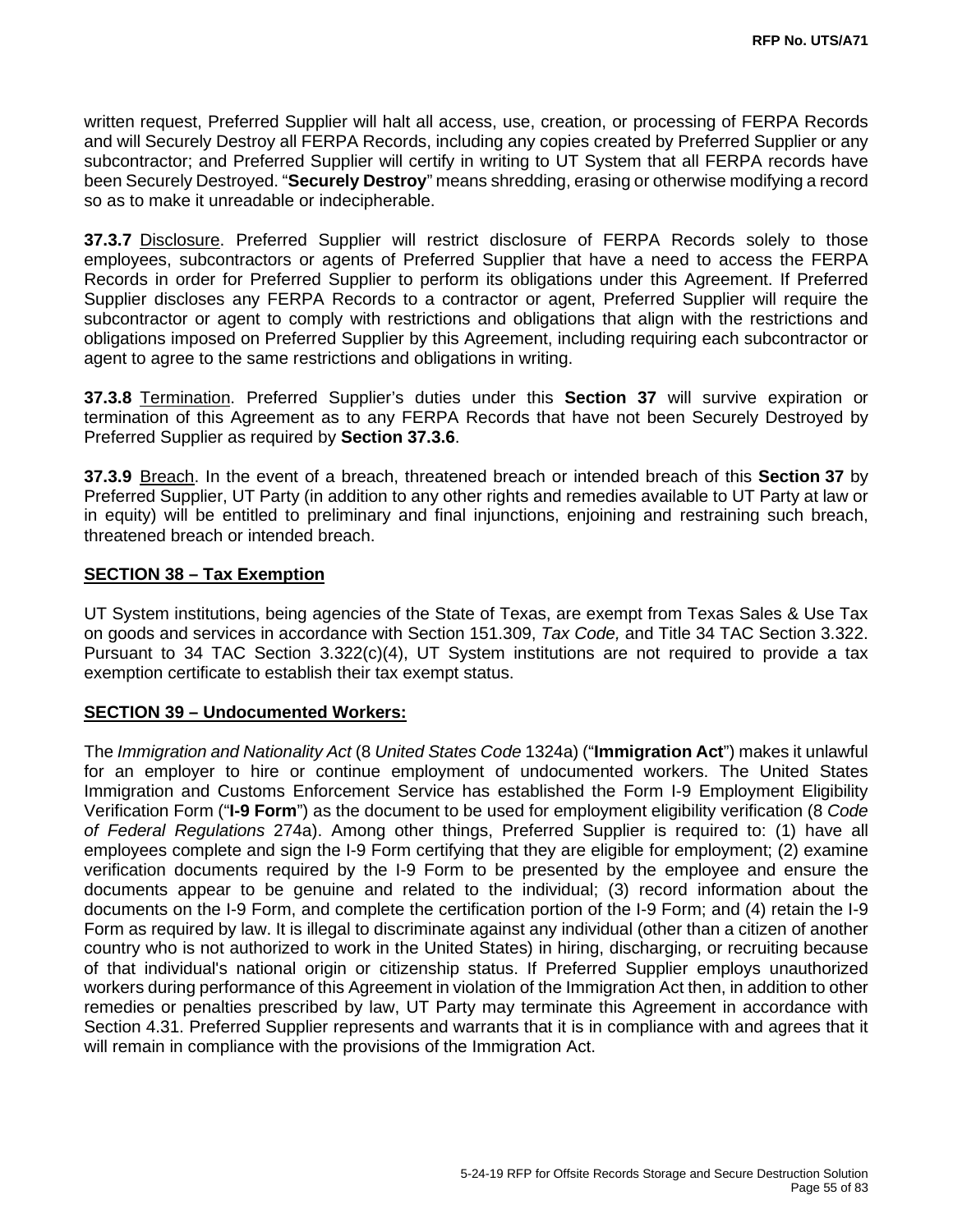## **SECTION 40 – No Required Quantities or Minimum Amounts:**

Preferred Supplier understands that this Agreement does not obligate UT Party to purchase any specific amount of goods or services from Preferred Supplier under this Agreement or otherwise. For example, this Agreement does not establish any minimum quantity or minimum dollar amount of goods or services that UT Party must purchase from Preferred Supplier during the term of this Agreement.

## **SECTION 41 – Access by Individuals with Disabilities:**

Preferred Supplier represents and warrants ("**EIR Accessibility Warranty**") that the electronic and information resources and all associated information, documentation, and support that it provides under this Agreement (collectively, the "**EIRs**") comply with the applicable requirements set forth in Title 1, Chapter 213, *Texas Administrative Code,* and Title 1, Chapter 206, Rule §206.70, *Texas Administrative Code* (as authorized by Chapter 2054, Subchapter M, *Government Code*). To the extent Preferred Supplier becomes aware that the EIRs, or any portion thereof, do not comply with the EIR Accessibility Warranty, then Preferred Supplier represents and warrants that it will, at no cost to UT Party, either (1) perform all necessary remediation to make the EIRs satisfy the EIR Accessibility Warranty or (2) replace the EIRs with new EIRs that satisfy the EIR Accessibility Warranty. In the event Preferred Supplier fails or is unable to do so, UT Party may terminate this Agreement, and Preferred Supplier will refund to UT Party all amounts UT Party has paid under this Agreement within thirty (30) days after the termination date.

## **SECTION 42 – Certification regarding Boycotting Israel:**

Pursuant to Chapter 2270, Texas Government Code, Preferred Supplier certifies that it (1) does not currently boycott Israel; and (b) will not boycott Israel during the term of this Agreement. Preferred Supplier acknowledges this Agreement may be terminated and payment withheld if this certification is inaccurate.

## **SECTION 43 – Certification regarding Business with Certain Countries and Organizations:**

Pursuant to Subchapter F, Chapter 2252, Texas Government Code, Preferred Supplier certifies that it is not engaged in business with Iran, Sudan, or a foreign terrorist organization. Preferred Supplier acknowledges this Agreement may be terminated and payment withheld if this certification is inaccurate.

## **SECTION 44 – Background Checks:**

Preferred Supplier will not knowingly assign any individual to provide services on a UT Party's campus if the individual has a history of criminal conduct unacceptable for a university campus or healthcare center, including violent or sexual offenses. If requested by any UT Party to comply with its policy, Preferred Supplier will perform appropriate criminal background checks on each individual who will provide such services on the UT Party's campus.

## **SECTION 45 – Entire Agreement; Modifications:**

This Agreement supersedes all prior agreements, written or oral, between Preferred Supplier and UT System and will constitute the entire agreement and understanding between the parties with respect to the subject matter of this Agreement. This Agreement and each of its provisions will be binding upon the parties and may not be waived, modified, amended or altered except by a writing signed by UT System and Preferred Supplier.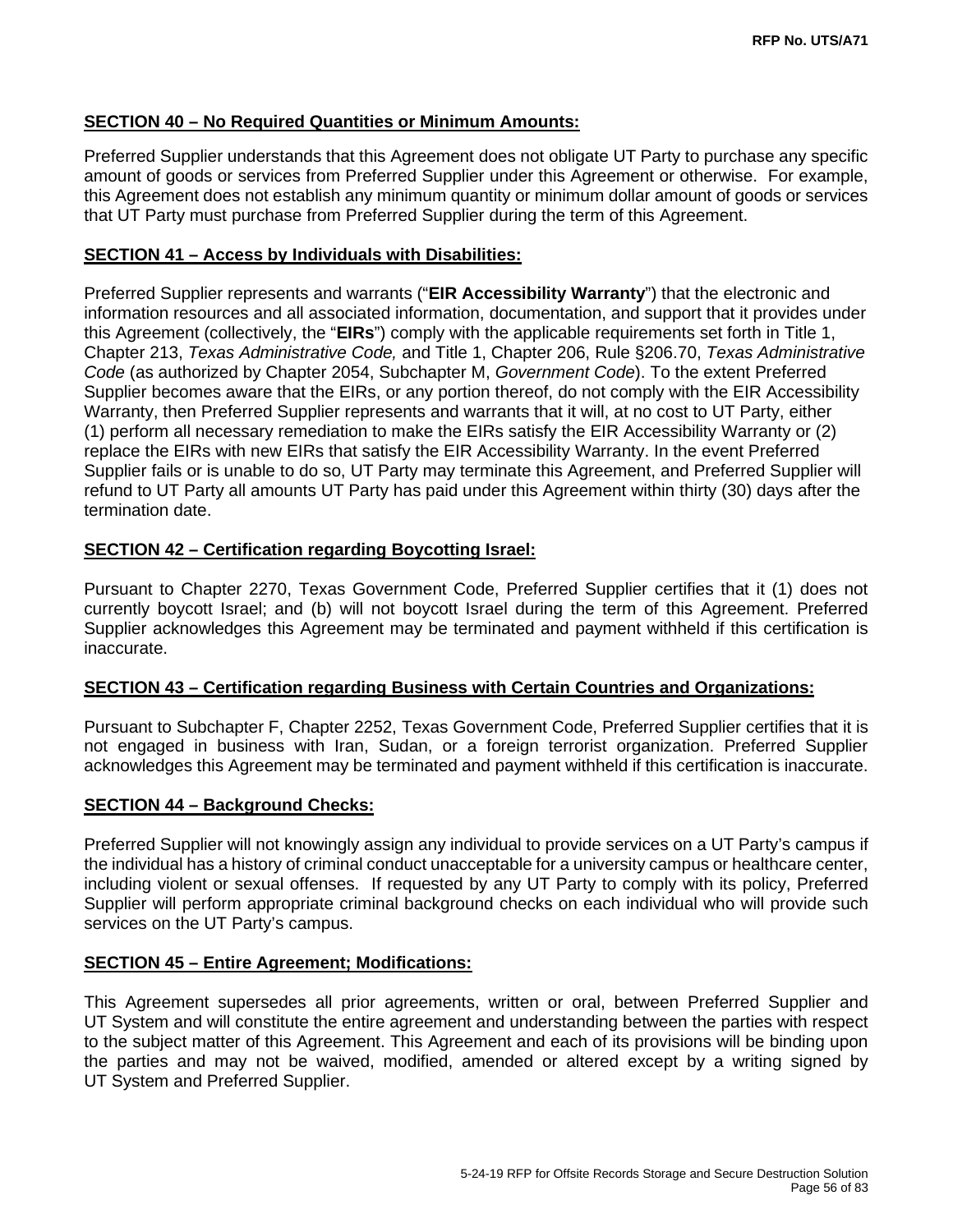## **SECTION 46 – Captions:**

The captions of sections and subsections in this Agreement are for convenience only and will not be considered or referred to in resolving questions of interpretation or construction.

## **SECTION 47 – Waivers:**

No delay or omission in exercising any right accruing upon a default in performance of this Agreement will impair any right or be construed to be a waiver of any right. A waiver of any default under this Agreement will not be construed to be a waiver of any subsequent default under this Agreement.

## **SECTION 48 – Binding Effect:**

This Agreement will be binding upon and inure to the benefit of the parties hereto and their respective permitted assigns and successors.

## **SECTION 49 – Limitations of Liability:**

Except for UT Party's obligation (if any) to pay Preferred Supplier certain fees and expenses, UT Party will have no liability to Preferred Supplier or to anyone claiming through or under Preferred Supplier by reason of the execution or performance of this Agreement. Notwithstanding any duty or obligation of UT Party to Preferred Supplier or to anyone claiming through or under Preferred Supplier, no present or future affiliated enterprise, subcontractor, agent, officer, director, employee, representative, attorney or regent of UT Party, or anyone claiming under UT Party has or will have any personal liability to Preferred Supplier or to anyone claiming through or under Preferred Supplier by reason of the execution or performance of this Agreement.

## **SECTION 50 – Relationship of the Parties:**

For all purposes of this Agreement and notwithstanding any provision of this Agreement to the contrary, Preferred Supplier is an independent contractor and is not a state employee, partner, joint venturer, or agent of UT Party. Preferred Supplier will not bind nor attempt to bind UT Party to any agreement or contract. As an independent contractor, Preferred Supplier is solely responsible for all taxes, withholdings, and other statutory or contractual obligations of any sort, including workers' compensation insurance.

## **SECTION 51– Severability:**

In case any provision of this Agreement will, for any reason, be held invalid or unenforceable in any respect, the invalidity or unenforceability will not affect any other provision of this Agreement, and this Agreement will be construed as if the invalid or unenforceable provision had not been included.

## **SECTION 52 – External Terms:**

This Agreement completely supplants, replaces, and overrides all other terms and conditions or agreements, written or oral ("**External Terms**"), concerning Preferred Supplier's performance under this Agreement. Such External Terms are null and void and will have no effect under this Agreement, regardless of whether UT Party or any of its employees, contractors, or agents consents or agrees to External Terms. External Terms include any shrinkwrap, clickwrap, browsewrap, web-based terms and conditions of use, and any other terms and conditions displayed in any format that UT Party, or its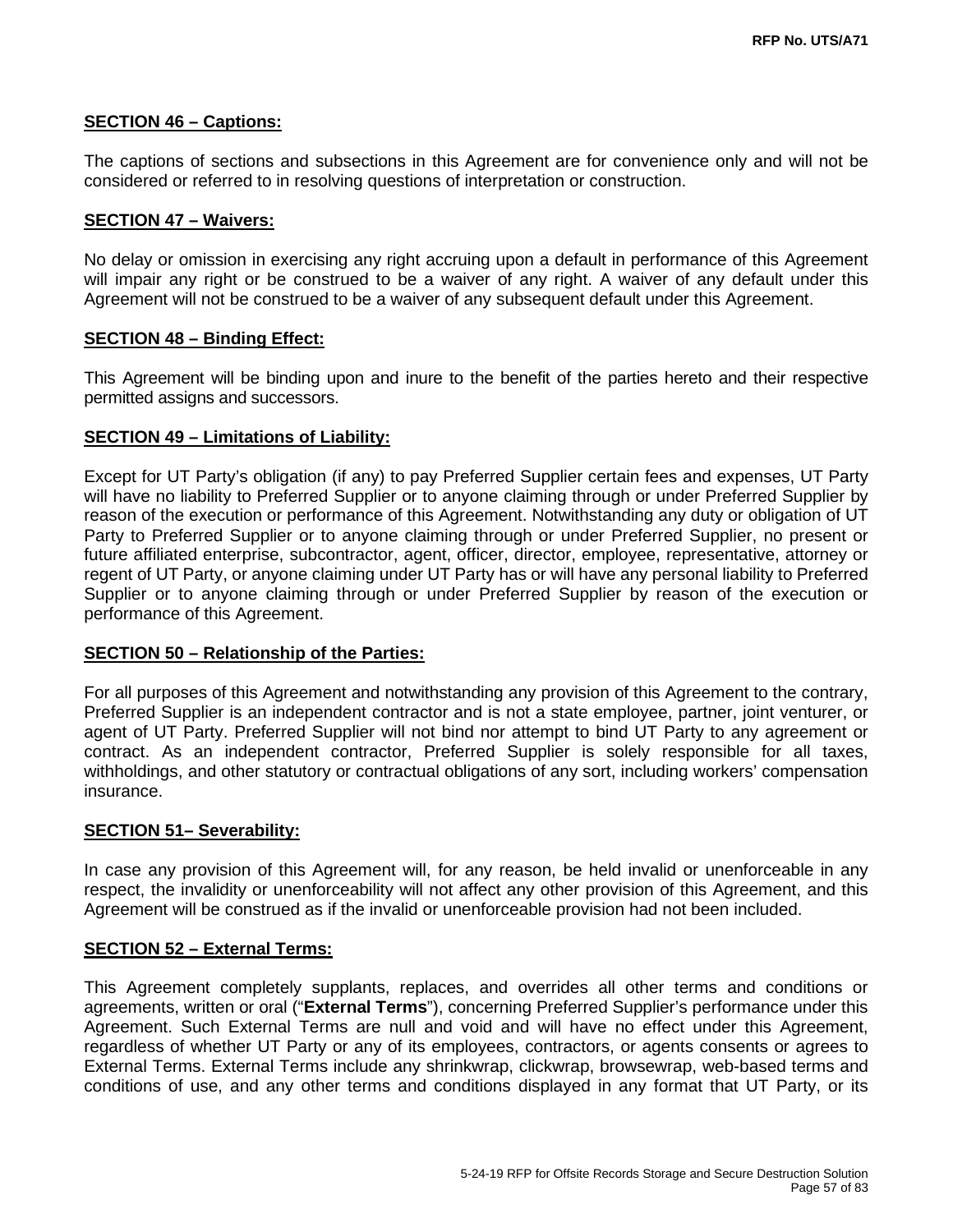employees, contractors, or agents are required to accept or agree to before or in the course of accessing or using any goods or services provided solely by Preferred Supplier.

#### **SECTION 53 – Conflicts:**

In the event of a conflict between the terms and conditions of this Agreement and those of an IPA, the terms of this Agreement will control and govern.

#### **SECTION 54 –Business Associate Agreements:**

Preferred Supplier acknowledges that Institutional Participants may be subject to the Health Insurance Portability and Accountability Act of 1996, Public 104-191 ("**HIPAA**") as amended by the Health Information Technology for Economic and Clinical Health, Title XII of Division A and Title IV of Division B of the American Recovery and Reinvestment Act of 2009 (Public Law 111-5) ("**HITECH Act**"). UT System and the respective Institutional Participants are separate entities for purposes of HIPAA. Preferred Supplier, by executing this Agreement, is deemed to have entered into a HIPAA Business Associate Agreement ("**BAA**") with each Institutional Participant, as applicable, on the terms set forth in **Rider 7** (UT System-Wide Standard BAA Terms and Conditions).

#### **SECTION 55 – General Data Protection Regulation (GDPR):**

Some of the UT Party Records that Preferred Supplier receives, creates or maintains for or on behalf of Institutional Participant constitute or may constitute Personal Information or Data (as defined by the GDPR) subject to the GDPR. All such Personal Information or Data will be governed by the GDPR Data Protection Addendum attached as **Rider 8**. Except as otherwise provided by **Rider 8**, Preferred Supplier will provide Institutional Participant with a copy of Preferred Supplier's GDPR privacy notice which complies with GDPR requirements, including but not limited to detailing the gathering and use of data, an individual's rights under GDPR, and breach notification information. Preferred Supplier will provide Institutional Participant with any information reasonably necessary to allow Institutional Participant to fulfill its responsibilities as a data controller, as that term is defined by the GDPR, when responding to an inquiry from a data subject, as that term is defined by the GDPR, to the extent such inquiry is governed by GDPR. Such information will be provided to Institutional Participant no later than 5 days from the day Preferred Supplier is notified of a request for information from a data subject. Except to the extent this Section conflicts with **Rider 8**, Preferred Supplier will comply with this Section in connection with all Data subject to GDPR.

#### **SECTION 56 – Attachments:**

The Riders listed below are attached to and fully incorporated into this Agreement as substantive parts of this Agreement:

- **Rider 1** Scope of Work
- **Rider 2** Price Schedule
- **Rider 3** Institutional Participation Agreement Form (see APPENDIX THREE-3)
- **Rider 4** Supplier Relationship Management (see APPENDIX THREE-4)
- **Rider 5** HUB Subcontracting Plan
- **Rider 6** Affirmative Action Compliance Program
- **Rider 7** UT System-Wide Standard BAA Terms and Conditions (see APPENDIX THREE-7)
- **Rider 8** GDPR Data Protection Addendum (see APPENDIX THREE-8)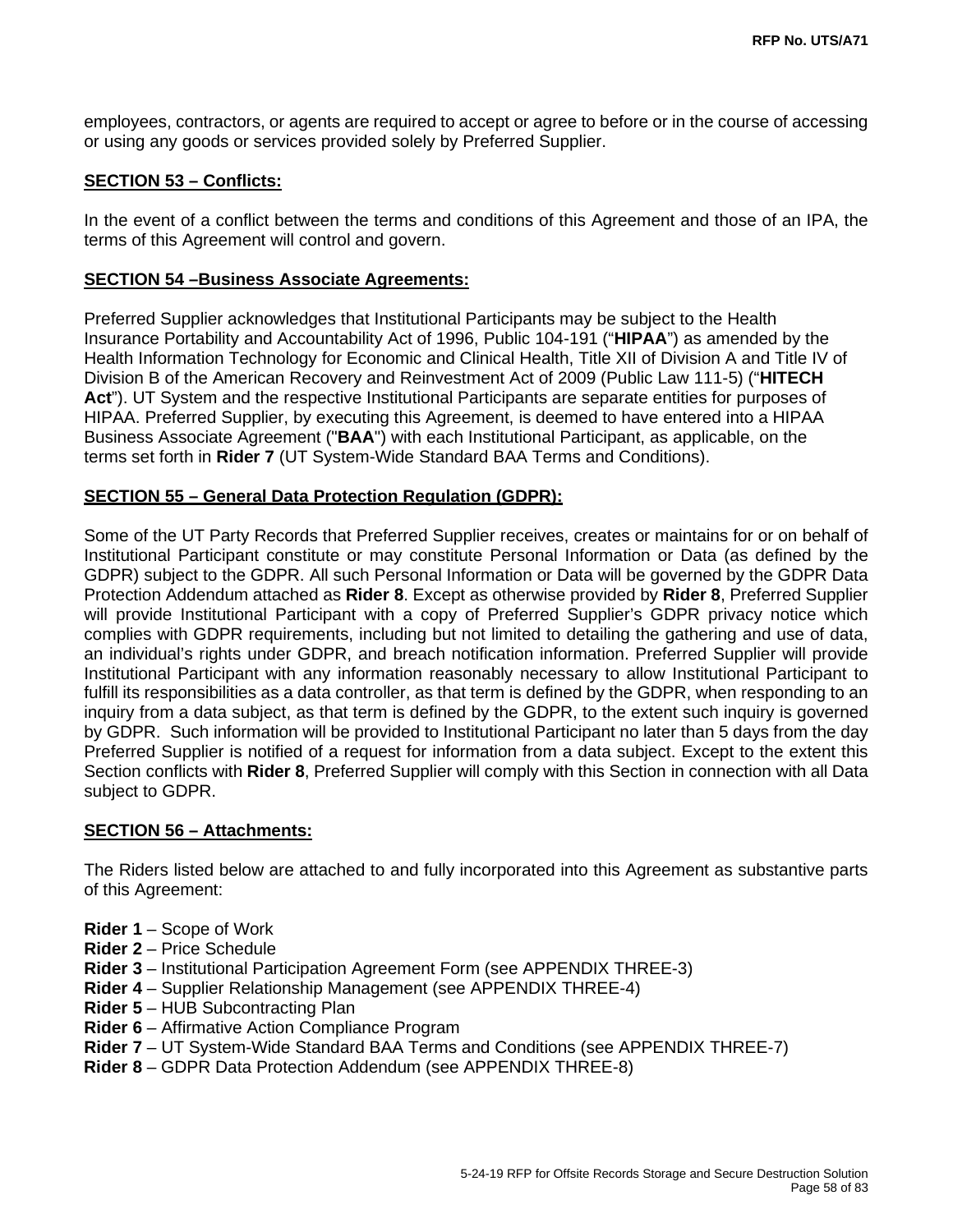Having agreed to the foregoing terms, and with the intention of being legally bound, the parties have executed this Agreement on the dates shown below.

| THE UNIVERSITY OF TEXAS SYSTEM                           | [PREFERRED SUPPLIER] |
|----------------------------------------------------------|----------------------|
| Signed: $\frac{1}{1}$<br>Scott C. Kelley, Executive Vice |                      |
| <b>Chancellor for Business Affairs</b>                   |                      |
| Date: <u>_______________________________</u>             |                      |
|                                                          |                      |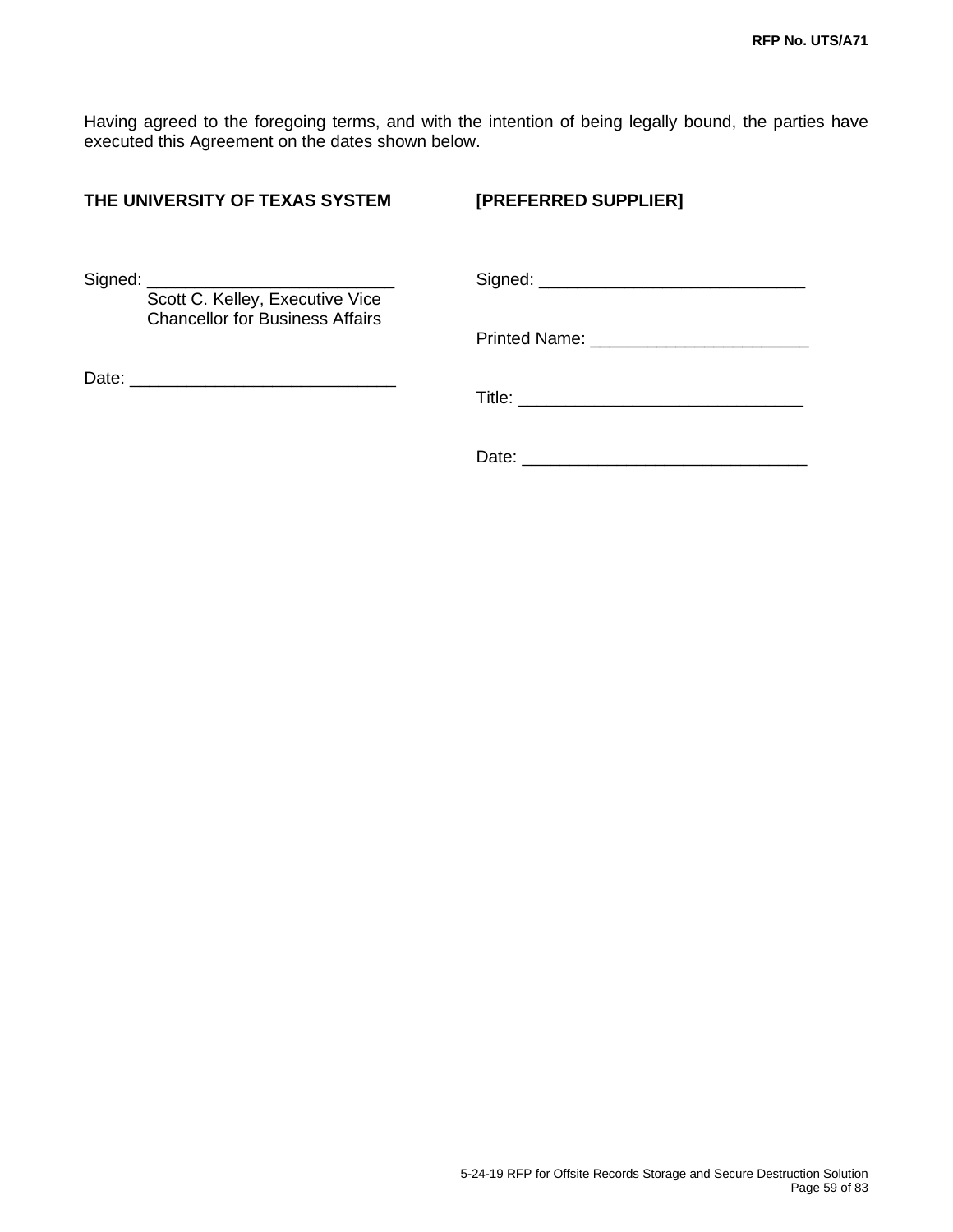## **APPENDIX THREE - 3**

# **INSTITUTIONAL PARTICIPATION AGREEMENT**

By entering into this Institutional Participation Agreement ("**Institutional Participation Agreement**"), the undersigned institution ("**Institutional Participant**") agrees to the terms and conditions set forth in the Preferred Supplier Agreement between The University of Texas System and Agreement Number UTSSCA\_\_\_\_\_, dated effective \_\_\_\_\_\_\_\_\_\_\_\_\_\_\_\_\_\_, 20\_\_ (the "**Preferred Supplier Agreement**" or "**PSA**"). All of the terms and conditions of the PSA are incorporated into this Institutional Participation Agreement for all purposes. Unless otherwise specified in this Institutional Participation Agreement, all defined terms used in this Institutional Participation Agreement have the same meaning as assigned to those terms in the PSA.

By entering into this Institutional Participation Agreement, Institutional Participant is authorized to take full advantage of all of the benefits and provisions set forth in the PSA including, but not limited to, the benefits listed below, which are specified in detail in the PSA:

## Benefits from Preferred Supplier Agreement:

To obtain an offsite records storage and secure destruction solution at discounted pricing.

#### Institutional Participant's Responsibilities

To the extent authorized by applicable law and relevant rules and regulations of UT System and Institutional Participant, Institutional Participant will use commercially reasonable efforts to perform the following responsibilities:

- o Identify Preferred Supplier as a primary supplier of the subject services.
- o Organize and share benefits of the PSA at one or more "kick-off" events.
- o Permit Preferred Supplier, at its sole cost, to create and distribute sales materials involving services available for purchase under the PSA and that may include updates on: pricing, new services information, technical developments, and special promotions. All such communications will be subject to prior approval by Institutional Participant.
- o Periodically provide information to Preferred Supplier on current and projected opportunities for supply of Preferred Supplier's services under the PSA.
- $\circ$  On an ongoing basis, make Institutional Participant's end-users aware of the business relationship with Preferred Supplier and value-generation opportunities.
- o Conduct periodic business reviews to review reports and commitments.
- o Facilitate resolution of customer/supplier conflicts.

Institutional Participant's notice address and contact information is:

#### *[Name of Institutional Participant]*

| Street Address: __________ |  |  |
|----------------------------|--|--|
| Fax:                       |  |  |
| Email:                     |  |  |
| Attention:                 |  |  |
|                            |  |  |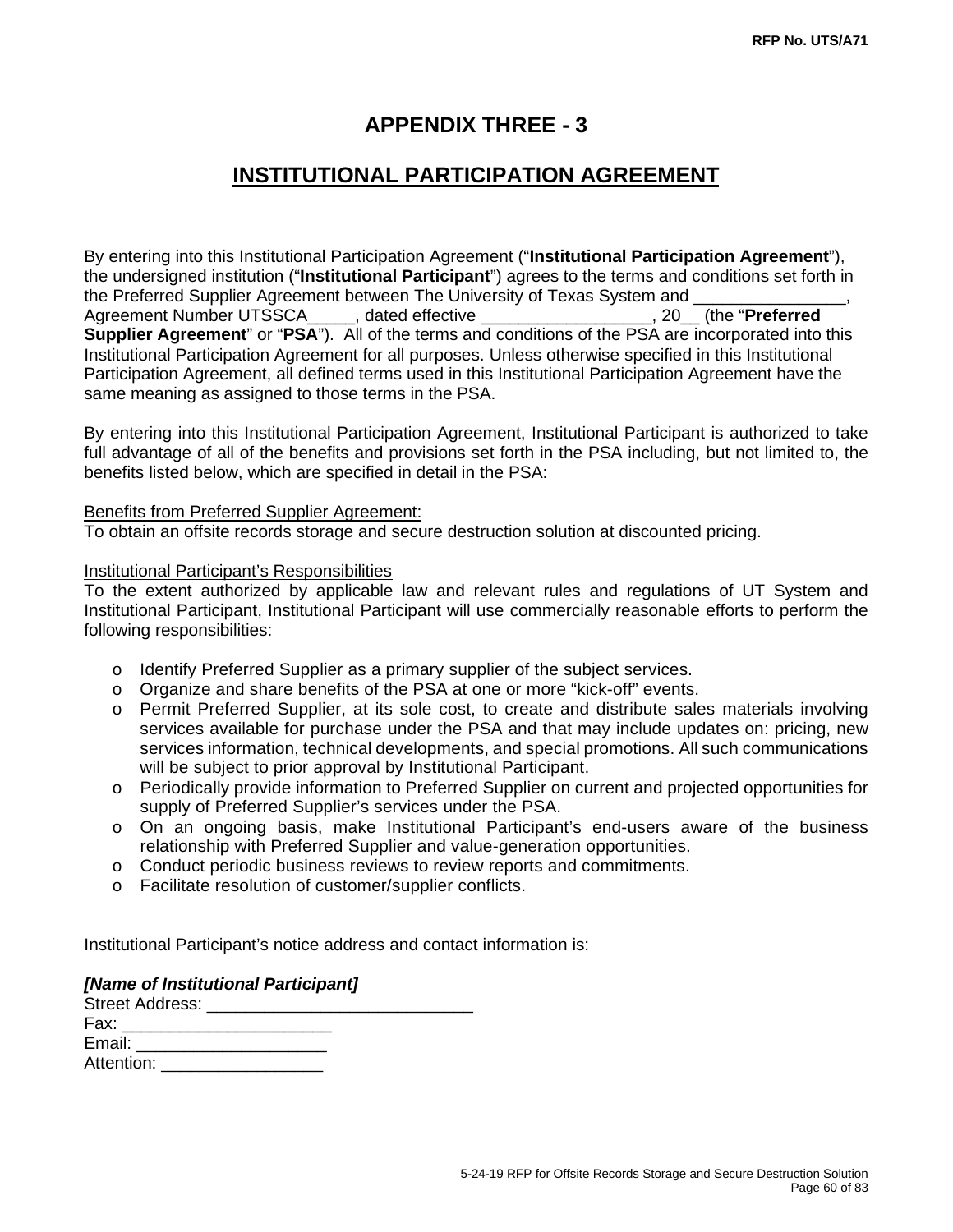Institutional Participant designates the following contacts who will be responsible for facilitating this Institutional Participation Agreement:

## **INSTITUTIONAL PARTICIPANT: Primary Contact:**

| Name:              |  |  |  |
|--------------------|--|--|--|
| Title:             |  |  |  |
| Telephone: _______ |  |  |  |
| Fax:               |  |  |  |
| Email:             |  |  |  |

## **INSTITUTIONAL PARTICIPANT: HUB Contact:**

| Name:      |  |
|------------|--|
| Title:     |  |
| Telephone: |  |
| Fax:       |  |
| Email:     |  |

Preferred Supplier designates the following contact who will be responsible for facilitating this Institutional Participation Agreement:

#### **PREFERRED SUPPLIER Primary Contact:**

| Name:                                                                                                                                                                                                                          |  |  |  |
|--------------------------------------------------------------------------------------------------------------------------------------------------------------------------------------------------------------------------------|--|--|--|
| <b>Title:</b> Title:                                                                                                                                                                                                           |  |  |  |
| Telephone: __________________                                                                                                                                                                                                  |  |  |  |
| Fax: and the state of the state of the state of the state of the state of the state of the state of the state of the state of the state of the state of the state of the state of the state of the state of the state of the s |  |  |  |
| Email:                                                                                                                                                                                                                         |  |  |  |

**Insurance Paperwork**. The insurance provisions of this Agreement require certain certificates and endorsements to be mailed, faxed, or emailed to Institutional Participant. Contact information for the Institutional Participant's representative authorized to receive such certificates and endorsements is as follows:

| Name:    |  |  |
|----------|--|--|
| Title:   |  |  |
| Address: |  |  |
|          |  |  |
| Fax:     |  |  |
| Email:   |  |  |

**Institutional Participant agrees to the terms of this Institutional Participation Agreement:**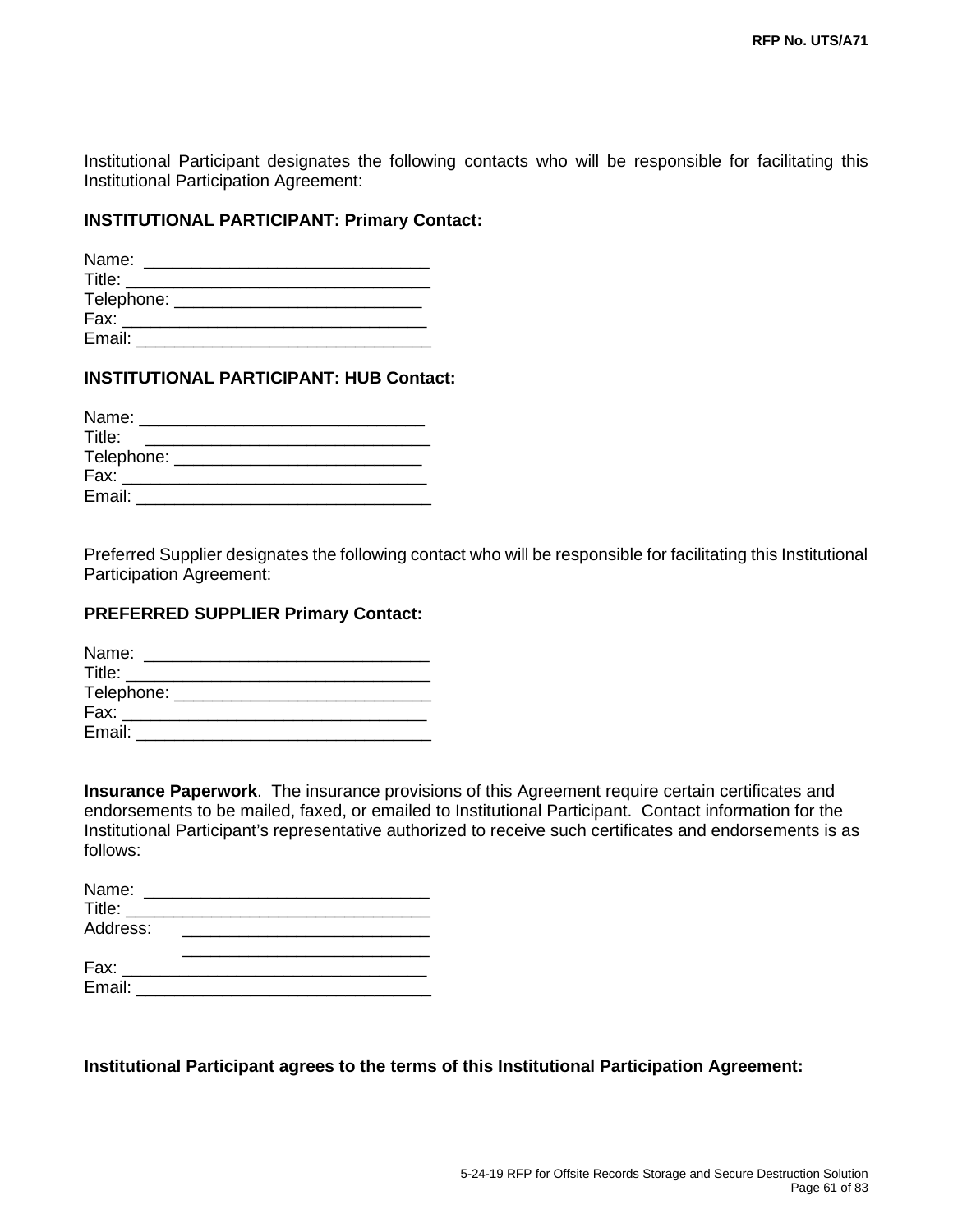## *[Name of Institutional Participant]*

| By<br><u> 1980 - Johann Johann Stone, deutscher Stone († 1980)</u> |                                                       |
|--------------------------------------------------------------------|-------------------------------------------------------|
|                                                                    |                                                       |
|                                                                    |                                                       |
| Street: <b>Street:</b>                                             |                                                       |
|                                                                    | State: $\frac{1}{\sqrt{2}}$ Zip: $\frac{1}{\sqrt{2}}$ |
| Date:                                                              |                                                       |

**Upon activation of this Institutional Participation Agreement, Institutional Participant's Primary Contact will receive notification of activation via email. Please return signed completed form to the UT System Supply Chain Alliance Strategic Services Group at utsscainfo@mdanderson.org.**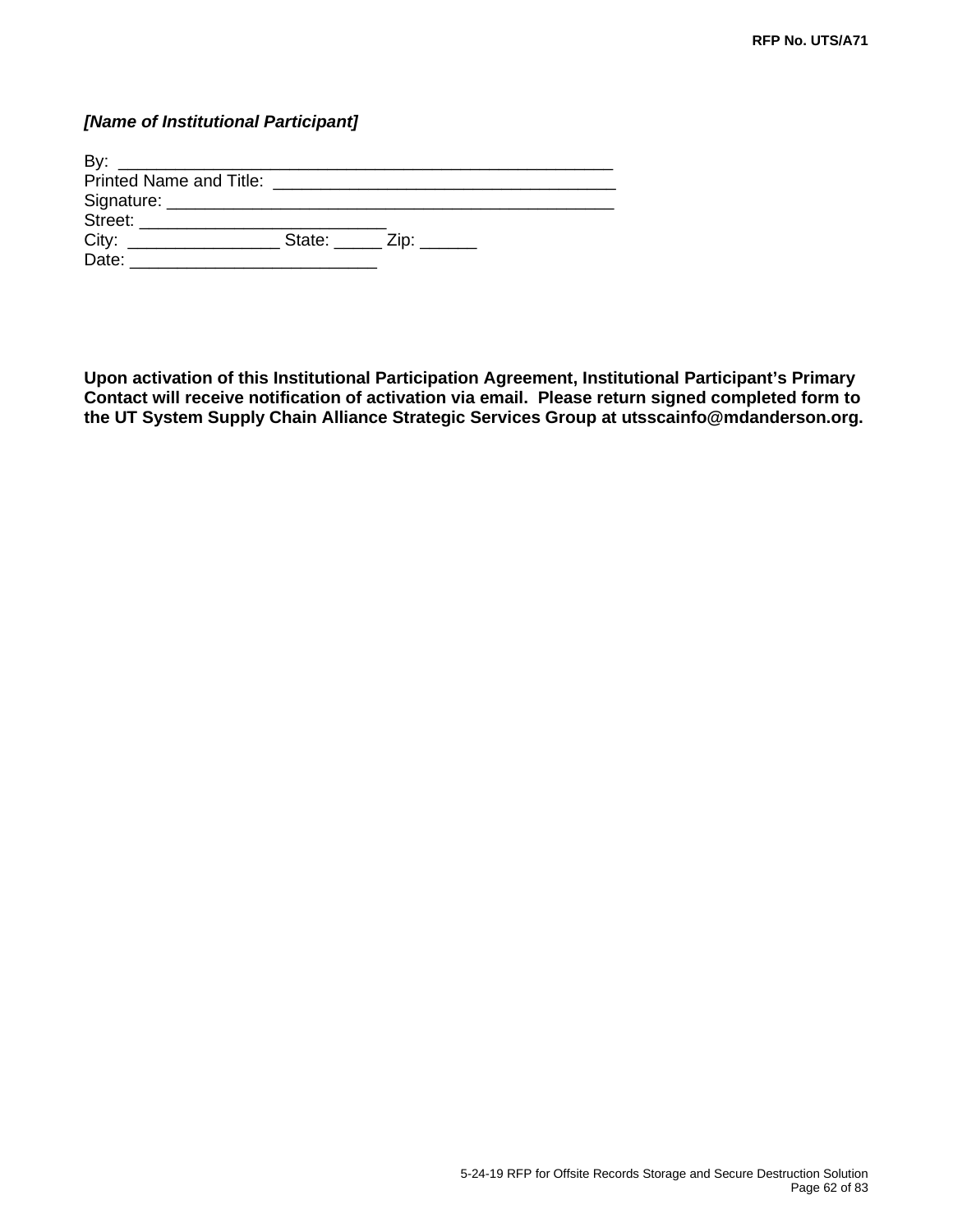## **APPENDIX THREE - 4**

# **SUPPLIER RELATIONSHIP MANAGEMENT PROGRAM**

## **Supplier Relationship Management ("SRM") Program Requirements**

The Alliance SSG will conduct Periodic Business Reviews ("**PBRs**") of Preferred Supplier's performance under this Agreement beginning approximately six (6) months after the Effective Date of this Agreement and then every \_\_\_\_\_\_\_\_\_\_\_\_thereafter, based on the Alliance SSG's assessment of contract performance risk as

## **Periodic Business Reviews**

At each PBR, the Alliance SSG will evaluate Preferred Supplier's performance based on the Key Performance Indicators ("**KPIs**") listed below.

- **a. Account Management**
- **b. Price Compliance**
- **c. Ordering and Delivery Performance**
- **d. Service & Support**
- **e. Customer Satisfaction**

## **KPI Reporting**

Preferred Supplier will report to the Alliance SSG at each PBR on the following KPIs.

## ACCOUNT MANAGEMENT REPORTS & METRICS

- − Year-to-date and period-over-period spend.
- − Price rationalization activities and impact on savings and value-add.
- − Availability of web-based records management/ordering system up-time, excludes scheduled downtime
- − Spend Report submitted on time to the Alliance Contract Administrator.
- − HUB report summary and breakdown for previous months. Monthly report due by 10th of each month. Number of reports due after 10th not to exceed 0%.

## PRICE COMPLIANCE REPORTS & METRICS

− Number/Percentage of invoice price discrepancies: Not to exceed 2%

## ORDERING AND DELIVERY PERFORMANCE REPORTS & METRICS

- − Total number of boxes delivered compared to total number of boxes ordered, in each case aggregated across all Institutional Participants
- − Total number of shredding and destruction pick-ups compared to the scheduled pick-ups, aggregated across all Institutional Participants.

## SERVICE AND SUPPORT REPORTS & METRICS

- − Number of days account managers accessible for Institutional Participants.
- − Response time to respond to technical support calls placed by Institutional Participants: Not to exceed 4 hours.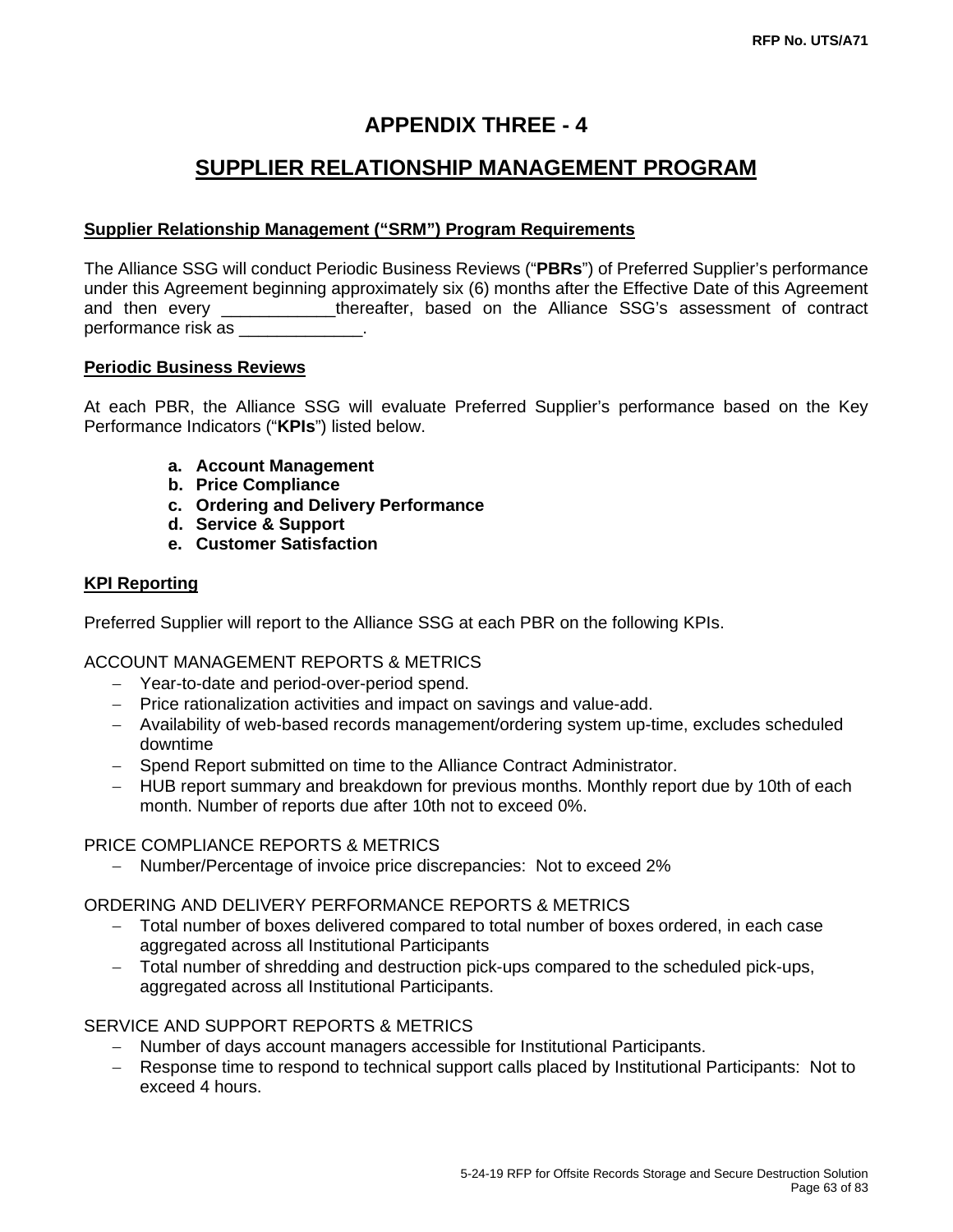− Any new IT or technology enhancements will be offered to Institutional Participants as a priority customers: 100% of information will be disseminated to priority customers

#### CUSTOMER SATISFACTION REPORTS & METRICS

- − Semi-Annual survey of end users
- − Overall customer service rating of "satisfactory" greater than 90%

Preferred Supplier and the UT System Contract Administrator may modify the above KPIs from time to time in writing.

If the Alliance SSG deems Preferred Supplier's performance against the above KPIs to be unsatisfactory, the Alliance SSG and Preferred Supplier may discuss an appropriate corrective action plan, before UT System exercises its legal remedies under this Agreement.

Institutional Participants will report Preferred Supplier performance concerns to the Alliance SSG in a timely manner, for discussion at PBRs.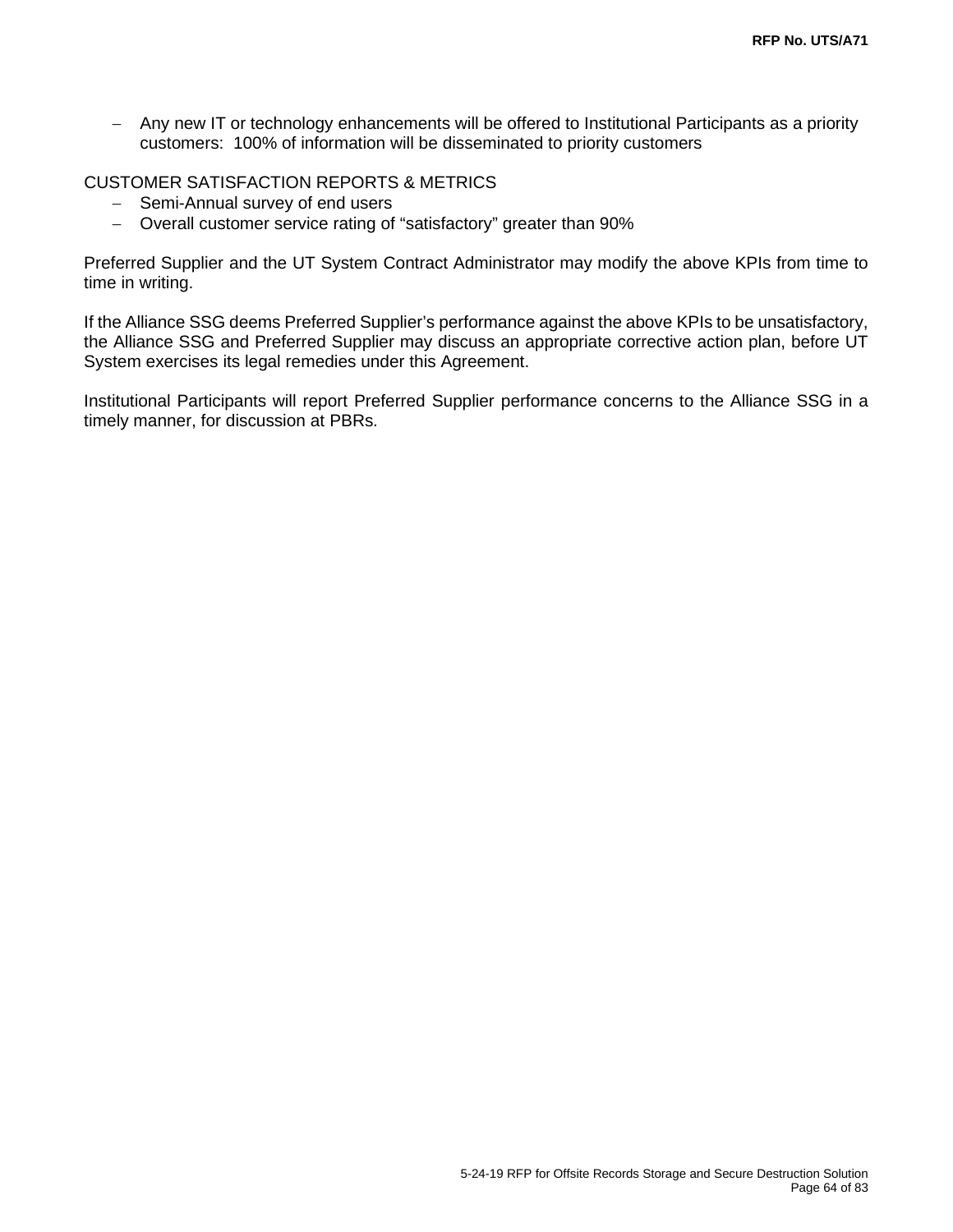# **APPENDIX THREE - 7**

# **UT SYSTEM-WIDE BUSINESS ASSOCIATE AGREEMENT STANDARD TERMS AND CONDITIONS**

Preferred Supplier, by executing the Preferred Supplier Agreement to which this Rider is attached, is deemed to have entered into a HIPAA Business Associate Agreement ("**BAA**") with each Institutional Participant on the terms set forth below. Each Institutional Participant is a "**Covered Entity**," and Preferred Supplier is a "**Business Associate,**" as more fully defined below (collectively, the "**Parties")**.

## **RECITALS**

WHEREAS, Covered Entity has entered or is entering into an Agreement with Business Associate (the "**Underlying Agreement**") by which it has engaged Business Associate to perform services;

WHEREAS, Covered Entity possesses Protected Health Information that is protected under HIPAA and the HIPAA Regulations, HITECH Act and state law, including the Medical Records Privacy Act (MRPA), and is permitted to manage such information only in accordance with HIPAA and the HIPAA Regulations, HITECH Act, and MRPA;

WHEREAS, Business Associate may receive such information from Covered Entity, or create, receive, maintain or transmit such information on behalf of Covered Entity, in order to perform certain of the services under the Underlying Agreement;

WHEREAS, the Parties desire to comply with health information privacy and security protections subsequent to the enactment of the HITECH Act, Subtitle D of the American Recovery and Reinvestment Act of 2009 which has established requirements for compliance with HIPAA. In particular, the requirements provide that: (1) Covered Entity give affected individuals notice of security breaches affecting their PHI, and Business Associate give notice to Covered Entity pursuant to the provisions below; (2) Business Associate comply with the HIPAA security regulations; and (3) additional and/or revised provisions be included in Business Associate Agreement;

WHEREAS, Under HIPAA and HITECH, Covered Entity is required to enter into protective agreements, generally known as "business associate agreements," with certain downstream entities that will be entrusted with HIPAA-protected health information;

WHEREAS, Health information is further protected by state law, including the MRPA; and

WHEREAS, Covered Entity wishes to ensure that Business Associate will appropriately safeguard Protected Health Information.

NOW THEREFORE, Covered Entity and Business Associate agree as follows:

**1. Definitions**. The Parties agree that the following terms, when used in this BAA, shall have the following meanings, provided that the terms set forth below shall be deemed to be modified to reflect any changes made to such terms from time to time as defined in HIPAA and the HIPAA Regulations and the MRPA. All capitalized terms used in this BAA but not defined below shall have the meaning assigned to them under the HIPAA Regulations.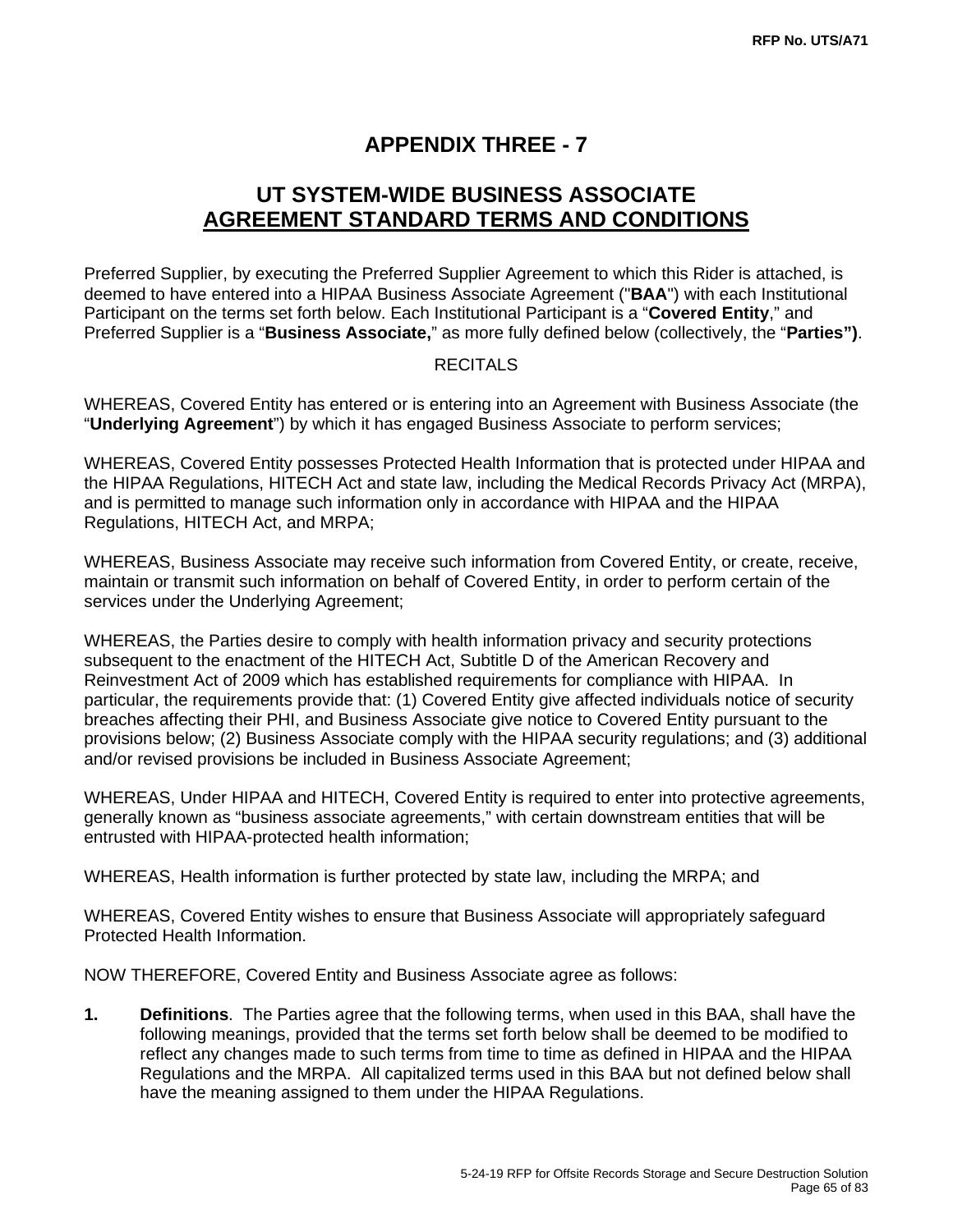- a. "Breach" shall have the meaning given such term under 45 C.F.R. § 164.402 as such regulation is revised from time to time.
- b. "Breach of System Security" means unauthorized acquisition of computerized data that compromises the security, confidentiality, or integrity of Sensitive Personal Information maintained by a person, including data that is encrypted if the person accessing the data has the key required to decrypt the data.
- c. "Business Associate" means, with respect to a Covered Entity, a person who:

1) on behalf of such Covered Entity or of an Organized Health Care Arrangement (as defined under the HIPAA Regulations) in which the Covered Entity participates, but other than in the capacity of a member of the workplace of such Covered Entity or arrangement, creates, receives, maintains, or transmits PHI for a function or activity regulated by HIPAA, HIPAA Regulations, or MRPA including claims processing or administration, data analysis, processing or administration, utilization review, quality assurance, patient safety activities listed at 42 C.F.R. 3.20, billing, benefit management, practice management, and re-pricing; or

2) provides, other than in the capacity of a member of the workforce of such Covered Entity, legal, actuarial, accounting, consulting, Data Aggregation, management, administrative, accreditation, or financial services to or for such Covered Entity, or to or for an Organized Health Care Arrangement in which the Covered Entity participates, where the provision of the service involves the disclosure of PHI from such Covered Entity or arrangement, or from another Business Associate of such Covered Entity or arrangement, to the person.

d. "Data Aggregation" means, with respect to PHI created or received by Business Associate in its capacity as the Business Associate of Covered Entity, the combining of such PHI by Business Associate with the PHI received by Business Associate of another covered entity, to permit data analyses that relate to the health care operations of the respective covered entities.

e. "HIPAA" means the Health Insurance Portability and Accountability Act of 1996, Public Law 104-191.

f. "HIPAA Regulations" means the regulations promulgated under HIPAA by the United States Department of Health and Human Services, including, but not limited to, 45 C.F.R. Part 160 and 45 C.F.R. Part 164 subparts A and E ("The Privacy Rule") and the Security Standards as they may be amended from time to time, 45 C.F.R. Parts 160, 162 and 164, Subpart C ("The Security Rule").

g. "HITECH Act" means the provisions of Division A, Title XIII of the American Recovery and Reinvestment Act of 2009, known as The Health Information Technology for Economic and Clinical Health, Act 42 U.S.C. §3000 et. seq., and implementing regulations and guidance, including the regulations implemented in 78 Fed. Reg. 5566 (January 25, 2013).

h. "Individually Identifiable Health Information" means information that is a subset of health information, including demographic information collected from an individual, and: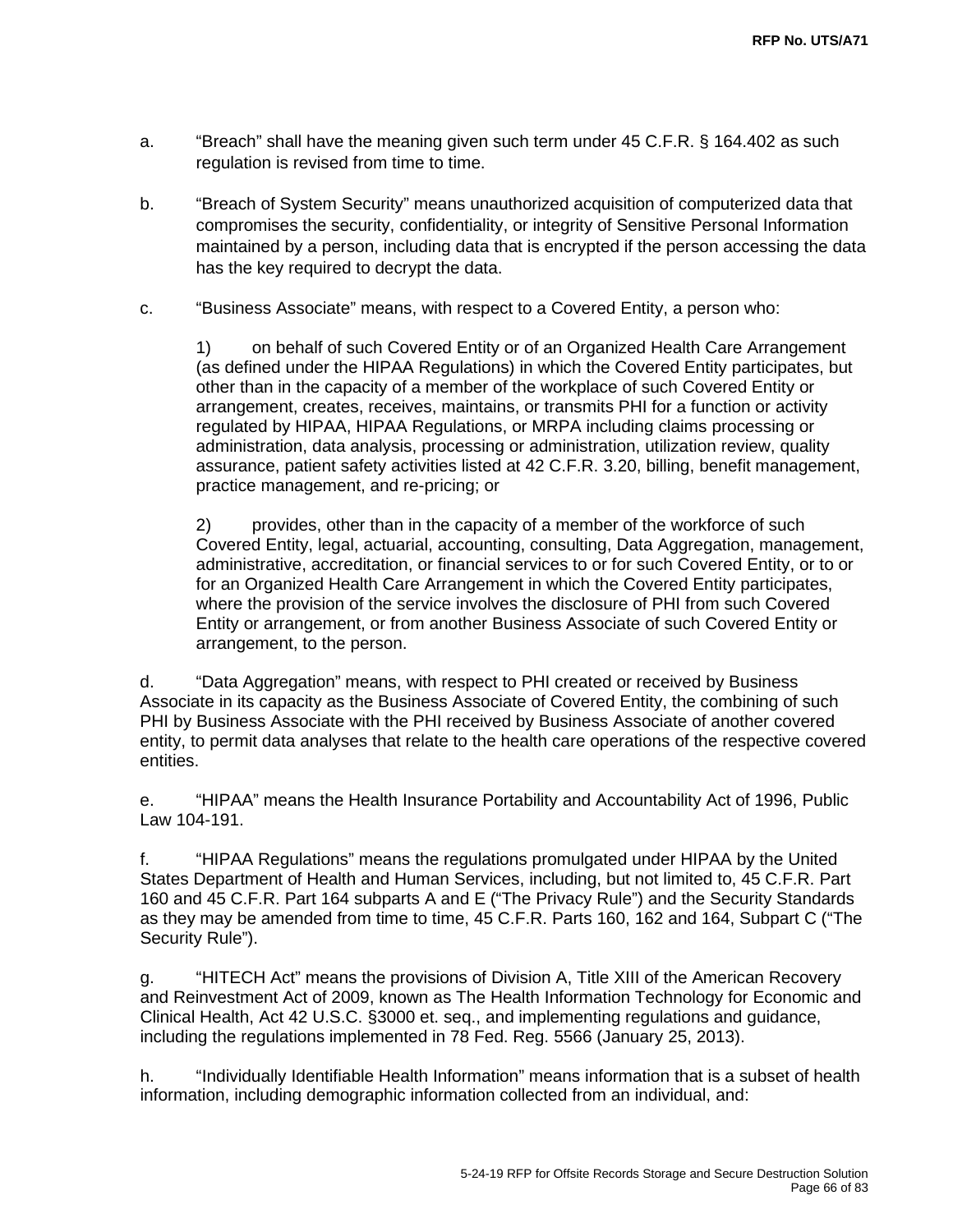1) is created or received by a health care provider, health plan, employer, or health care clearinghouse; and

2) relates to past, present, or future physical or mental health or condition of an individual; the provision of health care to an individual; or the past, present, or future payment for the provision of health care to an individual; and

a) that identifies the individual; or

b) with respect to which there is a reasonable basis to believe the information can be used to identify the individual.

i. "MRPA" means Texas Medical Records Privacy Act, as codified in Section 181 et seq. of the Texas Health and Safety Code and as implemented through regulations including the Standards Relating to the Electronic Exchange of Health Information, codified at Title 1, Section 390.1 et seq. of the Texas Administrative Code.

j. "Protected Health Information" or "PHI" means Individually Identifiable Health Information that is transmitted by electronic media; maintained in any medium described in the definition of the term electronic media in the HIPAA Regulations; or transmitted or maintained in any other form or medium. The term excludes Individually Identifiable Health Information in educational records covered by the Family Educational Right and Privacy Act, as amended, 20 U.S.C. § 1232g; records described at 20 U.S.C. § 1232g(a)(4)(B)(iv); and employment records held by a Covered Entity in its role as employer and regarding a person who has been deceased more than 50 years.

k. "Security Incident" means the attempted or successful unauthorized access, use, disclosure, modification, or destruction of information or interference with systems operations in an information system, but does not include minor incidents that occur on a routine basis, such as scans, "pings", or unsuccessful random attempts to penetrate computer networks or servers maintained by Business Associate.

l. "Sensitive Personal Information" means: (1) an individual's first name or first initial and last name in combination with any one or more of the following items, if the name and the items are not encrypted: (a) social security number; (b) driver's license number or government-issued identification number; (c) account number or credit or debit card number in combination with any required security code, access, code, or password that would permit access to an individual's financial account; or (2) PHI information that identifies an individual and relates to: (a) the physical or mental health or condition of the individual; (b) the provision of health care to the individual; or (c) payment for the provision of health care to the individual.

m. "Unsecured PHI" means PHI that is not rendered unusable, unreadable, or indecipherable to unauthorized individuals through the use of a technology or methodology specified in the guidance issued under Section 13402(h)(2) of the HITECH Act on the HHS web site.

## **2. Permitted Uses and Disclosures.**

a. Compliance with Law. Covered Entity and Business Associate agree to comply with HIPAA, HIPAA Regulations, the HITECH Act, and the MRPA.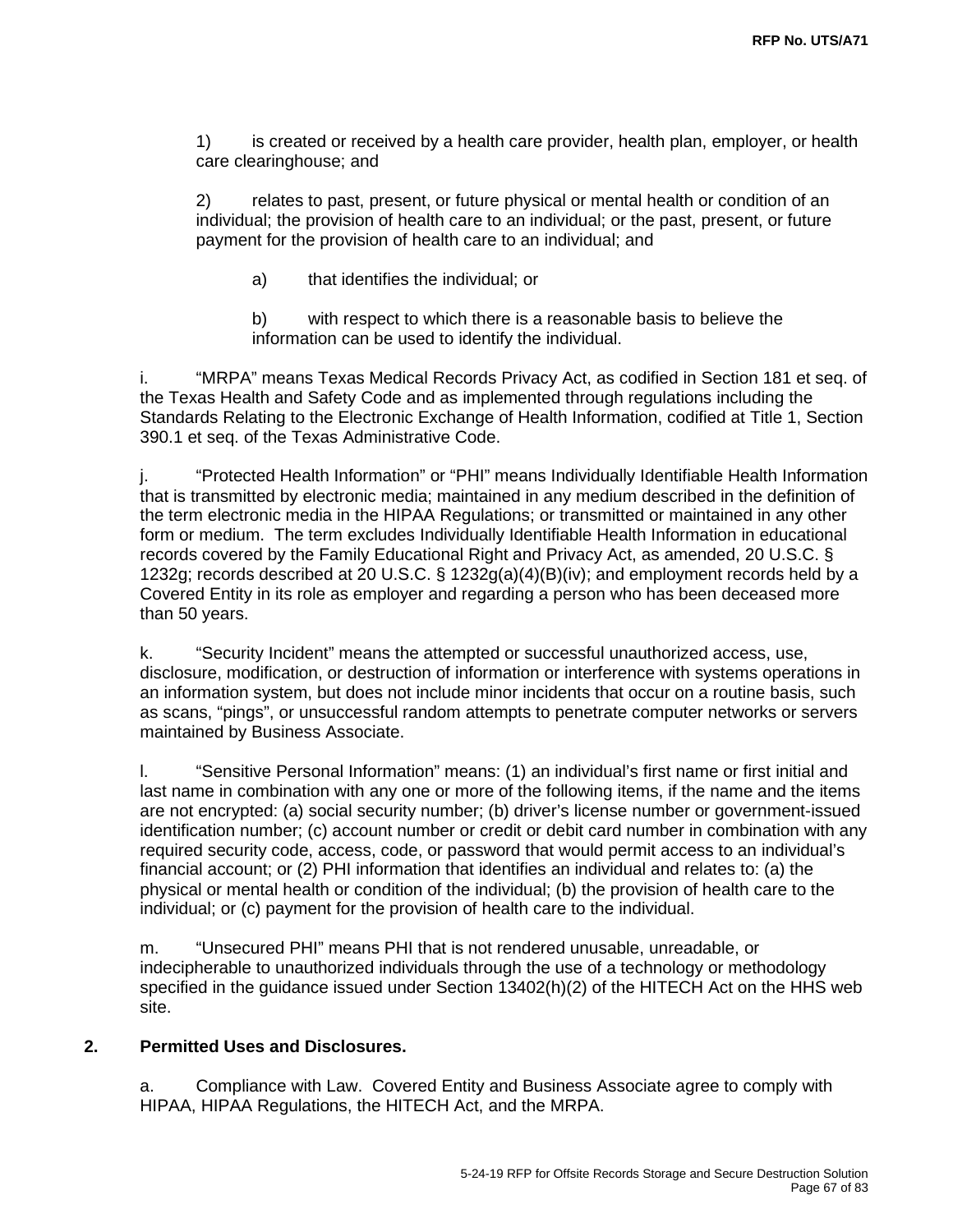b. Performance of Services. Except as otherwise permitted by this BAA, Business Associate may create, receive, maintain or transmit PHI on behalf of Covered Entity only in connection with the performance of the services contracted for in the Underlying Agreement or as Required by Law (as that term is defined by 45 C.F.R. § 164.103).

c. Proper Management and Administration. Business Associate may use PHI it receives in its capacity as Covered Entity's Business Associate for the proper management and administration of Business Associate in connection with the performance of services in the Underlying Agreement, as permitted by this BAA or as Required by Law (as that term is defined by 45 C.F.R. § 164.103), and to carry out the legal responsibilities of Business Associate. Business Associate may also disclose Covered Entity's PHI for such proper management and administration of Business Associate and to carry out the legal responsibilities of Business Associate. Any such disclosure of PHI shall only be made in accordance with the terms of this BAA, including Section 5(c) if to an agent or subcontractor of Business Associate, and only if Business Associate obtains reasonable written assurances from the person to whom the PHI is disclosed that: (1) the PHI will be held confidentially and used or further disclosed only as required by law or for the purpose for which it was disclosed to the person, and (2) Business Associate will be notified by such person of any instances of which it becomes aware in which the confidentiality of the PHI has been breached.

- d. Data Aggregation. Business Associate may use and disclose PHI received by Business Associate in its capacity as Covered Entity's business associate in order to provide Data Aggregation services relating to Covered Entity's health care operations only with Covered Entity's permission.
- e. Business Associate may use and disclose de-identified health information if written approval from the Covered Entity is obtained, and the PHI is de-identified in compliance with the HIPAA Rules.

## **3. Nondisclosure.**

a. As Provided in this BAA. Business Associate shall not use or further disclose Covered Entity's PHI other than as permitted or required by this BAA or as Required by Law (as that term is defined by 45 C.F.R. § 164.103).

b. Disclosures Required By Law. Business Associate shall not, without prior written consent of Covered Entity, disclose any PHI on the possibility that such disclosure is required by law without notifying, to the extent legally permitted, Covered Entity so that the Covered Entity shall have an opportunity to object to the disclosure and to seek appropriate relief. If Covered Entity objects to such a disclosure, Business Associate, shall, to the extent permissible by law, refrain from disclosing the PHI until Covered Entity has exhausted all alternatives for relief. Business Associate shall require reasonable assurances from persons receiving PHI in accordance with Section 2(c) that such persons will provide Covered Entity with similar notice and opportunity to object before disclosing PHI when a disclosure is required by law.

c. Additional Restrictions. If Covered Entity notifies Business Associate that Covered Entity has agreed to be bound by additional restrictions on the uses or disclosures of Covered Entity's PHI pursuant to HIPAA or the HIPAA Regulations, Business Associate shall be bound by such additional restrictions and shall not disclose Covered Entity's PHI in violation of such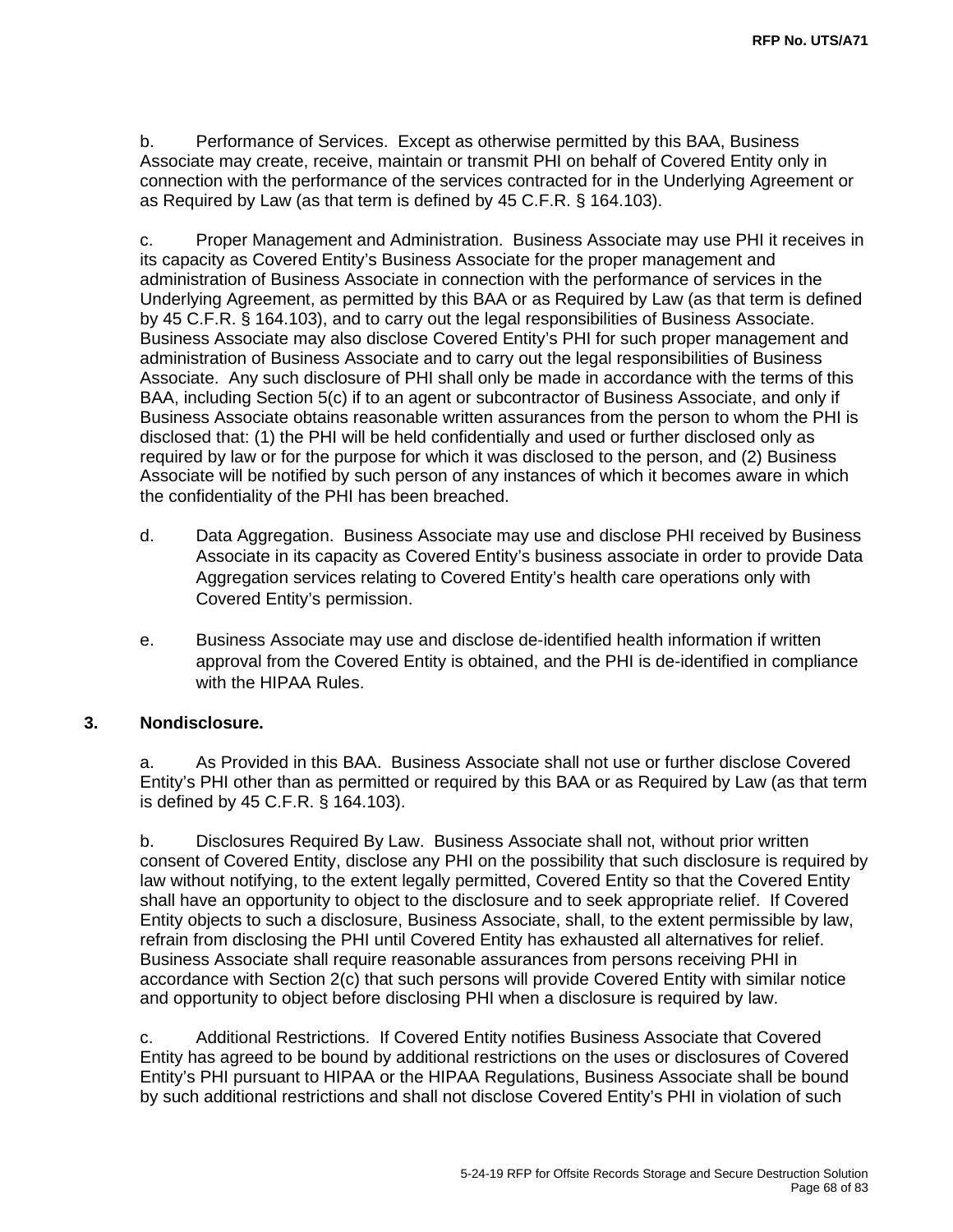additional restrictions to the extent possible consistent with Business Associate's obligations set forth in the Underlying Agreement.

d. Restrictions Pursuant to Subject's Request. If Business Associate has knowledge that an individual who is the subject of PHI in the custody and control of Business Associate has requested restrictions on the disclosure of PHI, Business Associate must comply with the requested restriction if (a) the Covered Entity agrees to abide by the restriction; or (b) the disclosure is to a health plan for purposes of carrying out payment or health care operations and the PHI pertains solely to a health care item or service for which Covered Entity has been paid out of pocket in full. If the use or disclosure of PHI in this BAA is based upon an Individual's specific authorization for the use or disclosure of his or her PHI, and the Individual revokes such authorization, the effective date of such authorization has expired, or such authorization is found to be defective in any manner that renders it invalid, Business Associate shall, if it has notice of such revocation, expiration, or invalidity, cease the use and disclosure of the Individual's PHI except to the extent it has relied on such use or disclosure, or if an exception under the Privacy Rule expressly applies.

e. Remuneration. Business Associate shall not directly or indirectly receive remuneration in exchange for disclosing PHI received from or on behalf of Covered Entity except as permitted by HITECH Act § 13405, the MRPA, and any implementing regulations that may be promulgated or revised from time to time.

f. Disclosure. Business Associate shall not use or disclose PHI in a manner that would violate Subpart E of 45 C.F.R. part 164, or MRPA, if done by the Covered Entity itself except as authorized under Section 2 of this BAA.

**4. Minimum Necessary.** Business Associate shall limit its uses and disclosures of, and requests for, PHI, to the minimum amount of PHI necessary to accomplish the intended purpose of the use, disclosure or request.

## **5. Additional Business Associate Obligations.**

a. Safeguards. Business Associate shall use appropriate safeguards and comply with Subpart C of 45 C.F.R. 164 with respect to electronic PHI to prevent use or disclosure of the PHI other than as provided for by this BAA. Business Associate shall implement administrative, physical and technical safeguards that reasonably and appropriately protect the confidentiality, integrity, and availability of any paper or electronic PHI it creates, receives, maintains, or transmits on behalf of Covered Entity.

b. To the extent the Business Associate is to carry out one or more of Covered Entity's obligation(s) under the Privacy Rule, Business Associate shall comply with the requirements of the Privacy Rule that apply to the Covered Entity in the performance of the obligations.

c. Business Associate's Agents and Subcontractors.

1) Business Associate shall ensure that any agents and subcontractors to whom it provides PHI agree to only create, receive, maintain or transmit PHI on behalf of the Business Associate under the same restrictions that apply to Business Associate. Such agreement between Business Associate and subcontractor or agent must be in writing and must comply with the terms of this BAA and the requirements outlined at 45 C.F.R. §164.504(e)(2); 45 C.F.R. §164.502(e)(1)(ii); 45 C.F.R. §164.314; and 45 C.F.R.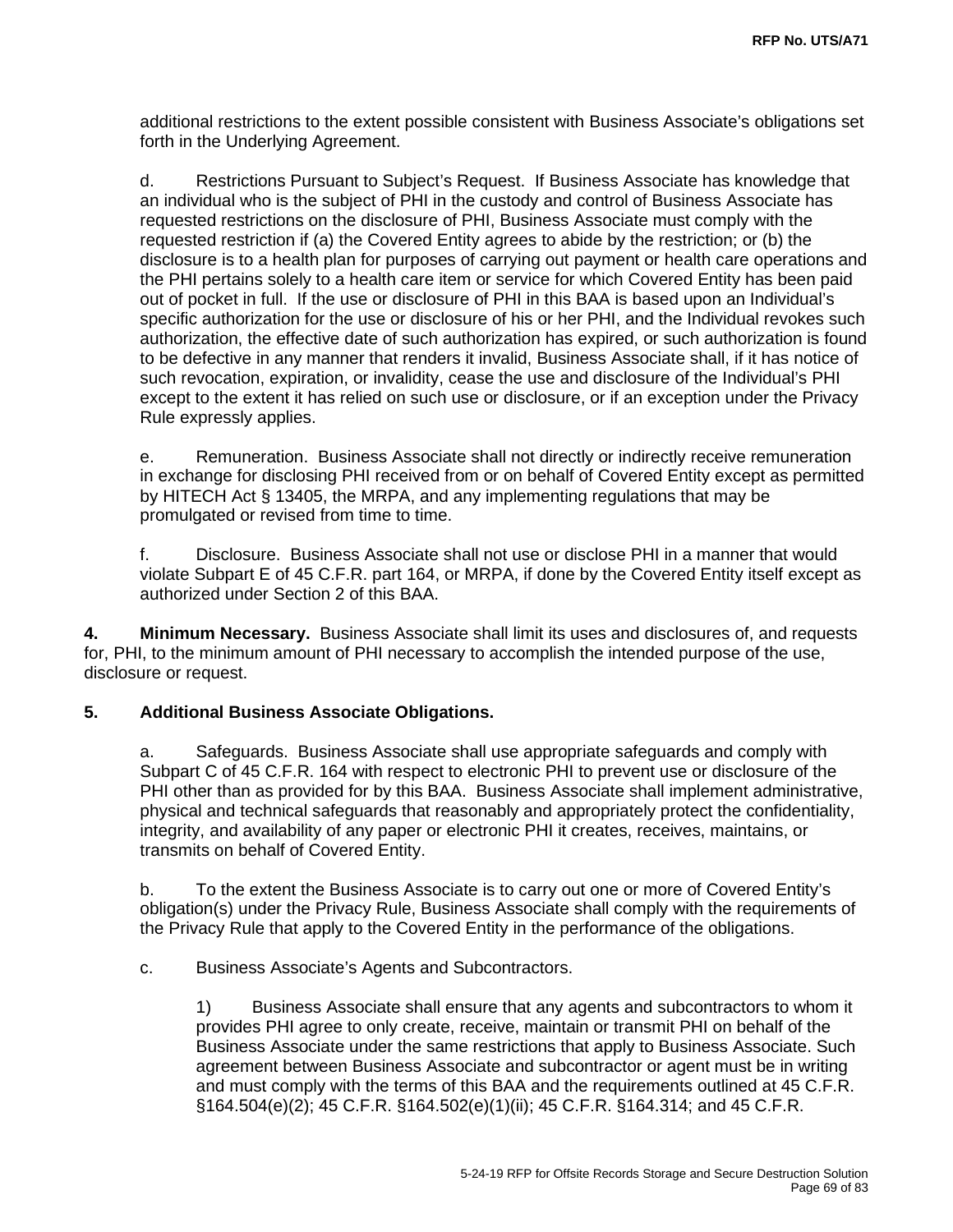§164.308(b)(2). Additionally, Business Associate shall ensure agent or subcontractor agree to and implement reasonable and appropriate safeguards to protect PHI.

2) If Business Associate knows of a pattern of activity or practice of its subcontractor or agent that constitutes a material breach or violation of the agent or subcontractor's obligation under the contract or other arrangement, the Business Associate must take steps to cure the breach and end the violation and if such steps are not successful, must terminate the contract or arrangement if feasible. If it is not feasible to terminate the contract, Business Associate must promptly notify the Covered Entity.

d. Reporting. Business Associate shall, as soon as practicable but not more than five (5) business days after becoming aware of any successful security incident or use or disclosure of Covered Entity's PHI or Sensitive Personal Information in violation of this BAA, report any such use or disclosure to Covered Entity. With the exception of law enforcement delays that satisfy the requirements under 45 C.F.R. § 164.412 or as otherwise required by applicable state law, Business Associate shall notify Covered Entity in writing without unreasonable delay and in no case later than ten (10) calendar days upon discovery of a Breach of Unsecured PHI or Breach of Security System. Such notice must include, to the extent possible, the name of each individual whose Unsecured PHI or Sensitive Personal Information has been, or is reasonably believed by Business Associate to have been, accessed, acquired, or disclosed during such breach. Business Associate shall also provide, to the extent possible, Covered Entity with any other available information that Covered Entity is required to include in its notification to individuals under 45 C.F.R. § 164.404(c) and Section 521.053, Texas Business & Commerce Code at the time of Business Associate's notification to Covered Entity or promptly thereafter as such information becomes available. For purposes of this BAA, a Breach of Unsecured PHI or Breach of Security System shall be treated as discovered by Business Associate as of the first day on which such breach is known to Business Associate (including any person, other than the individual committing the breach, who is an employee, officer, or other agent of Business Associate, as determined in accordance with the federal common law of agency) or should reasonably have been known to Business Associate following the exercise of reasonable diligence.

e. Mitigation. Business Associate shall have procedures in place to mitigate, to the maximum extent practicable, any deleterious effect from any Use or Disclosure (as defined by 45 C.F.R. §160.103).

f. Sanctions. Business Associate shall apply appropriate sanctions in accordance with Business Associate's policies against any employee, subcontractor or agent who uses or discloses Covered Entity's PHI in violation of this BAA or applicable law.

g. Covered Entity's Rights of Access and Inspection. From time to time upon reasonable notice, or upon a reasonable determination by Covered Entity that Business Associate has breached this BAA, Covered Entity may inspect the facilities, systems, books and records of Business Associate related to the use and disclosure of PHI received from, or created or received by Business Associate on behalf of Covered Entity or the safeguarding of such PHI to monitor compliance with this BAA. Business Associate shall document and keep current such security measures and safeguards and make them available to Covered Entity for inspection upon reasonable request including summaries of any internal or external assessments Business Associate performed related to such security controls and safeguards. The fact that Covered Entity inspects, or fails to inspect, or has the right to inspect, Business Associate's facilities, systems and procedures does not relieve Business Associate of its responsibility to comply with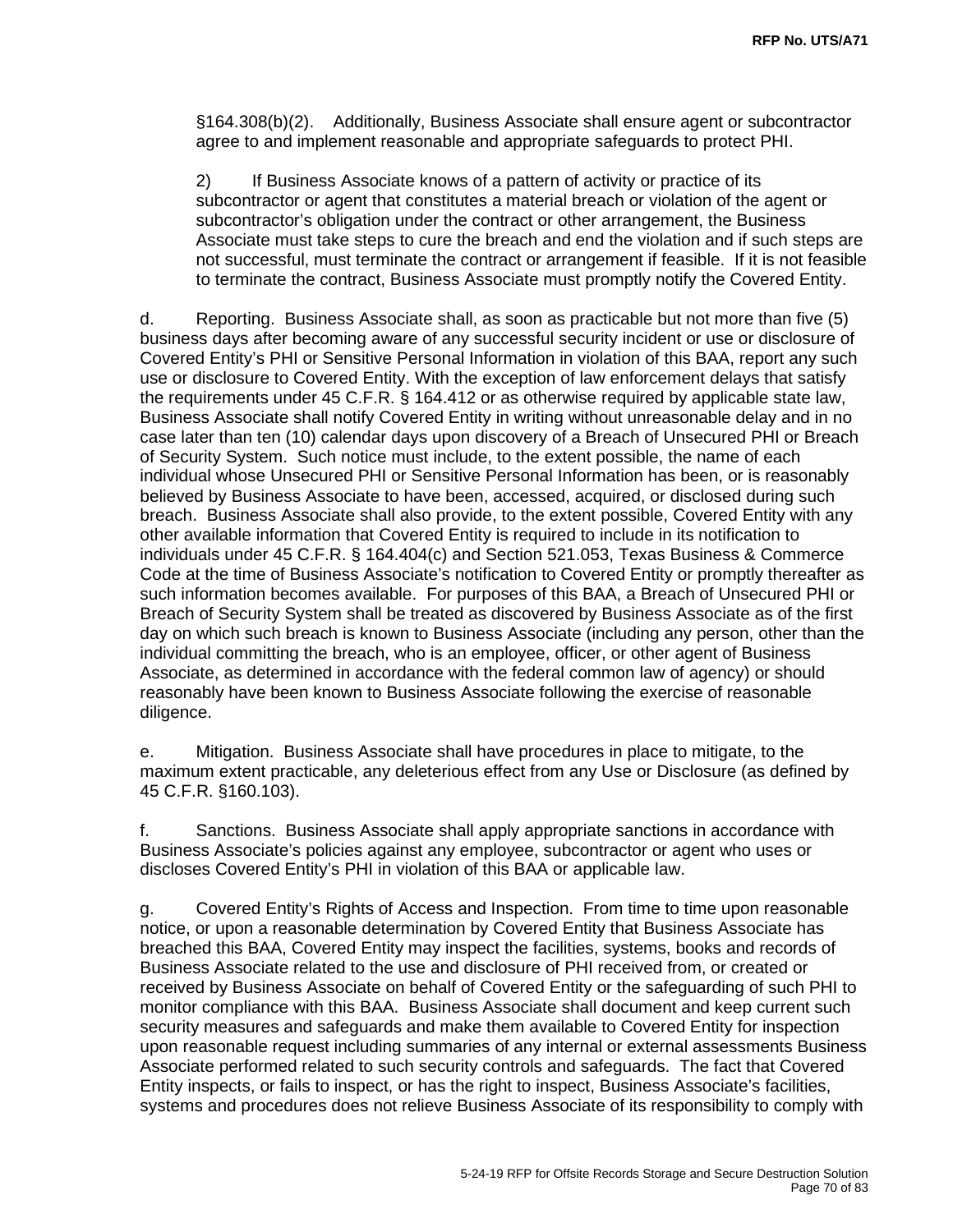this BAA, nor does Covered Entity's (1) failure to detect or (2) detection but failure to require Business Associate's remediation of any unsatisfactory practices, constitute acceptance of such practice or a waiver of Covered Entity's enforcement or termination rights under this BAA. This Section shall survive termination of this BAA.

h. United States Department of Health and Human Services. Business Associate shall make its internal practices, books and records relating to the use and disclosure of PHI received from, or created or received by Business Associate on behalf of, Covered Entity available to the Secretary of the United States Department of Health and Human Services for purposes of determining Covered Entity's compliance with HIPAA and the HIPAA regulations, provided that Business Associate shall promptly notify Covered Entity upon receipt by Business Associate of any such request for access by the Secretary of the United States Department of Health and Human Services, and shall provide Covered Entity with a copy thereof as well as a copy of all materials disclosed pursuant thereto, unless otherwise prohibited by law.

i. Training. Business Associate shall provide such training in the privacy and security of PHI to its Workforce (as that term is defined by 45 C.F.R. § 160.103) as is required for Business Associate's compliance with HIPAA, HIPAA Regulations, HITECH, and the MRPA.

#### **6. Obligation to Provide Access, Amendment and Accounting of PHI.**

a. Access to PHI. Business Associate shall make available to Covered Entity, in the time and manner designated by the Covered Entity, such information as necessary to allow Covered Entity to meet its obligations under the HIPAA Regulations, PHI contained in a Designated Record Set held by Business Associate as Covered Entity may require to fulfill Covered Entity's obligations to provide access to, and copies of, PHI in accordance with HIPAA and the HIPAA Regulations and MRPA. In the event that any individual requests access to PHI directly from Business Associate, Business Associate shall notify Covered Entity within five (5) business days that such request has been made.

b. Amendment of PHI. Business Associate shall make available to Covered Entity PHI contained in a Designated Record Set held by Business Associate as Covered Entity may require to fulfill Covered Entity's obligations to amend PHI in accordance with HIPAA and the HIPAA Regulations. In addition, Business Associate shall, as directed by Covered Entity, incorporate any amendments to Covered Entity's PHI into copies of such information maintained by Business Associate. In the event that any individual requests amendment of PHI directly from Business Associate, Business Associate shall forward such request to Covered Entity within five (5) business days.

## c. Accounting of Disclosures of PHI.

1) Record of Disclosures. Business Associate shall maintain a record of all disclosures of PHI received from, or created or received by Business Associate on behalf of, Covered Entity, except for those disclosures identified in Section 6(c)(2) below, including the date of the disclosure, the name and, if known, the address of the recipient of the PHI, a brief description of the PHI disclosed, and the purpose of the disclosure which includes an explanation of the reason for such disclosure. Business Associate shall make this record available to Covered Entity upon Covered Entity's request. If Business Associate maintains records in electronic form, Business Associate shall account for all disclosures made during the period of three (3) years preceding the request. In the event that any individual requests an accounting of disclosures of PHI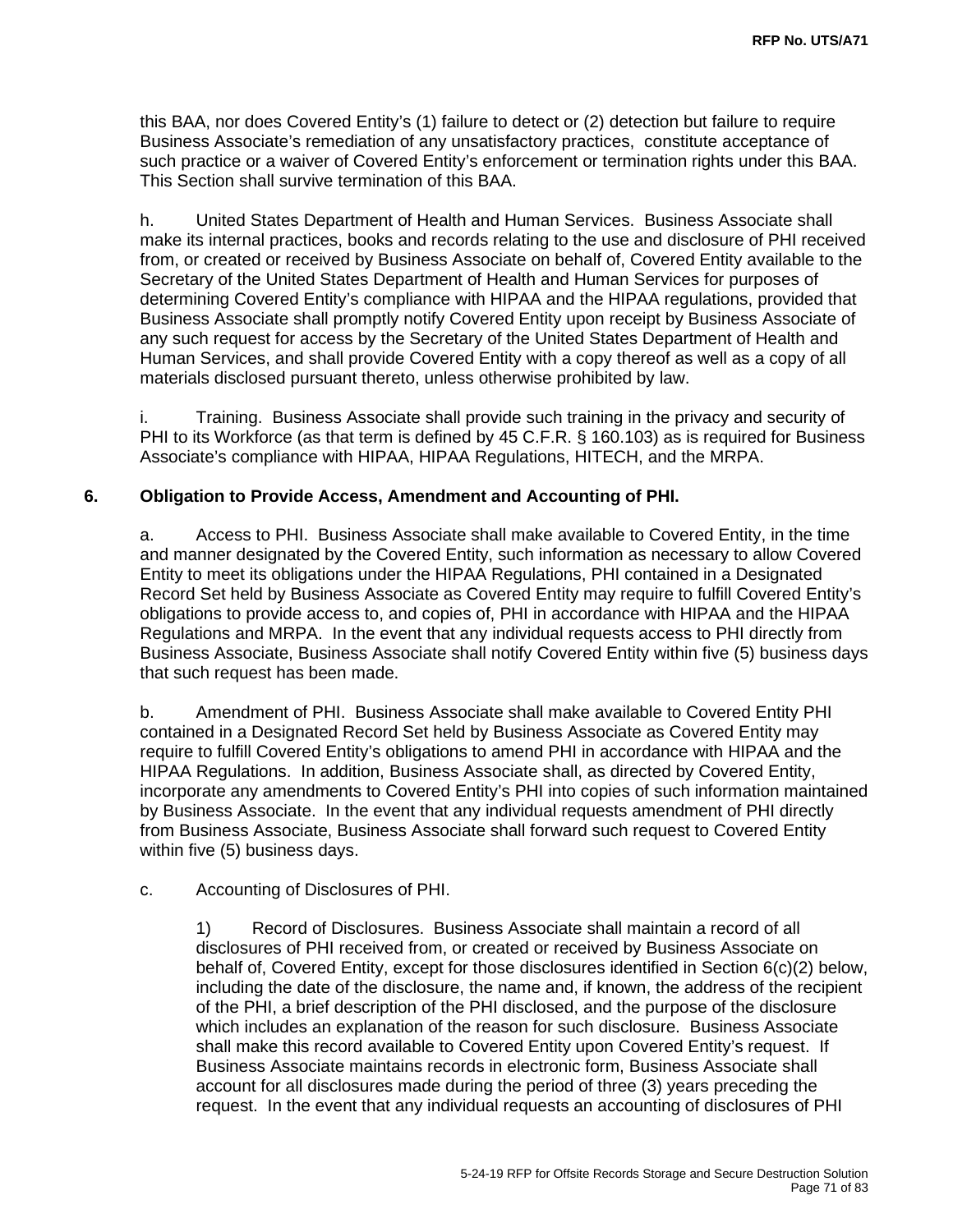directly from Business Associate, Business Associate shall notify Covered Entity within five (5) business days that such request has been made and provide Covered Entity with a record of disclosures within ten (10) days of an individual's request. If the request from an individual comes directly to Covered Entity and Covered Entity notifies Business Associate that it requires information from Business Associate in order to respond to the individual, Business Associate shall make available to Covered Entity such information as Covered Entity may require within ten (10) days from the time of request by Covered Entity.

2) Certain Disclosures Need Not Be Recorded. The following disclosures need not be recorded:

a) disclosures to carry out Covered Entity's treatment, payment and health care operations as defined under the HIPAA Regulations;

b) disclosures to individuals of PHI about them as provided by the HIPAA Regulations;

c) disclosures for Covered Entity's facility's directory, to persons involved in the individual's care, or for other notification purposes as provided by the HIPAA Regulations;

d) disclosures for national security or intelligence purposes as provided by the HIPAA Regulations;

e) disclosures to correctional institutions or law enforcement officials as provided by the HIPAA Regulations;

f) disclosures that occurred prior to the later of (i) the Effective Date or (ii) the date that Covered Entity is required to comply with HIPAA and the HIPAA Regulations;

g) disclosures pursuant to an individual's authorization in accordance with HIPAA and the HIPAA Regulations; and

h) any other disclosures excepted from the right to an accounting by the HIPAA Regulations.

#### **7. Material Breach, Enforcement and Termination.**

a. Term. This BAA shall become effective on the Effective Date of the Underlying Agreement and shall continue unless or until this BAA terminates, the Underlying Agreement terminates, or the Business Associate has completed performance of the services in the Underlying Agreement, whichever is earlier.

b. Termination. Either Party may terminate this BAA:

1) immediately if the other Party is finally convicted in a criminal proceeding for a violation of HIPAA or the HIPAA Regulations;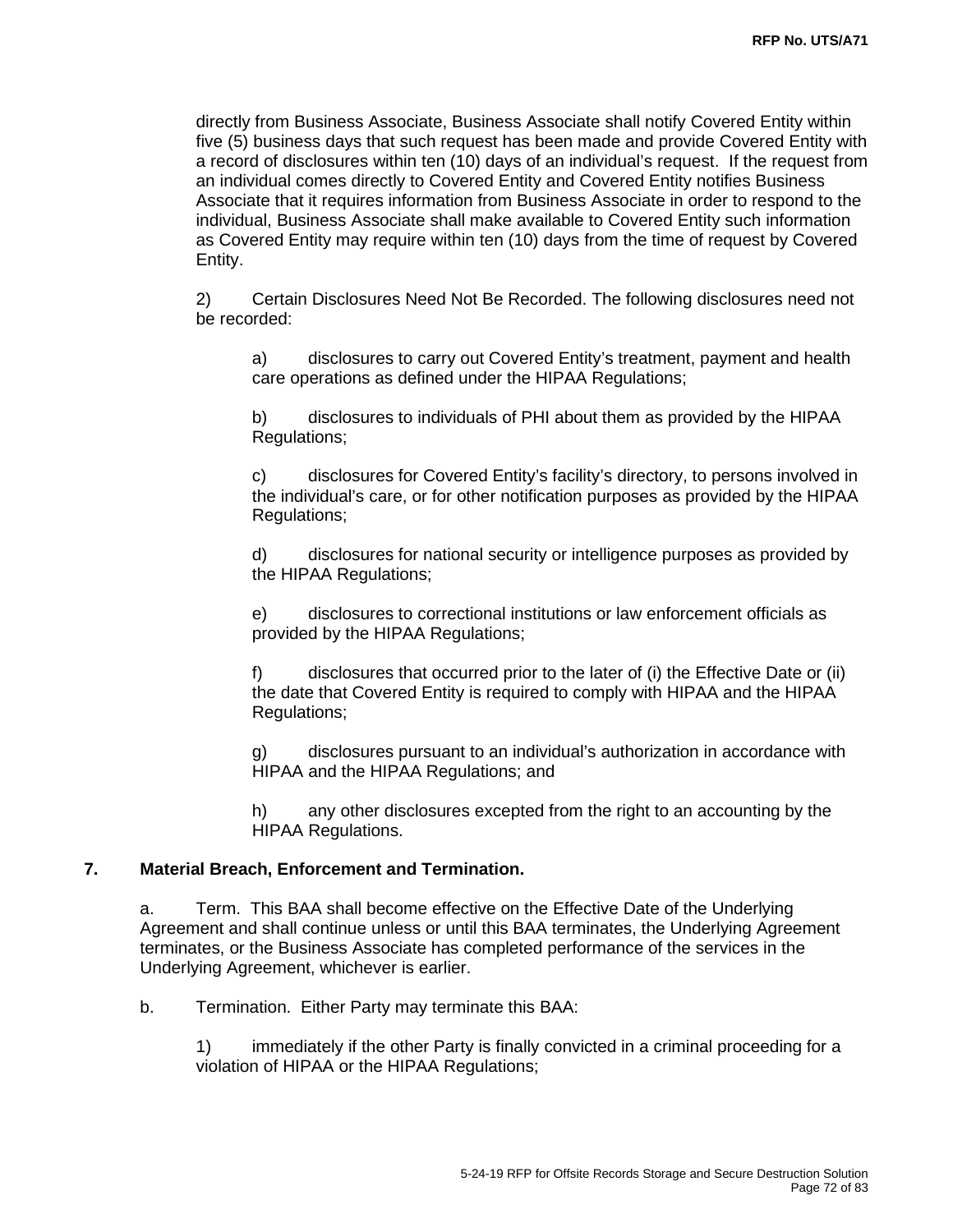2) immediately if a final finding or stipulation that the other Party has violated any standard or requirement of HIPAA or other security or privacy laws is made in any administrative or civil proceeding in which the other Party has been joined; or completed performance of the services in the Underlying Agreement, whichever is earlier.

3) pursuant to Sections 7(c) or 8(b) of this BAA.

c. Remedies. Upon a Party's knowledge of a material breach by the other Party, the nonbreaching Party shall either:

1) provide an opportunity for the breaching Party to cure the breach and end the violation or terminate this BAA and the Underlying Agreement if the breaching Party does not cure the breach or end the violation within ten (10) business days or a reasonable time period as agreed upon by the non-breaching party; or

2) immediately terminate this BAA and the Underlying Agreement if cure is not possible.

d. Injunctions. Covered Entity and Business Associate agree that any violation of the provisions of this BAA may cause irreparable harm to Covered Entity. Accordingly, in addition to any other remedies available to Covered Entity at law or in equity, Covered Entity shall be entitled to seek an injunction or other decree of specific performance with respect to any violation of this BAA or explicit threat thereof, without any bond or other security being required and without the necessity of demonstrating actual damages.

e. Indemnification. This indemnification provision is enforceable against the Parties only to the extent authorized under the constitution and laws of the State of Texas. The Parties will indemnify, defend and hold harmless each other and each other's respective employees, directors, officers, subcontractors, agents or other members of its workforce, each of the foregoing hereinafter referred to as "indemnified party," against all actual and direct losses suffered by the indemnified party and all liability to third parties arising from or in connection with any breach of this BAA or of any warranty hereunder or from any negligence or wrongful acts or omissions, including failure to perform its obligations under MRPA, HIPAA, the HIPAA Regulations, and the HITECH Act by the indemnifying party or its employees, directors, officers, subcontractors, agents or other members of its workforce.

f. Breach of PHI and Breach of System Security. Business Associate will pay or reimburse Covered Entity for all costs and penalties incurred by Covered Entity in connection with any incident giving rise to a Breach of PHI and/or a Breach of System Security, including without limitation all costs related to any investigation, any notices to be given, reasonable legal fees, or other actions taken to comply with HIPAA, the HITECH Act, or any other applicable law or regulation, where (i) the PHI was in the custody or control of Business Associate when the Breach of PHI and/or Breach of System Security occurred, or (ii) the Breach of PHI and/or Breach of System Security was caused by the negligence or wrongful acts or omissions of Business Associate and its employees, directors, officers, subcontractors, agents or other members of its workforce.

#### **8. General Provisions.**

a. State Law. Nothing in this BAA shall be construed to require Business Associate to use or disclose PHI without written authorization from an individual who is a subject of the PHI, or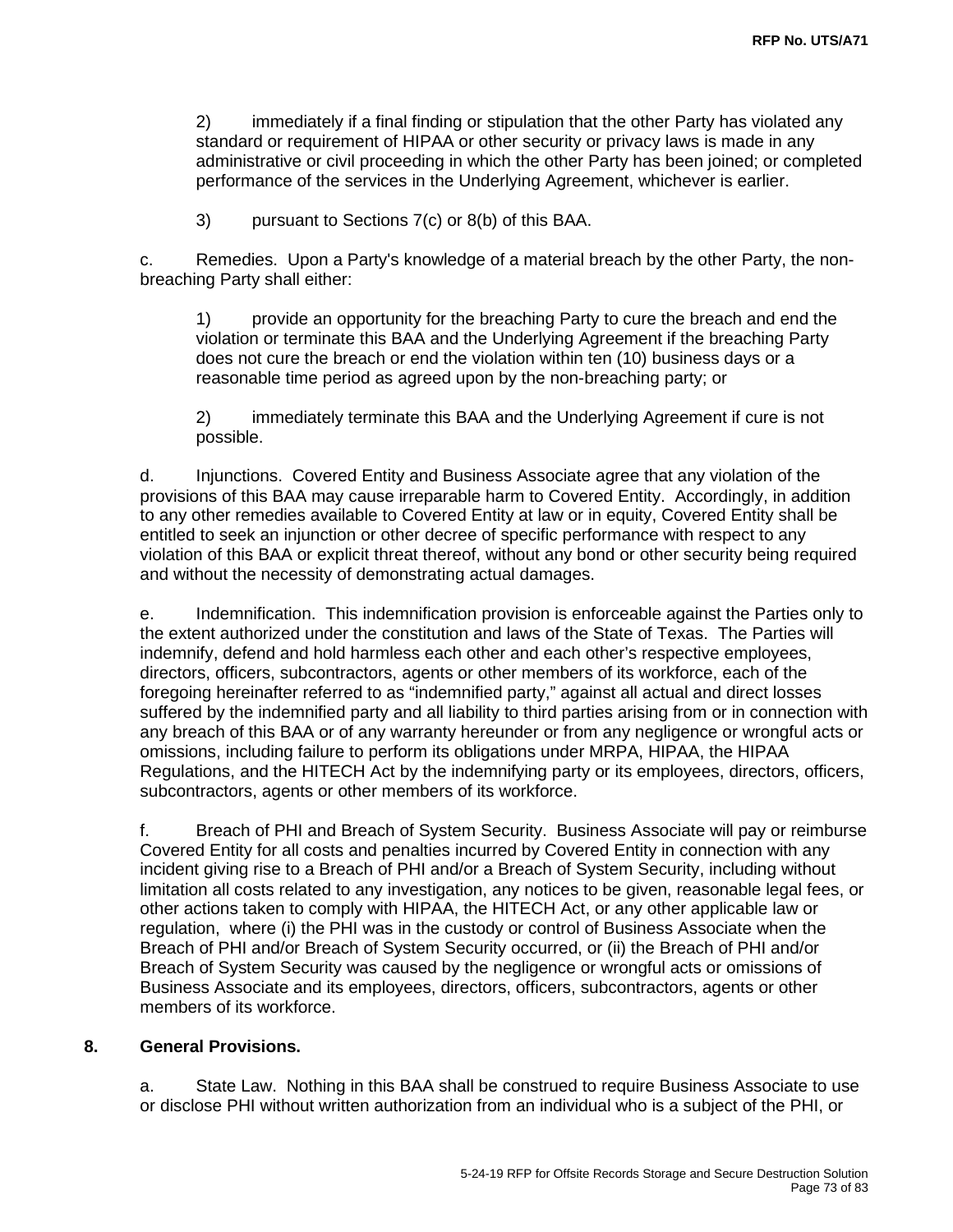written authorization from any other person, where such authorization would be required under state law for such use or disclosure.

b. Amendment. Covered Entity and Business Associate agree to enter into good faith negotiations to amend this BAA to come into compliance with changes in state and federal laws and regulations relating to the privacy, security and confidentiality of PHI. Covered Entity may terminate this BAA upon thirty (30) days written notice in the event that Business Associate does not promptly enter into an amendment that Covered Entity, in its sole discretion, deems sufficient to ensure that Covered Entity will be able to comply with such laws and regulations.

c. No Third Party Beneficiaries. Nothing express or implied in this BAA is intended or shall be deemed to confer upon any person other than Covered Entity, Business Associate, and their respective successors and assigns, any rights, obligations, remedies or liabilities.

d. Ambiguities. The Parties agree that any ambiguity in this BAA shall be resolved in favor of a meaning that complies and is consistent with applicable law protecting the privacy, security, and confidentiality of PHI, including, without limitation, MRPA, HIPAA, the HIPAA Regulations, and the HITECH Act.

e. Primacy. To the extent that any provision of this BAA conflicts with the provision of any other agreement or understanding between the Parties, this BAA shall control.

f. Destruction/Return of PHI. Business Associate agrees that, pursuant to 45 C.F.R. § 164.504(e)(2)(ii)(I), upon termination of this BAA or the Underlying Agreement, for whatever reason,

1) It will return or destroy all PHI, if feasible, received from or created or received by it on behalf of Covered Entity that Business Associate maintains in any form, and retain no copies of such information which for purposes of this BAA shall mean all backup tapes. Prior to doing so, Business Associate further agrees to recover any PHI in the possession of its subcontractors or agents. An authorized representative of Business Associate shall certify in writing to Covered Entity, within thirty (30) days from the date of termination or other expiration of the Underlying Agreement, that all PHI has been returned or disposed of as provided above and that Business Associate or its subcontractors or agents no longer retain any such PHI in any form.

2) If it is not feasible for Business Associate to return or destroy said PHI, Business Associate will notify the Covered Entity in writing. The notification shall include a statement that the Business Associate has determined that it is infeasible to return or destroy the PHI in its possession, and the specific reasons for such determination. Business Associate shall comply with the Security Rule and extend any and all protections, limitations and restrictions contained in this BAA to Business Associate's use and/or disclosure of any PHI retained after the termination of this BAA, and to limit any further uses and/or disclosures to the purposes that make the return or destruction of the PHI infeasible.

3) If it is infeasible for Business Associate to obtain, from a subcontractor or agent any PHI in the possession of the subcontractor or agent, Business Associate must provide a written explanation to Covered Entity and require the subcontractors and agents to agree to comply with the Security Rule and extend any and all protections, limitations and restrictions contained in this BAA to the subcontractors' and/or agents'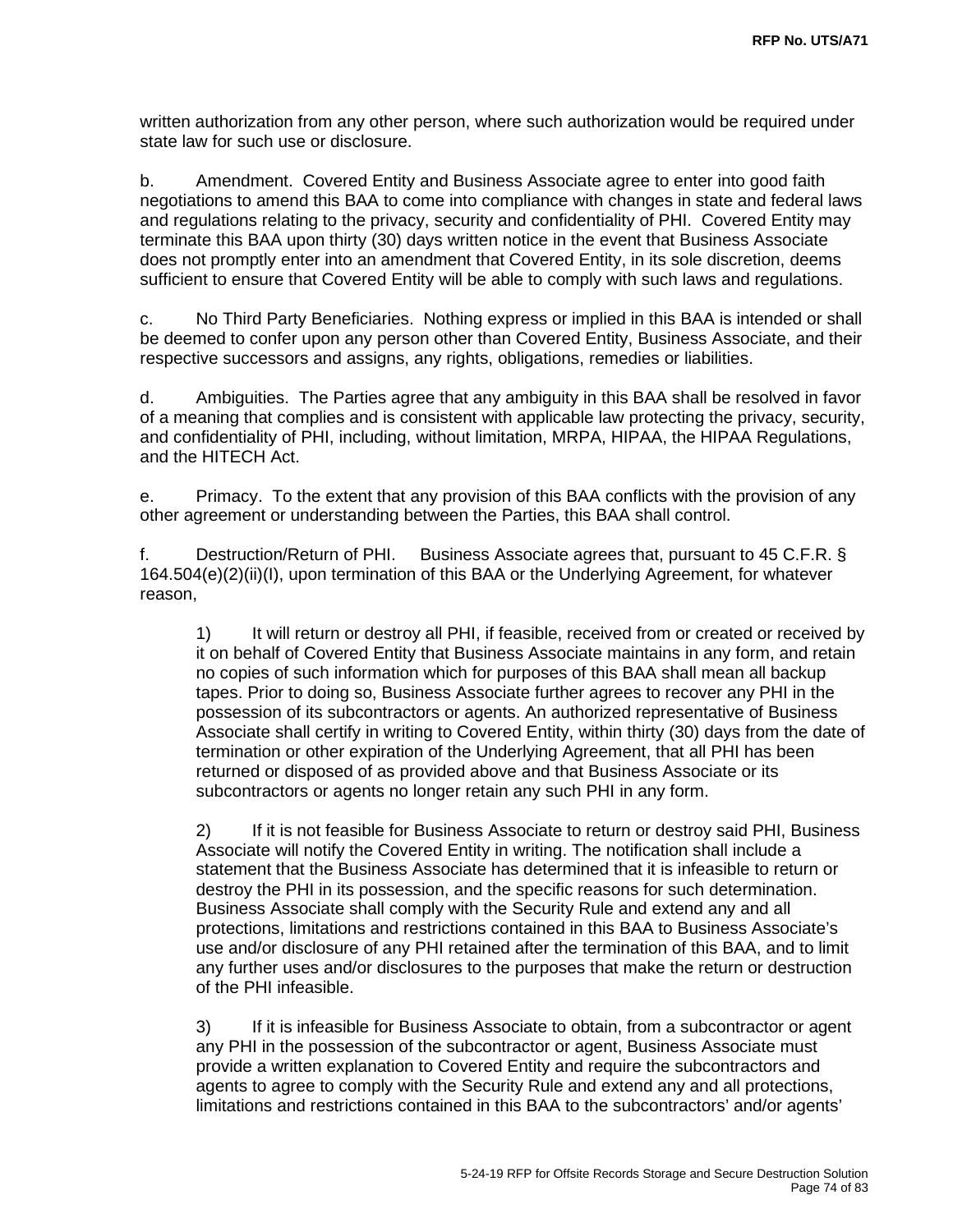use and/or disclosure of any PHI retained after the termination of this BAA, and to limit any further uses and/or disclosures to the purposes that make the return or destruction of the PHI infeasible.

g. Offshore Work. In performing the functions, activities or services for, or on behalf of Covered Entity, Business Associate shall not, and shall not permit any of its agents or subcontractors who receive Covered Entity's PHI to, transmit or make available any PHI to any entity or individual outside the United States without prior written consent of Covered Entity.

h. Integration. This BAA embodies and constitutes the entire agreement and understanding between the Parties with respect to the subject matter hereof and supersedes all prior oral or written agreements, commitments and understandings pertaining to the subject matter hereof.

i. Governing Law. This BAA is governed by, and shall be construed in accordance with, applicable federal law and the laws of the State of Texas without regard to choice of law principles.

j. Notices. Any notices to be given hereunder to a Party shall be made via U.S. Mail or express courier to such Party's address given below, and/or (other than for the delivery of fees) via facsimile to the facsimile telephone numbers listed below.

If to Covered Entity: The applicable U.T. Institution(s)'s Privacy Officer.

With copy to: The University of Texas System Privacy Officer Office of Systemwide Compliance

If to Business Associate:

Each Party named above may change its address and that of its representative for notice by the giving of notice thereof in the manner herein above provided.

k. Privilege. Notwithstanding any other provision in this BAA, this BAA shall not be deemed to be an agreement by Business Associate to disclose information that is privileged, protected, or confidential under applicable law to the extent that such privilege, protection or confidentiality (a) has not been waived or (b) is not superseded by applicable law.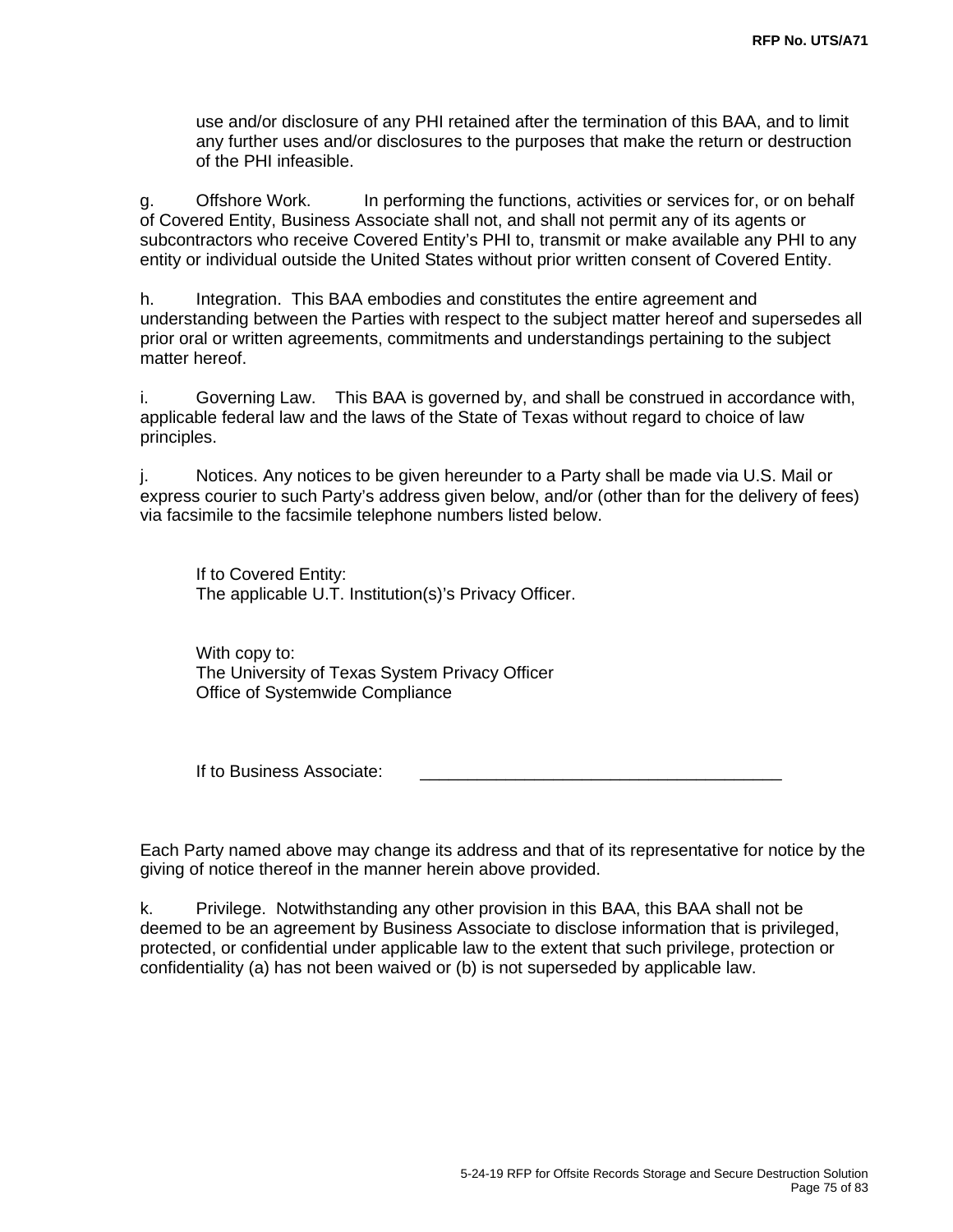### **APPENDIX THREE - 8**

### **GDPR DATA PROTECTION ADDENDUM**

The purpose of this Addendum is to provide the terms related to privacy, confidentiality, and security which Preferred Supplier is required to adhere to under applicable data protection laws and regulations, in order to process, handle, and store Personal Information on behalf of Institutional Participant as set forth in this Agreement to which this **Rider 8** is attached (the "**Underlying Agreement**").

#### **1. Definitions**

- (a) "GDPR" means the European Union (EU) General Data Protection Regulation, EU 2016/679 of the European Parliament and of the Council.
- (b) "Personal Information" means any and all data obtained directly from an individual or included in UT Party Records (regardless of format) that (i) identifies or can be used to identify, contact or locate a natural person, or (ii) pertains in any way to an identified natural person. Personal Information includes obvious identifiers (such as names, addresses, email addresses, phone numbers and identification numbers) as well as biometric data, "personal data" (as defined in the GDPR) and any and all information about an individual's computer or mobile device or technology usage, including (for example) IP address, MAC address, unique device identifiers, unique identifies set in cookies, and any information passively captured about a person's online activities, browsing, application or hotspot usage or device location.
- (c) "Privacy Laws" means all applicable U.S. and international laws that regulate the Processing of Personal Information. In particular, "Privacy Laws" includes the Health Insurance Portability and Accountability Act of 1996 (HIPAA), the Family Educational Rights and Privacy Act (FERPA), the Identify Theft Enforcement and Protection Act (ITEPA), the GDPR and other applicable laws that specify privacy, security or security breach notification obligations that affect the Personal Information or the provision of the services by Preferred Supplier.
- (d) "Process" or "Processing" means any operation or set of operations which is performed upon Personal Information, whether or not by automatic means, such as collection, compilation, use, disclosure, duplication, organization, storage, alteration, transfer, transmission, combination, redaction, erasure, or destruction.
- (e) "Security Breach" means a "personal data breach" (as defined in the GDPR), a "breach of the security of a system" or similar term (as defined in any other applicable Privacy Law) or any other event that compromises the security, confidentiality or integrity of Personal Information.
- (f) "Sensitive Personal Information" is a subset of Personal Information, which due to its nature has been classified by law or by Institutional Participant policy as deserving additional privacy and security protections. Sensitive Personal Information consists of: (i) all government-issued identification numbers, (ii) all financial account numbers (including payment card information and health insurance numbers), (iii) individual medical records, genetic and biometric information, (iv) all data obtained from a U.S. consumer reporting agency (such as employee background investigation reports, credit reports, and credit scores), (v) user account credentials, such as usernames, passwords, security questions/answers and other password recovery data, (v) data elements that constitute "Special Categories of Data", as defined by Article 9 under the GDPR, namely "Personal Information" revealing racial or ethnic origin, political opinions, religious or philosophical beliefs, or trade union membership, and the processing of genetic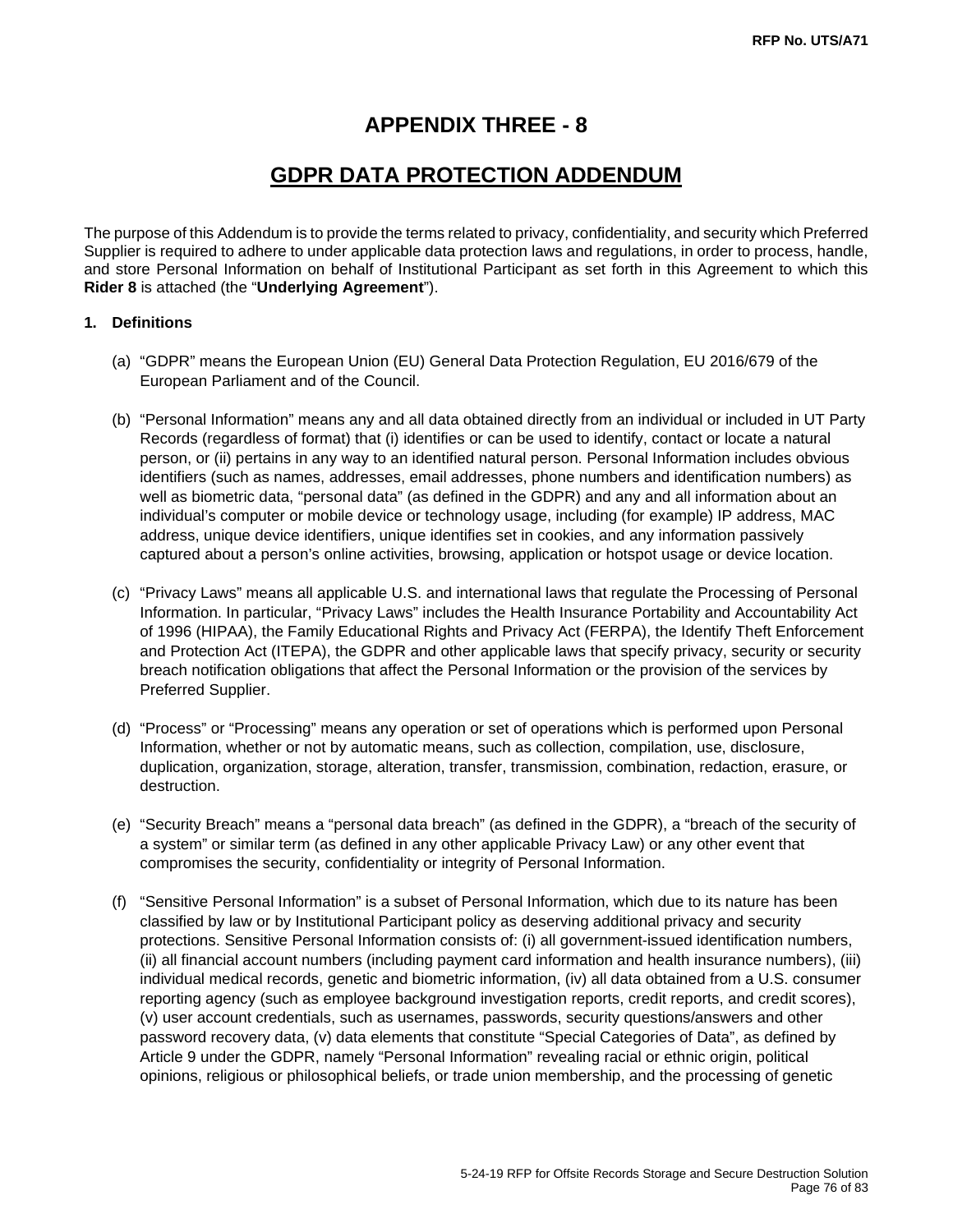data, biometric data for the purpose of uniquely identifying a natural person, data concerning health or data concerning a natural person's sex life or sexual orientation.

- (g) "Services" means any and all services that Institutional Participant requests the Preferred Supplier to perform under the Underlying Agreement.
- (h) "Subprocessor" means any third party (including Preferred Supplier's affiliates, agents, and subcontractors) that provides any services to Preferred Supplier and that may have access (including inadvertent access) to any Personal Information.
- (i) "Transfer" means to disclose or otherwise make the Personal Information available to a third party (including to any affiliate or Subprocessor of Preferred Supplier), either by physical movement of Personal Data to such third party or by enabling access to Personal Data by other means.

#### **2. Preferred Supplier Obligations**

- (a) Preferred Supplier will only Process or Transfer Personal Information as authorized by Institutional Participant and as necessary to perform the Services detailed in the Underlying Agreement.
- (b) Preferred Supplier will promptly inform Institutional Participant in writing:

(i) if it is not in compliance with or cannot comply with any material term of this Addendum or of the Underlying Agreement, including any such term regarding the Services. In addition to any other rights of the Institutional Participant under this Addendum, the Underlying Agreement, or applicable law or regulation, in the event of such notice Institutional Participant at its sole discretion may (1) permit Preferred Supplier to use reasonable efforts to remedy any such non-compliance or (2) terminate Preferred Supplier's further Processing of Personal Information under this Addendum and the Underlying Agreement;

(ii) of any request for access to any Personal Information received from an individual who is (or claims to be) the subject of the data;

(iii) of any request for access to any Personal Information received by Preferred Supplier from any government agency, entity, or official (including any data protection agency or law enforcement agency);

(iv) of any other requests with respect to Personal Information received from Institutional Participant or other third parties, other than those set forth in the Underlying Agreement. Preferred Supplier understands that it is not authorized to and will not respond to the requests identified in items (ii), (iii), and (iv) above, unless Preferred Supplier is (1) explicitly authorized by Institutional Participant or (2) the response is legally required under a subpoena or similar legal document issued by a government agency, entity, or official that compels disclosure by Preferred Supplier.

- (c) If Services involve Preferred Supplier's collection of Personal Information directly from individuals, Preferred Supplier will provide the individuals with a clear and conspicuous written privacy notice, which notice will be reviewed by Institutional Participant before Preferred Supplier begins providing any Services set forth in the Underlying Agreement. The notice must comply with any legal requirements for the privacy notice in the jurisdictions where it is given, be translated into the languages used in connection with Preferred Supplier's interaction with the individuals, and indicate that Preferred Supplier is processing Personal Information as a processor on behalf of Institutional Participant.
- (d) If the Personal Information includes "protected health information" (or "PHI") as defined in the Health Insurance Portability and Accountability Act and 45 Code of Federal Regulations (CFR) Part 160 and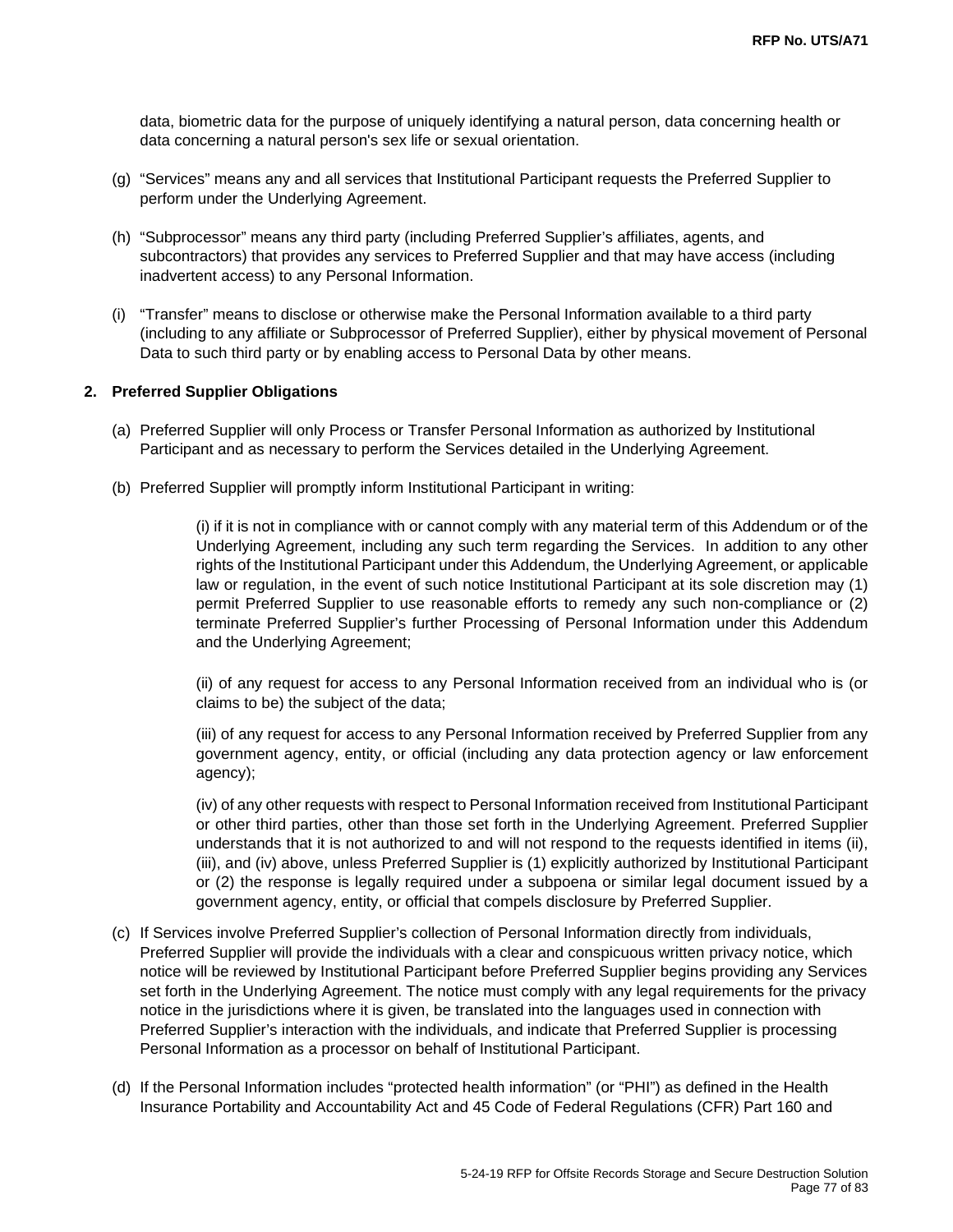subparts A and E of Part 164 (collectively, HIPAA)"), then before Preferred Supplier may receive, maintain or create any Personal Information, Preferred Supplier will execute an appropriate Business Associate Agreement ("BAA") as required by HIPAA with Institutional Participant. To the extent that the BAA conflicts with any term contained in this Addendum or the Underlying Agreement, the terms of the BAA will control.

- (e) Subject to Section 2(b) of this Addendum, Preferred Supplier will cooperate with Institutional Participant and with its affiliates and representatives in responding to inquiries, incidents, claims and complaints regarding Processing of Personal Information or as otherwise needed for Institutional Participant to (1) demonstrate compliance with applicable Privacy Laws and (2) respect individuals' rights under those Privacy Laws.
- (f) Preferred Supplier must use reasonable efforts to stay informed of applicable legal and regulatory requirements for Processing of Personal Information. Preferred Supplier will ensure that its Processing complies with all applicable Privacy Laws, as well as Preferred Supplier's and Institutional Participant's privacy notices.

#### **3. Confidentiality and Data Access**

- (a) Personal Information is considered Confidential Information of Institutional Participant. Preferred Supplier will not use or disclose Personal Information received from or on behalf of Institutional Participant, its students, faculty, or staff, or any third party pursuant to the Underlying Agreement, (including any Personal Information provided by an Institutional Participant student directly to Preferred Supplier), except as permitted or required by the Underlying Agreement or this Addendum. If Preferred Supplier discloses any Personal Information to a Subprocessor Preferred Supplier will require the Subprocessor to comply with the same restrictions and obligations that are imposed on Preferred Supplier by the Underlying Agreement and this Addendum, including requiring each Subprocessor to agree to the same restrictions and obligations in writing.
- (b) Preferred Supplier will use the administrative, technical and physical security measures, including secure encryption in the case of electronically maintained or transmitted Personal Information, approved by Institutional Participant and that are at least as stringent as the requirements of UT System Information and Resource Use & Security Policy, UTS 165 at [http://www.utsystem.edu/board-of-regents/policy](http://www.utsystem.edu/board-of-regents/policy-library/policies/uts165-information-resources-use-and-security-policy)[library/policies/uts165-information-resources-use-and-security-policy,](http://www.utsystem.edu/board-of-regents/policy-library/policies/uts165-information-resources-use-and-security-policy) to preserve the confidentiality and security of all Personal Information received from or on behalf of Institutional Participant, its students, faculty, or staff, or any third party pursuant to the Underlying Agreement.
- (c) Preferred Supplier has implemented and will maintain documented appropriate business continuity and disaster recovery plans to enable it to continue or resume providing Services in accordance with the Underlying Agreement in the event of any disaster or other adverse event affecting the Institutional Participant and/or Preferred Supplier.
- (d) Prior to allowing any employee, subcontractor, representative, agent, subprocessor, or other individual to process Personal Information, Preferred Supplier will (i) conduct an appropriate background check of the individual as permitted by law and in compliance with the Underlying Agreement, (ii) require the individual to execute an enforceable confidentiality agreement, and (iii) provide the individual with appropriate privacy and security training. Preferred Supplier will also continually monitor its employees, subcontractors, representatives, agents, subprocessors, or other individuals it provides or engages for compliance with the privacy and security program requirements.
- (e) Preferred Supplier, within five (5) business days after becoming aware of any successful security breach or use or disclosure of Personal Information in violation of this Agreement, will report to Institutional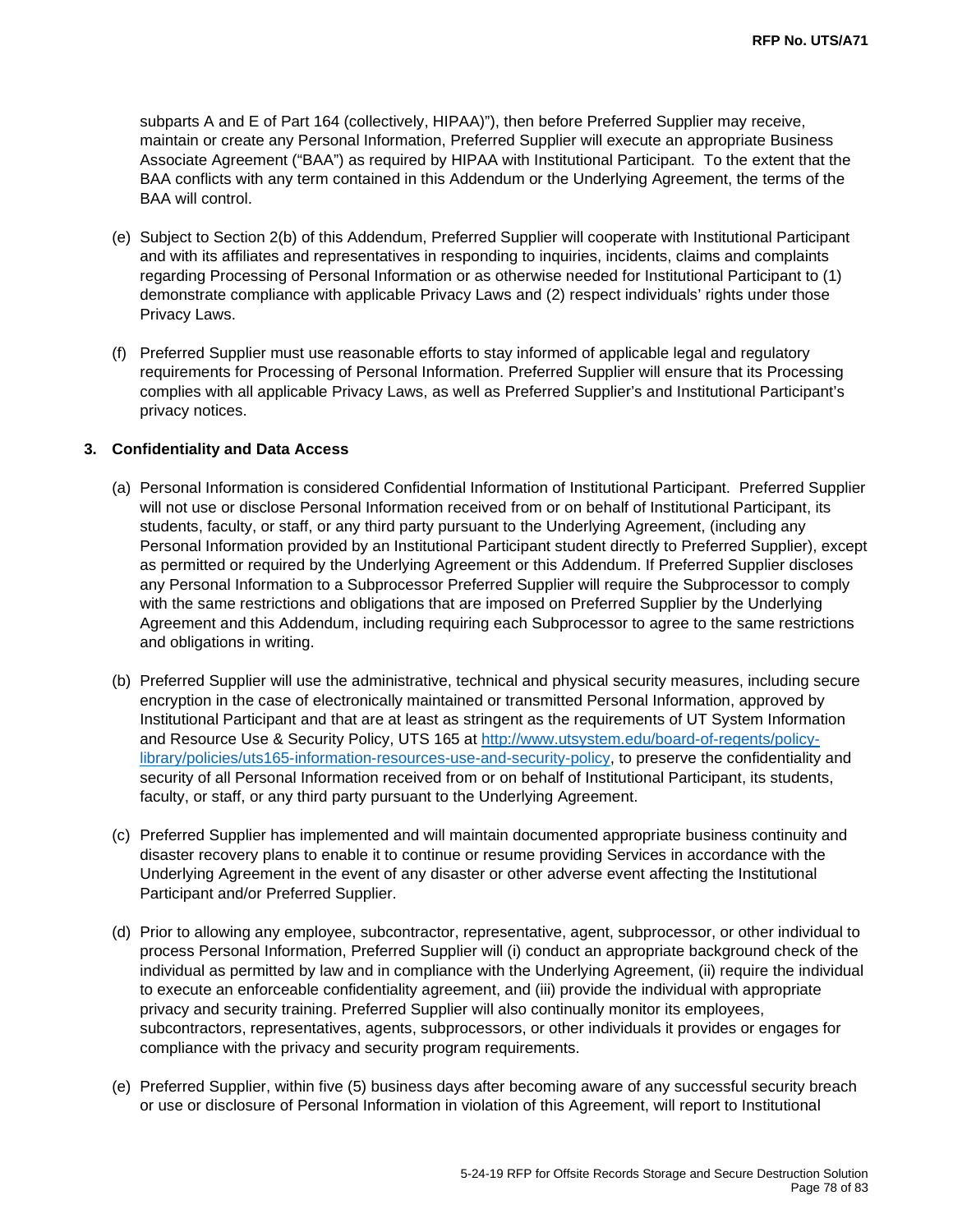Participant as much information as Preferred Supplier has available, including but not limited to: (i) the nature of the unauthorized use or disclosure, (ii) the Personal Information used or disclosed, (iii) who made the unauthorized use or received the unauthorized disclosure, (iv) what Preferred Supplier has done or will do to mitigate any deleterious effect of the unauthorized use or disclosure, and (v) what corrective action Preferred Supplier has taken or will take to prevent future similar unauthorized use or disclosure. Preferred Supplier will provide such other information, including written reports, as reasonably requested by Institutional Participant.

(f) Upon request, Preferred Supplier will provide Institutional Participant with information about the Preferred Supplier's information security program. Preferred Supplier will also submit its data processing facilities for audit, during Preferred Supplier's reasonable business hours, which will be carried out in a mutuallyagreeable manner no more than ten (10) days after such request. In the event that such audit reveals material gaps or weaknesses in Preferred Supplier's security program, Institutional Participant will be entitled to terminate Preferred Supplier's Processing of Personal Information, including, termination of this Addendum and the Underlying Agreement permanently, or until such issues are resolved.

#### **4. Return of Records**

Preferred Supplier agrees that no later than 30 days after expiration or termination of the Underlying Agreement or this Addendum for any reason, or within thirty (30) days after Institutional Participant's written request, Preferred Supplier will halt all access, use, or processing of Personal Information and will return or destroy UT Party Records and/or Personal Information as agreed to by the Parties in the Underlying Agreement.

#### **5. General Provisions**

This Agreement is governed by, and shall be construed in accordance with, applicable federal law and the laws of the State of Texas without regard to choice of law principles. To the extent that the Underlying Agreement conflicts with any term or provision contained in this Agreement, the terms of the Underlying Agreement will control.

Any notices to be given hereunder to a Party shall be made via U.S. Mail or express courier to such Party's address given below, and/or (other than for the delivery of fees) via facsimile to the facsimile telephone numbers listed below.

If to Institutional Participant: The applicable U.T. Institution(s)'s Privacy/Data Protection Officer.

With copy to: The University of Texas System Privacy and Data Protection Officer Office of Systemwide Compliance 210 West 7<sup>th</sup> Street Austin, Texas 78701

If to Preferred Supplier:

\_\_\_\_\_\_\_\_\_\_\_\_\_\_\_\_\_\_\_\_\_\_\_\_

\_\_\_\_\_\_\_\_\_\_\_\_\_\_\_\_\_\_\_\_\_\_\_\_ \_\_\_\_\_\_\_\_\_\_\_\_\_\_\_\_\_\_\_\_\_\_\_\_

Each Party named above may change its address and that of its representative for notice by the giving of notice thereof in the manner herein above provided.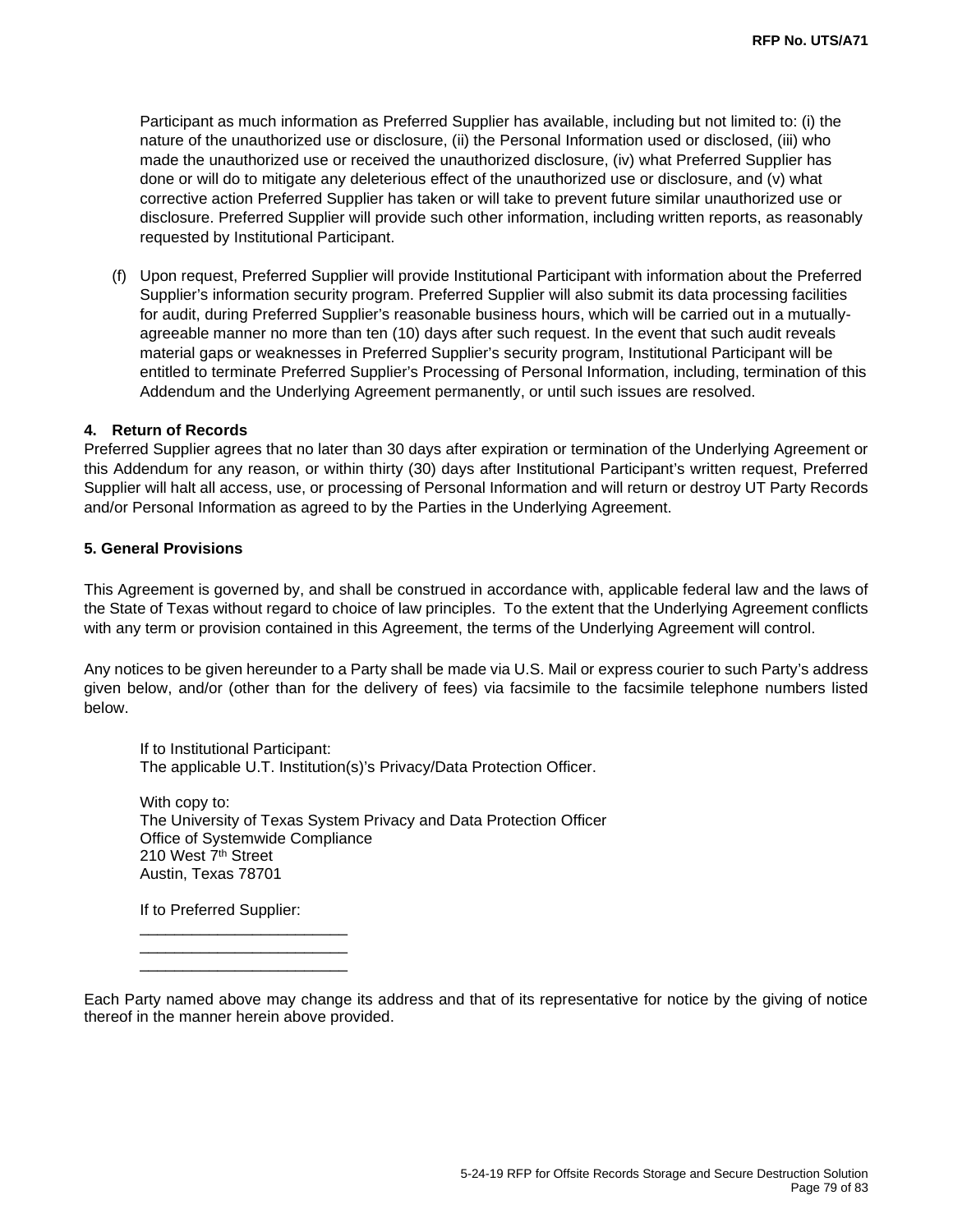# **APPENDIX FOUR**

## **ACCESS BY INDIVIDUALS WITH DISABILITIES**

**Access by Individuals with Disabilities.** Preferred Supplier represents and warrants ("**EIR Accessibility Warranty**") that the electronic and information resources and all associated information, documentation, and support that it provides under this Agreement (collectively, the "**EIRs**") comply with the applicable requirements set forth in Title 1, Chapter 213, *Texas Administrative Code,* and Title 1, Chapter 206, Rule §206.70, *Texas Administrative Code* (as authorized by Chapter 2054, Subchapter M, *Government Code*). To the extent Preferred Supplier becomes aware that the EIRs, or any portion thereof, do not comply with the EIR Accessibility Warranty, then Preferred Supplier represents and warrants that it will, at no cost to UT Party, either (1) perform all necessary remediation to make the EIRs satisfy the EIR Accessibility Warranty or (2) replace the EIRs with new EIRs that satisfy the EIR Accessibility Warranty. In the event Preferred Supplier fails or is unable to do so, UT Party may terminate this Agreement, and Preferred Supplier will refund to UT Party all amounts UT Party has paid under this Agreement within thirty (30) days after the termination date.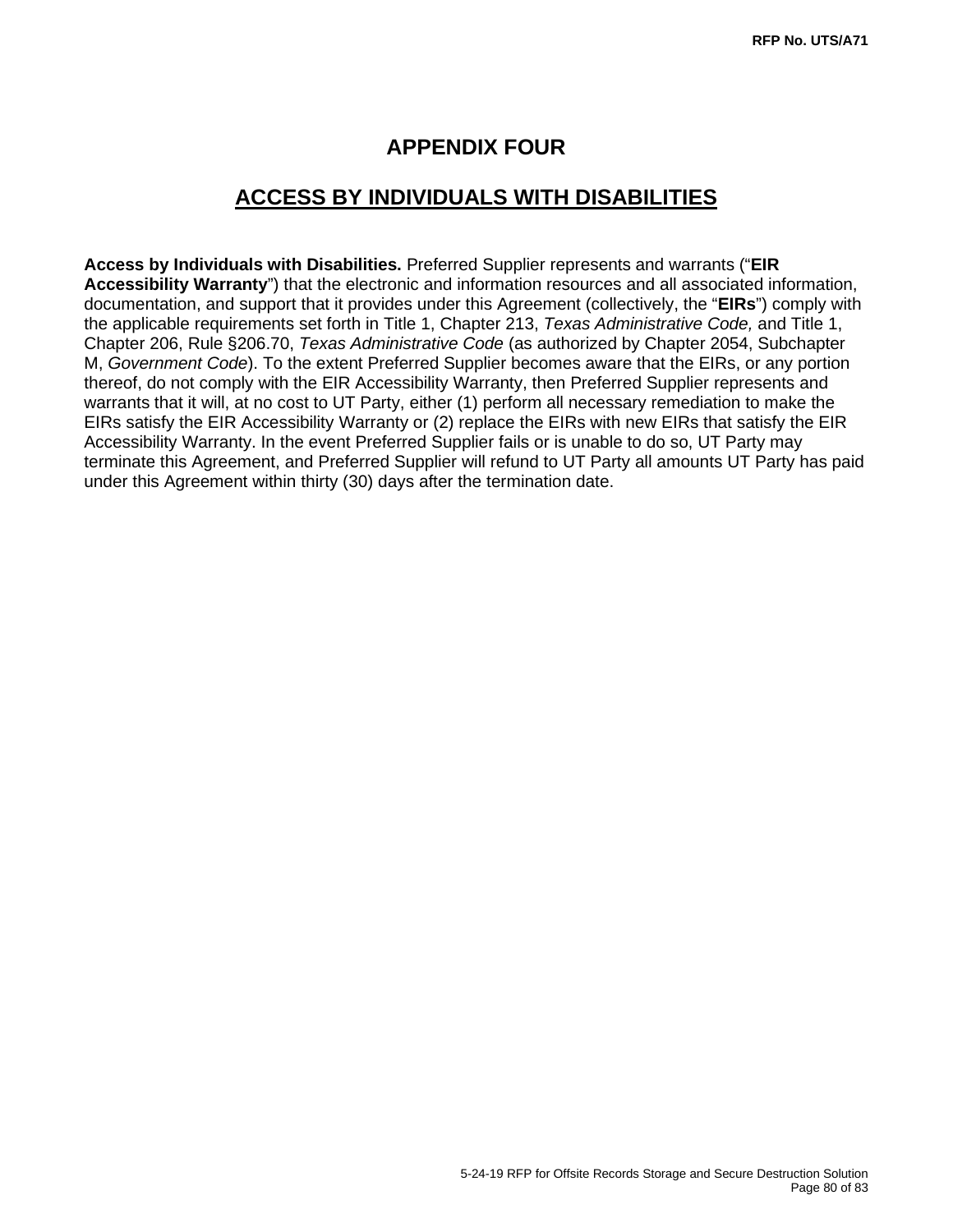# **APPENDIX FIVE**

# **ELECTRONIC AND INFORMATION RESOURCES ENVIRONMENT SPECIFICATIONS**

*[insert the latest version of this form]*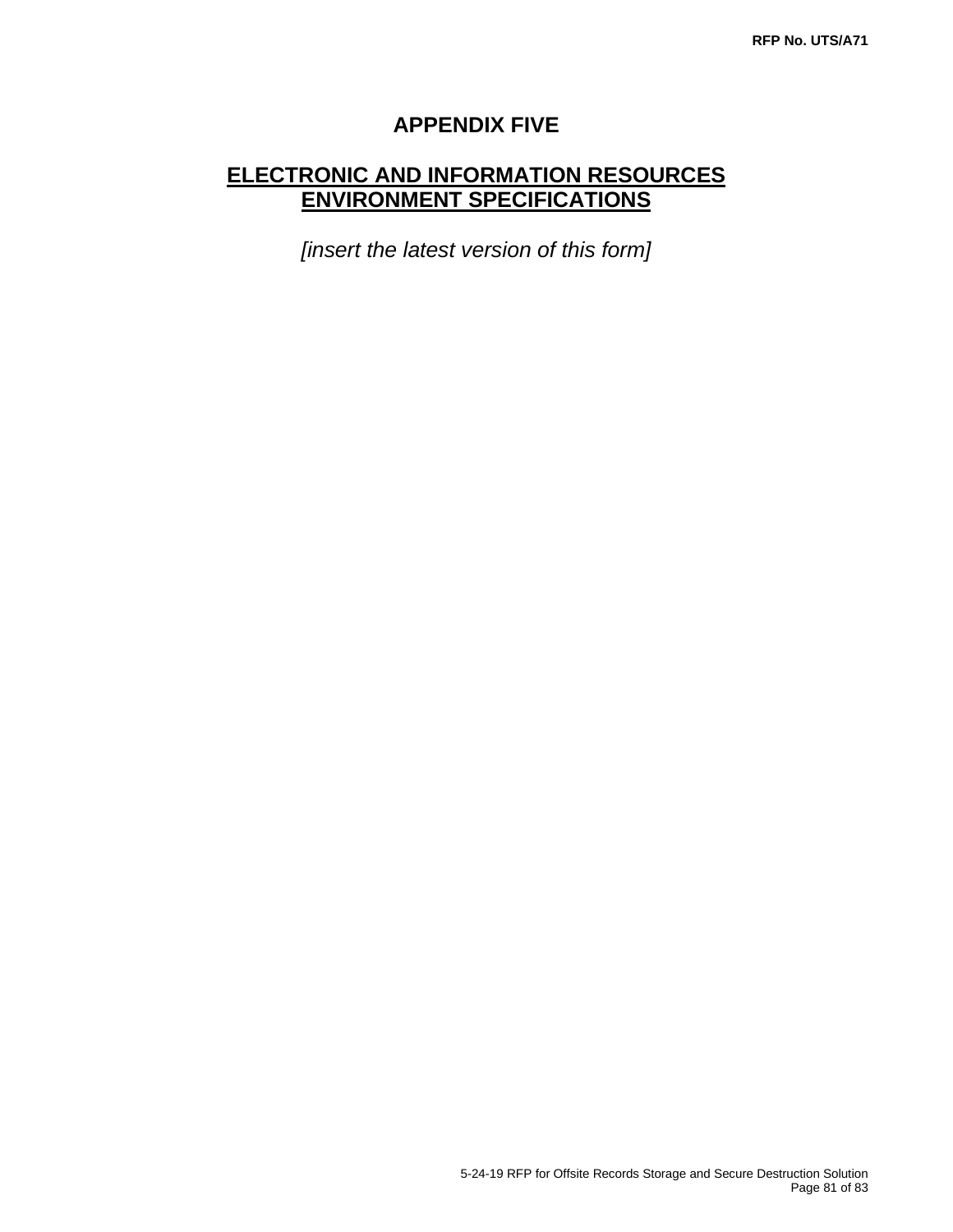### **APPENDIX SIX**

# **SECURITY CHARACTERISTICS AND FUNCTIONALITY OF PROPOSER'S INFORMATION RESOURCES**

*[insert the latest version of this form]*